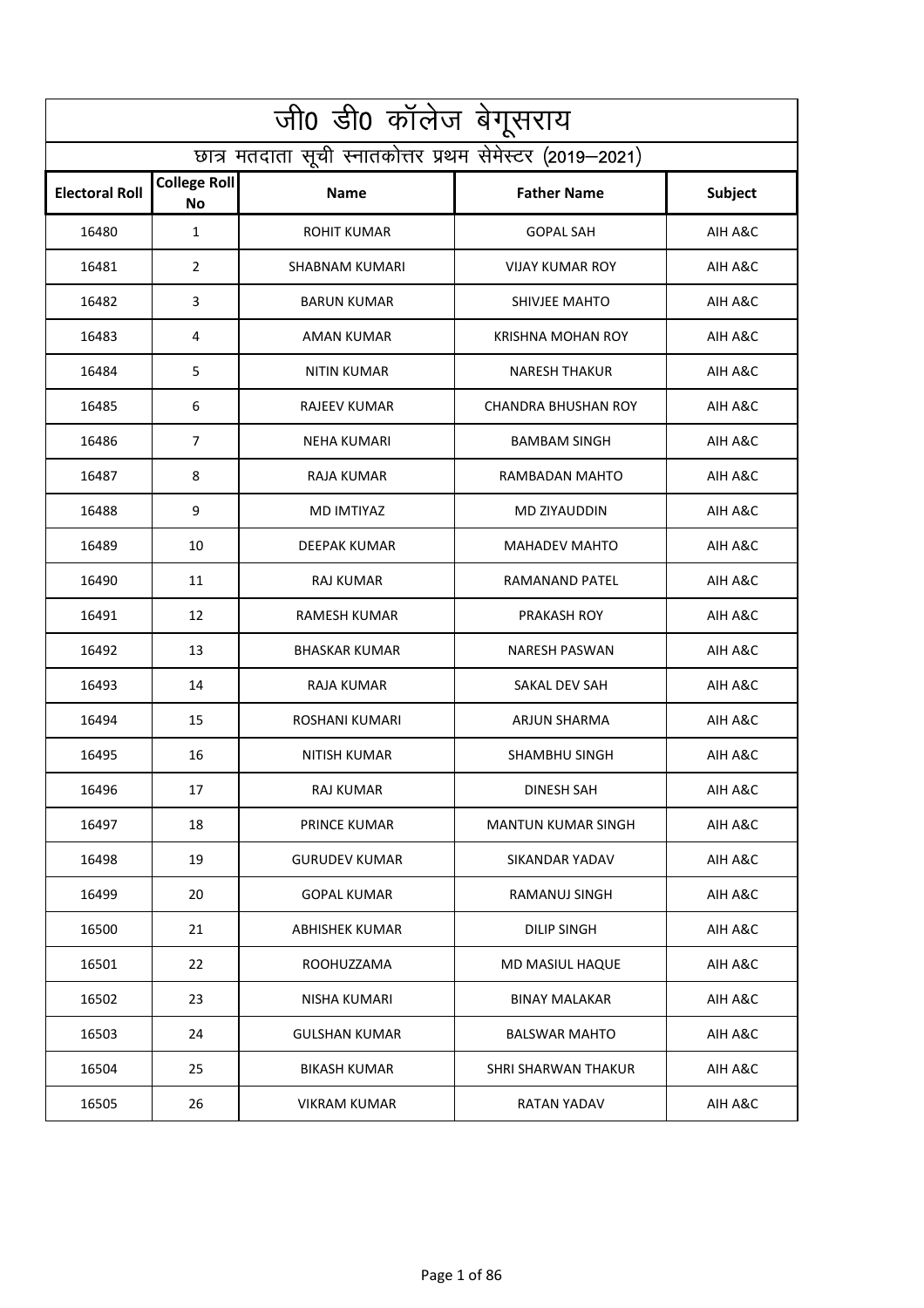|                       | जी0 डी0 कॉलेज बेगूसराय                                   |                       |                           |                |  |
|-----------------------|----------------------------------------------------------|-----------------------|---------------------------|----------------|--|
|                       | छात्र मतदाता सूची स्नातकोत्तर प्रथम सेमेस्टर (2019–2021) |                       |                           |                |  |
| <b>Electoral Roll</b> | <b>College Roll</b><br>No                                | <b>Name</b>           | <b>Father Name</b>        | <b>Subject</b> |  |
| 16506                 | 27                                                       | <b>KRISHANA KUMAR</b> | SIYASHARAN YADAV          | AIH A&C        |  |
| 16507                 | 28                                                       | <b>RAUSHAN KUMAR</b>  | ARJUN PD YADAV            | AIH A&C        |  |
| 16508                 | 29                                                       | <b>MANISH KUMAR</b>   | JAGDEO PRASAD SINGH       | AIH A&C        |  |
| 16509                 | 30                                                       | <b>AMIT KUMAR</b>     | <b>BECHAN THAKUR</b>      | AIH A&C        |  |
| 16510                 | 31                                                       | NITISH KUMAR          | <b>MANOJ PANDIT</b>       | AIH A&C        |  |
| 16511                 | 32                                                       | SANJAY KUMAR CHAUHAN  | RAMKALYAN CHAUHAN         | AIH A&C        |  |
| 16512                 | 33                                                       | NITISH KUMAR          | <b>JAWAHAR YADAV</b>      | AIH A&C        |  |
| 16513                 | 34                                                       | ANSHU KUMARI          | LALAN KUMAŔ               | AIH A&C        |  |
| 16514                 | 35                                                       | <b>SHUBHAM KUMAR</b>  | SIKANDAR PASWAN           | AIH A&C        |  |
| 16515                 | 36                                                       | PUJA KUMARI           | <b>MANOJ PRASAD SINGH</b> | AIH A&C        |  |
| 16516                 | 37                                                       | <b>HASHMI</b>         | SHAUKAT                   | AIH A&C        |  |
| 16517                 | 38                                                       | <b>ARUN KUMAR</b>     | <b>SHANKAR PANDIT</b>     | AIH A&C        |  |
| 16518                 | 39                                                       | <b>MD IDRISH</b>      | <b>MD KAYUM</b>           | AIH A&C        |  |
| 16519                 | 40                                                       | MITHLESH KUMAR        | RAJESHWAR PARSAD SINGH    | AIH A&C        |  |
| 16520                 | 41                                                       | HAREMURARI KUMAR      | <b>GANGA SAW</b>          | AIH A&C        |  |
| 16521                 | 42                                                       | DOLY KUMARI           | <b>RAM VIVEK SINGH</b>    | AIH A&C        |  |
| 16522                 | 43                                                       | NIDHI KUMARI          | RAM VIVEK SINGH           | AIH A&C        |  |
| 16523                 | 44                                                       | KIRAN KUMARI          | <b>DASHRATH MAHTO</b>     | AIH A&C        |  |
| 16524                 | 45                                                       | <b>APPU KUMARI</b>    | RAVINDRA SINGH            | AIH A&C        |  |
| 16525                 | 46                                                       | <b>JYOTI KUMARI</b>   | LALAN JHA                 | AIH A&C        |  |
| 16526                 | 47                                                       | INDRA KUMAR MAHTO     | RAMPUKAR MAHTO            | AIH A&C        |  |
| 16527                 | 48                                                       | <b>RAUSHAN KUMAR</b>  | <b>TARAKANT MISHRA</b>    | AIH A&C        |  |
| 16528                 | 49                                                       | NEERAJ KUMAR          | LALAN SHARMA              | AIH A&C        |  |
| 16529                 | 50                                                       | DHEERAJ KUMAR PASWAN  | RAMJEE PASWAN             | AIH A&C        |  |
| 16530                 | 51                                                       | <b>GREESH KUMAR</b>   | <b>NARESH RAY</b>         | AIH A&C        |  |
| 16531                 | 52                                                       | <b>SHANI KUMAR</b>    | HARI NANDAN SINGH         | AIH A&C        |  |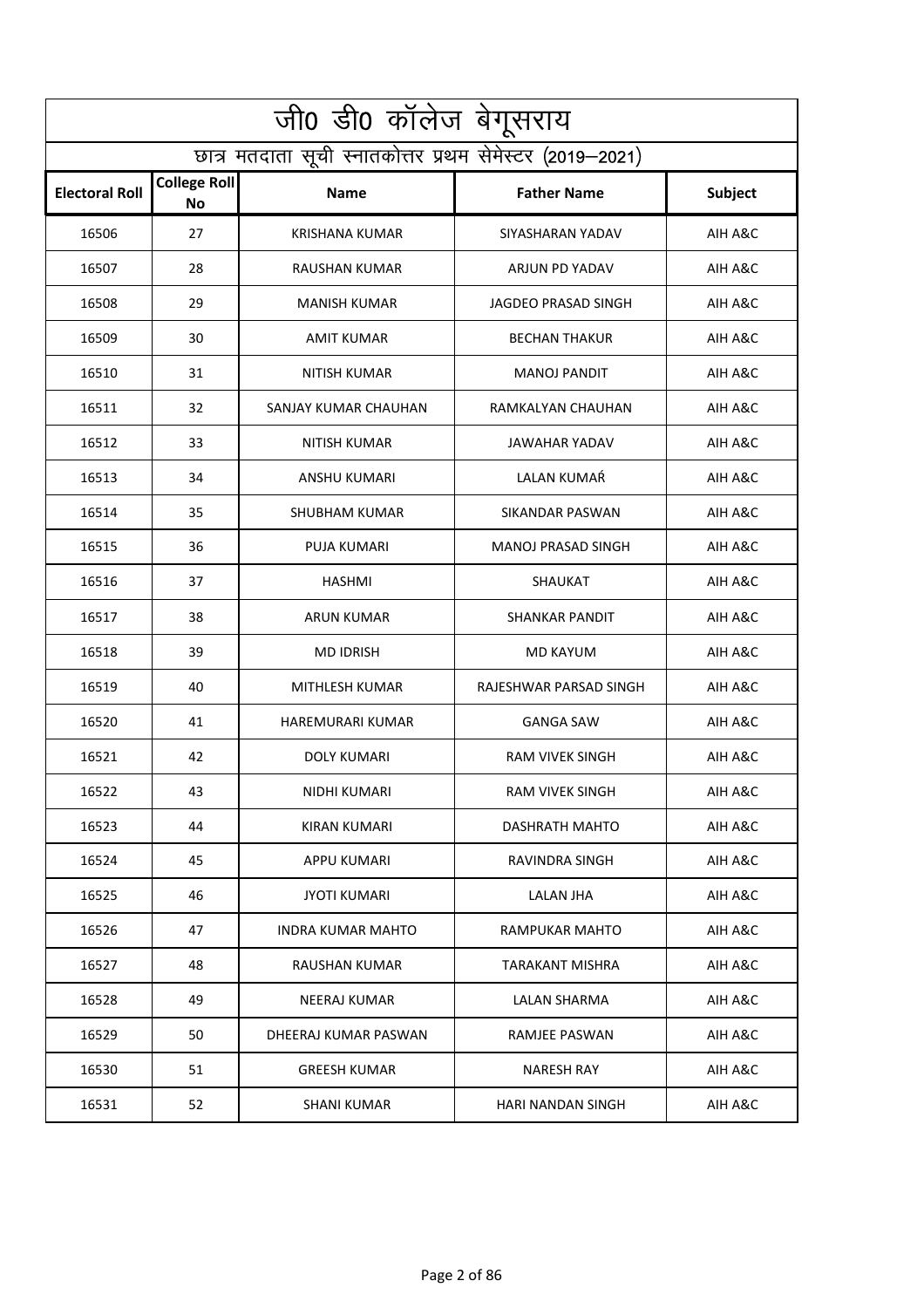| <u>ज</u> ी0 डी0 कॉलेज बेगूसराय |                                                          |                             |                        |                |  |
|--------------------------------|----------------------------------------------------------|-----------------------------|------------------------|----------------|--|
|                                | छात्र मतदाता सूची स्नातकोत्तर प्रथम सेमेस्टर (2019–2021) |                             |                        |                |  |
| <b>Electoral Roll</b>          | <b>College Roll</b><br><b>No</b>                         | <b>Name</b>                 | <b>Father Name</b>     | <b>Subject</b> |  |
| 16532                          | 53                                                       | NISHA KUMARI                | <b>MANOJ SAH</b>       | AIH A&C        |  |
| 16533                          | 54                                                       | <b>KRISHNA KUMAR PANDIT</b> | <b>INDRADEV PANDIT</b> | AIH A&C        |  |
| 16534                          | 55                                                       | SANGITA KUMARI              | <b>MANOJ KUMAR RAI</b> | AIH A&C        |  |
| 16535                          | 56                                                       | <b>VIKASH KUMAR</b>         | YOGENDRA MALAKAR       | AIH A&C        |  |
| 16536                          | 57                                                       | <b>MANSI JOSHI</b>          | ARUN KUMAR PASWAN      | AIH A&C        |  |
| 16537                          | 58                                                       | KHUSHBOO KUMARI             | <b>ANIL CHOUDHARI</b>  | AIH A&C        |  |
| 16538                          | 59                                                       | <b>VIKASH KUMAR</b>         | <b>MADAN PD SINGH</b>  | AIH A&C        |  |
| 16539                          | 60                                                       | RITU KUMARI                 | RAJESH KUMAR MAHTO     | AIH A&C        |  |
| 16540                          | 61                                                       | RAVI ANAND                  | CHAMAKLAL CHAURASIA    | AIH A&C        |  |
| 16541                          | 62                                                       | <b>CHOTU KUMAR</b>          | ARJUN PODDAR           | AIH A&C        |  |
| 16542                          | 63                                                       | DHIRAJ KUMAR                | <b>MANTUN SINGH</b>    | AIH A&C        |  |
| 16543                          | 64                                                       | <b>SANTOSH KUMAR</b>        | RAMESHWAR MAHTO        | AIH A&C        |  |
| 16544                          | 66                                                       | SAURAV KUMAR                | SHAMBHOO YADAV         | AIH A&C        |  |
| 16545                          | 67                                                       | <b>ANSHU SINGH</b>          | SHIVCHANDRA SINGH      | AIH A&C        |  |
| 16546                          | 68                                                       | KAVITA KUMARI               | DIVAKAR SINGH          | AIH A&C        |  |
| 16547                          | 69                                                       | RUPAM KUMARI                | SANJAY SHARMA          | AIH A&C        |  |
| 16548                          | 70                                                       | <b>SUMIT KUMAR</b>          | <b>MAHENDRA PANDIT</b> | AIH A&C        |  |
| 16549                          | 71                                                       | KAJAL KUMARI                | <b>GANESH MAHTO</b>    | AIH A&C        |  |
| 16550                          | 72                                                       | RAMAN KUMAR                 | MEGHU PASWAN           | AIH A&C        |  |
| 16551                          | 73                                                       | <b>AYUSH KUMAR</b>          | SHASHI BHUSHAN SINGH   | AIH A&C        |  |
| 16552                          | 74                                                       | RAVINDRA KUMAR PASWAN       | RAM BAHADUR PASWAN     | AIH A&C        |  |
| 16553                          | 301                                                      | <b>ANIKET KUMAR</b>         | HARIKISHOR PRASAD SAH  | Economics      |  |
| 16554                          | 302                                                      | RAJYAVARDHAN                | SHAMBHU NATH JAISWAL   | Economics      |  |
| 16555                          | 303                                                      | <b>MANISH KUMAR</b>         | <b>DUKHO PANDIT</b>    | Economics      |  |
| 16556                          | 304                                                      | <b>GAURAV KUMAR</b>         | JAYKRISHAN PODDAR      | Economics      |  |
| 16557                          | 305                                                      | RAMRIJHAN KUMAR             | <b>ARJUN PRASAD</b>    | Economics      |  |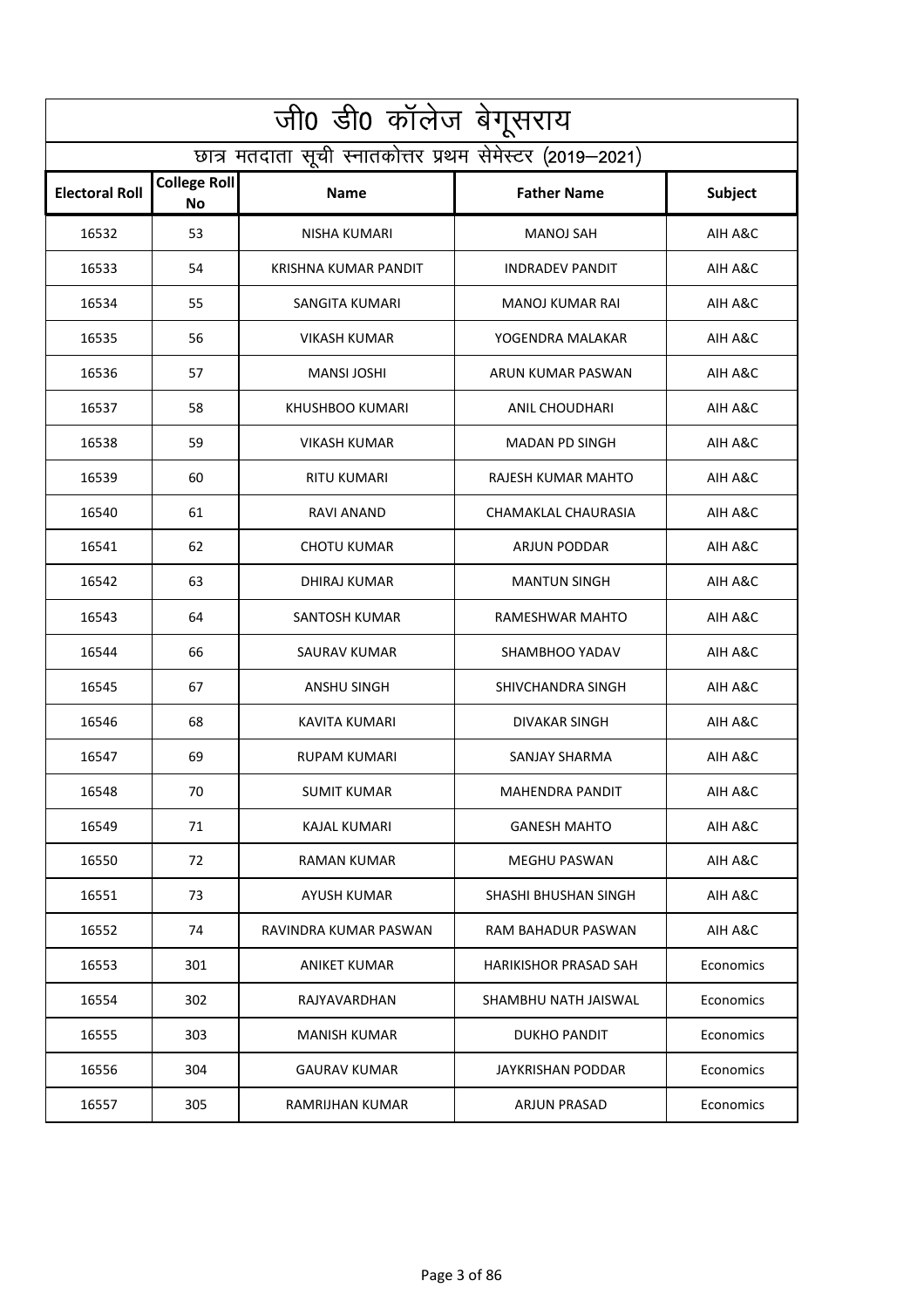| जी0 डी0 कॉलेज बेगूसराय |                                  |                                                          |                          |                |
|------------------------|----------------------------------|----------------------------------------------------------|--------------------------|----------------|
|                        |                                  | छात्र मतदाता सूची स्नातकोत्तर प्रथम सेमेस्टर (2019–2021) |                          |                |
| <b>Electoral Roll</b>  | <b>College Roll</b><br><b>No</b> | <b>Name</b>                                              | <b>Father Name</b>       | <b>Subject</b> |
| 16558                  | 306                              | KANHAIYA KUMAR THAKUR                                    | <b>SUDHIR THAKUR</b>     | Economics      |
| 16559                  | 307                              | <b>MANISH KUMAR</b>                                      | <b>BINOD CHAUDHARY</b>   | Economics      |
| 16560                  | 308                              | SANOJ KUMAR                                              | <b>UMESH SINGH</b>       | Economics      |
| 16561                  | 309                              | <b>GYANDEEP KUMAR</b>                                    | ASHARPHI CHAUDHARI       | Economics      |
| 16562                  | 310                              | SHAFAQUE NAZ                                             | MD ANWAR ALAM            | Economics      |
| 16563                  | 311                              | RAUSHAN KUMAR                                            | RAMAKANT SINGH           | Economics      |
| 16564                  | 312                              | <b>KUMAR GAURAV</b>                                      | <b>CONGRESS MODI</b>     | Economics      |
| 16565                  | 313                              | <b>GUDDU KUMAR</b>                                       | AITWARI PANDIT           | Economics      |
| 16566                  | 314                              | LALAN KUMAR                                              | <b>BHAGWAN SINGH</b>     | Economics      |
| 16567                  | 315                              | PRIYANSHU RAJ                                            | JAY JAY RAM PRASAD YADAV | Economics      |
| 16568                  | 316                              | SAURABH KUMAR                                            | HIRA LAL GUPTA           | Economics      |
| 16569                  | 317                              | <b>AMAN KUMAR</b>                                        | <b>UMESH SINGH</b>       | Economics      |
| 16570                  | 318                              | <b>HRIDESH KUMAR</b>                                     | <b>ASHARPHI PRASAD</b>   | Economics      |
| 16571                  | 319                              | <b>RAJESH KUMAR</b>                                      | <b>TUNTUN SAW</b>        | Economics      |
| 16572                  | 320                              | <b>SUMIT RAM</b>                                         | <b>SUNIL RAM</b>         | Economics      |
| 16573                  | 321                              | RAVIKANT KUMAR PANDIT                                    | <b>SHANKAR PANDIT</b>    | Economics      |
| 16574                  | 322                              | LOVELY KUMARI                                            | RAM JATAN SINGH          | Economics      |
| 16575                  | 323                              | SATYAM KUMAR                                             | ARJUN SAHNI              | Economics      |
| 16576                  | 324                              | SHYAMDEO KUMAR                                           | RAM KUMAR SINGH          | Economics      |
| 16577                  | 325                              | MD SHAMSHAD                                              | <b>MD IDRISH</b>         | Economics      |
| 16578                  | 326                              | PUSHPA BHARTI                                            | RAJESH SINGH             | Economics      |
| 16579                  | 327                              | SARVAN KUMAR                                             | <b>BIJAL CHAUDHARY</b>   | Economics      |
| 16580                  | 328                              | SANDHYA KUMARI                                           | MANORANJAN KUMAR SHAH    | Economics      |
| 16581                  | 329                              | AVIJIT KUMAR                                             | MANOJ KUMAR PASWAN       | Economics      |
| 16582                  | 330                              | PAMMI KUMARI                                             | DINESH KUMAR             | Economics      |
| 16583                  | 331                              | SHARDA KUMAR                                             | DILIP PODDAR             | Economics      |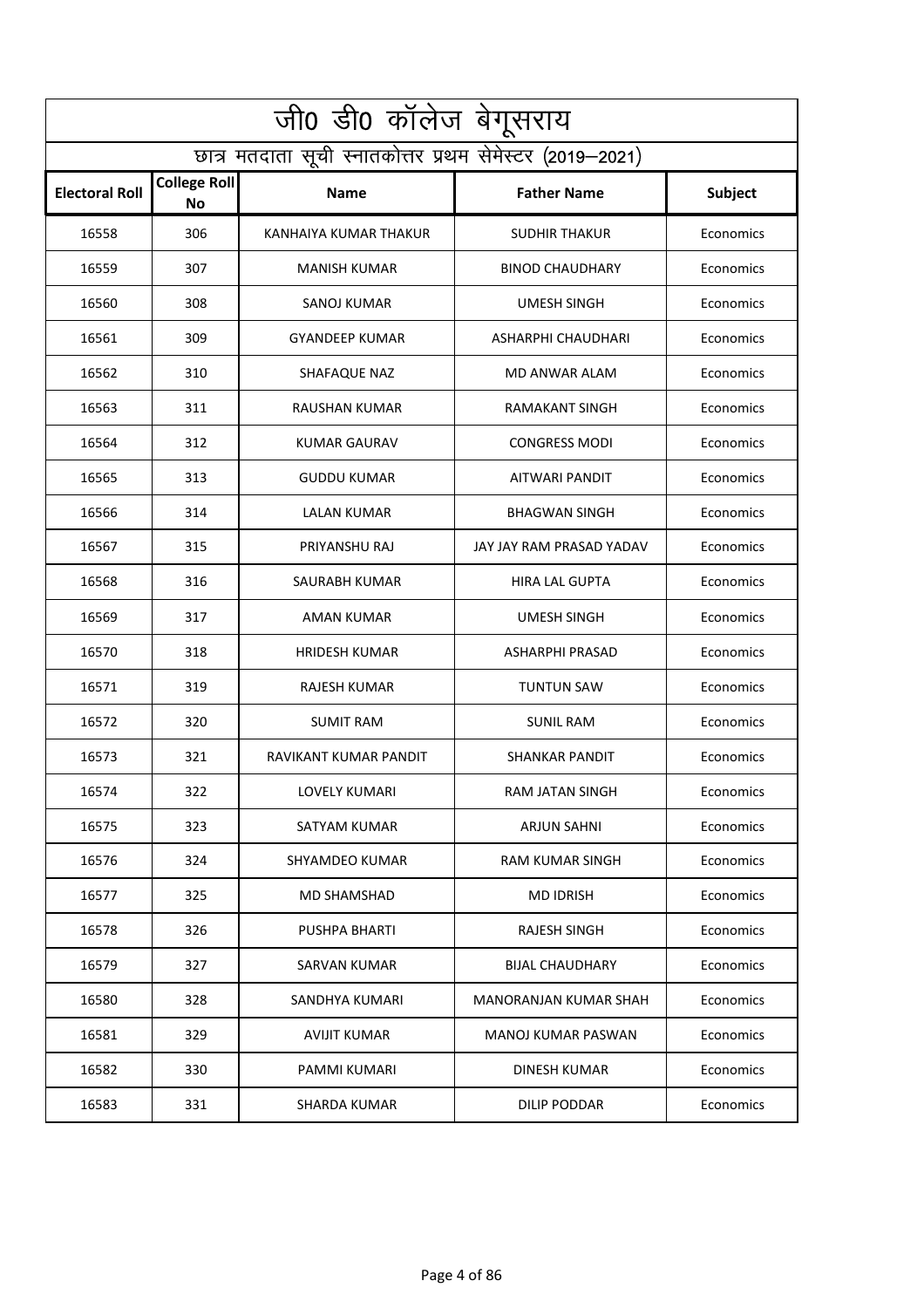| जी0 डी0 कॉलेज बेगूसराय |                                                          |                      |                        |                |  |
|------------------------|----------------------------------------------------------|----------------------|------------------------|----------------|--|
|                        | छात्र मतदाता सूची स्नातकोत्तर प्रथम सेमेस्टर (2019–2021) |                      |                        |                |  |
| <b>Electoral Roll</b>  | <b>College Roll</b><br><b>No</b>                         | <b>Name</b>          | <b>Father Name</b>     | <b>Subject</b> |  |
| 16584                  | 332                                                      | PREETI KUMARI        | DAYANAND SAH           | Economics      |  |
| 16585                  | 333                                                      | PUNAM KUMARI         | <b>DILIP SAH</b>       | Economics      |  |
| 16586                  | 334                                                      | <b>MONU KUMAR</b>    | JITENDRA SINGH         | Economics      |  |
| 16587                  | 335                                                      | ANUPAM KUMAR         | RAJENDRA PRASAD SINGH  | Economics      |  |
| 16588                  | 336                                                      | <b>KANCHAN ROY</b>   | <b>BIMAL KUMAR ROY</b> | Economics      |  |
| 16589                  | 337                                                      | NITU KUMARI          | LALAN DAS              | Economics      |  |
| 16590                  | 338                                                      | SAURAV KUMAR         | RAGHUNANDAN YADAV      | Economics      |  |
| 16591                  | 339                                                      | TANUJA KUMARI        | <b>VIJAY RAY</b>       | Economics      |  |
| 16592                  | 340                                                      | <b>KISHAN KUMAR</b>  | <b>VIJAY PASWAN</b>    | Economics      |  |
| 16593                  | 341                                                      | LAKSHMI KUMARI       | SURENDRA CHAUDHARY     | Economics      |  |
| 16594                  | 342                                                      | SONI KUMARI          | <b>SHAMBHU ROY</b>     | Economics      |  |
| 16595                  | 343                                                      | <b>SAPNA KUMARI</b>  | <b>DILIP CHOUDHARY</b> | Economics      |  |
| 16596                  | 344                                                      | <b>TUNTUN KUMAR</b>  | NAGESHWAR SAH          | Economics      |  |
| 16597                  | 345                                                      | <b>AVISHEK KUMAR</b> | <b>NAND KUMAR</b>      | Economics      |  |
| 16598                  | 346                                                      | <b>ANNU PRIYA</b>    | LALAN KUMAR SHARMA     | Economics      |  |
| 16599                  | 347                                                      | <b>NITISH KUMAR</b>  | <b>GHURAN RAJAK</b>    | Economics      |  |
| 16600                  | 348                                                      | <b>KOMAL KUMARI</b>  | DEEPAK KUMAR SINGH     | Economics      |  |
| 16601                  | 348                                                      | <b>BIKASH KUMAR</b>  | RAJIV KUMAR            | Economics      |  |
| 16602                  | 349                                                      | <b>NAVIN KUMAR</b>   | PRITHVI CHANDRA TANTI  | Economics      |  |
| 16603                  | 350                                                      | PRIYANKA KUMARI      | RANJEET CHAURASIA      | Economics      |  |
| 16604                  | 351                                                      | NIKKU KUMAR          | SHYAM KUMAR            | Economics      |  |
| 16605                  | 352                                                      | ROCKY KUMAR          | SHIVAPUJAN MAHATO      | Economics      |  |
| 16606                  | 353                                                      | AJIT KUMAR           | MITHILESH SHARMA       | Economics      |  |
| 16607                  | 354                                                      | RANJIT KUMAR YADAV   | LILENDRA YADAV         | Economics      |  |
| 16608                  | 355                                                      | <b>KRISHNA KUMAR</b> | SHANKAR RAJAK          | Economics      |  |
| 16609                  | 356                                                      | <b>VINTI KUMARI</b>  | SATISH KUMAR SINGH     | Economics      |  |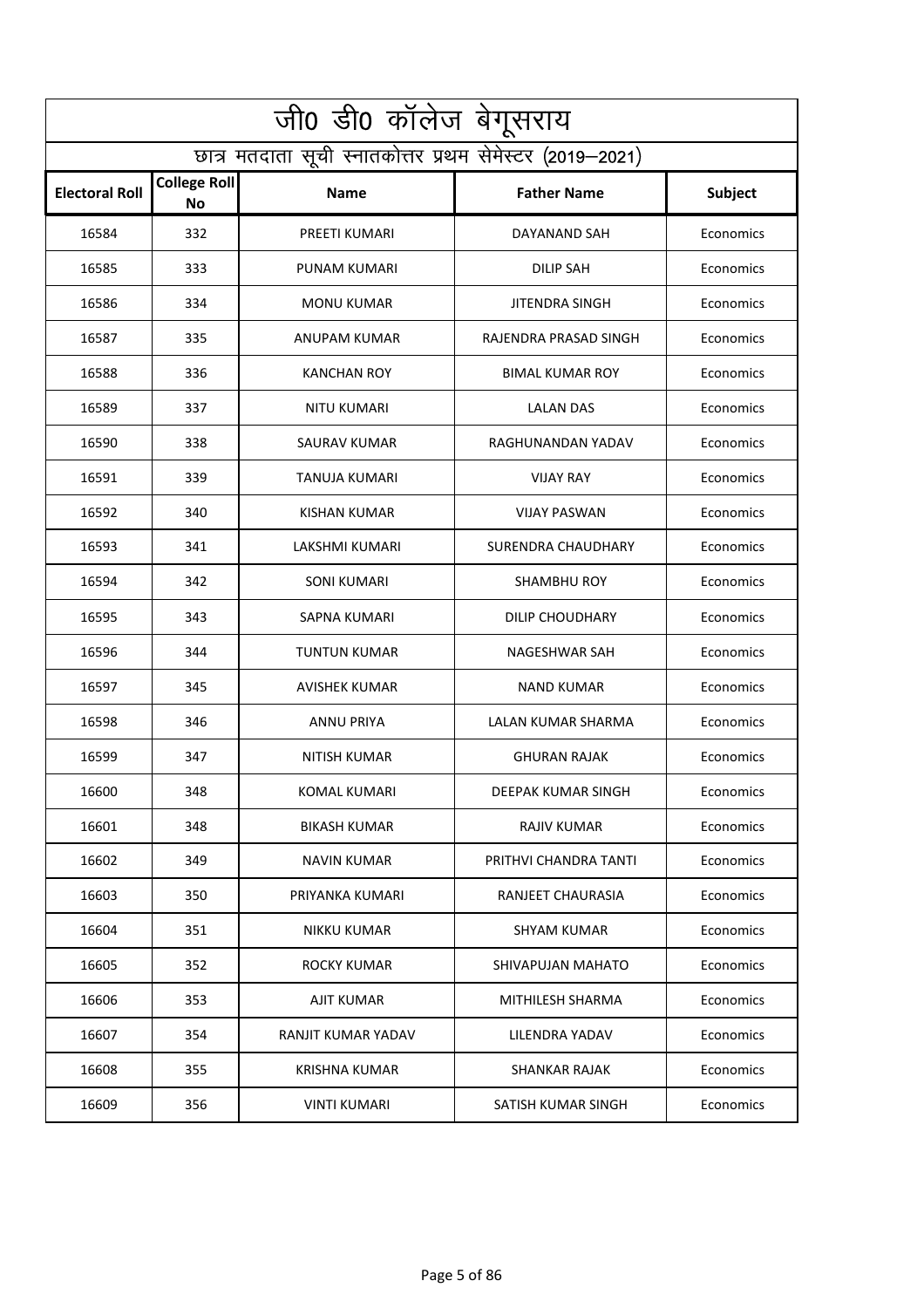|                       | जी0 डी0 कॉलेज बेगूसराय           |                                                          |                           |           |
|-----------------------|----------------------------------|----------------------------------------------------------|---------------------------|-----------|
|                       |                                  | छात्र मतदाता सूची स्नातकोत्तर प्रथम सेमेस्टर (2019–2021) |                           |           |
| <b>Electoral Roll</b> | <b>College Roll</b><br><b>No</b> | <b>Name</b>                                              | <b>Father Name</b>        | Subject   |
| 16610                 | 357                              | RAHUL KUMAR                                              | RAVINDRA KUMAR SAHNI      | Economics |
| 16611                 | 358                              | CHANDRAMUKHI KUMARI                                      | KAMAL DEV MAHTO           | Economics |
| 16612                 | 359                              | <b>BITTU KUMAR</b>                                       | <b>BABLU RAJAK</b>        | Economics |
| 16613                 | 360                              | <b>RAUSHAN KUMAR</b>                                     | RAM SHARAN MAHTO          | Economics |
| 16614                 | 361                              | LAKSHMAN KUMAR                                           | RAGHUNANDAN CHOUDHARY     | Economics |
| 16615                 | 362                              | PRINCE KUMAR SINGH                                       | <b>RAMESH KUMAR SINGH</b> | Economics |
| 16616                 | 363                              | <b>SMIRTI SUMAN</b>                                      | SACHIDANAND PRASAD SINGH  | Economics |
| 16617                 | 364                              | RAJA KUMAR                                               | <b>UMESH SINGH</b>        | Economics |
| 16618                 | 365                              | <b>AMAN KUMAR</b>                                        | <b>ARUN PANJIYAR</b>      | Economics |
| 16619                 | 366                              | AMRIT KUMAR                                              | ARJUN SATRA               | Economics |
| 16620                 | 367                              | HIMANSHU CHAUHAN                                         | PRIYARANJAN SINGH         | Economics |
| 16621                 | 368                              | <b>MANISH KUMAR</b>                                      | SATYA NARAYAN PASWAN      | Economics |
| 16622                 | 369                              | ABHISHEK KUMAR                                           | NAND LAL RAM              | Economics |
| 16623                 | 370                              | MD AHASAN                                                | MD MASUM                  | Economics |
| 16624                 | 371                              | RICHA KUMARI                                             | <b>RANJIT KUMAR</b>       | Economics |
| 16625                 | 372                              | NANDAN KUMAR                                             | VINOD KUMAR DASS          | Economics |
| 16626                 | 373                              | RAUSHAN KUMAR                                            | <b>HIMANSHU RAY</b>       | Economics |
| 16627                 | 374                              | PRATIBHA KUMARI                                          | KAPIL DEV SINGH           | Economics |
| 16628                 | 375                              | KUNAL KUMAR                                              | ANIL BHAGAT               | Economics |
| 16629                 | 376                              | TANYA KUMARI                                             | SANTOSH SINGH             | Economics |
| 16630                 | 377                              | <b>AJAY KUMAR</b>                                        | <b>BUDDHU MAHATO</b>      | Economics |
| 16631                 | 378                              | <b>RAJESH KUMAR</b>                                      | JAYKRISHNA SINGH          | Economics |
| 16632                 | 379                              | <b>MANISH KUMAR</b>                                      | UMESH PRASAD GUPTA        | Economics |
| 16633                 | 380                              | SHIVAM KUMAR                                             | <b>VIJAY KUMAR</b>        | Economics |
| 16634                 | 381                              | <b>VIKESH KUMAR</b>                                      | SURESH PANDIT             | Economics |
| 16635                 | 382                              | <b>RITU KUMARI</b>                                       | NATHO CHAUDHARY           | Economics |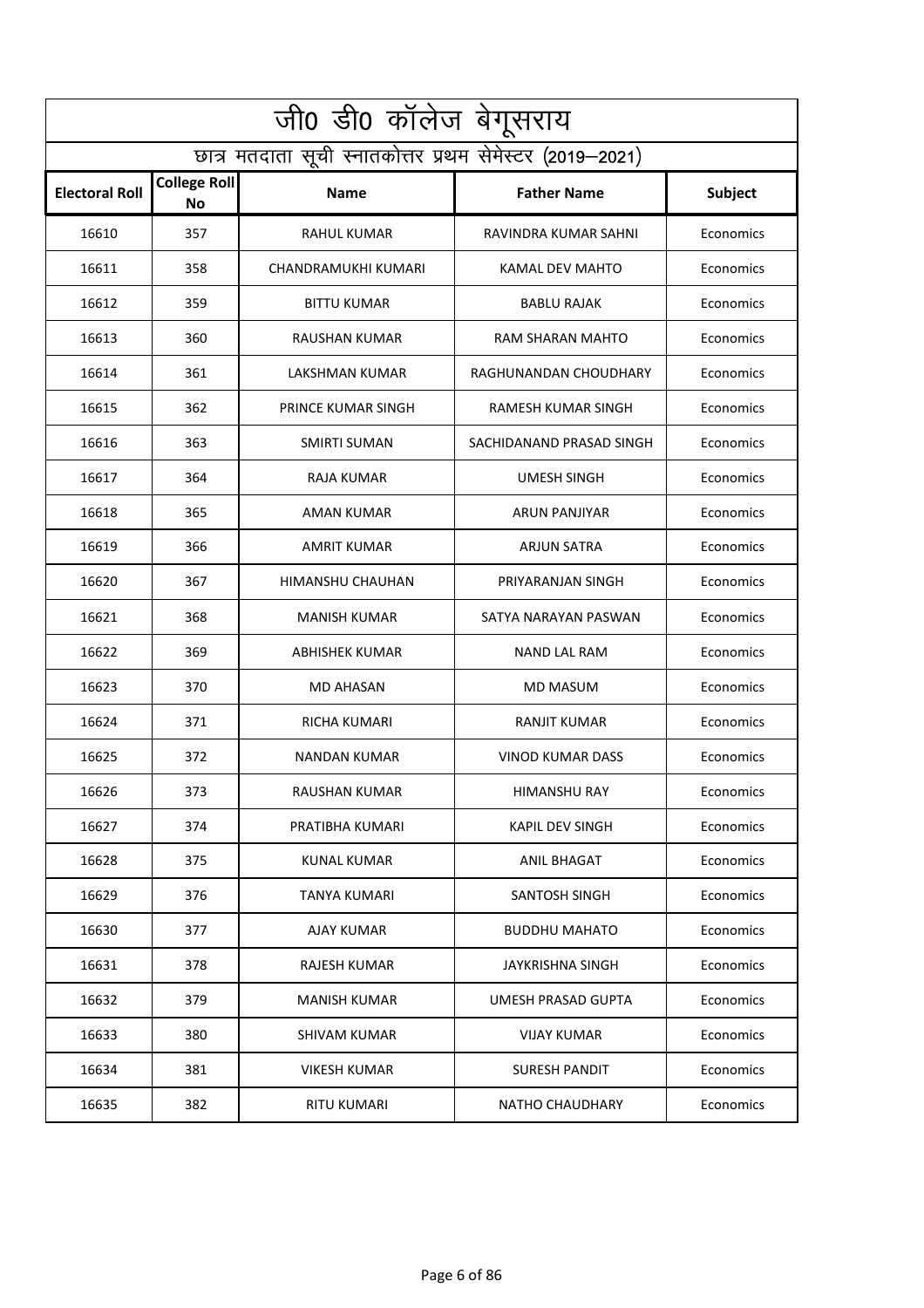|                       | <u>ज</u> ी0 डी0 कॉलेज बेगूसराय                           |                        |                             |                |  |
|-----------------------|----------------------------------------------------------|------------------------|-----------------------------|----------------|--|
|                       | छात्र मतदाता सूची स्नातकोत्तर प्रथम सेमेस्टर (2019–2021) |                        |                             |                |  |
| <b>Electoral Roll</b> | <b>College Roll</b><br><b>No</b>                         | <b>Name</b>            | <b>Father Name</b>          | <b>Subject</b> |  |
| 16636                 | 383                                                      | PRINCE KUMAR SINGH     | DHARMENDRA SINGH            | Economics      |  |
| 16637                 | 384                                                      | <b>SANTOSH KUMAR</b>   | <b>UDAY SAH</b>             | Economics      |  |
| 16638                 | 385                                                      | <b>ABODH KUMAR</b>     | <b>CHIRANJEE CHAUDHRAY</b>  | Economics      |  |
| 16639                 | 386                                                      | <b>RANJIT KUMAR</b>    | <b>GANESH PANDIT</b>        | Economics      |  |
| 16640                 | 387                                                      | <b>RUBI KUMARI</b>     | <b>ROHIT PASWAN</b>         | Economics      |  |
| 16641                 | 388                                                      | <b>NEHA KUMARI</b>     | <b>MANOJ CHAUDHARY</b>      | Economics      |  |
| 16642                 | 389                                                      | <b>PRITEE KUMARI</b>   | ARUN KUMAR SHARMA           | Economics      |  |
| 16643                 | 390                                                      | <b>MD RIYAJ</b>        | <b>ABDUL KUDDUS</b>         | Economics      |  |
| 16644                 | 391                                                      | <b>PREM KUMAR</b>      | KANHAIYA LAL MAHTO          | Economics      |  |
| 16645                 | 392                                                      | <b>KRISHNA KUMAR</b>   | RAMPUKAR VERMA              | Economics      |  |
| 16646                 | 392                                                      | <b>MANISH GOSWAMI</b>  | NANDKISHOR GOSWAMI          | Economics      |  |
| 16647                 | 393                                                      | <b>RITESH KUMAR</b>    | <b>MANOJ GUPTA</b>          | Economics      |  |
| 16648                 | 394                                                      | <b>MADAN THAKUR</b>    | RAM VICHAR THAKUR           | Economics      |  |
| 16649                 | 395                                                      | RAJNISH RAJAK          | <b>SUKHDEO RAJAK</b>        | Economics      |  |
| 16650                 | 396                                                      | VIJAY BANDANA KUMARI   | <b>ARJUN ROY</b>            | Economics      |  |
| 16651                 | 397                                                      | KHUSHBOO KUMARI        | RAM BILASH SINGH            | Economics      |  |
| 16652                 | 398                                                      | <b>CHANDAN KUMAR</b>   | HARINARAYAN YADAV           | Economics      |  |
| 16653                 | 399                                                      | <b>GULSHAN KUMAR</b>   | SANJEEV RAY                 | Economics      |  |
| 16654                 | 400                                                      | <b>NITISH KUMAR</b>    | <b>FULEN SINGH</b>          | Economics      |  |
| 16655                 | 401                                                      | MUNISH KUMAR           | PATHO SAH                   | Economics      |  |
| 16656                 | 402                                                      | NAVIN KUMAR            | <b>BALMIKI THAKUR</b>       | Economics      |  |
| 16657                 | 403                                                      | <b>SUGAM KUMARI</b>    | ARVIND PRASAD SINGH         | Economics      |  |
| 16658                 | 404                                                      | <b>MANOJ CHOURSIYA</b> | RAMPARIT CHOURSIYA          | Economics      |  |
| 16659                 | 405                                                      | <b>AMIT KUMAR</b>      | <b>GAURI SHANKAR THAKUR</b> | Economics      |  |
| 16660                 | 406                                                      | PINTU KUMAR            | RAM BALAK PATEL             | Economics      |  |
| 16661                 | 407                                                      | AKANASHA KUMARI        | <b>RAJEEV KUMAR</b>         | Economics      |  |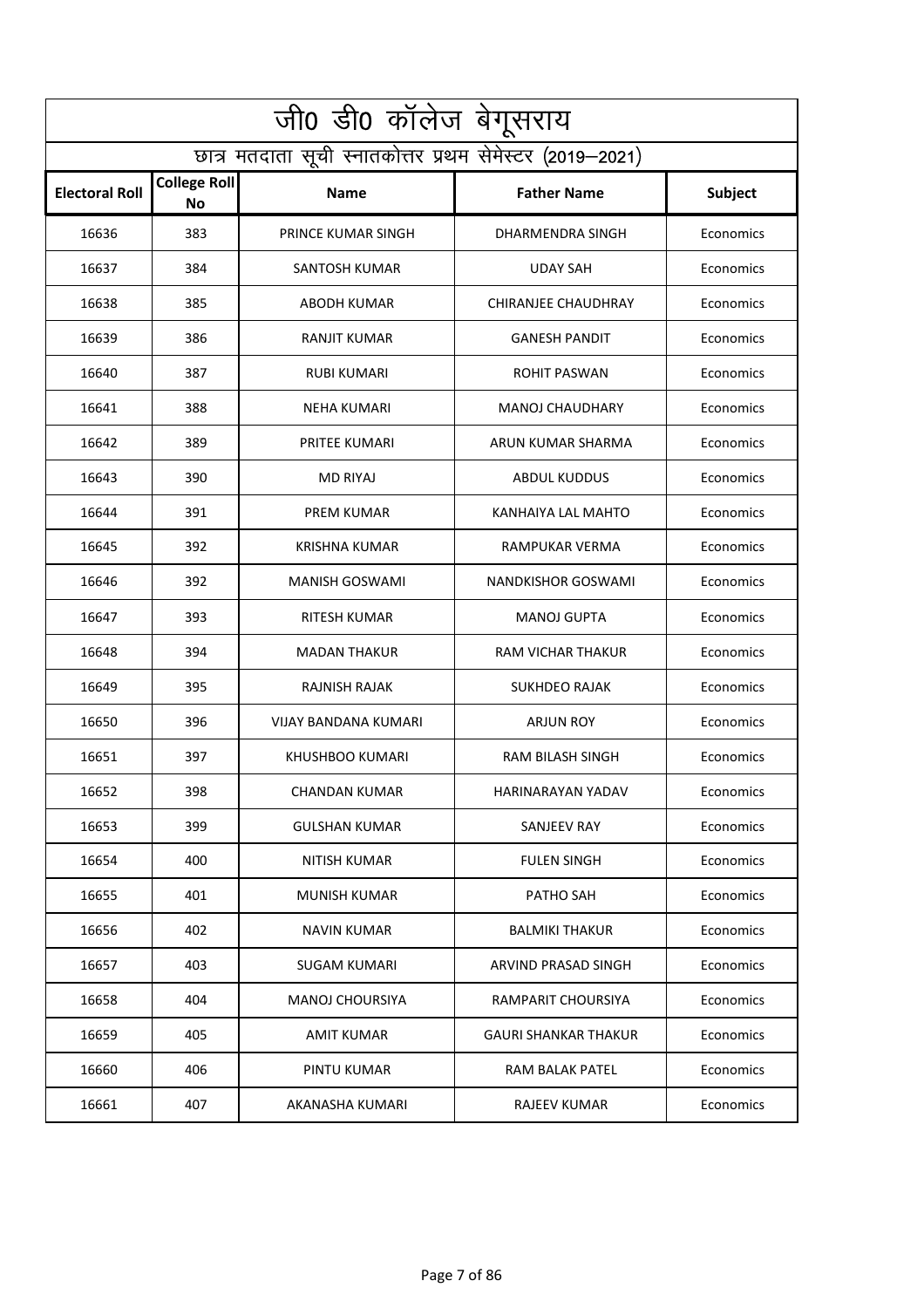|                       | जी0 डी0 कॉलेज बेगूसराय                                   |                            |                              |           |  |
|-----------------------|----------------------------------------------------------|----------------------------|------------------------------|-----------|--|
|                       | छात्र मतदाता सूची स्नातकोत्तर प्रथम सेमेस्टर (2019–2021) |                            |                              |           |  |
| <b>Electoral Roll</b> | <b>College Roll</b><br><b>No</b>                         | <b>Name</b>                | <b>Father Name</b>           | Subject   |  |
| 16662                 | 408                                                      | SINKU KUMAR                | <b>LAL SINGH</b>             | Economics |  |
| 16663                 | 409                                                      | <b>BHUSHAN KUMAR</b>       | <b>PAPPU SAH</b>             | Economics |  |
| 16664                 | 410                                                      | <b>CHANDAN KUMAR</b>       | <b>CHARITRA SINGH</b>        | Economics |  |
| 16665                 | 411                                                      | <b>NEHA KUMARI</b>         | OM PRAKASH PASWAN            | Economics |  |
| 16666                 | 412                                                      | SITA KUMARI                | <b>KRISHNADEO YADAV</b>      | Economics |  |
| 16667                 | 413                                                      | ANNU KUMARI                | <b>MANOJ SHARMA</b>          | Economics |  |
| 16668                 | 414                                                      | KRISHNANDAN KUMAR PASWAN   | RAM PRALAD PASWAN            | Economics |  |
| 16669                 | 415                                                      | <b>MRITUNJAY KUMAR</b>     | <b>SHANKAR YADAV</b>         | Economics |  |
| 16670                 | 416                                                      | <b>SURAV KUMAR</b>         | MANOJ KUMAR RAJAK            | Economics |  |
| 16671                 | 601                                                      | <b>VISHAL KUMAR</b>        | PINKU SINGH                  | English   |  |
| 16672                 | 602                                                      | <b>KAJAL KUMARI</b>        | <b>KRISHNANDAN SAH</b>       | English   |  |
| 16673                 | 603                                                      | PRABHAKAR KUMAR            | <b>BHARAT SAH</b>            | English   |  |
| 16674                 | 604                                                      | <b>KRITI KIRAN</b>         | <b>HARERAM SINGH</b>         | English   |  |
| 16675                 | 605                                                      | <b>JUHI KUMARI</b>         | PANKAJ ROY                   | English   |  |
| 16676                 | 606                                                      | <b>ADARSH KUMAR</b>        | SHAMBHU PRASAD DEO           | English   |  |
| 16677                 | 607                                                      | ASHA KUMARI                | <b>BILASH NARAYAN PANDIT</b> | English   |  |
| 16678                 | 608                                                      | <b>ANKITA KUMARI</b>       | NAVIN KUMAR GUPTA            | English   |  |
| 16679                 | 609                                                      | PAYAL KUMARI               | MANI BHUSHAN SINGH           | English   |  |
| 16680                 | 610                                                      | <b>RAKESH KUMAR RANJAN</b> | NAND LAL YADAV               | English   |  |
| 16681                 | 611                                                      | DHEERAJ KUMAR              | PANKAJ KUMAR SWARANKAR       | English   |  |
| 16682                 | 612                                                      | <b>GULSHAN KUMAR</b>       | CHANDRA BHUSHAN SINGH        | English   |  |
| 16683                 | 613                                                      | SHRAVAN KUMAR              | <b>GANESH PRASAD SINGH</b>   | English   |  |
| 16684                 | 614                                                      | <b>KESHAV MISHRA</b>       | PREM KUMAR MISHRA            | English   |  |
| 16685                 | 615                                                      | DIVYANSHU KUMAR            | <b>KARTIK SINGH</b>          | English   |  |
| 16686                 | 616                                                      | <b>SACHIN KUMAR</b>        | SUNIL KUMAR SUMAN            | English   |  |
| 16687                 | 617                                                      | DHRU NARAYAN KUMAR         | DAYANAND SINGH               | English   |  |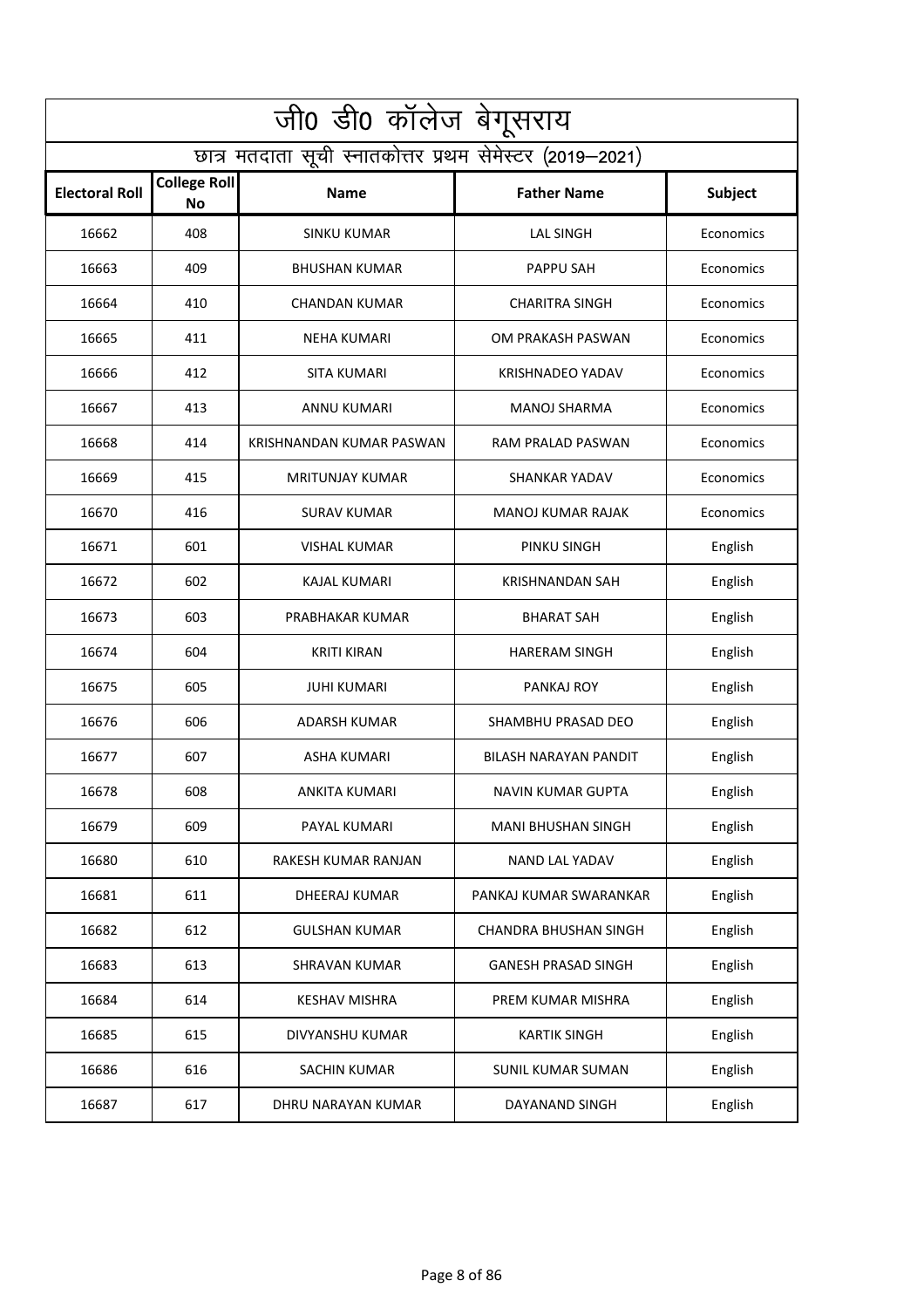| जी0 डी0 कॉलेज बेगूसराय |                                                          |                             |                            |                |  |
|------------------------|----------------------------------------------------------|-----------------------------|----------------------------|----------------|--|
|                        | छात्र मतदाता सूची स्नातकोत्तर प्रथम सेमेस्टर (2019–2021) |                             |                            |                |  |
| <b>Electoral Roll</b>  | <b>College Roll</b><br><b>No</b>                         | <b>Name</b>                 | <b>Father Name</b>         | <b>Subject</b> |  |
| 16688                  | 618                                                      | ALOK RAJA                   | YOGENDRA SAHU              | English        |  |
| 16689                  | 619                                                      | <b>GOVIND KUMAR</b>         | PULKIT PD SINGH            | English        |  |
| 16690                  | 620                                                      | <b>NEHA KUMARI</b>          | <b>RAM RAKSHI THAKUR</b>   | English        |  |
| 16691                  | 621                                                      | <b>SAPNA</b>                | PRIYAWART SINGH            | English        |  |
| 16692                  | 622                                                      | <b>BAIBHAV BHARDWAJ</b>     | <b>NABIN KUMAR</b>         | English        |  |
| 16693                  | 623                                                      | Aditya Kumar                | DILIP KUMAR JHA            | English        |  |
| 16694                  | 624                                                      | <b>CHANDAN KUMAR</b>        | <b>RAMVILAS YADAV</b>      | English        |  |
| 16695                  | 625                                                      | <b>JIGYASHA KUMARI</b>      | <b>BIPIN KUMAR SINGH</b>   | English        |  |
| 16696                  | 626                                                      | <b>TANYA SINHA</b>          | UDAY SHANKER SINHA         | English        |  |
| 16697                  | 627                                                      | <b>NAMRATA</b>              | MANOJ KUMAR JHA            | English        |  |
| 16698                  | 628                                                      | ABHILASHA KUMARI            | <b>KUNDAN ROY</b>          | English        |  |
| 16699                  | 629                                                      | <b>ABHISHEK KUMAR</b>       | <b>MANOJ RAI</b>           | English        |  |
| 16700                  | 630                                                      | <b>ROJI KUMARI</b>          | NANDLAL SINGH              | English        |  |
| 16701                  | 631                                                      | <b>ENGLESH KUMAR PASWAN</b> | RAM SWARATH PASWAN         | English        |  |
| 16702                  | 632                                                      | <b>VARSHA KUMARI</b>        | RAJESH KUMAR SINGH         | English        |  |
| 16703                  | 633                                                      | PALLAV KUMAR                | <b>MAHESHWAR MAHTO</b>     | English        |  |
| 16704                  | 634                                                      | ARVIND KUMAR                | <b>VIJAL YADAV</b>         | English        |  |
| 16705                  | 635                                                      | <b>NITISH KUMAR</b>         | RAJENDRA PRASAD SINHA      | English        |  |
| 16706                  | 636                                                      | PRADIP KUMAR                | RANJEET SAH                | English        |  |
| 16707                  | 637                                                      | KOMAL KUMARI                | <b>BALWANT KUMAR SINGH</b> | English        |  |
| 16708                  | 638                                                      | <b>SHWETA BHARTI</b>        | <b>BAMSHANKAR ISHWAR</b>   | English        |  |
| 16709                  | 639                                                      | <b>SHUBHAM KUMAR</b>        | RAM BAHADUR YADAV          | English        |  |
| 16710                  | 640                                                      | <b>MANISH KUMAR</b>         | SHRAVAN KUMAR SHARMA       | English        |  |
| 16711                  | 641                                                      | <b>MANISHA KUMARI</b>       | <b>BABBU PRASAD SINGH</b>  | English        |  |
| 16712                  | 642                                                      | <b>SONU KUMAR</b>           | RAM BABU SINGH             | English        |  |
| 16713                  | 643                                                      | <b>KRISHNA KUMAR</b>        | <b>CHITRANJAN P SINGH</b>  | English        |  |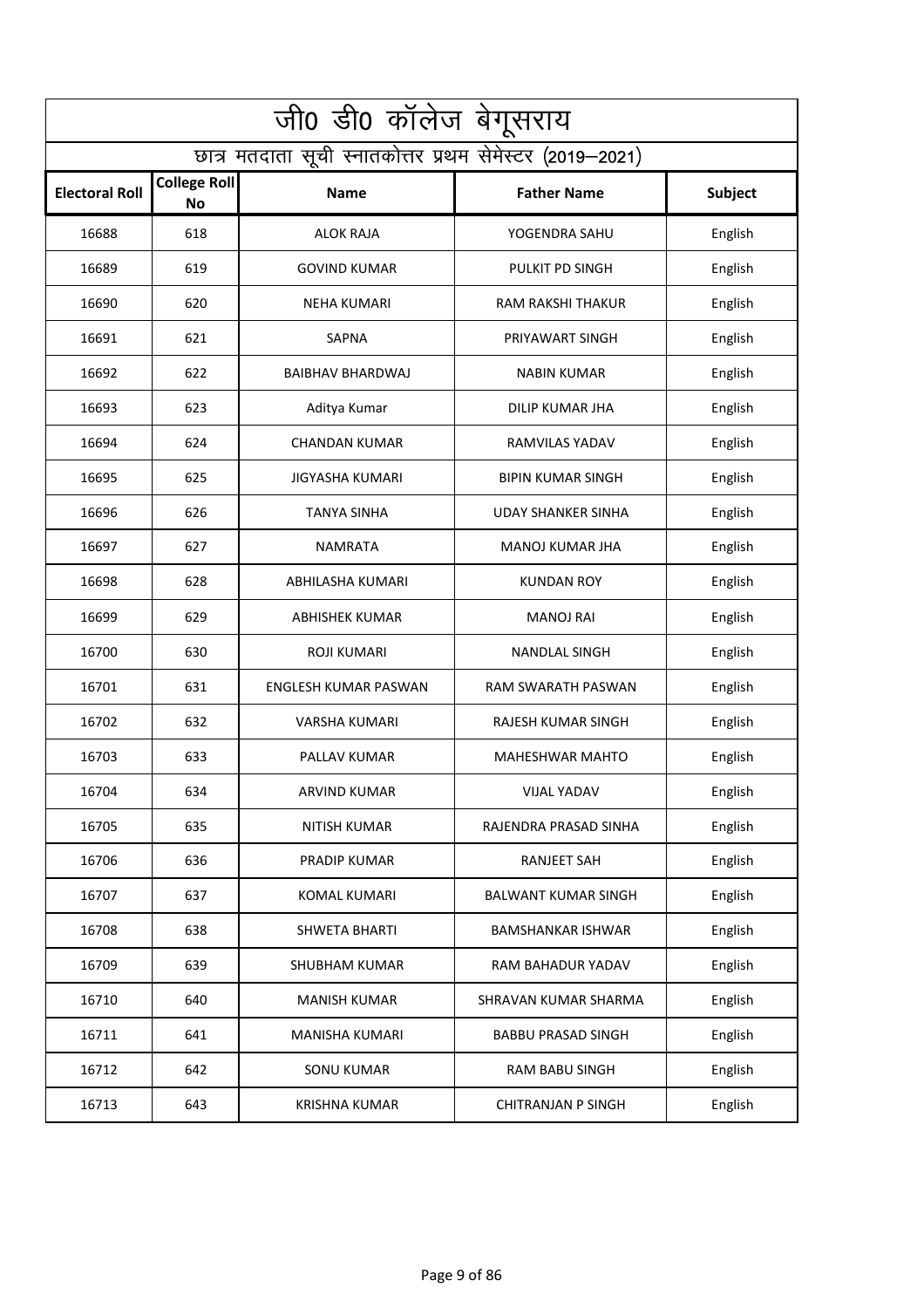|                       | जी0 डी0 कॉलेज बेगूसराय                                   |                        |                           |                |  |
|-----------------------|----------------------------------------------------------|------------------------|---------------------------|----------------|--|
|                       | छात्र मतदाता सूची स्नातकोत्तर प्रथम सेमेस्टर (2019–2021) |                        |                           |                |  |
| <b>Electoral Roll</b> | <b>College Roll</b><br><b>No</b>                         | <b>Name</b>            | <b>Father Name</b>        | <b>Subject</b> |  |
| 16714                 | 644                                                      | <b>KIRAN BHARTEE</b>   | <b>RAJESH KUMAR</b>       | English        |  |
| 16715                 | 645                                                      | PRATIBHA KUMARI        | RAM PRASAD SHARMA         | English        |  |
| 16716                 | 646                                                      | <b>KHUSHBOO KUMARI</b> | <b>UPENDRA SINGH</b>      | English        |  |
| 16717                 | 647                                                      | <b>KRITI KUMARI</b>    | DINANATH ROY              | English        |  |
| 16718                 | 648                                                      | <b>ABINASH KUMAR</b>   | DAYANAND CHAUDHARY        | English        |  |
| 16719                 | 649                                                      | <b>GURIYA KUMARI</b>   | <b>BANSHI DHAR SAH</b>    | English        |  |
| 16720                 | 650                                                      | PUSHPA KUMARI          | RAM SUDISHT MAHTO         | English        |  |
| 16721                 | 651                                                      | ARPANA RANJAN          | <b>SHREE KANT SINGH</b>   | English        |  |
| 16722                 | 652                                                      | PRAN MOHAN BHARTI      | <b>RAM KUMAR</b>          | English        |  |
| 16723                 | 653                                                      | <b>BITTU KUMAR</b>     | RAJESH KUMAR MISHAR       | English        |  |
| 16724                 | 654                                                      | ABHILASHA KUMARI       | ASHOK KUMAR YADAV         | English        |  |
| 16725                 | 655                                                      | <b>RITESH KUMAR</b>    | RAM LOCHAN SINGH          | English        |  |
| 16726                 | 656                                                      | <b>CHETAN KUMAR</b>    | <b>UDAY PRAKASH MAHTO</b> | English        |  |
| 16727                 | 657                                                      | <b>GARGI RAJ</b>       | <b>AKHILESH KUMAR</b>     | English        |  |
| 16728                 | 658                                                      | SHASHIKANT KUMAR       | <b>BIPIN PASWAN</b>       | English        |  |
| 16729                 | 659                                                      | NISHITA KUMARI         | <b>SHAH SIKANDAR</b>      | English        |  |
| 16730                 | 660                                                      | <b>KUNDAN KUMAR</b>    | RAM NARESH MAHTO          | English        |  |
| 16731                 | 661                                                      | LAXMI KUMARI           | <b>SRIKANT SHARMA</b>     | English        |  |
| 16732                 | 662                                                      | <b>CHANCHAL KUMARI</b> | <b>SURESH KUMAR ROY</b>   | English        |  |
| 16733                 | 663                                                      | <b>JYOTI KUMARI</b>    | <b>RAMPRAVESH SINGH</b>   | English        |  |
| 16734                 | 664                                                      | PUJA KUMARI            | PRABHAKAR KUMAR SINGH     | English        |  |
| 16735                 | 665                                                      | <b>ANNU KUMARI</b>     | NAVEEN KUMAR SINGH        | English        |  |
| 16736                 | 666                                                      | RANJAN KUMAR           | MAHESHWAR SAH             | English        |  |
| 16737                 | 667                                                      | <b>CHHOTI KUMARI</b>   | <b>ANIL SINGH</b>         | English        |  |
| 16738                 | 668                                                      | MUKESH KUMAR YADAV     | <b>DILIP YADAV</b>        | English        |  |
| 16739                 | 669                                                      | <b>JAY SHREE</b>       | <b>BAIJU JHA</b>          | English        |  |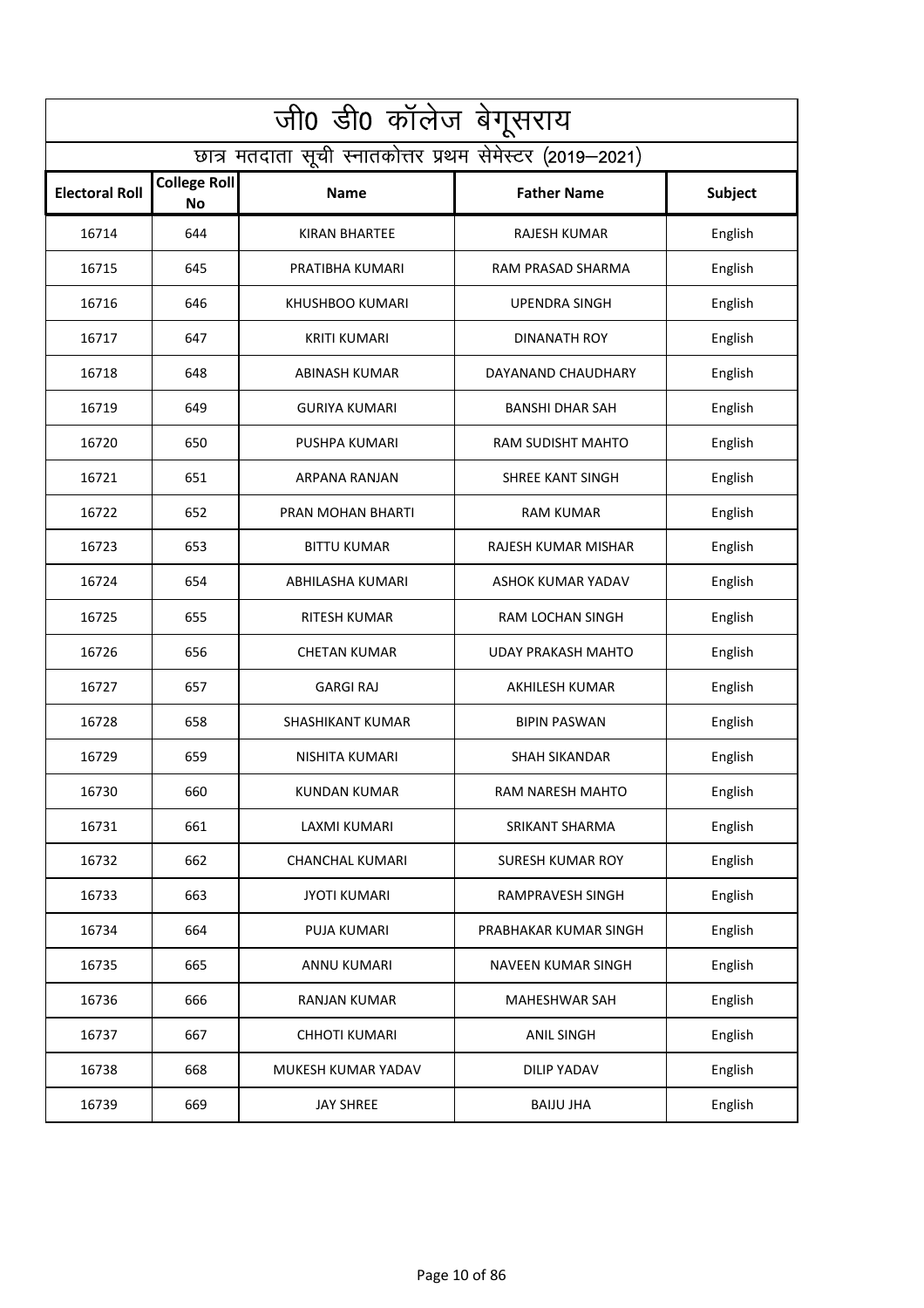|                       | जी0 डी0 कॉलेज बेगूसराय                                   |                            |                              |                |  |
|-----------------------|----------------------------------------------------------|----------------------------|------------------------------|----------------|--|
|                       | छात्र मतदाता सूची स्नातकोत्तर प्रथम सेमेस्टर (2019–2021) |                            |                              |                |  |
| <b>Electoral Roll</b> | <b>College Roll</b><br>No                                | <b>Name</b>                | <b>Father Name</b>           | <b>Subject</b> |  |
| 16740                 | 670                                                      | <b>BUNTY KUMAR</b>         | ANIL KUMAR CHOUDHARY         | English        |  |
| 16741                 | 671                                                      | <b>SURYA PRAKASH KUMAR</b> | PRABHASH CHANDRA PATHAK      | English        |  |
| 16742                 | 672                                                      | <b>KAJAL BHARTI</b>        | NIRANJAN SINGH               | English        |  |
| 16743                 | 673                                                      | <b>KUMAR SAURAV</b>        | RAJ KUMAR YADAV              | English        |  |
| 16744                 | 674                                                      | PALLAVEE KUMARI            | <b>ABDHESH SINGH</b>         | English        |  |
| 16745                 | 675                                                      | <b>SHWETA KUMARI</b>       | <b>DILIP SAH</b>             | English        |  |
| 16746                 | 676                                                      | <b>SHALU KUMARI</b>        | <b>BIPIN KUMAR CHOUDHARY</b> | English        |  |
| 16747                 | 677                                                      | SONE LAL KUMAR             | <b>SHAMBHU SAH</b>           | English        |  |
| 16748                 | 678                                                      | AMRITA                     | SACHCHITA NAND SINGH         | English        |  |
| 16749                 | 679                                                      | <b>ANANT KUMAR</b>         | HARERAM PRASAD SINGH         | English        |  |
| 16750                 | 680                                                      | <b>RAJA KUMAR</b>          | YOGENDRA SAH                 | English        |  |
| 16751                 | 681                                                      | SANJANA ANAND              | SANJEEV KUMAR SINHA          | English        |  |
| 16752                 | 682                                                      | <b>SUMIT KUMAR</b>         | <b>SHANKAR SAHANI</b>        | English        |  |
| 16753                 | 683                                                      | ADITYA KUMAR JHA           | <b>MRITYUNJAY JHA</b>        | English        |  |
| 16754                 | 684                                                      | <b>RAHUL KUMAR</b>         | <b>MUNNA KUMAR SAHNI</b>     | English        |  |
| 16755                 | 685                                                      | RAUSHAN PASWAN             | UMESH PASWAN                 | English        |  |
| 16756                 | 686                                                      | <b>NAJIR HUSAIN</b>        | <b>NOOR ALAM</b>             | English        |  |
| 16757                 | 687                                                      | <b>ANKUSH KUMAR</b>        | VIJAY PRASAD YADAV           | English        |  |
| 16758                 | 688                                                      | MURARI KUMAR               | SATRUDHAN SINGH              | English        |  |
| 16759                 | 689                                                      | <b>ANKIT KUMAR</b>         | <b>SANJAY SINGH</b>          | English        |  |
| 16760                 | 690                                                      | SHALINI KUMARI             | <b>SHATRUGHAN KUMAR</b>      | English        |  |
| 16761                 | 691                                                      | <b>NITESH KUMAR</b>        | <b>BALRAM SINGH</b>          | English        |  |
| 16762                 | 692                                                      | <b>TOTA PARI KUMARI</b>    | <b>SUSHIL SINGH</b>          | English        |  |
| 16763                 | 693                                                      | <b>MAMTA KUMARI</b>        | <b>BHARAT BHAGAT</b>         | English        |  |
| 16764                 | 694                                                      | PANKHURI KUMARI            | PANKAJ KUMAR                 | English        |  |
| 16765                 | 695                                                      | <b>VIKASH KUMAR</b>        | <b>UPENDRA TANTI</b>         | English        |  |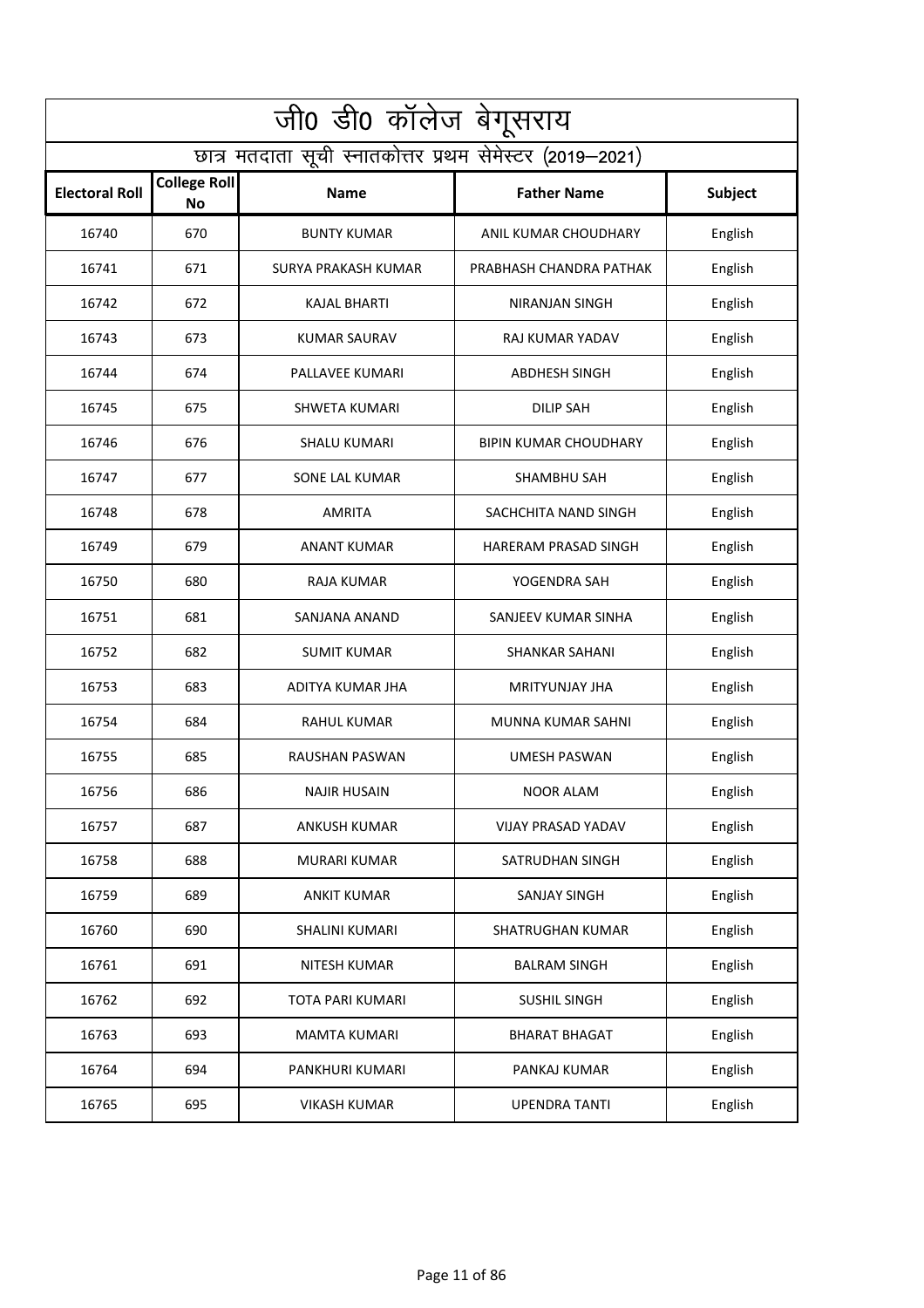| <u>जी0</u> डी0 कॉलेज बेगूसराय |                                  |                                                          |                          |                |
|-------------------------------|----------------------------------|----------------------------------------------------------|--------------------------|----------------|
|                               |                                  | छात्र मतदाता सूची स्नातकोत्तर प्रथम सेमेस्टर (2019–2021) |                          |                |
| <b>Electoral Roll</b>         | <b>College Roll</b><br><b>No</b> | <b>Name</b>                                              | <b>Father Name</b>       | <b>Subject</b> |
| 16766                         | 696                              | <b>RISHU KUMARI</b>                                      | <b>SUNIL KUMAR</b>       | English        |
| 16767                         | 697                              | <b>KUMARI JYOTSANA</b>                                   | SHAILENDRA KUMAR         | English        |
| 16768                         | 698                              | <b>INDRJEET KUMAR</b>                                    | MANOJ KUMAR SAHANI       | English        |
| 16769                         | 699                              | <b>KALPANA KUMARI</b>                                    | RAMNANDAN SINGH          | English        |
| 16770                         | 700                              | <b>MAUSAM KUMARI</b>                                     | <b>MUKESH KUMAR</b>      | English        |
| 16771                         | 701                              | <b>MADHU PRIYA</b>                                       | <b>VIJAY KUMAR SINGH</b> | English        |
| 16772                         | 702                              | SHASHIBHUSHAN KUMAR                                      | RAJENDRA MAHTON          | English        |
| 16773                         | 703                              | <b>SAPNA KUMARI</b>                                      | RAJENDRA PRASAD SINGH    | English        |
| 16774                         | 704                              | <b>SUHANI KUMARI</b>                                     | <b>ARVIND SINGH</b>      | English        |
| 16775                         | 705                              | <b>SUBHAM KUMAR</b>                                      | <b>BALRAM KUMAR</b>      | English        |
| 16776                         | 706                              | <b>ARVIND KUMAR</b>                                      | RAM NANDAN MAHTO         | English        |
| 16777                         | 707                              | <b>KANGRES KUMAR</b>                                     | <b>DASHRATH PASWAN</b>   | English        |
| 16778                         | 708                              | SUDHANSHU KUMAR                                          | <b>SHANKAR PASWAN</b>    | English        |
| 16779                         | 709                              | <b>SUSHMA KUMARI</b>                                     | <b>SUBODH SINGH</b>      | English        |
| 16780                         | 710                              | <b>DHEERAJ KUMAR</b>                                     | <b>JAY SHANKAR SINGH</b> | English        |
| 16781                         | 711                              | <b>NEHA KUMARI</b>                                       | PARSID SINGH             | English        |
| 16782                         | 712                              | PRACHI KUMARI                                            | <b>ANIL SINGH</b>        | English        |
| 16783                         | 713                              | RAJKAMAL KUMAR                                           | <b>MUKESH KUMAR</b>      | English        |
| 16784                         | 714                              | SANJEET RAM                                              | <b>GANGA RAM</b>         | English        |
| 16785                         | 715                              | MD SAPHI AALAM                                           | MD AMAN ULLA             | English        |
| 16786                         | 716                              | <b>ANISHA BHARTI</b>                                     | RAJIV KUMAR RANJAN       | English        |
| 16787                         | 717                              | AMAN KUMAR                                               | SANJEEV KUMAR SINGH      | English        |
| 16788                         | 718                              | <b>JAMIL AKHTAR</b>                                      | <b>NAJIBUR RAHMAN</b>    | English        |
| 16789                         | 719                              | <b>NITISH KUMAR</b>                                      | <b>BHUSHAN SINGH</b>     | English        |
| 16790                         | 720                              | ASHISH KUMAR                                             | JANARDAN SINGH           | English        |
| 16791                         | 721                              | <b>KAJAL KUMARI</b>                                      | <b>BALMIKI SHARMA</b>    | English        |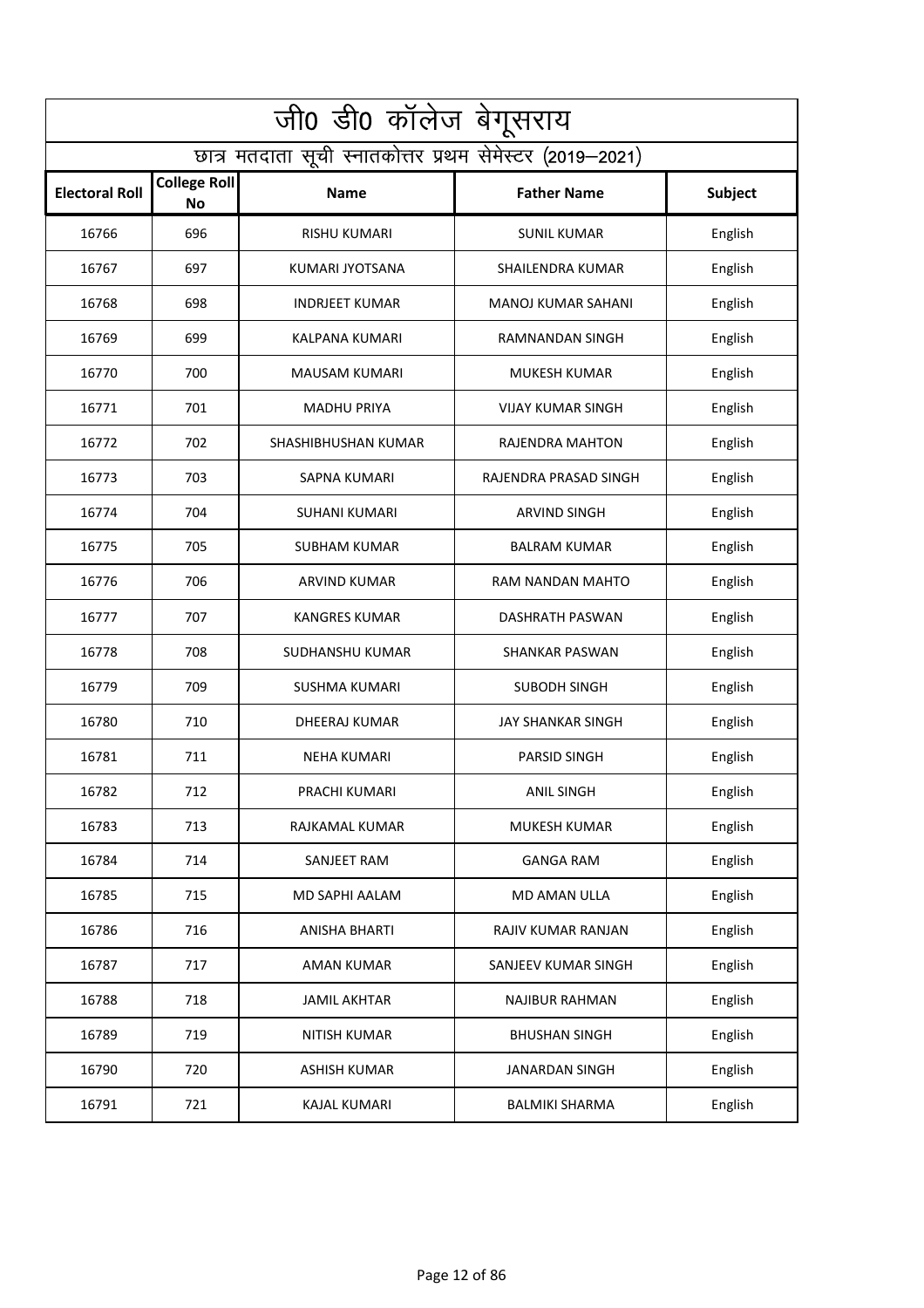| जी0 डी0 कॉलेज बेगूसराय |                                                          |                       |                           |         |  |
|------------------------|----------------------------------------------------------|-----------------------|---------------------------|---------|--|
|                        | छात्र मतदाता सूची स्नातकोत्तर प्रथम सेमेस्टर (2019–2021) |                       |                           |         |  |
| <b>Electoral Roll</b>  | <b>College Roll</b><br>No                                | <b>Name</b>           | <b>Father Name</b>        | Subject |  |
| 16792                  | 722                                                      | RAMPRAVESH KUMAR      | <b>RAJO PANDIT</b>        | English |  |
| 16793                  | 723                                                      | <b>MANISHA GUPTA</b>  | RAVINDRA KUMAR GUPTA      | English |  |
| 16794                  | 724                                                      | RITESH RATNAM         | <b>RANJEET KUMAR</b>      | English |  |
| 16795                  | 725                                                      | <b>KARN KUMAR</b>     | <b>BAHADUR SAH</b>        | English |  |
| 16796                  | 726                                                      | <b>NITISH KUMAR</b>   | <b>VIRENDRA MAHTO</b>     | English |  |
| 16797                  | 727                                                      | KUMARI MADHU          | KRISHANA MOHAN MAHTO      | English |  |
| 16798                  | 728                                                      | MD SHAHANAWAZ ANSARI  | <b>MD SALAMAT ANSARI</b>  | English |  |
| 16799                  | 729                                                      | SHANTI KUMARI         | NIKESH KUMAR SINGH        | English |  |
| 16800                  | 730                                                      | RAJNANDANI KUMARI     | PAWAN SAH                 | English |  |
| 16801                  | 731                                                      | RAJESH KUMAR          | <b>MANOJ KUMAR RAY</b>    | English |  |
| 16802                  | 732                                                      | <b>SUMAN KUMARI</b>   | <b>MANOJ SHARMA</b>       | English |  |
| 16803                  | 733                                                      | <b>SAURABH KUMAR</b>  | SHIVSHESH SINGH           | English |  |
| 16804                  | 734                                                      | PALLAVI KUMARI        | RAJEEV KUMAR SINGH        | English |  |
| 16805                  | 735                                                      | <b>BHAVANI KUMARI</b> | <b>SUDHIR SINGH</b>       | English |  |
| 16806                  | 736                                                      | <b>MOHAN ROY</b>      | JAWAHAR LAL               | English |  |
| 16807                  | 737                                                      | <b>NAZRANA TAJ</b>    | <b>ABDUR RAUF</b>         | English |  |
| 16808                  | 738                                                      | SWASTI KUMAR SAH      | <b>DILIP SAH</b>          | English |  |
| 16809                  | 739                                                      | <b>GAURAV KUMAR</b>   | <b>VINAY KUMAR</b>        | English |  |
| 16810                  | 740                                                      | SHASHI KUMAR          | RAM CHANDRA RAM           | English |  |
| 16811                  | 741                                                      | PRADEEP KUMAR         | KAPIL DEV RAUT            | English |  |
| 16812                  | 742                                                      | <b>SURAJ KUMAR</b>    | <b>RAKESH SINGH</b>       | English |  |
| 16813                  | 743                                                      | <b>SWETA KUMARI</b>   | <b>UMAKANT JHA</b>        | English |  |
| 16814                  | 744                                                      | ARYA BHARDWAJ         | <b>AMIT KUMAR</b>         | English |  |
| 16815                  | 745                                                      | <b>VIVEK KUMAR</b>    | SATISH SINGH              | English |  |
| 16816                  | 746                                                      | <b>AMIT KUMAR</b>     | <b>UMESH KUMAR</b>        | English |  |
| 16817                  | 747                                                      | <b>SUMIT KUMAR</b>    | <b>KRISHN CHANDRA ROY</b> | English |  |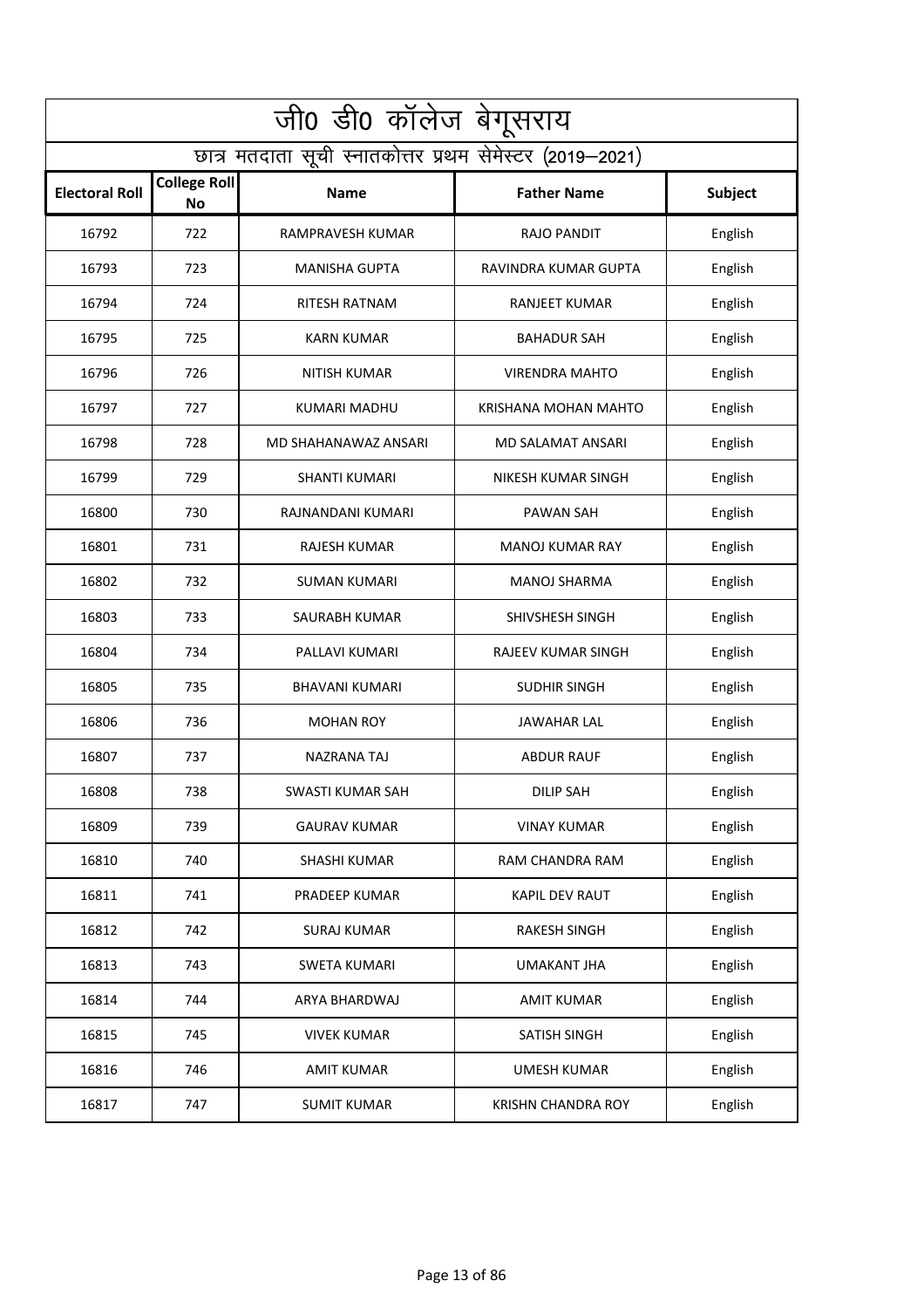| जी0 डी0 कॉलेज बेगूसराय |                                  |                                                          |                              |                |
|------------------------|----------------------------------|----------------------------------------------------------|------------------------------|----------------|
|                        |                                  | छात्र मतदाता सूची स्नातकोत्तर प्रथम सेमेस्टर (2019–2021) |                              |                |
| <b>Electoral Roll</b>  | <b>College Roll</b><br><b>No</b> | <b>Name</b>                                              | <b>Father Name</b>           | <b>Subject</b> |
| 16818                  | 748                              | SUDHEER KUMAR                                            | <b>DHRUB SAH</b>             | English        |
| 16819                  | 749                              | SHADMA KAMAL                                             | MD KAMAL                     | English        |
| 16820                  | 750                              | <b>GULFESHAN JAMAL</b>                                   | <b>MD JAMAL</b>              | English        |
| 16821                  | 751                              | <b>KARANJEET KUMAR</b>                                   | <b>KAMAL MAHTO</b>           | English        |
| 16822                  | 752                              | RAM DAYAL KUMAR                                          | PHAGUNI MAHTO                | English        |
| 16823                  | 753                              | PRITI KUMARI                                             | <b>MANOJ PRASAD YADAV</b>    | English        |
| 16824                  | 754                              | <b>BINDIYA KUMARI</b>                                    | <b>SUNIL KUMAR</b>           | English        |
| 16825                  | 755                              | <b>BEAUTY KUMARI</b>                                     | <b>SUNIL KUMAR</b>           | English        |
| 16826                  | 756                              | ANAMIKA KUMARI                                           | ANIL KUMAR SINGH             | English        |
| 16827                  | 757                              | <b>RITU KUMARI</b>                                       | SANJAY KUMAR RAY             | English        |
| 16828                  | 758                              | MD DILSHAD AKHTAR                                        | <b>ISTIYAK AKHTAR</b>        | English        |
| 16829                  | 759                              | PAWAN KUMAR                                              | SANJEEV KUMAR SANJAY         | English        |
| 16830                  | 760                              | SUKESHI KUMARI                                           | <b>VIPIN KUMAR CHOUDHARY</b> | English        |
| 16831                  | 761                              | <b>PUJA KUMARI</b>                                       | <b>SHAMBHU THAKUR</b>        | English        |
| 16832                  | 762                              | PRACHI                                                   | <b>MADAN MOHAN SHARMA</b>    | English        |
| 16833                  | 763                              | <b>SONAM KUMARI</b>                                      | <b>MANOJ SHARMA</b>          | English        |
| 16834                  | 764                              | <b>ANKITA KUMARI</b>                                     | <b>SUNIL PASWAN</b>          | English        |
| 16835                  | 765                              | <b>RAUSHAN KUMAR</b>                                     | SIYARAM SINGH                | English        |
| 16836                  | 766                              | MITHILESH KUMAR                                          | <b>SURENDRA MUNI</b>         | English        |
| 16837                  | 767                              | <b>NARENDRA KUMAR</b>                                    | RAM NARESH MAHATO            | English        |
| 16838                  | 768                              | <b>DHRUV KUMAR</b>                                       | <b>BRAHMDEV SAH</b>          | English        |
| 16839                  | 770                              | <b>SONY KUMARI</b>                                       | AMRENDRA PRASAD SINGH        | English        |
| 16840                  | 771                              | <b>MD SAJID</b>                                          | <b>MD SUBHAN</b>             | English        |
| 16841                  | 772                              | <b>CHANDAN KUMAR</b>                                     | RAM TAHAL MAHTO              | English        |
| 16842                  | 773                              | <b>JYOTI KUMARI</b>                                      | <b>ANIL RAY</b>              | English        |
| 16843                  | 774                              | POOJA KUMARI                                             | <b>GOPAL BHAGAT</b>          | English        |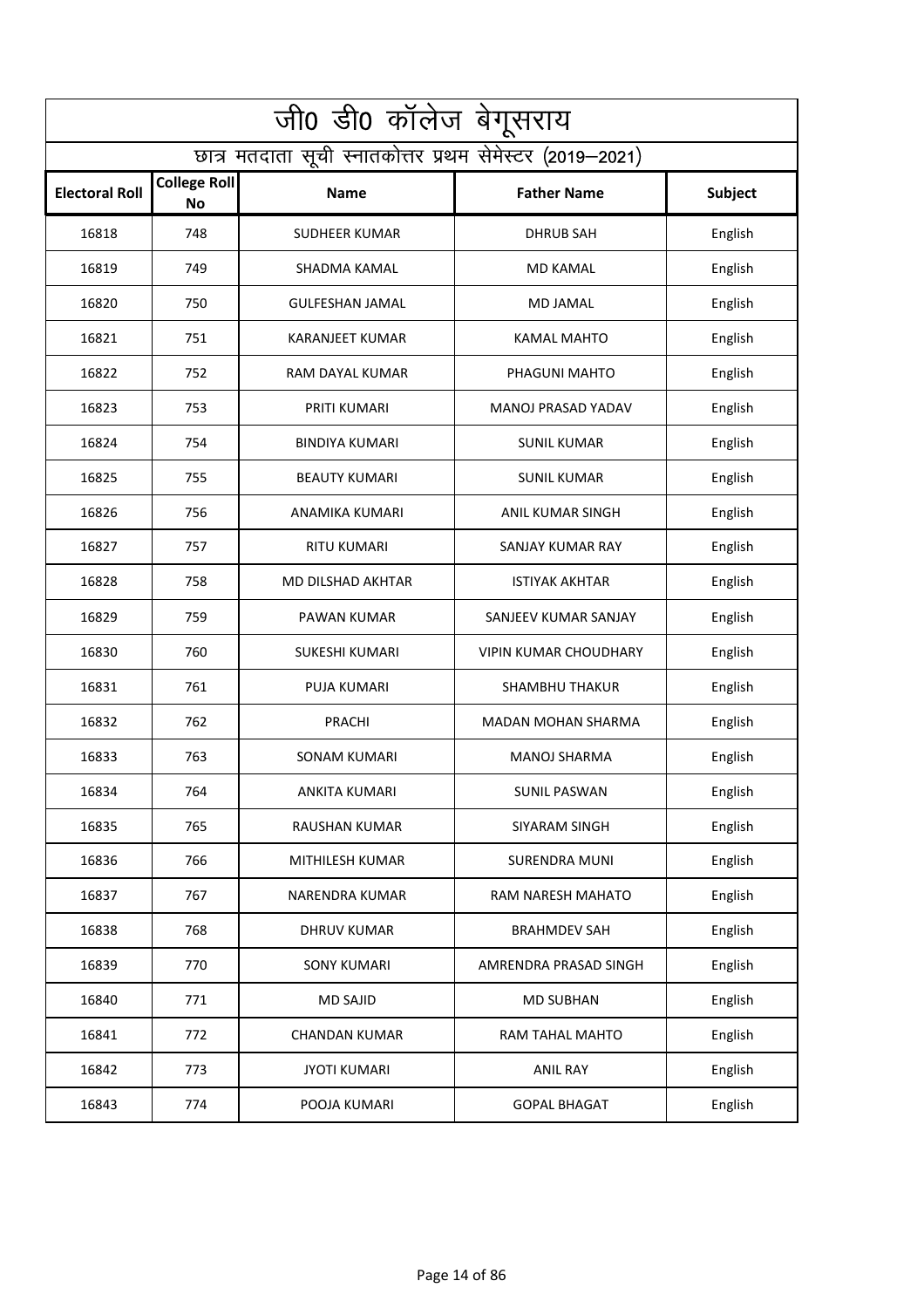| जी0 डी0 कॉलेज बेगूसराय |                                                          |                         |                           |                |  |
|------------------------|----------------------------------------------------------|-------------------------|---------------------------|----------------|--|
|                        | छात्र मतदाता सूची स्नातकोत्तर प्रथम सेमेस्टर (2019–2021) |                         |                           |                |  |
| <b>Electoral Roll</b>  | <b>College Roll</b><br><b>No</b>                         | <b>Name</b>             | <b>Father Name</b>        | <b>Subject</b> |  |
| 16844                  | 775                                                      | <b>MANISHA KUMARI</b>   | <b>DINESH THAKUR</b>      | English        |  |
| 16845                  | 776                                                      | <b>JULI PRAVEEN</b>     | <b>AYUB KHAN</b>          | English        |  |
| 16846                  | 777                                                      | <b>VIVEK KUMAR</b>      | RAM NARAYAN THAKUR        | English        |  |
| 16847                  | 778                                                      | <b>KABITA KUMARI</b>    | PURAN YADAV               | English        |  |
| 16848                  | 779                                                      | RANJU KUMARI            | HIRA LAL MAHTO            | English        |  |
| 16849                  | 780                                                      | NIKETA KUMARI           | ASHOK KUMAR SHAH          | English        |  |
| 16850                  | 781                                                      | <b>SUJEET KUMAR</b>     | <b>GAURI SHANKAR RAY</b>  | English        |  |
| 16851                  | 782                                                      | <b>SANTOSH JHA</b>      | <b>RAKESH JHA</b>         | English        |  |
| 16852                  | 783                                                      | <b>AMARJEET KUMAR</b>   | RUDAL DEO KUNWAR          | English        |  |
| 16853                  | 784                                                      | <b>MRITYUNJAY SINGH</b> | LAKSHMI NARAYAN SINGH     | English        |  |
| 16854                  | 785                                                      | <b>SAPNA KUMARI</b>     | SHAMBHU PRASAD SINGH      | English        |  |
| 16855                  | 786                                                      | <b>SIKANDAR KUMAR</b>   | SHIVDANI PANDIT           | English        |  |
| 16856                  | 787                                                      | SUPRIYA KUMARI          | <b>VIJAY KUMAR</b>        | English        |  |
| 16857                  | 788                                                      | <b>CHANDAN KUMAR</b>    | MAHENDRA PRASAD GUPTA     | English        |  |
| 16858                  | 789                                                      | <b>KUMRAI SAKSHI</b>    | <b>BIBHUTI ROY</b>        | English        |  |
| 16859                  | 790                                                      | <b>BIRBAL KUMAR</b>     | <b>MAHENDRA CHAUDHARY</b> | English        |  |
| 16860                  | 791                                                      | PUJA KUMARI             | <b>MUNNA SAH</b>          | English        |  |
| 16861                  | 792                                                      | KUNDAN KUMAR SUMAN      | RAJKISHOR RAMAN           | English        |  |
| 16862                  | 793                                                      | <b>SHUBHAM KUMAR</b>    | <b>BAIJU MAHTO</b>        | English        |  |
| 16863                  | 794                                                      | <b>SWATI RANJAN</b>     | RAVINDRA PRASAD           | English        |  |
| 16864                  | 795                                                      | DEEPAK KUMAR            | <b>RATAN KUMAR</b>        | English        |  |
| 16865                  | 901                                                      | POONAM KUMARI           | SHIBU SAHNI               | Hindi          |  |
| 16866                  | 902                                                      | NANDANI KUMARI          | KAILASH CHOUDHARY         | Hindi          |  |
| 16867                  | 903                                                      | <b>JYOTI MALA</b>       | PRADIP PRASAD SINGH       | Hindi          |  |
| 16868                  | 904                                                      | SAKSHI                  | MAHESH CHANDRA JHA        | Hindi          |  |
| 16869                  | 905                                                      | <b>ANKITA KUMARI</b>    | MAHESH CHANDRA JHA        | Hindi          |  |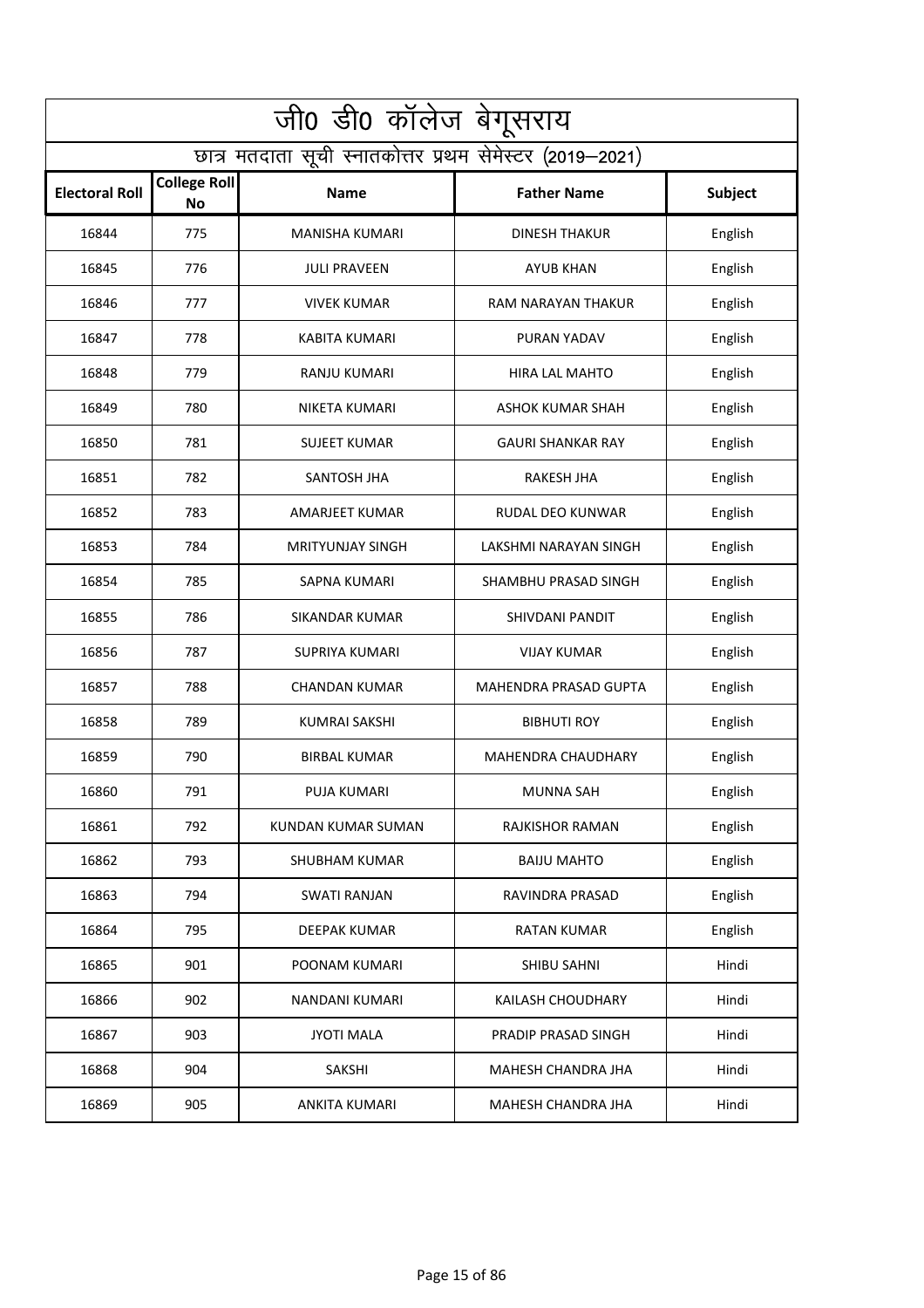|                       | जी0 डी0 कॉलेज बेगूसराय |                                                          |                              |                |
|-----------------------|------------------------|----------------------------------------------------------|------------------------------|----------------|
|                       |                        | छात्र मतदाता सूची स्नातकोत्तर प्रथम सेमेस्टर (2019–2021) |                              |                |
| <b>Electoral Roll</b> | College Roll<br>No     | <b>Name</b>                                              | <b>Father Name</b>           | <b>Subject</b> |
| 16870                 | 906                    | <b>RITU KUMARI</b>                                       | SUBHASH CHANDRA SINGH        | Hindi          |
| 16871                 | 907                    | JITENDRA RAM                                             | <b>CHANDRADEV RAM</b>        | Hindi          |
| 16872                 | 908                    | DEEPAK KUMAR                                             | UPENDRA RAJAK                | Hindi          |
| 16873                 | 909                    | SANJEEV KUMAR                                            | BINDESHWARI SHARMA           | Hindi          |
| 16874                 | 910                    | SONAM KUMARI                                             | <b>RAMESH MISHRA</b>         | Hindi          |
| 16875                 | 911                    | <b>BIRBAL KUMAR</b>                                      | <b>MURARI THAKUR</b>         | Hindi          |
| 16876                 | 912                    | SIMPI KUMARI                                             | RAMKESH YADAV                | Hindi          |
| 16877                 | 913                    | PRITI PRTYASHA                                           | <b>BALMIKI PRASAD SINGH</b>  | Hindi          |
| 16878                 | 914                    | <b>BHARTI KUMARI</b>                                     | NAND KISHOR PODDAR           | Hindi          |
| 16879                 | 915                    | NITU KUMARI                                              | <b>HARERAM CHAURASIA</b>     | Hindi          |
| 16880                 | 916                    | PRIYANKA KUMARI                                          | RAM CHHABILA THAKUR          | Hindi          |
| 16881                 | 917                    | KARISHMA KUMARI                                          | <b>SANJAY SINGH</b>          | Hindi          |
| 16882                 | 918                    | PRIYANKA KUMARI                                          | <b>INDAL KUMAR CHOUDHARY</b> | Hindi          |
| 16883                 | 919                    | NITISH KUMAR                                             | RAJA RAM PAL                 | Hindi          |
| 16884                 | 920                    | SANGEETA KUMARI                                          | <b>GOPAL PD NIRALA</b>       | Hindi          |
| 16885                 | 921                    | PRABHU KUMAR                                             | <b>BILASH SINGH</b>          | Hindi          |
| 16886                 | 922                    | SHUBHAM KUMAR                                            | DHIRENDRA KUMAR              | Hindi          |
| 16887                 | 923                    | RUBY KUMARI                                              | RAMANAND SAH                 | Hindi          |
| 16888                 | 924                    | PRIYANKA KUMARI                                          | SUDHANSHU SINGH              | Hindi          |
| 16889                 | 925                    | SANGAM KUMARI                                            | HARISHCHANDRA SHARMA         | Hindi          |
| 16890                 | 926                    | KOMAL KUMARI                                             | SUJAY SHARMA                 | Hindi          |
| 16891                 | 927                    | KHUSHBU KUMARI                                           | <b>GANESHI SHAH</b>          | Hindi          |
| 16892                 | 928                    | NAMITA KUMARI                                            | ASHOK KUMAR JHA              | Hindi          |
| 16893                 | 929                    | CHANDAN KUMAR                                            | ASHOK SAH                    | Hindi          |
| 16894                 | 930                    | KRISHNA KUMARI                                           | RAMSUDHIST CHOUDHARY         | Hindi          |
| 16895                 | 931                    | SHABNAM KUMARI                                           | ARVIND KUMAR MISHRA          | Hindi          |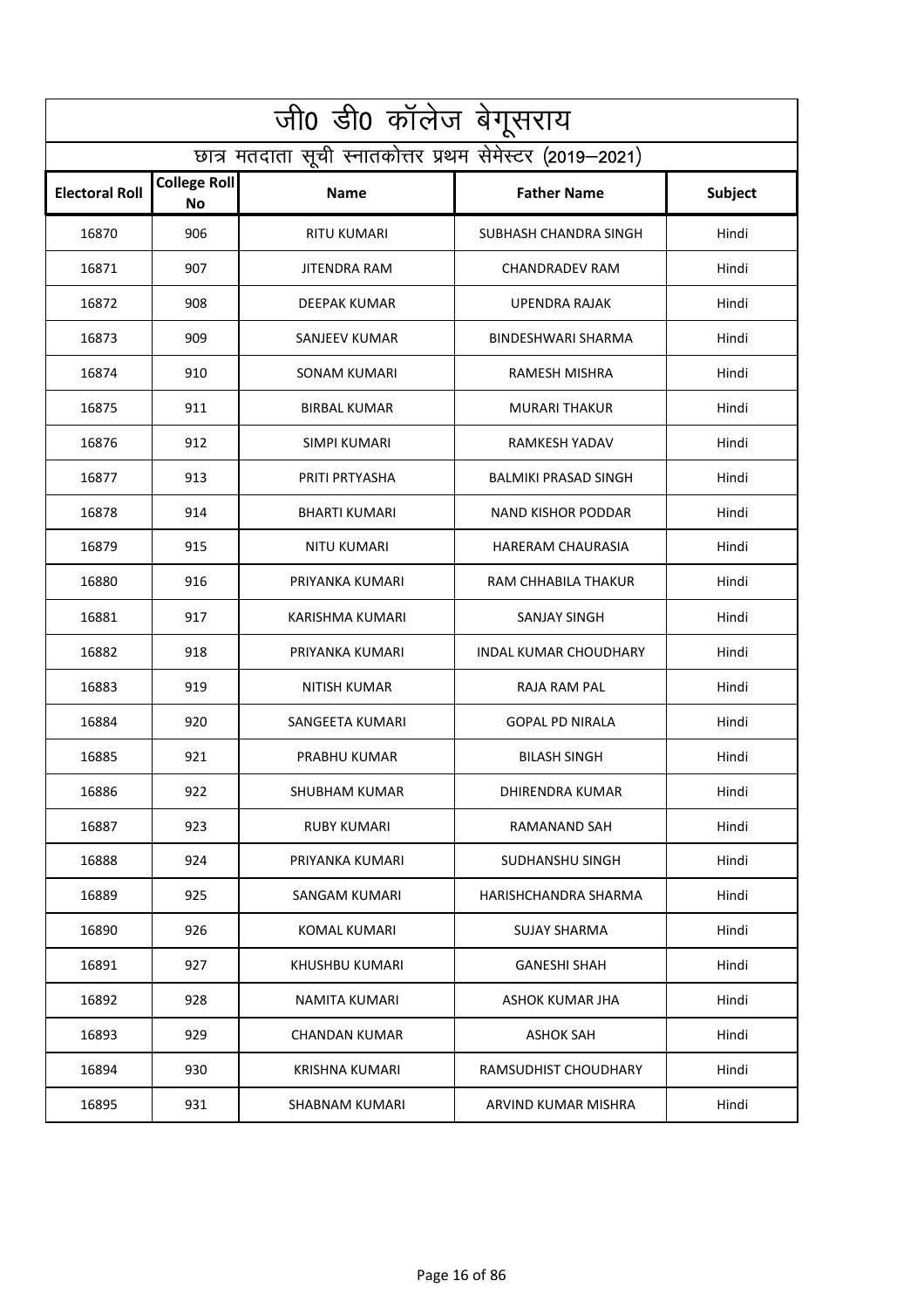| जी0 डी0 कॉलेज बेगूसराय |                                                          |                               |                          |                |  |
|------------------------|----------------------------------------------------------|-------------------------------|--------------------------|----------------|--|
|                        | छात्र मतदाता सूची स्नातकोत्तर प्रथम सेमेस्टर (2019-2021) |                               |                          |                |  |
| <b>Electoral Roll</b>  | <b>College Roll</b><br>No                                | <b>Name</b>                   | <b>Father Name</b>       | <b>Subject</b> |  |
| 16896                  | 932                                                      | KUMARI RADHA                  | RAMSUDHIST CHOUDHARY     | Hindi          |  |
| 16897                  | 933                                                      | SUPRIYA KUMARI                | <b>UPENDRA SAH</b>       | Hindi          |  |
| 16898                  | 934                                                      | RADHA KUMARI                  | <b>SHANKAR MOCHI</b>     | Hindi          |  |
| 16899                  | 935                                                      | <b>JYOTI KUMARI</b>           | <b>BOWN SAH</b>          | Hindi          |  |
| 16900                  | 936                                                      | MINAKSHI KUMARI               | RAJEEV RANJAN            | Hindi          |  |
| 16901                  | 937                                                      | DEEPLAKSHMI KUMARI            | SHAMBHU YADAV            | Hindi          |  |
| 16902                  | 938                                                      | PRITI KUMARI                  | <b>NARESH CHAURASIA</b>  | Hindi          |  |
| 16903                  | 939                                                      | KOMAL KUMARI                  | <b>CHANDRAMAULI ROY</b>  | Hindi          |  |
| 16904                  | 940                                                      | ANAMIKA KUMARI                | KAUSHAL KISHOR ROY       | Hindi          |  |
| 16905                  | 941                                                      | RUKIMANEE KUMARI              | MADHAV JHA               | Hindi          |  |
| 16906                  | 942                                                      | <b>RUPESH KUMAR</b>           | RAJBALI PASWAN           | Hindi          |  |
| 16907                  | 943                                                      | SAJAN KUMAR SHARMA            | RAMBILASH SHARMA         | Hindi          |  |
| 16908                  | 944                                                      | MADHUKAR KUMAR                | SANJEEV SINGH            | Hindi          |  |
| 16909                  | 945                                                      | <b>BISHWAJIT KUMAR THAKUR</b> | <b>RAM BILASH THAKUR</b> | Hindi          |  |
| 16910                  | 946                                                      | KALYANI KUMARI                | SAHEB JHA                | Hindi          |  |
| 16911                  | 947                                                      | MANISHA KUMARI                | DINESH PASWAN            | Hindi          |  |
| 16912                  | 948                                                      | PUJA KUMARI                   | RAJENDRA SINGH           | Hindi          |  |
| 16913                  | 949                                                      | PUJA KUMARI                   | SANJEEV KUMAR JHA        | Hindi          |  |
| 16914                  | 950                                                      | KAJAL KUMARI                  | <b>BALRAM PASWAN</b>     | Hindi          |  |
| 16915                  | 951                                                      | <b>GOPAL KUMAR</b>            | JANARDAN SINGH           | Hindi          |  |
| 16916                  | 952                                                      | RASHMI PRAKASH                | MANOJ KUMAR SINGH        | Hindi          |  |
| 16917                  | 953                                                      | <b>SUJEET KUMAR</b>           | RAMBALI MAHTO            | Hindi          |  |
| 16918                  | 954                                                      | PRITI KUMARI                  | AWADH KISHOR CHOUDHARY   | Hindi          |  |
| 16919                  | 955                                                      | <b>AARY PARNAY</b>            | <b>RANJEET SINGH</b>     | Hindi          |  |
| 16920                  | 956                                                      | ANKAJ KUMAR                   | JAGDAMBI SINGH           | Hindi          |  |
| 16921                  | 957                                                      | NANDANI KUMARI                | MOHAN PRASAD SHIVASTAW   | Hindi          |  |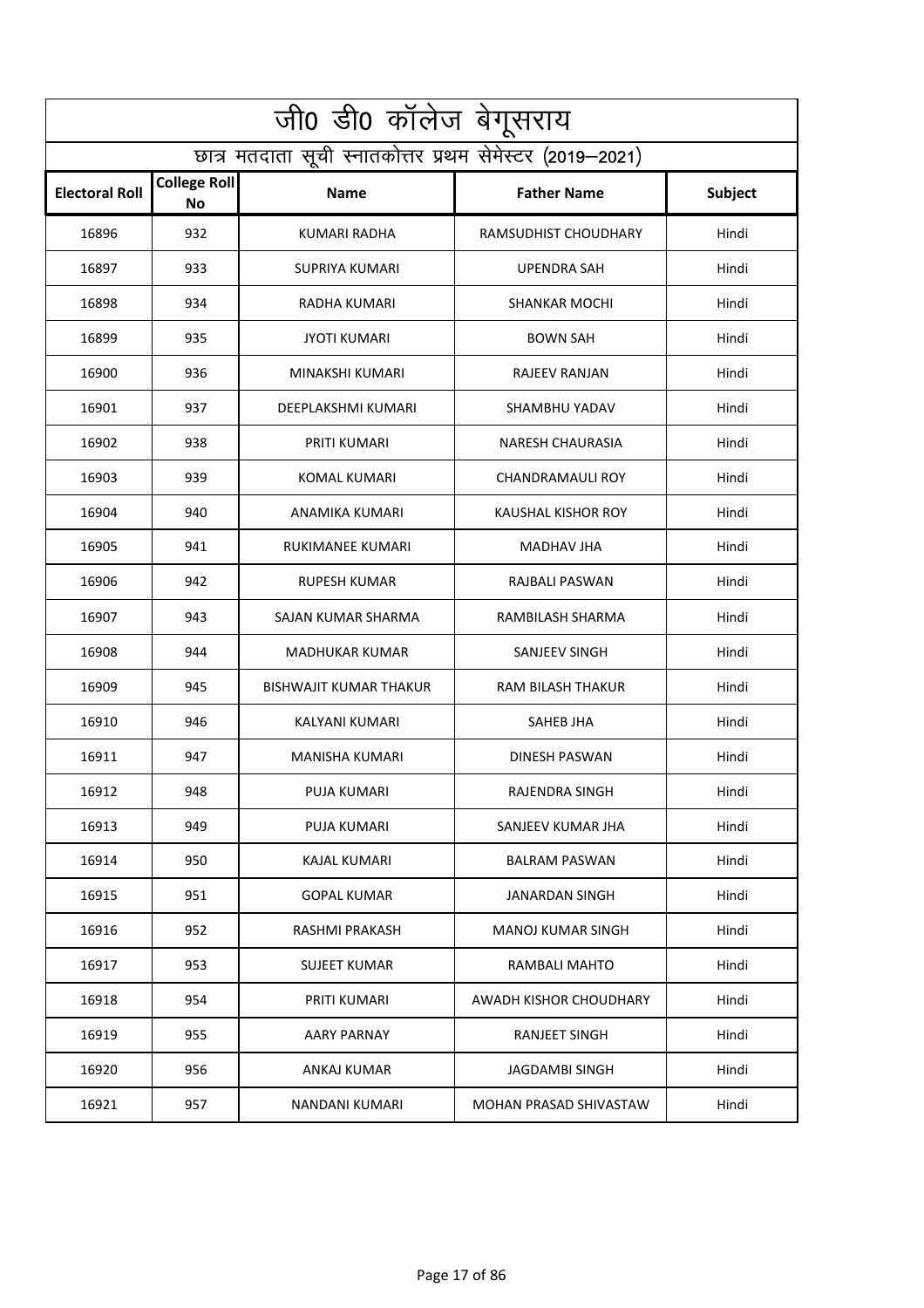| जी0 डी0 कॉलेज बेगूसराय |                                                          |                            |                               |                |  |
|------------------------|----------------------------------------------------------|----------------------------|-------------------------------|----------------|--|
|                        | छात्र मतदाता सूची स्नातकोत्तर प्रथम सेमेस्टर (2019-2021) |                            |                               |                |  |
| <b>Electoral Roll</b>  | <b>College Roll</b><br>No                                | <b>Name</b>                | <b>Father Name</b>            | <b>Subject</b> |  |
| 16922                  | 958                                                      | KOMAL KUMARI               | <b>ARUN SINGH</b>             | Hindi          |  |
| 16923                  | 959                                                      | <b>AMAN KUMAR</b>          | <b>ARUN SHARMA</b>            | Hindi          |  |
| 16924                  | 960                                                      | RAJEEV KUMAR YADAV         | <b>BIRANCHI YADAV</b>         | Hindi          |  |
| 16925                  | 961                                                      | KHUSHBOO KUMARI            | KRISHANDAN PRASAD SINGH       | Hindi          |  |
| 16926                  | 962                                                      | <b>NITISH RAM</b>          | NITISH RAM                    | Hindi          |  |
| 16927                  | 963                                                      | PRITI PUSHPAM              | ANIL KUMAR PRASAD             | Hindi          |  |
| 16928                  | 964                                                      | SONAM PRIYA KUMARI         | <b>RAM PRIT SINGH</b>         | Hindi          |  |
| 16929                  | 965                                                      | <b>KRISHNA KUMAR</b>       | <b>JAGDISH MAHTO</b>          | Hindi          |  |
| 16930                  | 966                                                      | DOLEE KUMARI               | KAPILDEO MAHTO                | Hindi          |  |
| 16931                  | 967                                                      | NAMITA KUMARI              | DINESH KUMAR SHARMA           | Hindi          |  |
| 16932                  | 968                                                      | PUNAM KUMARI               | KAPILDEV MAHTO                | Hindi          |  |
| 16933                  | 969                                                      | SWARNIKA KUMARI            | <b>DILIP ROY</b>              | Hindi          |  |
| 16934                  | 970                                                      | RAJEEV PASWAN              | LAXMI PASWAN                  | Hindi          |  |
| 16935                  | 971                                                      | PHUL KUMARI                | SIKENDRA YADAV                | Hindi          |  |
| 16936                  | 972                                                      | <b>GEETANJALI KUMARI</b>   | DINESH THAKUR                 | Hindi          |  |
| 16937                  | 973                                                      | SHWETA RANI                | SHASHIRANJAN YADAV            | Hindi          |  |
| 16938                  | 974                                                      | <b>KUMARI LOVELY</b>       | <b>UMESH KUMAR</b>            | Hindi          |  |
| 16939                  | 975                                                      | SANDIP KUMAR               | RAM PRAKASH SHARMA            | Hindi          |  |
| 16940                  | 976                                                      | DHARMJIT KUMAR PODDAR      | <b>GUNESHWAR PODDAR</b>       | Hindi          |  |
| 16941                  | 977                                                      | <b>BHUSHAN KUMAR MAHTO</b> | TEJ NARAYAN MAHTO             | Hindi          |  |
| 16942                  | 978                                                      | PRATIMA KUMARI             | ASHOK PASWAN                  | Hindi          |  |
| 16943                  | 979                                                      | NIDHI KUMARI               | <b>UDAY SHANKAR CHOUDHARY</b> | Hindi          |  |
| 16944                  | 980                                                      | BARSHA RANI                | <b>GRISH SINGH</b>            | Hindi          |  |
| 16945                  | 981                                                      | PRITI KUMARI               | <b>SANJAY SINGH</b>           | Hindi          |  |
| 16946                  | 982                                                      | RAKHI KUMARI               | PURUSHOTTAM JHA               | Hindi          |  |
| 16947                  | 983                                                      | <b>AMIT KUMAR</b>          | <b>SIYA RAM PASWAN</b>        | Hindi          |  |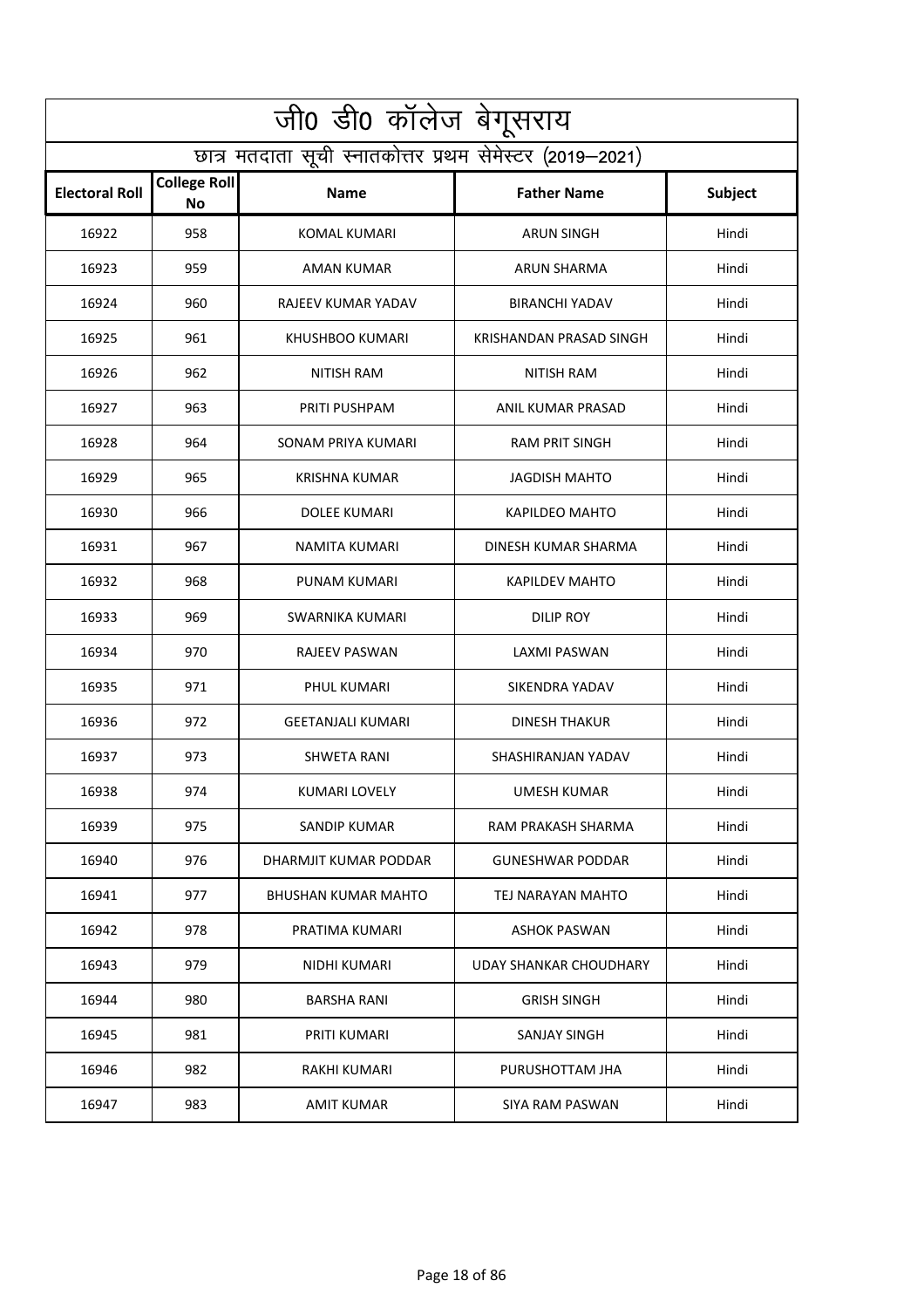| जी0 डी0 कॉलेज बेगूसराय |                                                          |                       |                              |         |  |
|------------------------|----------------------------------------------------------|-----------------------|------------------------------|---------|--|
|                        | छात्र मतदाता सूची स्नातकोत्तर प्रथम सेमेस्टर (2019–2021) |                       |                              |         |  |
| <b>Electoral Roll</b>  | <b>College Roll</b><br><b>No</b>                         | <b>Name</b>           | <b>Father Name</b>           | Subject |  |
| 16948                  | 984                                                      | RANI KUMARI           | YOGENDRA MAHTO               | Hindi   |  |
| 16949                  | 985                                                      | <b>MANISHA KUMARI</b> | <b>CHANDRASHEKHAR SINGH</b>  | Hindi   |  |
| 16950                  | 986                                                      | SHWETA KUMARI         | IHANDRA SHEKHAR PRASAD MAHTI | Hindi   |  |
| 16951                  | 987                                                      | SONIKA KUMARI         | <b>SUBODH KUMAR</b>          | Hindi   |  |
| 16952                  | 988                                                      | RITU KUMARI           | NARESH PRASAD SINGH          | Hindi   |  |
| 16953                  | 989                                                      | PRIYANKA KUMARI       | YUGAL KISHOR RAM             | Hindi   |  |
| 16954                  | 990                                                      | ROHIT KUMAR           | ARVIND KUMAR SINGH           | Hindi   |  |
| 16955                  | 991                                                      | PAWAN KUMAR           | CHANDRA KISHOR SHARMA        | Hindi   |  |
| 16956                  | 992                                                      | MANOHAR KUMAR         | RAJENDRA DAS                 | Hindi   |  |
| 16957                  | 993                                                      | ANAMIKA KUMARI        | <b>BASUDEO PRASAD SINGH</b>  | Hindi   |  |
| 16958                  | 994                                                      | <b>BABLI KUMARI</b>   | <b>VINOD MEHTA</b>           | Hindi   |  |
| 16959                  | 995                                                      | MINU KUMARI           | SHYAM NANDAN SAH             | Hindi   |  |
| 16960                  | 996                                                      | SUSMITA KUMARI        | KAMLESH KUMAR MISHRA         | Hindi   |  |
| 16961                  | 997                                                      | ARPANA KUMARI         | AWADH KISHOR KUMAR           | Hindi   |  |
| 16962                  | 998                                                      | RIMA BHARTI           | MAHENDRA PRASAD SAH          | Hindi   |  |
| 16963                  | 999                                                      | PALLAVI BHARDWAJ      | AJAY KUMAR                   | Hindi   |  |
| 16964                  | 1000                                                     | PUJA KUMARI           | <b>JHINGO SAHNI</b>          | Hindi   |  |
| 16965                  | 1201                                                     | <b>VIKRAM KUMAR</b>   | <b>ANIL MAHTO</b>            | History |  |
| 16966                  | 1202                                                     | SANJIV KUMAR          | PRAMOD MALAKAR               | History |  |
| 16967                  | 1203                                                     | PRASHANT GUPTA        | RAJ KUMAR GUPTA              | History |  |
| 16968                  | 1204                                                     | <b>RAKESH KUMAR</b>   | <b>BINOD CHAUDHARY</b>       | History |  |
| 16969                  | 1205                                                     | <b>SWETA KUMARI</b>   | RAMVILASH SHARMA             | History |  |
| 16970                  | 1206                                                     | <b>GUDDU KUMAR</b>    | NANDAN SHARMA                | History |  |
| 16971                  | 1207                                                     | SAROJ KUMAR           | <b>SHANKAR SHARMA</b>        | History |  |
| 16972                  | 1208                                                     | <b>SONU KUMAR</b>     | <b>VINAY SINGH</b>           | History |  |
| 16973                  | 1209                                                     | MD FAISHAL ALAM       | MD KHALIL ANSARI             | History |  |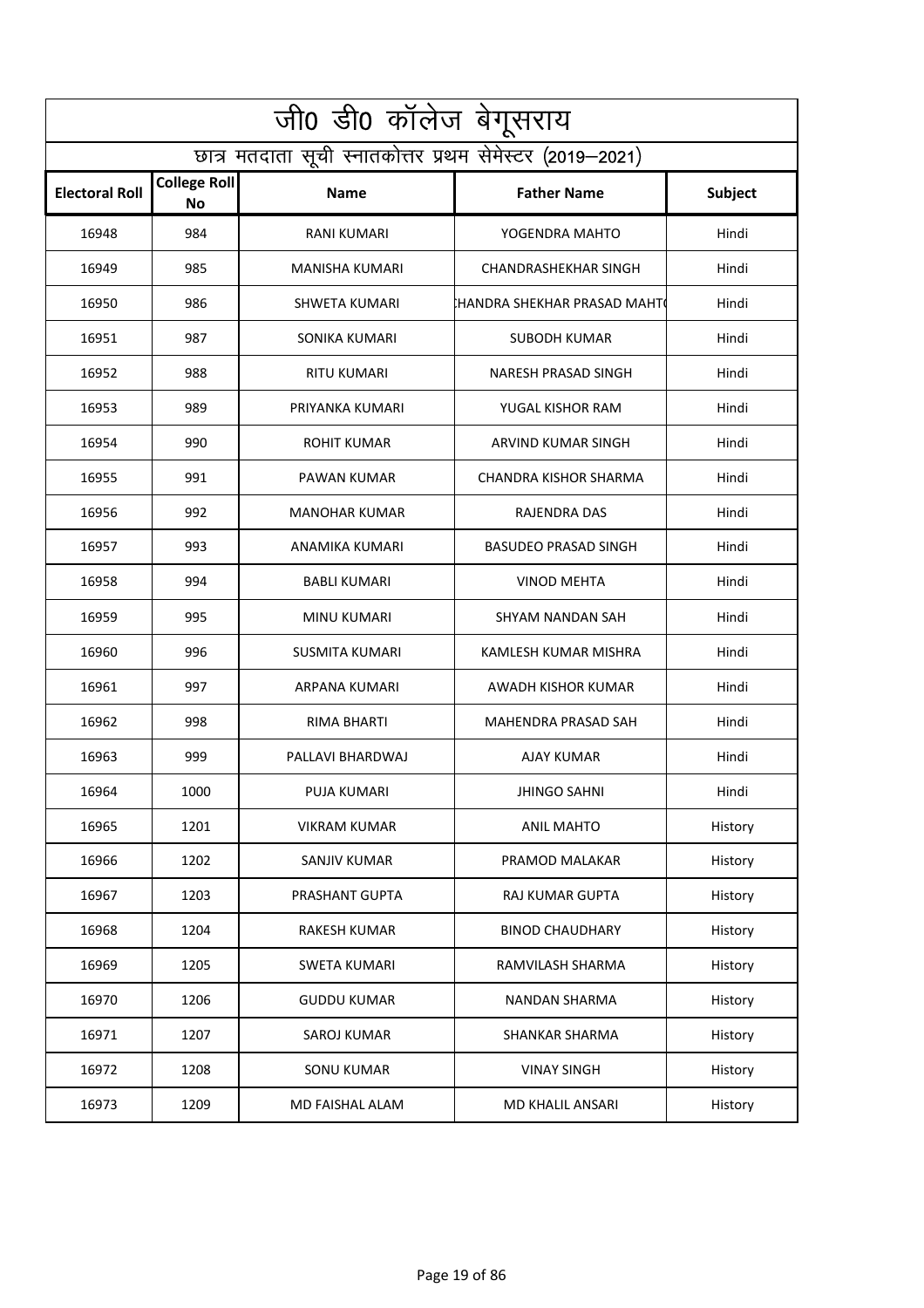|                       | जी0 डी0 कॉलेज बेगूसराय           |                                                          |                                |                |
|-----------------------|----------------------------------|----------------------------------------------------------|--------------------------------|----------------|
|                       |                                  | छात्र मतदाता सूची स्नातकोत्तर प्रथम सेमेस्टर (2019–2021) |                                |                |
| <b>Electoral Roll</b> | <b>College Roll</b><br><b>No</b> | <b>Name</b>                                              | <b>Father Name</b>             | <b>Subject</b> |
| 16974                 | 1210                             | MD MUSTAK ANSARI                                         | <b>MD ALI HASAN</b>            | History        |
| 16975                 | 1211                             | <b>VIKASH KUMAR</b>                                      | <b>RATAN PASWAN</b>            | History        |
| 16976                 | 1212                             | SATYAM KUMAR                                             | <b>RANJEET SINGH</b>           | History        |
| 16977                 | 1213                             | <b>RAKHI KUMARI</b>                                      | <b>MUDRIKA SINGH</b>           | History        |
| 16978                 | 1214                             | <b>SHRUTI SUMAN</b>                                      | JANARDAN PRASAD SINGH          | History        |
| 16979                 | 1215                             | NEETEESH KUMAR                                           | <b>UMA SHANKAR ROY</b>         | History        |
| 16980                 | 1216                             | SHUBHANKAR                                               | SHAMBHU PRASAD                 | History        |
| 16981                 | 1217                             | <b>MD AFROJ ALEE</b>                                     | MD ASLAM                       | History        |
| 16982                 | 1218                             | SATISH KUMAR SHARMA                                      | SURENDRA SHARMA                | History        |
| 16983                 | 1219                             | KISHAN KUMAR                                             | <b>BIRENDRA SINGH</b>          | History        |
| 16984                 | 1220                             | RAMJAPO KUMAR                                            | SATRUDHAN KUMAR                | History        |
| 16985                 | 1221                             | <b>VINISH MANDAL</b>                                     | <b>ARJUN MANDAL</b>            | History        |
| 16986                 | 1222                             | SONALI KUMARI                                            | PANKAJ ROY                     | History        |
| 16987                 | 1223                             | KHUSHBU KUMARI                                           | RAM KISHORE SAH                | History        |
| 16988                 | 1224                             | <b>MUKUND KUMAR</b>                                      | <b>BHOLA MAHTO</b>             | History        |
| 16989                 | 1225                             | KUNAL KUMAR ROY                                          | BALRAM ROY                     | History        |
| 16990                 | 1226                             | NITISH KUMAR                                             | DEVNANDAN ROY                  | History        |
| 16991                 | 1227                             | KANCHAN KUMARI                                           | SHIVJEE SINGH                  | History        |
| 16992                 | 1228                             | PREETY RAI                                               | <b>BISHNUDEV RAY</b>           | History        |
| 16993                 | 1229                             | ANURADHA KUMARI                                          | <b>RAJESH RAY</b>              | History        |
| 16994                 | 1230                             | NISHA KUMARI                                             | <b>ANIL KUMAR SHAH</b>         | History        |
| 16995                 | 1231                             | POOJAKUMAR                                               | <b>ARJUN SINGH</b>             | History        |
| 16996                 | 1232                             | <b>NITU KUMARI</b>                                       | ANIL KUMAR YADAV               | History        |
| 16997                 | 1233                             | <b>DHARMENDRA</b>                                        | RAMASHARY YADAV                | History        |
| 16998                 | 1234                             | JITENDRA KUMAR CHAUDHARY                                 | <b>GAURI SHANKAR CHAUDHARY</b> | History        |
| 16999                 | 1235                             | <b>DEEPAK KUMAR</b>                                      | JAY JAY RAM MAHTO              | History        |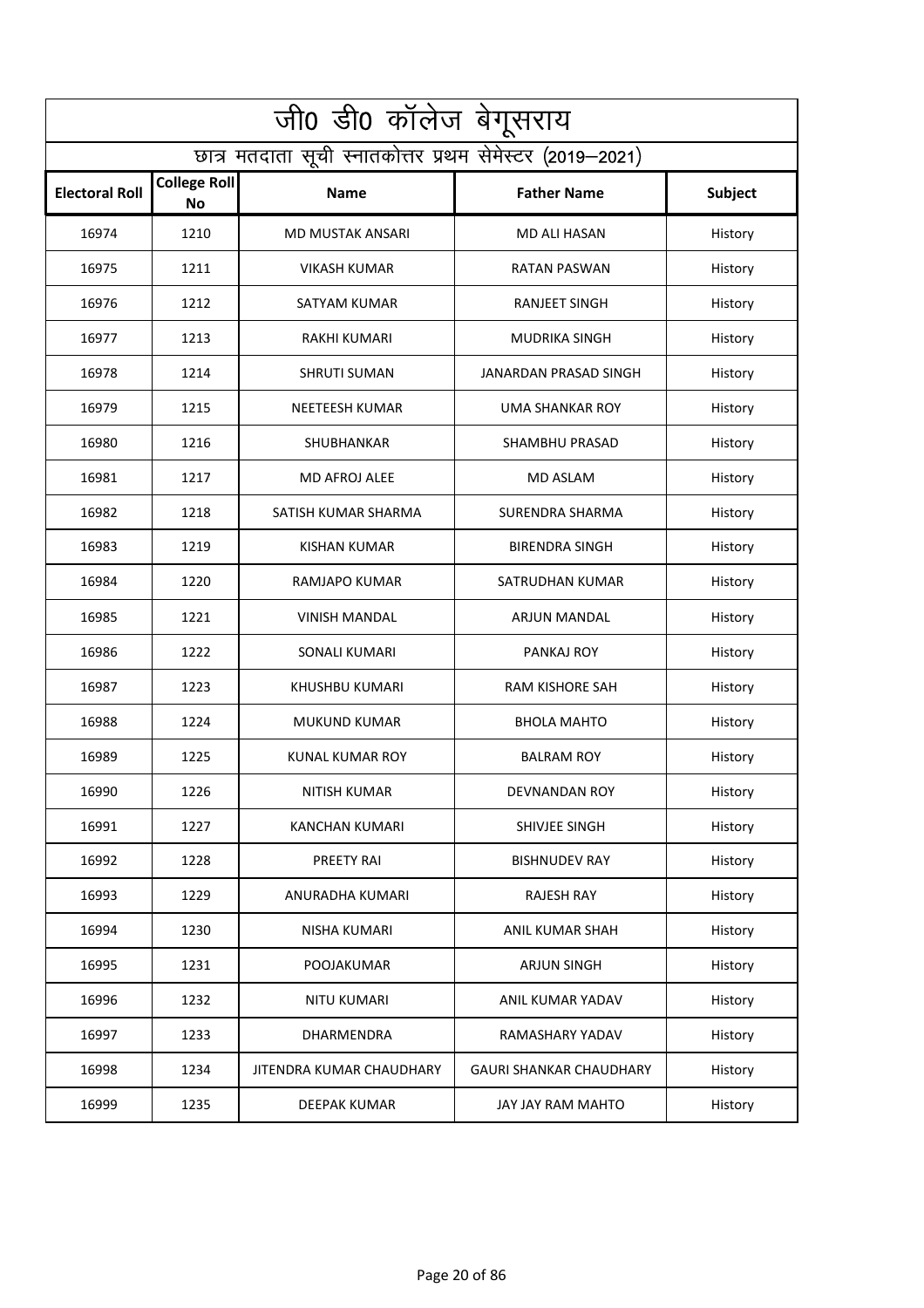|                       | जी0 डी0 कॉलेज बेगूसराय           |                                                          |                           |                |
|-----------------------|----------------------------------|----------------------------------------------------------|---------------------------|----------------|
|                       |                                  | छात्र मतदाता सूची स्नातकोत्तर प्रथम सेमेस्टर (2019–2021) |                           |                |
| <b>Electoral Roll</b> | <b>College Roll</b><br><b>No</b> | <b>Name</b>                                              | <b>Father Name</b>        | <b>Subject</b> |
| 17000                 | 1236                             | AJEET KUMAR                                              | <b>BIHARI MAHTO</b>       | History        |
| 17001                 | 1237                             | <b>MUSKAN KUMARI</b>                                     | PANKAJ KUMAR PURBEY       | History        |
| 17002                 | 1238                             | SANJAY KUMAR YADAV                                       | NUNULAL YADAV             | History        |
| 17003                 | 1239                             | SADHANA KUMARI                                           | <b>PURAN SINGH</b>        | History        |
| 17004                 | 1240                             | <b>GAURAV KUMAR</b>                                      | <b>GOPAL SINGH</b>        | History        |
| 17005                 | 1241                             | <b>RITU RANI</b>                                         | MANOJ KUMAR JHA           | History        |
| 17006                 | 1242                             | POOJA KUMARI                                             | <b>BHOLA RAM</b>          | History        |
| 17007                 | 1243                             | <b>PRINCE KUMAR</b>                                      | <b>RANJIT KUMAR SINGH</b> | History        |
| 17008                 | 1244                             | KAVITA KUMARI                                            | LAKSHMAN CHAURASIA        | History        |
| 17009                 | 1245                             | SONALI KUMARI                                            | DEVENDRA SINGH            | History        |
| 17010                 | 1246                             | PRASHANT KUMAR                                           | KAMESHWAR SAHANI          | History        |
| 17011                 | 1247                             | <b>CHANDAN SHARMA</b>                                    | LAKHINDAR SHARMA          | History        |
| 17012                 | 1248                             | DEEPAK MAHTO                                             | RAM BILASH MAHTO          | History        |
| 17013                 | 1249                             | SANJIV KUMAR                                             | SAUDAGAR PANDIT           | History        |
| 17014                 | 1250                             | <b>RAM PUKAR PODDAR</b>                                  | DUKHA PADDAR              | History        |
| 17015                 | 1251                             | AMR KUMAR                                                | <b>KEDAR PRASAD SINGH</b> | History        |
| 17016                 | 1252                             | PRIYANKA KUMARI                                          | GHANSHYAM PRASAD          | History        |
| 17017                 | 1253                             | SHIKHA BHARTI                                            | JANARDAN PRASAD DEO       | History        |
| 17018                 | 1254                             | <b>KULSUM ARA</b>                                        | <b>MUSTAQUF</b>           | History        |
| 17019                 | 1255                             | <b>NAHID FATMA</b>                                       | <b>MD SHAHID HUSAIN</b>   | History        |
| 17020                 | 1256                             | NITISH KUMAR                                             | HARERAM MAHTO             | History        |
| 17021                 | 1257                             | <b>GAURAV KUMAR</b>                                      | <b>JAI PRAKASH DAS</b>    | History        |
| 17022                 | 1258                             | <b>NEHA BHARTI</b>                                       | JANARDAN PRASAD DEO       | History        |
| 17023                 | 1259                             | RAJAN ANAND                                              | <b>RAJEEV KUMAR</b>       | History        |
| 17024                 | 1260                             | PRASANJEET KISHOR                                        | KAUSHAL KISHOR SINGH      | History        |
| 17025                 | 1261                             | <b>SURAJ KUMAR</b>                                       | <b>UMESH DAS</b>          | History        |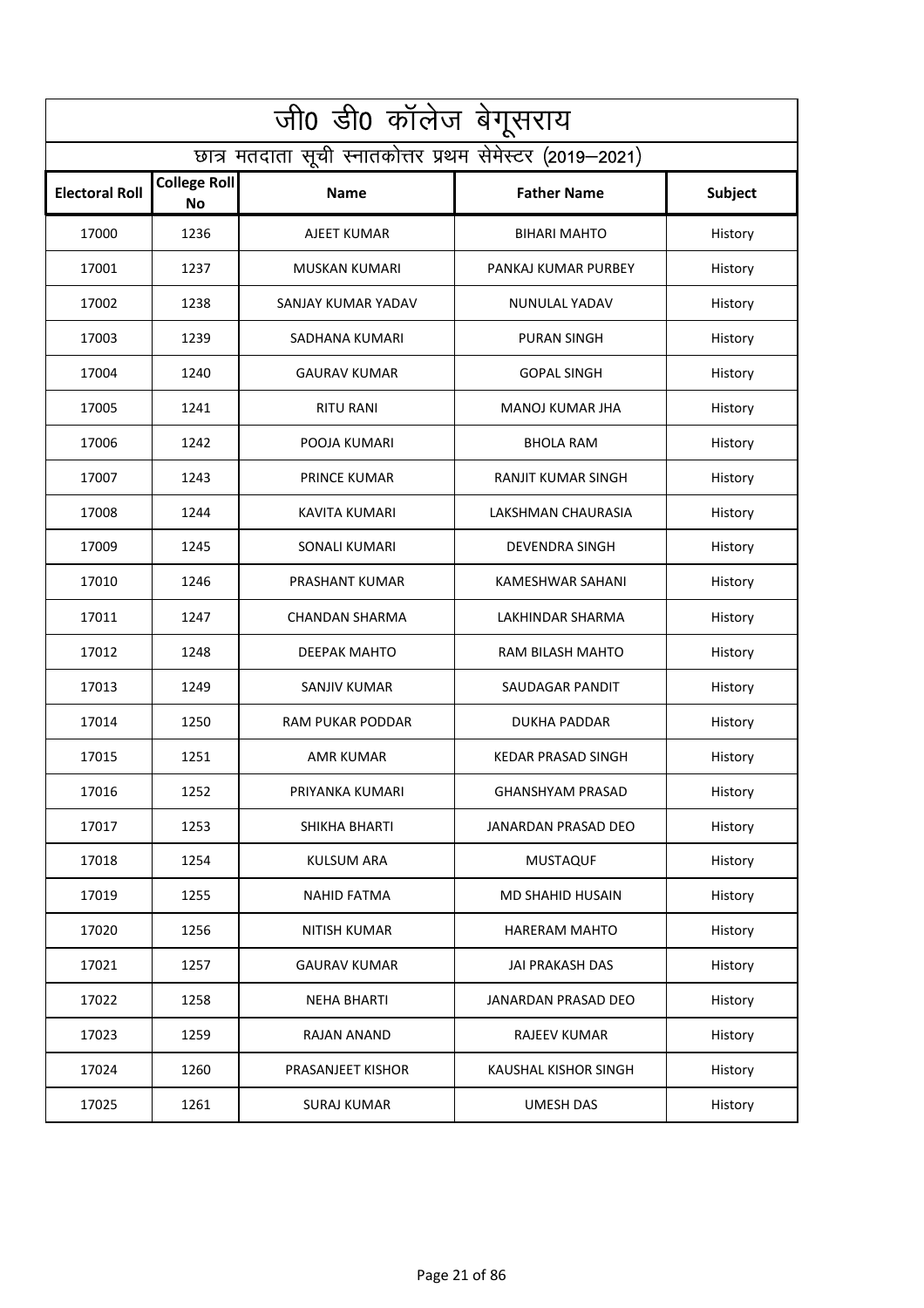| जी0 डी0 कॉलेज बेगूसराय |                                                          |                          |                           |                |  |
|------------------------|----------------------------------------------------------|--------------------------|---------------------------|----------------|--|
|                        | छात्र मतदाता सूची स्नातकोत्तर प्रथम सेमेस्टर (2019–2021) |                          |                           |                |  |
| <b>Electoral Roll</b>  | <b>College Roll</b><br><b>No</b>                         | <b>Name</b>              | <b>Father Name</b>        | <b>Subject</b> |  |
| 17026                  | 1262                                                     | <b>GUNJAN KUMAR</b>      | <b>ARVIND MAHTO</b>       | History        |  |
| 17027                  | 1263                                                     | ANURADHA KUMARI          | <b>BHOLA PRASAD DAS</b>   | History        |  |
| 17028                  | 1264                                                     | <b>PRINCE KUMAR</b>      | PANKAJ YADAV              | History        |  |
| 17029                  | 1265                                                     | <b>MD SHOYEB MANSURI</b> | <b>MD SALAMAT MANSURI</b> | History        |  |
| 17030                  | 1266                                                     | <b>RAUSHAN KUMAR</b>     | <b>BALRAM SINGH</b>       | History        |  |
| 17031                  | 1267                                                     | RABIYA KHATOON           | ABU MOHAMMAD              | History        |  |
| 17032                  | 1268                                                     | RUCHI KUMARI             | <b>ASHOK MALAKAR</b>      | History        |  |
| 17033                  | 1269                                                     | <b>JITENDRA KUMAR</b>    | <b>VIJAY SHARMA</b>       | History        |  |
| 17034                  | 1270                                                     | <b>ABHISHEK RAJ</b>      | PRAMOD SINGH              | History        |  |
| 17035                  | 1271                                                     | CHHOTU KUMAR             | RAMGYAN TANTI             | History        |  |
| 17036                  | 1272                                                     | DEEPAK KUMAR PASWAN      | ASHOK PASWAN              | History        |  |
| 17037                  | 1274                                                     | <b>LALAN KUMAR</b>       | <b>GHONGHAY MAHTO</b>     | History        |  |
| 17038                  | 1275                                                     | SANU KUMARI              | <b>MANOHAR SAH</b>        | History        |  |
| 17039                  | 1276                                                     | <b>SONAL KUMARI</b>      | PAPPU BAHGAT              | History        |  |
| 17040                  | 1277                                                     | <b>MD MUSTAK</b>         | <b>MD SABIR</b>           | History        |  |
| 17041                  | 1278                                                     | SURAJ KUMAR              | RAMAN PODDAR              | History        |  |
| 17042                  | 1279                                                     | CHANDNI KUMARI           | RAMJI MANDAL              | History        |  |
| 17043                  | 1280                                                     | ANJANI KUMARI            | CHANDRAMANI PRASAD SAH    | History        |  |
| 17044                  | 1281                                                     | <b>REKHA KUMARI</b>      | RAMPRAVESH GUPTA          | History        |  |
| 17045                  | 1282                                                     | ASHWANI KUMAR            | BATESHWAR CHAUDHARI       | History        |  |
| 17046                  | 1283                                                     | <b>VIKASH KUMAR</b>      | UMESH CHAURASIA           | History        |  |
| 17047                  | 1283                                                     | <b>AVINASH KUMAR</b>     | <b>RAJESH SAH</b>         | History        |  |
| 17048                  | 1284                                                     | <b>GUNJA KUMARI</b>      | <b>MANOJ CHAUDHARI</b>    | History        |  |
| 17049                  | 1285                                                     | <b>RUPAM KUMARI</b>      | RAJ KISHOR JAISWAL        | History        |  |
| 17050                  | 1286                                                     | <b>SWEETY KUMARI</b>     | AJAY PRASAD GUPTA         | History        |  |
| 17051                  | 1287                                                     | <b>BIKESH KUMAR</b>      | <b>ASHOK THAKUR</b>       | History        |  |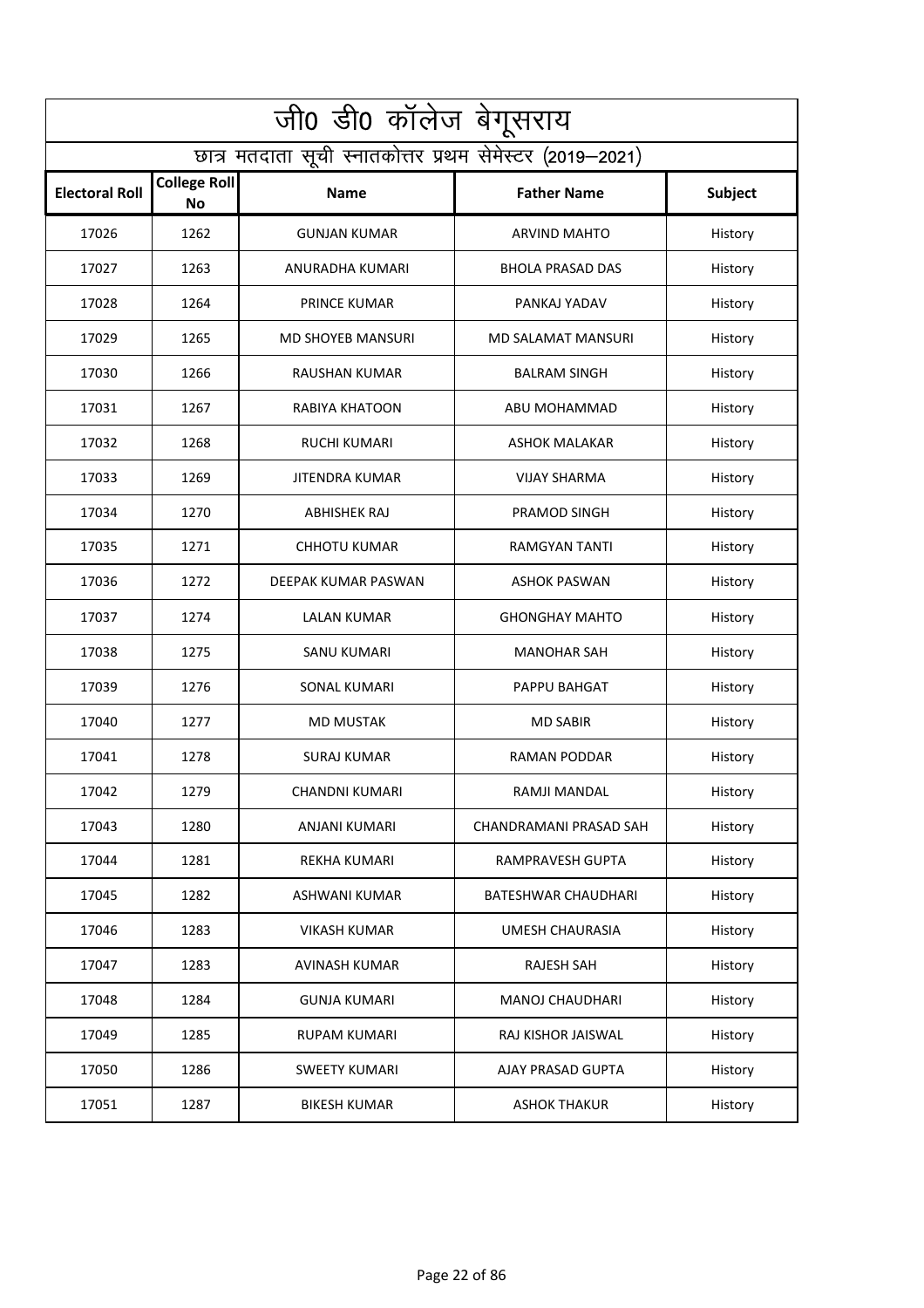| जी0 डी0 कॉलेज बेगूसराय                                   |                                  |                      |                            |         |
|----------------------------------------------------------|----------------------------------|----------------------|----------------------------|---------|
| छात्र मतदाता सूची स्नातकोत्तर प्रथम सेमेस्टर (2019–2021) |                                  |                      |                            |         |
| <b>Electoral Roll</b>                                    | <b>College Roll</b><br><b>No</b> | <b>Name</b>          | <b>Father Name</b>         | Subject |
| 17052                                                    | 1288                             | RAMANAND KUMAR       | <b>GYAN PRAKASH SAH</b>    | History |
| 17053                                                    | 1289                             | <b>SANTOSH KUMAR</b> | <b>JOGENDRA THAKUR</b>     | History |
| 17054                                                    | 1290                             | <b>SEEMA KUMARI</b>  | ARJUN PRASAD GUPTA         | History |
| 17055                                                    | 1291                             | <b>GAUTAM KUMAR</b>  | PRAMOD MALAKAR             | History |
| 17056                                                    | 1292                             | <b>RAVISH KUMAR</b>  | OM PRAKASH SAH             | History |
| 17057                                                    | 1293                             | ANUPAM KUMARI        | SHIV PRAKASH SINGH         | History |
| 17058                                                    | 1294                             | <b>DEEPAK KUMAR</b>  | <b>ARUN PANDIT</b>         | History |
| 17059                                                    | 1295                             | PUJA KUMARI          | ARVIND KUMAR               | History |
| 17060                                                    | 1296                             | KUMARI PUNAM BHARTI  | RAVINDRA MEHTA             | History |
| 17061                                                    | 1297                             | <b>MD IRSHAD</b>     | <b>MD IDRISH</b>           | History |
| 17062                                                    | 1298                             | <b>BHARAT KUMAR</b>  | YOGENDRA SAH               | History |
| 17063                                                    | 1299                             | <b>SWATI KUMARI</b>  | <b>HARDEV PRASAD YADAV</b> | History |
| 17064                                                    | 1300                             | RAKESH RANJAN        | JAY JAY RAM PRASAD YADAV   | History |
| 17065                                                    | 1302                             | <b>ANKITA KUMARI</b> | MUKESH KUMAR PODDAR        | History |
| 17066                                                    | 1303                             | MENKA KUMARI         | AMBIKA PRASAD              | History |
| 17067                                                    | 1304                             | KOMAL KUMARI         | <b>SHANKAR SAH</b>         | History |
| 17068                                                    | 1305                             | RAJESH KUMAR         | BHAWESH KUMAR YADAV        | History |
| 17069                                                    | 1306                             | <b>RAMBABU KUMAR</b> | <b>ARVIND MAHTO</b>        | History |
| 17070                                                    | 1307                             | SHIVANI KUMARI       | HARERAM SAH                | History |
| 17071                                                    | 1308                             | ANAND KUMAR          | RAKESH KUMAR SINGH         | History |
| 17072                                                    | 1309                             | <b>RAM KUMAR</b>     | <b>FULENA YADAV</b>        | History |
| 17073                                                    | 1309                             | <b>RUPESH KUMAR</b>  | ASHOK KUMAR YADAV          | History |
| 17074                                                    | 1310                             | <b>NANHI KUMARI</b>  | MUKUL DEO PODDAR           | History |
| 17075                                                    | 1311                             | PRASHANT KUMAR       | PRAMOD SINGH               | History |
| 17076                                                    | 1312                             | <b>HEENA KUMARI</b>  | <b>BHARAT SINGH</b>        | History |
| 17077                                                    | 1313                             | <b>NITU KUMARI</b>   | <b>DINESH THAKUR</b>       | History |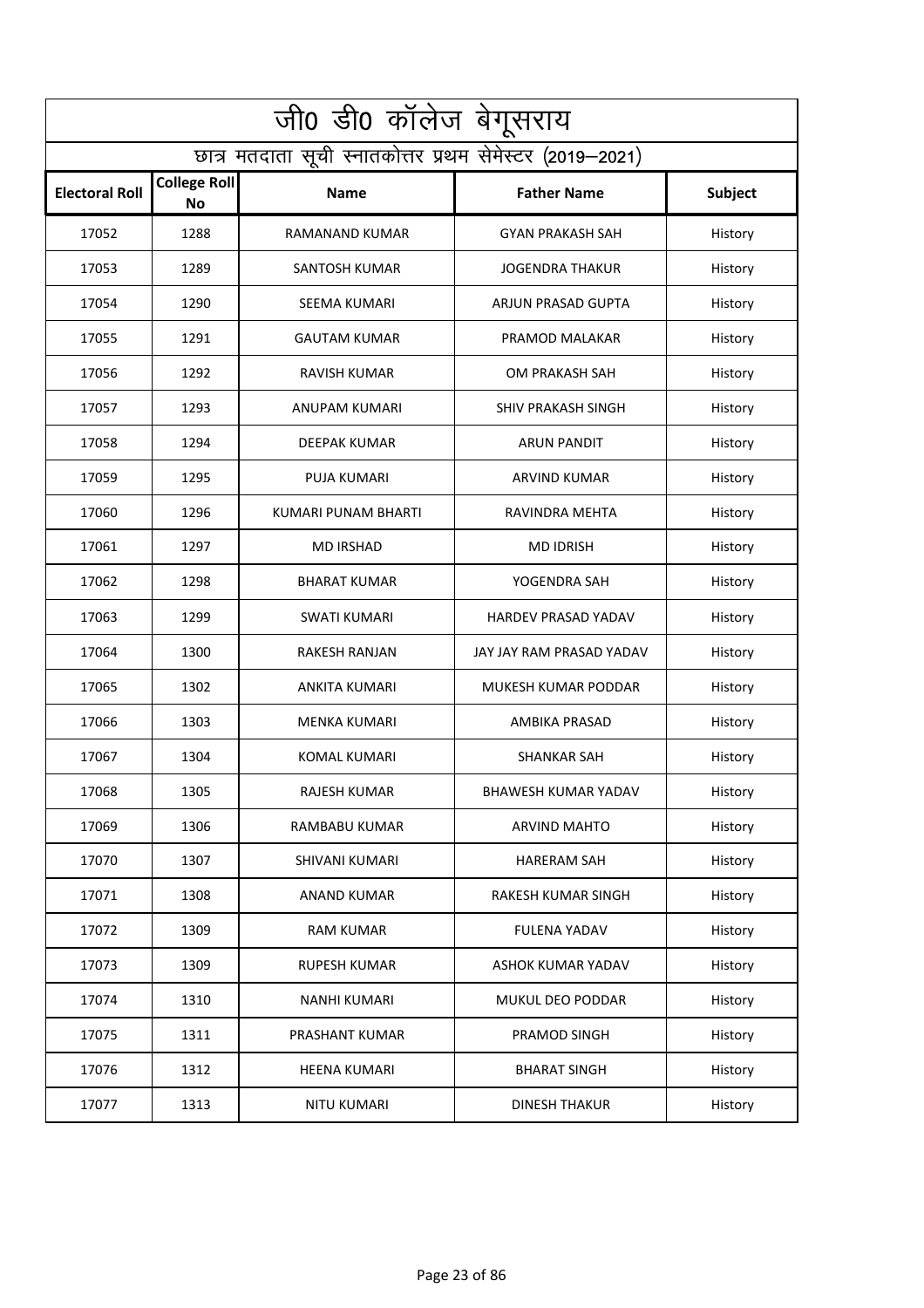|                       | जी0 डी0 कॉलेज बेगूसराय           |                                                          |                        |                |
|-----------------------|----------------------------------|----------------------------------------------------------|------------------------|----------------|
|                       |                                  | छात्र मतदाता सूची स्नातकोत्तर प्रथम सेमेस्टर (2019–2021) |                        |                |
| <b>Electoral Roll</b> | <b>College Roll</b><br><b>No</b> | <b>Name</b>                                              | <b>Father Name</b>     | <b>Subject</b> |
| 17078                 | 1314                             | MALEKA TARANNUM                                          | ABDUL RABBAN           | History        |
| 17079                 | 1315                             | <b>MUKESH KUMAR</b>                                      | <b>ARVIND RAY</b>      | History        |
| 17080                 | 1316                             | <b>SUNNY KUMAR</b>                                       | AYDHOYA PRASAD SINGH   | History        |
| 17081                 | 1317                             | <b>VIKASH KUMAR</b>                                      | <b>KAILASH SAH</b>     | History        |
| 17082                 | 1318                             | <b>MANJIT KUMAR</b>                                      | <b>KIRAN DEO MAHTO</b> | History        |
| 17083                 | 1319                             | <b>ASHISH RAJ</b>                                        | ARUN KUMAR CHOUDHARY   | History        |
| 17084                 | 1320                             | <b>RUPA KUMARI</b>                                       | <b>SHANKAR SAH</b>     | History        |
| 17085                 | 1321                             | RAJU KUMAR                                               | <b>MAHENDRA SHARMA</b> | History        |
| 17086                 | 1322                             | AARTI KUMARI                                             | <b>VIJAY SHARMA</b>    | History        |
| 17087                 | 1323                             | <b>NEHA KUMARI</b>                                       | JANAK LAL PASWAN       | History        |
| 17088                 | 1324                             | SACHIN KUMAR                                             | <b>MANOJ MAHTO</b>     | History        |
| 17089                 | 1325                             | <b>SITARAM KUMAR</b>                                     | <b>RAMAKANT SINGH</b>  | History        |
| 17090                 | 1326                             | MAUSAMI KUMARI                                           | DEOSHRAN YADAV         | History        |
| 17091                 | 1327                             | SANJEEV KUMAR                                            | RAMSWARUP PRASAD YADAV | History        |
| 17092                 | 1328                             | <b>BITTU KUMAR</b>                                       | <b>MUNNA SINGH</b>     | History        |
| 17093                 | 1329                             | <b>NIKKI KUMARI</b>                                      | <b>BINOD RAJAK</b>     | History        |
| 17094                 | 1330                             | NIKHAT FATIMA                                            | MD ANWAR AHMAD         | History        |
| 17095                 | 1331                             | <b>AFRIN NAZ</b>                                         | MD AURANGJEB ANSARI    | History        |
| 17096                 | 1332                             | <b>MUKESH KUMAR</b>                                      | DEVENDRA ROY SHARMA    | History        |
| 17097                 | 1333                             | <b>SONI KUMARI</b>                                       | SITARAM CHOUDHARY      | History        |
| 17098                 | 1334                             | <b>JITENDRA PASWAN</b>                                   | SUDHIR PASWAN          | History        |
| 17099                 | 1335                             | <b>RUBY KUMARI</b>                                       | <b>SURESH RAM</b>      | History        |
| 17100                 | 1336                             | <b>GOVIND KUMAR</b>                                      | <b>RINTU MAHTO</b>     | History        |
| 17101                 | 1337                             | <b>KUSHO PASWAN</b>                                      | PAWAN KUMAR PASWAN     | History        |
| 17102                 | 1338                             | LALITA KUMARI                                            | RAMNAMI SAH            | History        |
| 17103                 | 1339                             | KHUSHBOO KUMARI                                          | NITYANAND YADAV        | History        |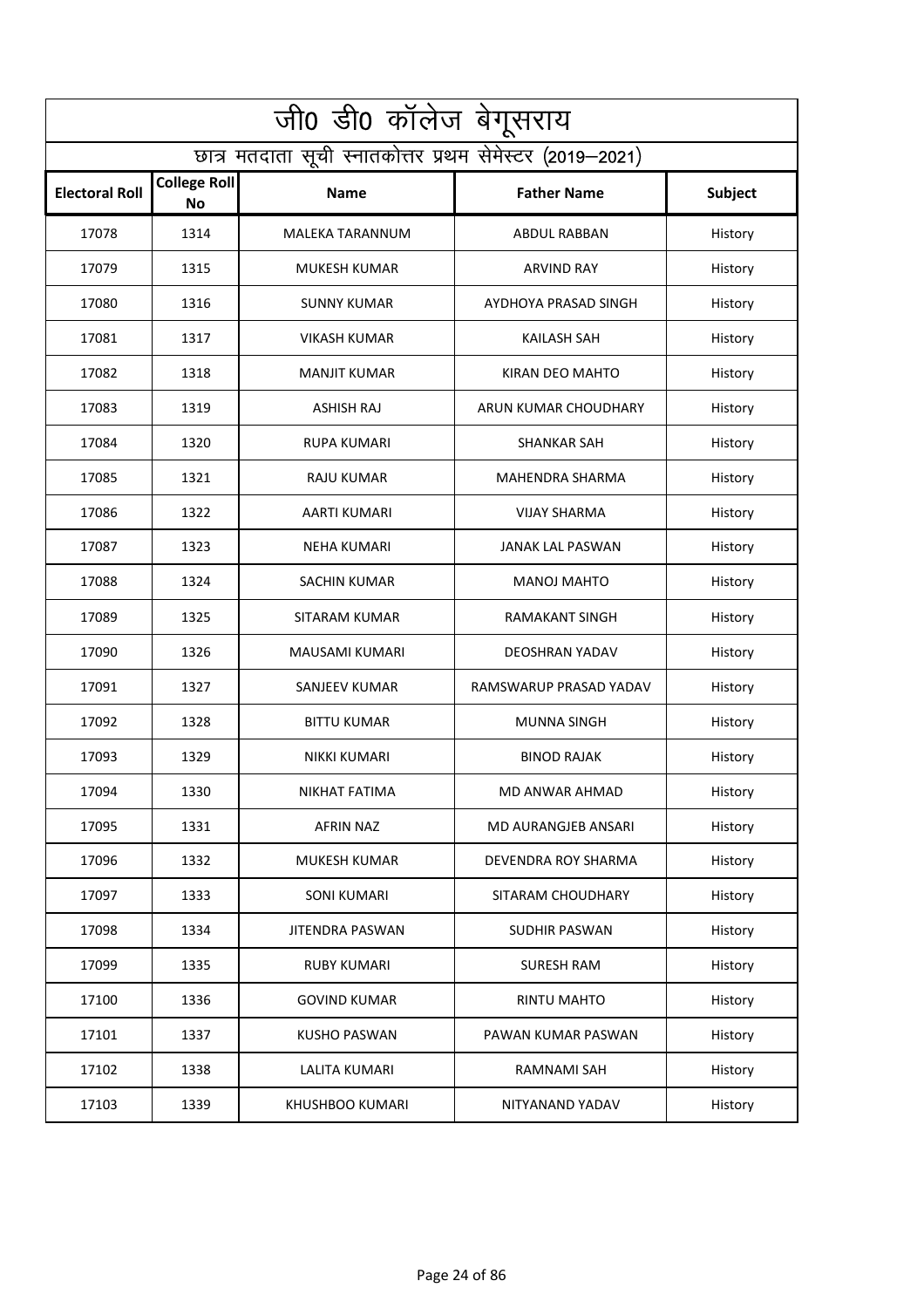|                       | जी0 डी0 कॉलेज बेगूसराय           |                                                          |                             |                |
|-----------------------|----------------------------------|----------------------------------------------------------|-----------------------------|----------------|
|                       |                                  | छात्र मतदाता सूची स्नातकोत्तर प्रथम सेमेस्टर (2019–2021) |                             |                |
| <b>Electoral Roll</b> | <b>College Roll</b><br><b>No</b> | <b>Name</b>                                              | <b>Father Name</b>          | <b>Subject</b> |
| 17104                 | 1340                             | PRATIBHA KUMARI                                          | SANJAY KUMAR                | History        |
| 17105                 | 1341                             | <b>ANNU SHRI</b>                                         | ANIL KUMAR RAJAK            | History        |
| 17106                 | 1342                             | <b>RAVI KUMAR</b>                                        | <b>ASHOK SHARMA</b>         | History        |
| 17107                 | 1343                             | <b>MD FAHIM</b>                                          | <b>MD SHARIF</b>            | History        |
| 17108                 | 1344                             | <b>SHARDA KUMARI</b>                                     | <b>MUKESH KUMAR</b>         | History        |
| 17109                 | 1346                             | SHIKHA KUMARI                                            | <b>BASHISHTHA CHAUDHARY</b> | History        |
| 17110                 | 1347                             | <b>RAGNEE KUMARI</b>                                     | <b>NARESH SAHU</b>          | History        |
| 17111                 | 1348                             | <b>BHARTI PRIYANKA</b>                                   | <b>HIRALAL DAS</b>          | History        |
| 17112                 | 1349                             | <b>JYOTI KUMARI</b>                                      | <b>SHIV SAH</b>             | History        |
| 17113                 | 1350                             | PRIYANKA KUMARI                                          | <b>NARESH RAM</b>           | History        |
| 17114                 | 1351                             | <b>SONU KUMAR</b>                                        | LALAN RAM                   | History        |
| 17115                 | 1352                             | <b>RAJEEV KUMAR</b>                                      | <b>CHAMAK SINGH</b>         | History        |
| 17116                 | 1353                             | <b>TWINKLE KUMARI</b>                                    | SHANKAR PRASAD SAHU         | History        |
| 17117                 | 1354                             | <b>ROSHNI KUMARI</b>                                     | <b>SUNIL KUMAR RAY</b>      | History        |
| 17118                 | 1355                             | MINAKSHI KUMARI                                          | <b>NAND KISHOR SINGH</b>    | History        |
| 17119                 | 1356                             | RAHUL KUMAR                                              | SHYAMDEV SAH                | History        |
| 17120                 | 1357                             | PRIYANKA KUMARI                                          | PREM NATH PASWAN            | History        |
| 17121                 | 1358                             | CHANDA KUMARI                                            | PAPPU KUMAR ROY             | History        |
| 17122                 | 1359                             | <b>RUPA KUMARI</b>                                       | RAMVILAS PASWAN             | History        |
| 17123                 | 1360                             | <b>SHILPEE KUMARI</b>                                    | RAM CHANDRA SHARMA          | History        |
| 17124                 | 1361                             | <b>RAHUL KUMAR</b>                                       | <b>GOPAL SAH</b>            | History        |
| 17125                 | 1362                             | <b>RUPAM KUMARI</b>                                      | <b>SUSHIL SINGH</b>         | History        |
| 17126                 | 1363                             | DIBYA KUMARI                                             | KARMSHIL PRASAD RAY         | History        |
| 17127                 | 1364                             | <b>PUJA BHARTI</b>                                       | KRISHNA MOHAN PODDAR        | History        |
| 17128                 | 1365                             | KANCHAN KUMARI                                           | YOGENDRA PRASAD SINGH       | History        |
| 17129                 | 1366                             | <b>ANNU KUMARI</b>                                       | ANIL PRASAD RASTOGI         | History        |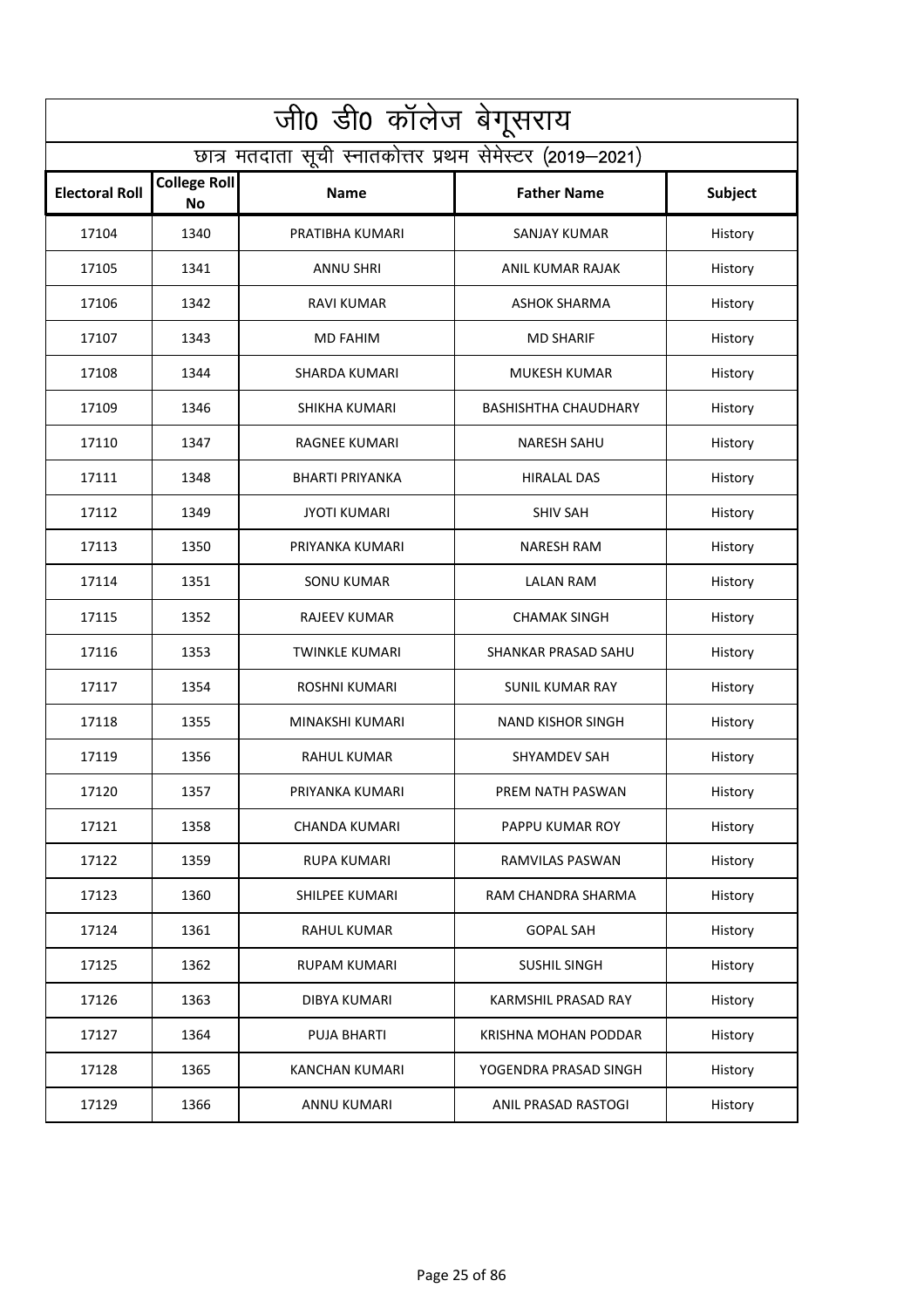|                       | जी0 डी0 कॉलेज बेगूसराय           |                                                          |                             |         |
|-----------------------|----------------------------------|----------------------------------------------------------|-----------------------------|---------|
|                       |                                  | छात्र मतदाता सूची स्नातकोत्तर प्रथम सेमेस्टर (2019–2021) |                             |         |
| <b>Electoral Roll</b> | <b>College Roll</b><br><b>No</b> | <b>Name</b>                                              | <b>Father Name</b>          | Subject |
| 17130                 | 1367                             | SHOBHA KUMARI                                            | NARAYAN CHAUDHARI           | History |
| 17131                 | 1368                             | PRIYAM KUMARI                                            | <b>SHMBHU SINGH</b>         | History |
| 17132                 | 1369                             | <b>HEMLATA KUMARI</b>                                    | <b>RAMESH SINGH</b>         | History |
| 17133                 | 1370                             | <b>RUPESH KUMAR</b>                                      | RAJKUMAR SAH                | History |
| 17134                 | 1371                             | SATYA PRAKASH                                            | <b>PRADIP RAM</b>           | History |
| 17135                 | 1372                             | <b>PUJA KUMARI</b>                                       | DESHBANDHU KUMAR            | History |
| 17136                 | 1373                             | RAKESH KUMAR                                             | RAJESHWAR PRASAD            | History |
| 17137                 | 1374                             | GAUTAM KUMAR SHARMA                                      | RAMSUMRAN SHARMA            | History |
| 17138                 | 1375                             | PUNAM KUMARI                                             | SIKANDAR SAH                | History |
| 17139                 | 1376                             | <b>ABHISHEK KUMAR</b>                                    | ASHOK KUMAR SINGH           | History |
| 17140                 | 1377                             | <b>MADHURI KUMARI</b>                                    | <b>BIMAL KUMAR ROY</b>      | History |
| 17141                 | 1378                             | AAFIYA ZEBA                                              | MD MOJAHID HASMI            | History |
| 17142                 | 1379                             | RANJAN KUMAR                                             | <b>GANGO YADAV</b>          | History |
| 17143                 | 1380                             | <b>PUJA KUMARI</b>                                       | <b>ASHOK PATHAK</b>         | History |
| 17144                 | 1381                             | <b>ANKIT KUMAR</b>                                       | <b>KAUSHAL KISHOR SINGH</b> | History |
| 17145                 | 1382                             | MITHLESH KUMAR                                           | DAMODAR CHAUDHARY           | History |
| 17146                 | 1383                             | <b>NEMAT AFSHA</b>                                       | MD NASIM UDDIN              | History |
| 17147                 | 1384                             | <b>GUDDU KUMAR</b>                                       | <b>MANOJ MAHTO</b>          | History |
| 17148                 | 1385                             | <b>SHALINI KUMARI</b>                                    | <b>MANOJ PASWAN</b>         | History |
| 17149                 | 1386                             | SWEETI KUMARI                                            | JAGDEV PASWAN               | History |
| 17150                 | 1387                             | <b>RAUSHAN KUMAR</b>                                     | RAJEEV KUMAR SINGH          | History |
| 17151                 | 1388                             | <b>NUTAN KUMARI</b>                                      | RAJESH KUMAR RAJESH         | History |
| 17152                 | 1389                             | <b>VIVEK PANDEY</b>                                      | RAJENDRA PANDEY             | History |
| 17153                 | 1390                             | <b>PUJA KUMARI</b>                                       | <b>ASHOK PANDIT</b>         | History |
| 17154                 | 1391                             | <b>PYUSH KUMAR</b>                                       | SUBODH PRASAD YADAV         | History |
| 17155                 | 1392                             | <b>SHREERAM KUMAR</b>                                    | <b>CHAMAK LAL SINGH</b>     | History |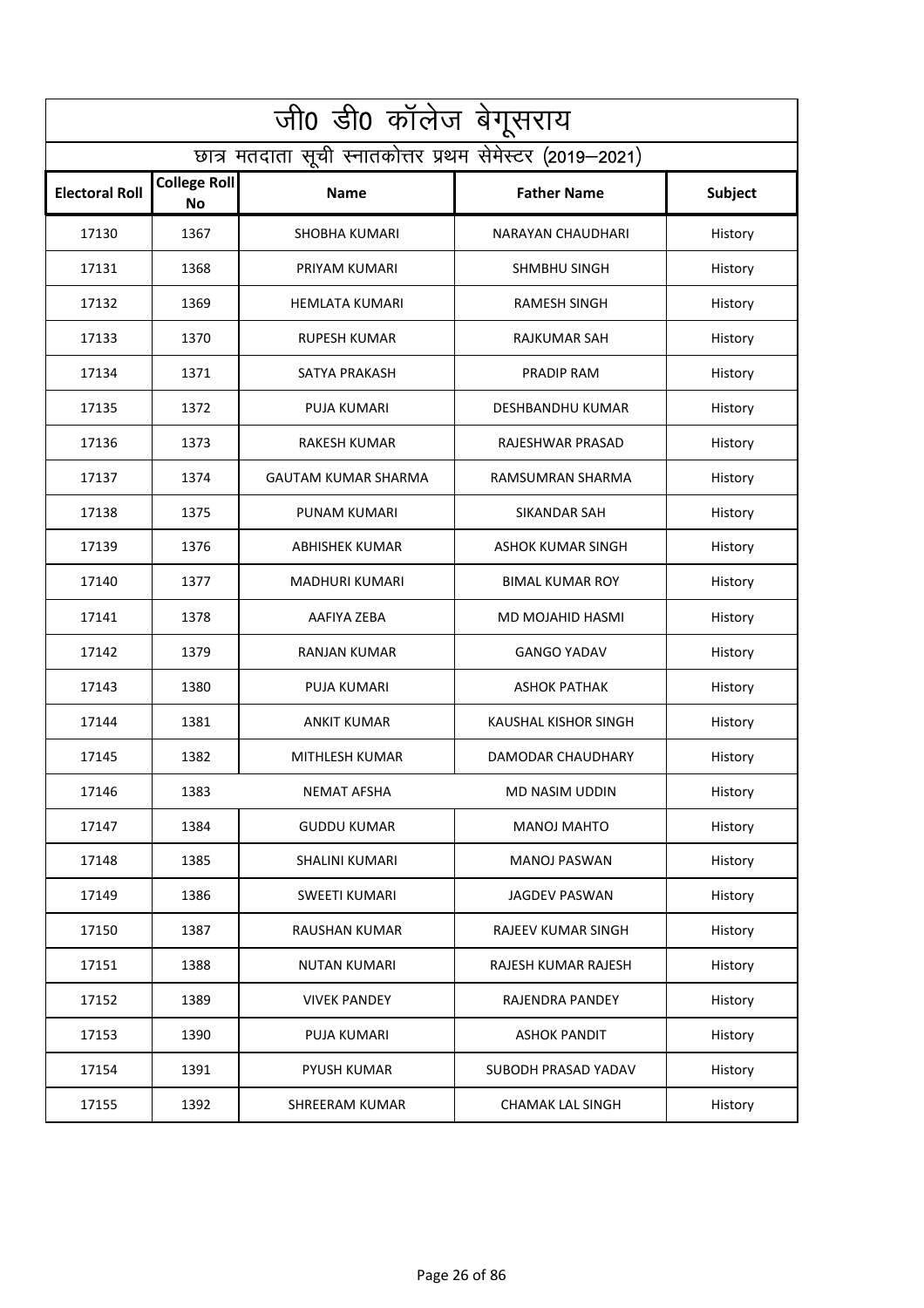|                       | $\overline{\mathrm{u}}$ 0 डी0 कॉलेज बेगूसराय |                                                          |                          |                |
|-----------------------|----------------------------------------------|----------------------------------------------------------|--------------------------|----------------|
|                       |                                              | छात्र मतदाता सूची स्नातकोत्तर प्रथम सेमेस्टर (2019–2021) |                          |                |
| <b>Electoral Roll</b> | <b>College Roll</b><br><b>No</b>             | <b>Name</b>                                              | <b>Father Name</b>       | <b>Subject</b> |
| 17156                 | 1393                                         | RAJEEV KUMAR                                             | <b>JALO MAHTO</b>        | History        |
| 17157                 | 1394                                         | <b>GAJALA PARWEEN</b>                                    | MD ANWARUL HAQUE         | History        |
| 17158                 | 1395                                         | <b>NAVIN TANTI</b>                                       | SHRAWAN TANTI            | History        |
| 17159                 | 1396                                         | <b>JYOTI KUMARI</b>                                      | ANIL RAJAK               | History        |
| 17160                 | 1397                                         | <b>PUNAM KUMARI</b>                                      | MUSAHARU CHOUDHARY       | History        |
| 17161                 | 1398                                         | PANKAJ KUMAR                                             | UMAKANT SINGH            | History        |
| 17162                 | 1399                                         | <b>DEEPSHIKHA</b>                                        | YOGENDAR MOCHI           | History        |
| 17163                 | 1400                                         | <b>BIKESH KUMAR</b>                                      | <b>ARVIND PASWAN</b>     | History        |
| 17164                 | 1401                                         | <b>GOPAL KUMAR</b>                                       | NAGESHWAR SAHANI         | History        |
| 17165                 | 1402                                         | <b>BALMIKI RAJAK</b>                                     | SITARAM RAJAK            | History        |
| 17166                 | 1403                                         | ZARANGEZ SUMBUL                                          | MD QUAISAR AZAM          | History        |
| 17167                 | 1404                                         | NIYASHA KUMARI                                           | ARVIND PRASAD YADAV      | History        |
| 17168                 | 1405                                         | AMARJEET KUMAR YADAV                                     | SHIVCHANDRA YADAV        | History        |
| 17169                 | 1406                                         | <b>ANSHU KUMARI</b>                                      | <b>CHANDRAKANT SINGH</b> | History        |
| 17170                 | 1407                                         | <b>NITISH KUMAR</b>                                      | <b>RAJO RAY</b>          | History        |
| 17171                 | 1408                                         | <b>BRAJESH KUMAR</b>                                     | CHANDRAMAULI PANDIT      | History        |
| 17172                 | 1409                                         | MUKESH KUMAR RASTOGI                                     | KRISHN MOHAN LAL RASTOGI | History        |
| 17173                 | 1410                                         | <b>RAKHI KUMARI</b>                                      | <b>GANESH MISHRA</b>     | History        |
| 17174                 | 1411                                         | SUPRIYA KUMARI                                           | DEONANDAN PRASAD SINHA   | History        |
| 17175                 | 1412                                         | <b>VISHAL KUMAR</b>                                      | SITARAM SINGH            | History        |
| 17176                 | 1413                                         | BARSHA KUMARI                                            | <b>VIKASH CHAUDHARY</b>  | History        |
| 17177                 | 1414                                         | ARCHANA KUMARI                                           | RAVINDRA PRASAD          | History        |
| 17178                 | 1415                                         | LAXMI KUMAR                                              | CHANDRA SHEKHAR SAH      | History        |
| 17179                 | 1416                                         | <b>PUJA KUMARI</b>                                       | PARMOD PASWAN            | History        |
| 17180                 | 1417                                         | <b>ROHIT KUMAR</b>                                       | <b>ANIL CHOUDHARY</b>    | History        |
| 17181                 | 1418                                         | <b>CHANDAN RAJAK</b>                                     | <b>LALO RAJAK</b>        | History        |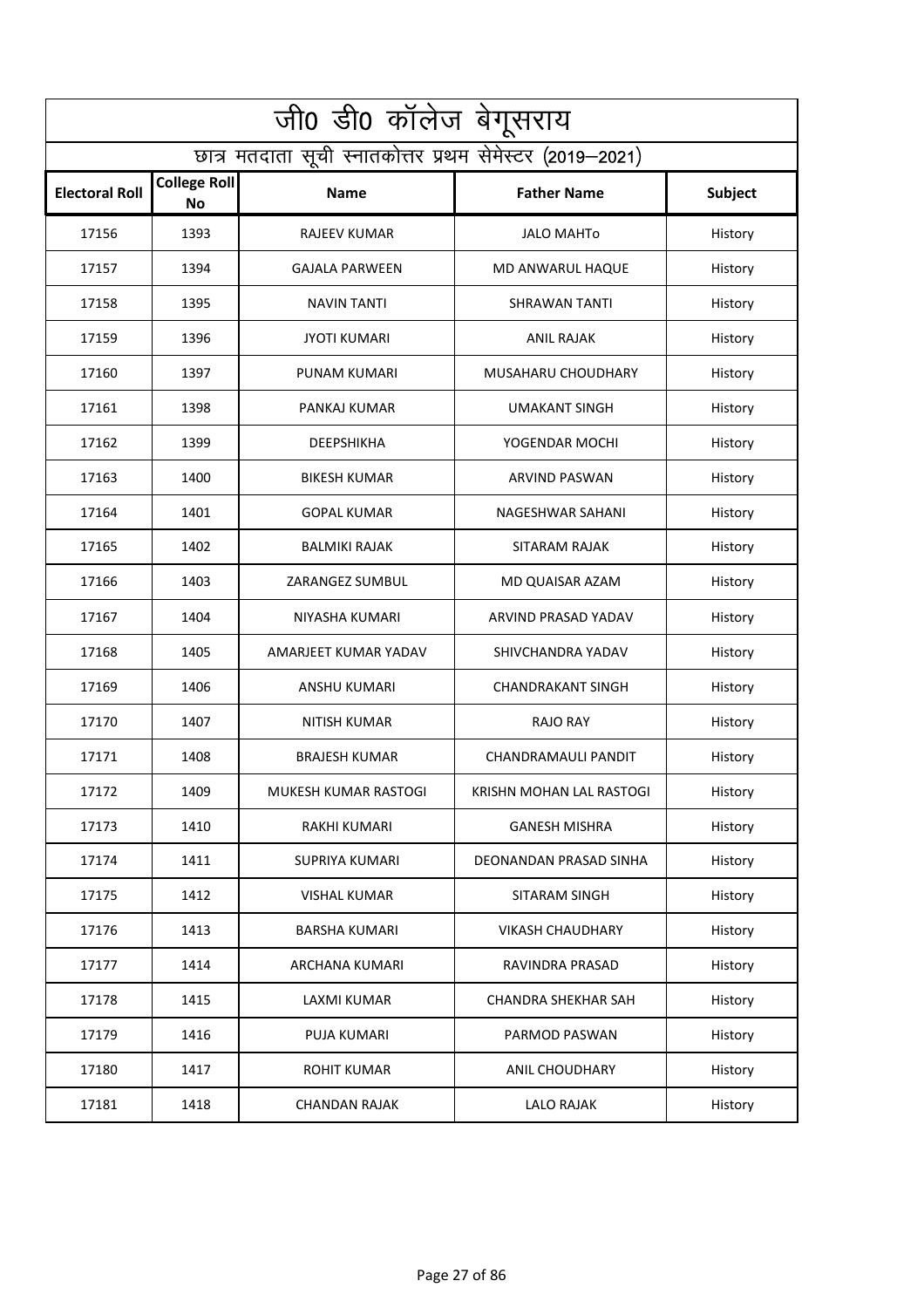| जी0 डी0 कॉलेज बेगूसराय |                                                          |                       |                              |         |  |
|------------------------|----------------------------------------------------------|-----------------------|------------------------------|---------|--|
|                        | छात्र मतदाता सूची स्नातकोत्तर प्रथम सेमेस्टर (2019–2021) |                       |                              |         |  |
| <b>Electoral Roll</b>  | <b>College Roll</b><br><b>No</b>                         | <b>Name</b>           | <b>Father Name</b>           | Subject |  |
| 17182                  | 1419                                                     | SANJEEV KUMAR PASWAN  | <b>MANGALDEV PASWAN</b>      | History |  |
| 17183                  | 1420                                                     | <b>DURGA KUMARI</b>   | <b>SHAILENDRA ROY</b>        | History |  |
| 17184                  | 1421                                                     | APURVA MAURYA         | <b>BALRAM PASWAN</b>         | History |  |
| 17185                  | 1422                                                     | PRITI KUMARI          | <b>GANESH PODDAR</b>         | History |  |
| 17186                  | 1423                                                     | <b>MD IMRAN</b>       | <b>MD SHARIF</b>             | History |  |
| 17187                  | 1424                                                     | ASHISH KUMAR          | RAM CHAURASIA                | History |  |
| 17188                  | 1425                                                     | <b>ANNU KUMARI</b>    | KAMLESHWARI YADAV            | History |  |
| 17189                  | 1426                                                     | <b>PUJA KUMARI</b>    | RAMCHANDRA YADAV             | History |  |
| 17190                  | 1427                                                     | NAINA KUMARI          | <b>DILIP SINGH</b>           | History |  |
| 17191                  | 1428                                                     | <b>JYOTI KUMARI</b>   | AMARNATH CHOUDHARY           | History |  |
| 17192                  | 1429                                                     | BANDANA KUMARI        | RAJ KUMAR MAHTO              | History |  |
| 17193                  | 1430                                                     | <b>AMIT KUMAR</b>     | <b>AJAY PASWAN</b>           | History |  |
| 17194                  | 1431                                                     | <b>SANGAM KUMARI</b>  | <b>VIJAY SINGH</b>           | History |  |
| 17195                  | 1432                                                     | <b>ANJALI KUMARI</b>  | RAMESH PRASAD SINGH          | History |  |
| 17196                  | 1433                                                     | <b>RAUSHAN KUMAR</b>  | <b>SUKHO PANDIT</b>          | History |  |
| 17197                  | 1434                                                     | <b>CHHOTU KUMAR</b>   | <b>HAREKRISHNA MAHTO</b>     | History |  |
| 17198                  | 1435                                                     | ANJALI KUMARI         | <b>CHANDRA SHEKHAR SINGH</b> | History |  |
| 17199                  | 1436                                                     | PARTEEBHA KUMARI      | SIKANDAR PASWAN              | History |  |
| 17200                  | 1437                                                     | <b>KANHAIYA KUMAR</b> | <b>MANOJ ROY</b>             | History |  |
| 17201                  | 1438                                                     | PANKAJ KUMAR          | <b>SHANKAR CHOUDHARY</b>     | History |  |
| 17202                  | 1439                                                     | <b>MD TAHSIN</b>      | <b>MD RABBAN</b>             | History |  |
| 17203                  | 1440                                                     | <b>PRINCE KUMAR</b>   | ANIL KUMAR YADAV             | History |  |
| 17204                  | 1441                                                     | <b>PRINCE KUMAR</b>   | SUNIL JAYSWAL                | History |  |
| 17205                  | 1442                                                     | <b>VIVEK KUMAR</b>    | <b>LAKSHMAN THAKUR</b>       | History |  |
| 17206                  | 1443                                                     | POOJA KUMARI          | LAL BABU RAJAK               | History |  |
| 17207                  | 1444                                                     | NITISH KUMAR          | SATISH SINGH                 | History |  |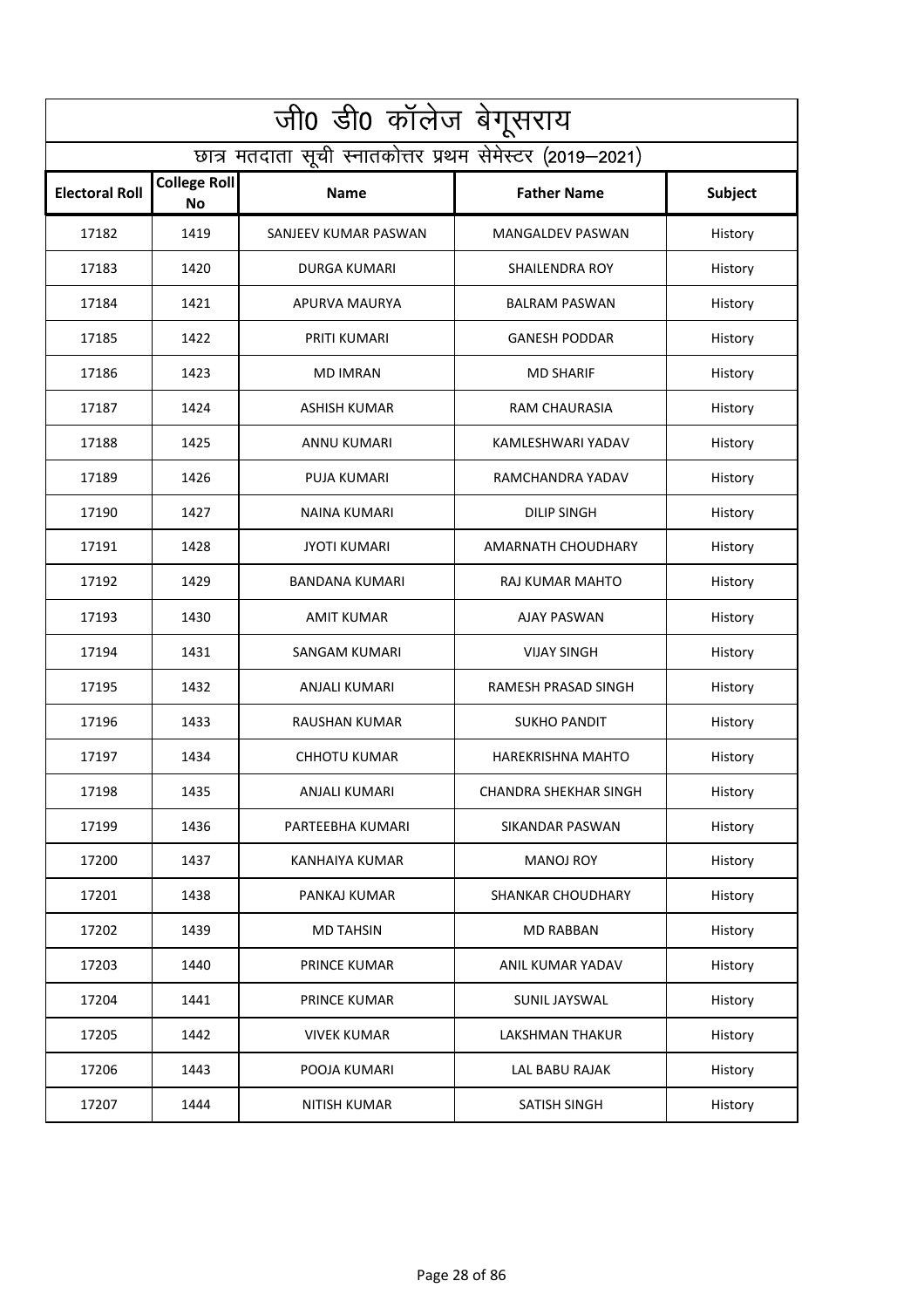| जी0 डी0 कॉलेज बेगूसराय |                                                          |                          |                        |              |  |
|------------------------|----------------------------------------------------------|--------------------------|------------------------|--------------|--|
|                        | छात्र मतदाता सूची स्नातकोत्तर प्रथम सेमेस्टर (2019–2021) |                          |                        |              |  |
| <b>Electoral Roll</b>  | <b>College Roll</b><br><b>No</b>                         | <b>Name</b>              | <b>Father Name</b>     | Subject      |  |
| 17208                  | 1445                                                     | KUNAL KUMAR              | <b>MANOJ PASWAN</b>    | History      |  |
| 17209                  | 1446                                                     | <b>AVINASH KUMAR</b>     | <b>SUKUMAR YADAV</b>   | History      |  |
| 17210                  | 2101                                                     | <b>PRINCE KUMAR</b>      | PANKAJ PRASAD SINGH    | Philosophy   |  |
| 17211                  | 2102                                                     | <b>RAKESH KUMAR</b>      | <b>SIKANDAR YADAV</b>  | Philosophy   |  |
| 17212                  | 2103                                                     | RUPAM KUMARI             | SHIVJEE VERMA          | Philosophy   |  |
| 17213                  | 2104                                                     | RAJA KUMAR               | <b>LAXMI SAH</b>       | Philosophy   |  |
| 17214                  | 2105                                                     | RAJESH KUMAR             | <b>UMESH TANTI</b>     | Philosophy   |  |
| 17215                  | 2106                                                     | <b>NANDAN KUMAR</b>      | SAGAR PASWAN           | Philosophy   |  |
| 17216                  | 2107                                                     | NILESH KUMAR             | <b>SHAMBHU RAY</b>     | Philosophy   |  |
| 17217                  | 2108                                                     | VIVEKANAND KUMAR         | SHASHIKANT GUPTA       | Philosophy   |  |
| 17218                  | 2109                                                     | ASHWANI KUMAR            | LAXMAN BHAGAT          | Philosophy   |  |
| 17219                  | 2110                                                     | <b>VIKRAM KUMAR</b>      | <b>BHULLU TANTI</b>    | Philosophy   |  |
| 17220                  | 2606                                                     | MITHLESH KUMAR           | <b>BABU LAL SINGH</b>  | Philosophy   |  |
| 17221                  | 1601                                                     | <b>ASHISH RAJ</b>        | RUP NARAYAN PASWAN     | Pol. Science |  |
| 17222                  | 1602                                                     | <b>RAJU KUMAR RAJAK</b>  | CHANDRA SHEKHAR RAJAK  | Pol. Science |  |
| 17223                  | 1603                                                     | SANGAM BHARTI            | VIRENDRA KUMAR         | Pol. Science |  |
| 17224                  | 1604                                                     | <b>BRAJESH KUMAR</b>     | RAMASHISH SINGH        | Pol. Science |  |
| 17225                  | 1605                                                     | <b>SUNNY KUMAR</b>       | RAMAGYA SINGH          | Pol. Science |  |
| 17226                  | 1606                                                     | <b>VICKY KUMAR PATEL</b> | SHYAMDEV MAHTO         | Pol. Science |  |
| 17227                  | 1607                                                     | <b>RAM BABU KUMAR</b>    | RAM PRAKASH SHARMA     | Pol. Science |  |
| 17228                  | 1608                                                     | VIKASH KUMAR             | <b>GANESH DASA</b>     | Pol. Science |  |
| 17229                  | 1609                                                     | <b>DIKSHA RANI</b>       | <b>NANDKISHOR RAUT</b> | Pol. Science |  |
| 17230                  | 1610                                                     | SAURAV KUMAR             | NAVIN KUMAR SINGH      | Pol. Science |  |
| 17231                  | 1611                                                     | <b>KRISHNA KUMAR</b>     | <b>MANOJ YADAV</b>     | Pol. Science |  |
| 17232                  | 1612                                                     | PURUSHOTTAM KUMAR        | JAGDISH SAHARMA        | Pol. Science |  |
| 17233                  | 1613                                                     | <b>MD ALIKHAN</b>        | MD NOOR ALAM           | Pol. Science |  |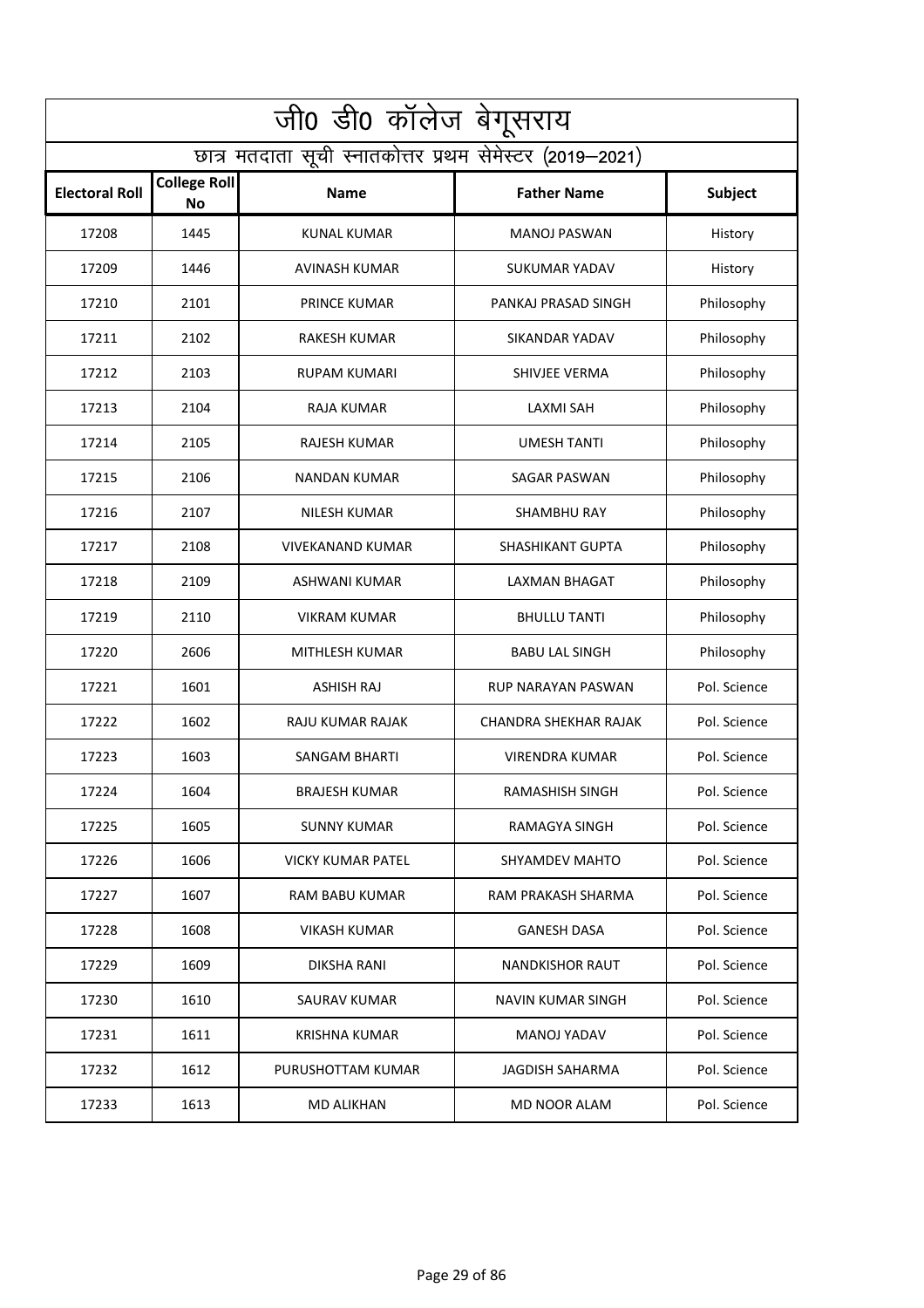|                       | जी0 डी0 कॉलेज बेगूसराय           |                                                          |                           |              |
|-----------------------|----------------------------------|----------------------------------------------------------|---------------------------|--------------|
|                       |                                  | छात्र मतदाता सूची स्नातकोत्तर प्रथम सेमेस्टर (2019–2021) |                           |              |
| <b>Electoral Roll</b> | <b>College Roll</b><br><b>No</b> | <b>Name</b>                                              | <b>Father Name</b>        | Subject      |
| 17234                 | 1614                             | ARBAZ KHAN                                               | MD JAMIL KHAN             | Pol. Science |
| 17235                 | 1615                             | KRISHNA MURARI KUMAR                                     | <b>TUNTUN YADAV</b>       | Pol. Science |
| 17236                 | 1616                             | RAHUL KUMAR                                              | <b>MANOJ SINGH</b>        | Pol. Science |
| 17237                 | 1617                             | <b>RAVISH KUMAR</b>                                      | SHIVJEE CHOUDHARY         | Pol. Science |
| 17238                 | 1618                             | ANKAJ KUMAR VERMA                                        | <b>BHOLA PRASAD VERMA</b> | Pol. Science |
| 17239                 | 1619                             | PAYAL KUMARI KHETAN                                      | CHANDRA PRAKASH KHETAN    | Pol. Science |
| 17240                 | 1620                             | <b>MANAV KUMAR</b>                                       | RAJENDRA LAHERI           | Pol. Science |
| 17241                 | 1621                             | RAUSHAN KUMAR                                            | SAWAN KUMAR               | Pol. Science |
| 17242                 | 1622                             | <b>VICKY KUMAR</b>                                       | <b>BHARAT PODDAR</b>      | Pol. Science |
| 17243                 | 1623                             | NITISH KUMAR                                             | <b>MANOHAR PANDIT</b>     | Pol. Science |
| 17244                 | 1624                             | KABITA KUMARI                                            | BHOJU MODI                | Pol. Science |
| 17245                 | 1625                             | <b>ANKIT KUMAR</b>                                       | <b>MANOJ KUMAR ROY</b>    | Pol. Science |
| 17246                 | 1626                             | DHRUV KUMAR                                              | PAWAN RAY                 | Pol. Science |
| 17247                 | 1627                             | VINAY KUMAR JHA                                          | DINESH CHANDRA JHA        | Pol. Science |
| 17248                 | 1628                             | <b>RUPALI KUMARI</b>                                     | SUBHASH CHANDRA SINGH     | Pol. Science |
| 17249                 | 1629                             | <b>VEENA KUMARI</b>                                      | <b>BANARSI RAJAK</b>      | Pol. Science |
| 17250                 | 1630                             | SULEKHA KUMARI                                           | YOGENDER SHARMA           | Pol. Science |
| 17251                 | 1631                             | <b>RUPAM KUMARI</b>                                      | RAMANAND SINGH            | Pol. Science |
| 17252                 | 1632                             | ANKAJ KUMAR                                              | RAJESH YADAV              | Pol. Science |
| 17253                 | 1633                             | SAURAV KUMAR                                             | AJAY YADAV                | Pol. Science |
| 17254                 | 1634                             | <b>NISHANT KUMAR</b>                                     | <b>VIJAY SINGH</b>        | Pol. Science |
| 17255                 | 1635                             | <b>DIPAK KUMAR</b>                                       | <b>UPENDRA SINGH</b>      | Pol. Science |
| 17256                 | 1636                             | DHIRAJ KUMAR                                             | <b>JAGARNATH THAKUR</b>   | Pol. Science |
| 17257                 | 1637                             | <b>SAJAN KUMAR</b>                                       | LADDULAL SHARMa           | Pol. Science |
| 17258                 | 1638                             | RAHUL KUMAR                                              | <b>DINESH PANDIT</b>      | Pol. Science |
| 17259                 | 1639                             | RANJITA KUMARI                                           | <b>SUNIL PANDIT</b>       | Pol. Science |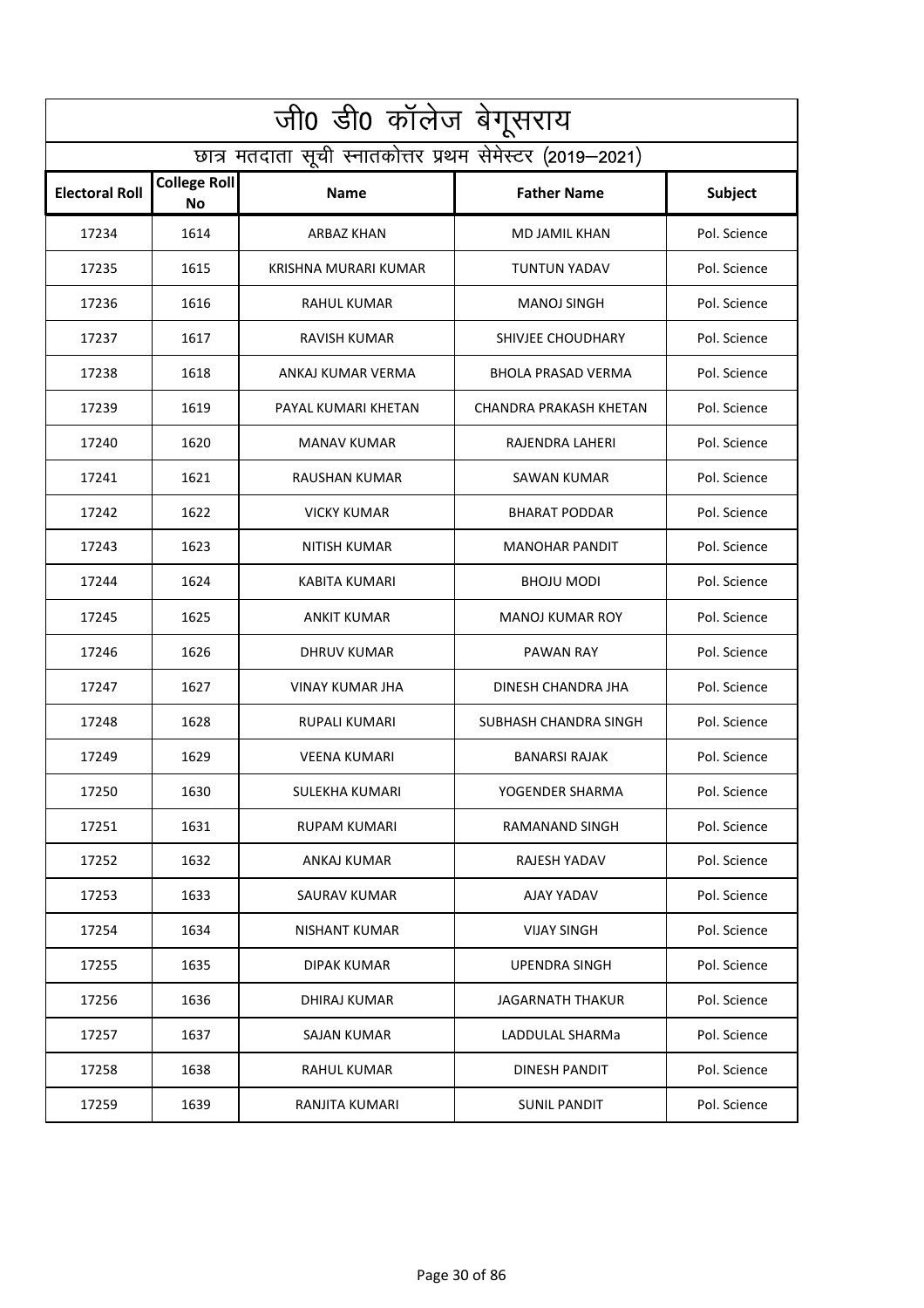|                       | <u>जी0</u> डी0 कॉलेज बेगूसराय    |                                                          |                           |              |
|-----------------------|----------------------------------|----------------------------------------------------------|---------------------------|--------------|
|                       |                                  | छात्र मतदाता सूची स्नातकोत्तर प्रथम सेमेस्टर (2019–2021) |                           |              |
| <b>Electoral Roll</b> | <b>College Roll</b><br><b>No</b> | <b>Name</b>                                              | <b>Father Name</b>        | Subject      |
| 17260                 | 1640                             | <b>ASHISH GAUTAM</b>                                     | SUBODH KUMAR              | Pol. Science |
| 17261                 | 1641                             | PALLAVI KUMARI                                           | SANJEEV SINGH             | Pol. Science |
| 17262                 | 1642                             | KAUSHAL KUMAR                                            | SADANAND PANDIT           | Pol. Science |
| 17263                 | 1643                             | LALKRISHNA KUMAR                                         | MITHLESH PANDIT           | Pol. Science |
| 17264                 | 1644                             | <b>SUMIT KUMAR</b>                                       | SANJAY SAH                | Pol. Science |
| 17265                 | 1645                             | DIPESH KUMAR                                             | <b>SUNIL PANDIT</b>       | Pol. Science |
| 17266                 | 1646                             | DHARMENDRA KUMAR                                         | <b>VINDESHAWARI SINGH</b> | Pol. Science |
| 17267                 | 1647                             | RAKESH KUMAR                                             | UMESH RAM                 | Pol. Science |
| 17268                 | 1648                             | <b>MUKESH KUMAR</b>                                      | <b>RATAN TANTI</b>        | Pol. Science |
| 17269                 | 1649                             | AKASH KUMAR                                              | ABIRENDRA KUMAR           | Pol. Science |
| 17270                 | 1650                             | JAHID ALI                                                | <b>SULTAN SAH</b>         | Pol. Science |
| 17271                 | 1651                             | RAVI KUMAR                                               | VINOD KUMAR GUPTA         | Pol. Science |
| 17272                 | 1652                             | SONU KUMAR                                               | <b>MUKESH SAH</b>         | Pol. Science |
| 17273                 | 1653                             | AYUSH KUMAR                                              | <b>SANTOSH KESHRI</b>     | Pol. Science |
| 17274                 | 1654                             | <b>NEHA KUMARI</b>                                       | <b>DINESH RAY</b>         | Pol. Science |
| 17275                 | 1655                             | <b>DURGESH KUMAR</b>                                     | <b>GOPAL PRASAD SINGH</b> | Pol. Science |
| 17276                 | 1656                             | PRIYA BHARTI                                             | RAMKUMAR SAH              | Pol. Science |
| 17277                 | 1657                             | RAKESH KUMAR                                             | <b>SAHDEV MAHTO</b>       | Pol. Science |
| 17278                 | 1658                             | ABHISHEK KUMAR                                           | OM PRAKASH JAISWAL        | Pol. Science |
| 17279                 | 1659                             | NISHU KUMARI                                             | DULARCHANDRA CHAURASIA    | Pol. Science |
| 17280                 | 1660                             | SUJEET KUMAR                                             | JAGNARAYAN DAS            | Pol. Science |
| 17281                 | 1661                             | UTPALKANT KUMAR                                          | PRAVIN JHA                | Pol. Science |
| 17282                 | 1662                             | MD TASNIM ANJUM AKHTAR                                   | MD KALIM UDDIN ANSARI     | Pol. Science |
| 17283                 | 1663                             | RAKESH KUMAR                                             | RAMESH KUMAR MAHTO        | Pol. Science |
| 17284                 | 1664                             | SATYAM KUMAR                                             | SHANKAR SAH               | Pol. Science |
| 17285                 | 1665                             | <b>AJIT KUMAR</b>                                        | RAM VILAS CHAUDHARI       | Pol. Science |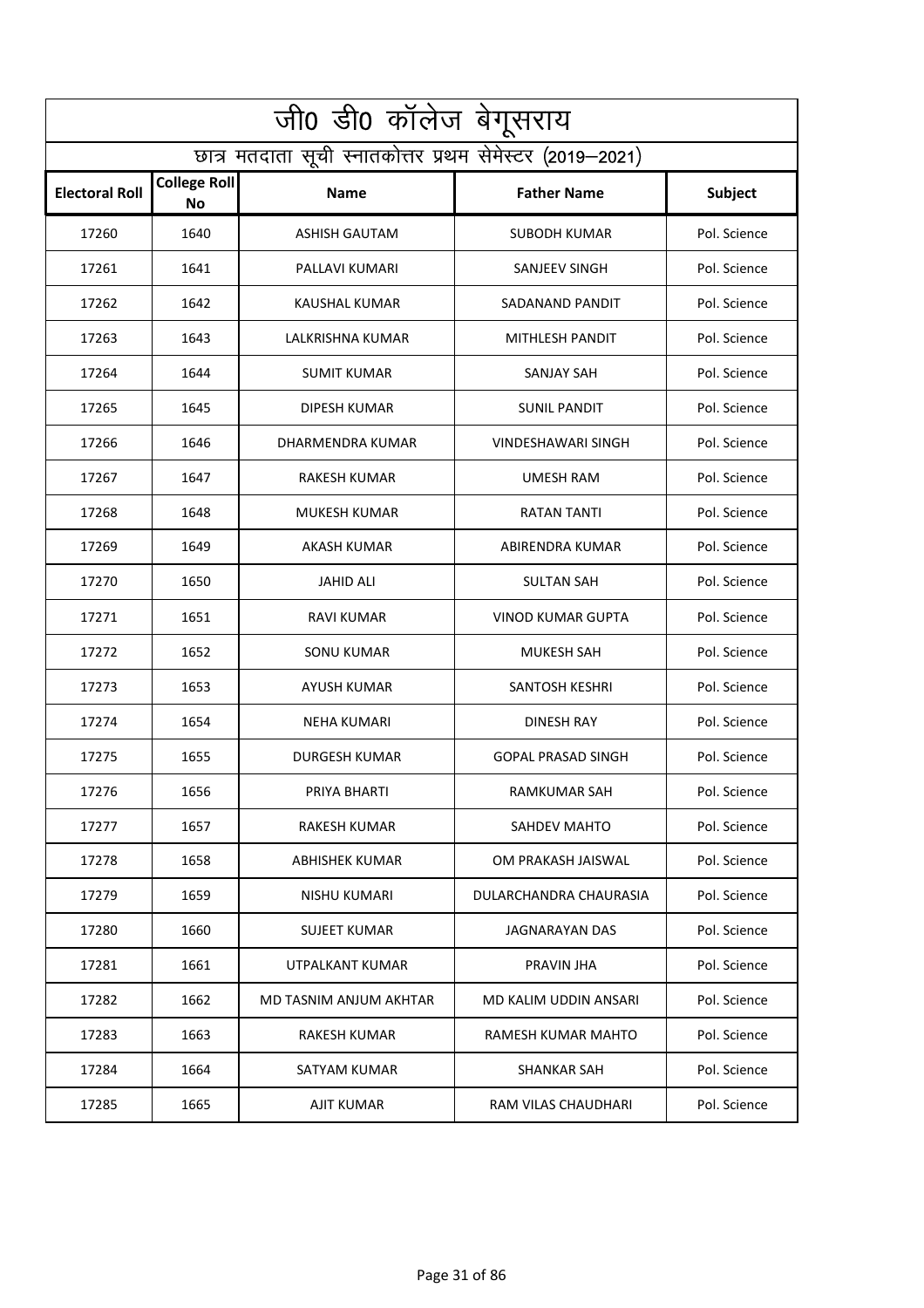|                       | जी0 डी0 कॉलेज बेगूसराय    |                                                          |                           |              |
|-----------------------|---------------------------|----------------------------------------------------------|---------------------------|--------------|
|                       |                           | छात्र मतदाता सूची स्नातकोत्तर प्रथम सेमेस्टर (2019–2021) |                           |              |
| <b>Electoral Roll</b> | <b>College Roll</b><br>No | <b>Name</b>                                              | <b>Father Name</b>        | Subject      |
| 17286                 | 1666                      | PRITI KUMARI                                             | PANKAJ KUMAR SINGH        | Pol. Science |
| 17287                 | 1667                      | SAHIL SUMAN                                              | RAJ KISHOR SINGH          | Pol. Science |
| 17288                 | 1668                      | NITEESH KUMAR                                            | <b>GANESH MAHTO</b>       | Pol. Science |
| 17289                 | 1669                      | <b>RAKESH KUMAR</b>                                      | <b>VIJAY KUMAR</b>        | Pol. Science |
| 17290                 | 1670                      | KHUSHBU KUMARI                                           | PRAMOD PASWAN             | Pol. Science |
| 17291                 | 1671                      | RAHUL KUMAR                                              | <b>RANJEET PODDAR</b>     | Pol. Science |
| 17292                 | 1672                      | SUBHASH KUMAR GANDHI                                     | ANIL KUMAR PODDAR         | Pol. Science |
| 17293                 | 1673                      | RAHUL KUMAR                                              | <b>BISHNUDEO SHARMA</b>   | Pol. Science |
| 17294                 | 1674                      | DEVJEET KUMAR                                            | RAJO YADAV                | Pol. Science |
| 17295                 | 1675                      | UJWAL KUMARI                                             | RAM KUMAR KESHRI          | Pol. Science |
| 17296                 | 1676                      | RITIK KUMAR                                              | LAL BABU SHARMA           | Pol. Science |
| 17297                 | 1677                      | SAURABH KUMAR                                            | RAGHVENDRA NARAYAN ROY    | Pol. Science |
| 17298                 | 1678                      | RAJA RAUSHAN                                             | SANJAY SINGH              | Pol. Science |
| 17299                 | 1679                      | GHANSHYAM KUMAR PASWAN                                   | SHIV NARYAN PASWAN        | Pol. Science |
| 17300                 | 1680                      | PRASHANT KUMAR                                           | <b>CHANDRA BOS PASWAN</b> | Pol. Science |
| 17301                 | 1681                      | PRABHAT KUMAR                                            | RAM RASIK CHAUDHARY       | Pol. Science |
| 17302                 | 1682                      | SAURAV KUMAR                                             | PARAS NATH SINGH          | Pol. Science |
| 17303                 | 1683                      | DIVYA PRAKASH                                            | <b>KRISHNADEV SINGH</b>   | Pol. Science |
| 17304                 | 1684                      | <b>BALRAM KUMAR</b>                                      | DHRUV RAY                 | Pol. Science |
| 17305                 | 1685                      | <b>AMIT KUMAR</b>                                        | <b>MOKTAR CHAURASIA</b>   | Pol. Science |
| 17306                 | 1686                      | <b>AJAY KUMAR</b>                                        | <b>RAMU SAHANI</b>        | Pol. Science |
| 17307                 | 1687                      | KESHAV KUMAR                                             | <b>RAMESH SINGH</b>       | Pol. Science |
| 17308                 | 1688                      | VIKASH KUMAR SINGH                                       | LALMOHAN SINGH            | Pol. Science |
| 17309                 | 1689                      | KANHAIYA KUMAR                                           | <b>UGO PATEL</b>          | Pol. Science |
| 17310                 | 1690                      | PRITI KUMARI                                             | ASHOK KUMAR SAH           | Pol. Science |
| 17311                 | 1691                      | <b>NEHA KUMARI</b>                                       | KULDIP PRASAD CHOURASIA   | Pol. Science |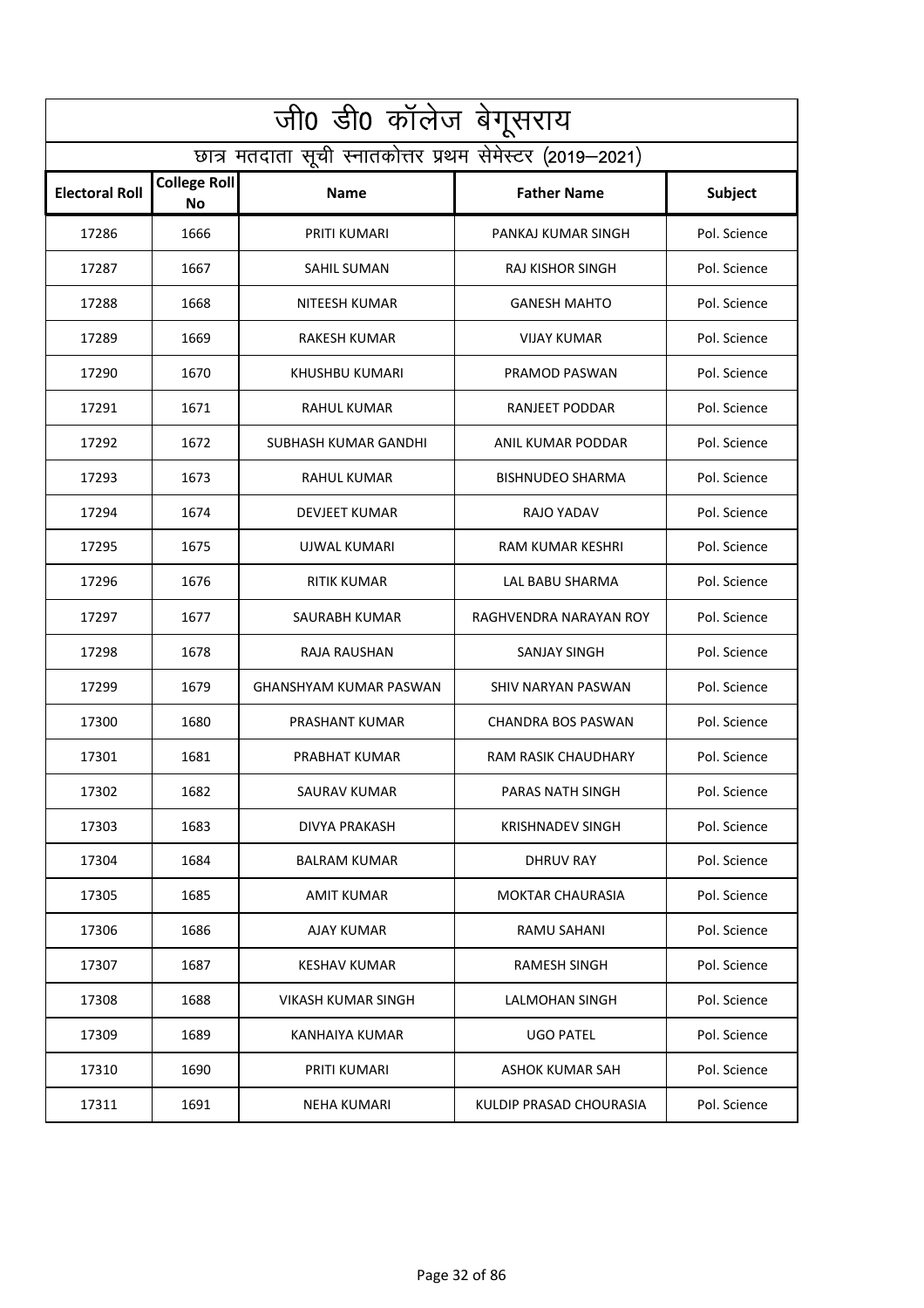|                       | जी0 डी0 कॉलेज बेगूसराय           |                                                          |                        |              |
|-----------------------|----------------------------------|----------------------------------------------------------|------------------------|--------------|
|                       |                                  | छात्र मतदाता सूची स्नातकोत्तर प्रथम सेमेस्टर (2019–2021) |                        |              |
| <b>Electoral Roll</b> | <b>College Roll</b><br><b>No</b> | <b>Name</b>                                              | <b>Father Name</b>     | Subject      |
| 17312                 | 1692                             | JAHANVI PRIYADARSHNI                                     | <b>ASHOK KUMAR</b>     | Pol. Science |
| 17313                 | 1693                             | MOHIT KUMAR JHA                                          | TARKESHWAR JHA         | Pol. Science |
| 17314                 | 1694                             | <b>BIKKI KUMAR</b>                                       | SHEKHAR SAH            | Pol. Science |
| 17315                 | 1695                             | <b>ABHIJEET KUMAR</b>                                    | ARVIND KUMAR SINGH     | Pol. Science |
| 17316                 | 1696                             | RINKU KUMAR                                              | <b>LALKUN SINGH</b>    | Pol. Science |
| 17317                 | 1697                             | <b>SHAGUFA PRAVEEN</b>                                   | <b>MD IDRISH</b>       | Pol. Science |
| 17318                 | 1698                             | <b>SUMAN KUMARI</b>                                      | RAMCHANDRA PASWAN      | Pol. Science |
| 17319                 | 1699                             | ADITYA KUMAR                                             | DINESH KUMAR THOMAS    | Pol. Science |
| 17320                 | 1700                             | <b>GURIYA KUMARI</b>                                     | RAMESH PRASAD JAISWAL  | Pol. Science |
| 17321                 | 1701                             | JYOTI KUMARI                                             | <b>ASHOK PODDAR</b>    | Pol. Science |
| 17322                 | 1702                             | SINTU KUMAR                                              | <b>BRAHAMDEV MAHTO</b> | Pol. Science |
| 17323                 | 1703                             | <b>CHANDAN KUMAR</b>                                     | <b>MANO SAH</b>        | Pol. Science |
| 17324                 | 1704                             | SAPNA KUMARI                                             | SURENDRA               | Pol. Science |
| 17325                 | 1705                             | PRITI KUMARI                                             | <b>CHUNCHUN SINGH</b>  | Pol. Science |
| 17326                 | 1706                             | TANUJA KUMARI                                            | <b>ASHOK KUMAR</b>     | Pol. Science |
| 17327                 | 1707                             | ANUPAM KUMARI                                            | PRAKASH CHANDRA YADAV  | Pol. Science |
| 17328                 | 1708                             | RIMJHIM KUMARI                                           | <b>AJAY SINGH</b>      | Pol. Science |
| 17329                 | 1709                             | <b>GAUTAM KUMAR</b>                                      | SAROJ KUMAR JHA        | Pol. Science |
| 17330                 | 1710                             | RAJESH KUMAR                                             | RAYBAHADUR MAHTO       | Pol. Science |
| 17331                 | 1711                             | PREETI KUMARI                                            | <b>GURUCHARAN SAH</b>  | Pol. Science |
| 17332                 | 1712                             | <b>AMIT KUMAR</b>                                        | KHUSHILAL SHARMA       | Pol. Science |
| 17333                 | 1713                             | PANKAJ KUMAR SAHNI                                       | RAM BALAK SAHNI        | Pol. Science |
| 17334                 | 1714                             | LAKSHMI KUMARI                                           | <b>ANIRUDDH DAS</b>    | Pol. Science |
| 17335                 | 1715                             | SUDHANSHU KUMAR                                          | JAYJAYRAM SINGH        | Pol. Science |
| 17336                 | 1716                             | <b>MUKUND KUMAR</b>                                      | <b>BALBIR SINGH</b>    | Pol. Science |
| 17337                 | 1717                             | AMRITA KUMARI                                            | RAM LAKHAN RAJAK       | Pol. Science |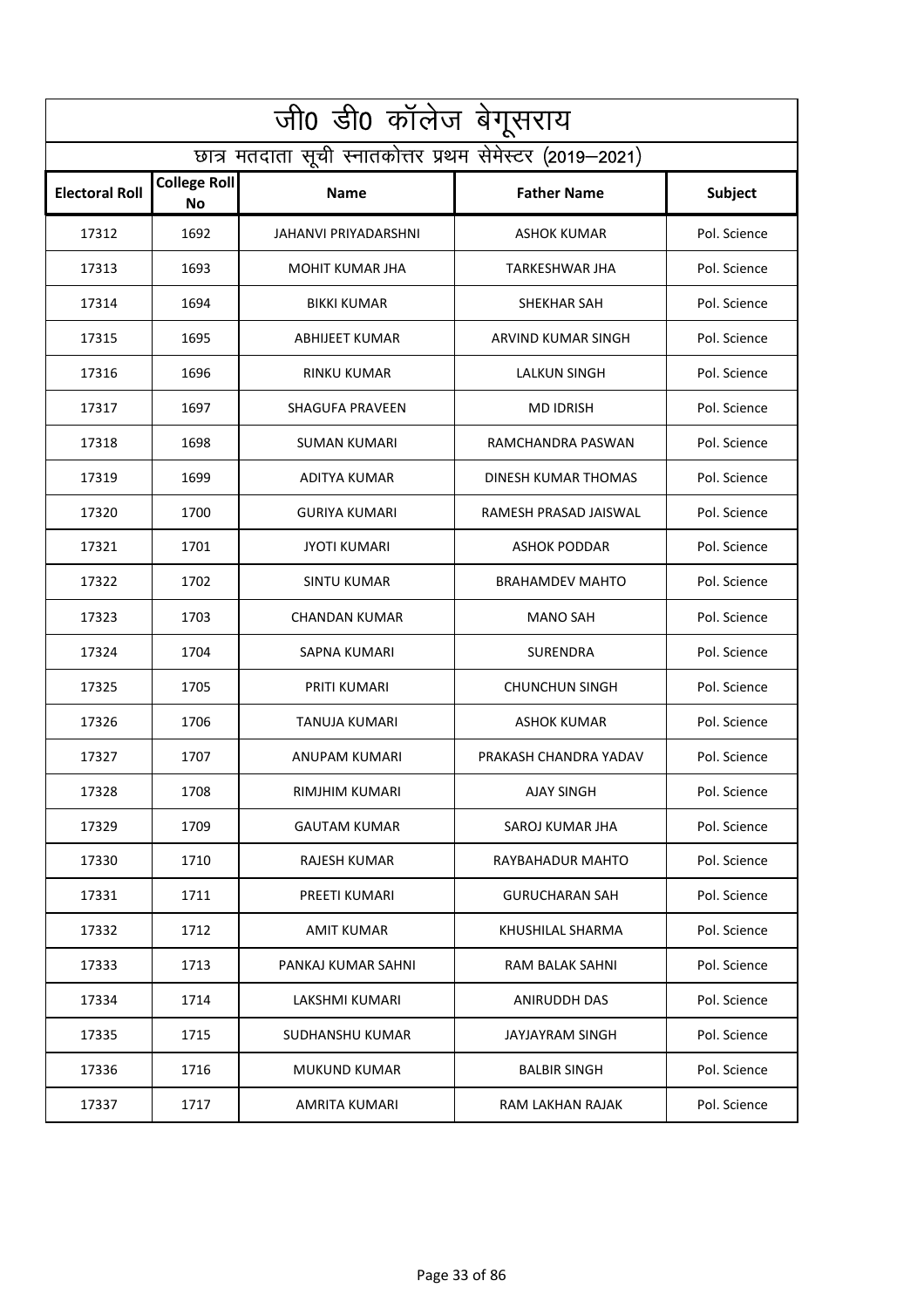| जी0 डी0 कॉलेज बेगूसराय                                   |                                  |                        |                            |                |
|----------------------------------------------------------|----------------------------------|------------------------|----------------------------|----------------|
| छात्र मतदाता सूची स्नातकोत्तर प्रथम सेमेस्टर (2019–2021) |                                  |                        |                            |                |
| <b>Electoral Roll</b>                                    | <b>College Roll</b><br><b>No</b> | <b>Name</b>            | <b>Father Name</b>         | <b>Subject</b> |
| 17338                                                    | 1718                             | NIRAJ KUMAR            | BIRENDRA PRASAD CHAURASIYA | Pol. Science   |
| 17339                                                    | 1719                             | <b>DILKHUSH KUMAR</b>  | <b>UMESH SAH</b>           | Pol. Science   |
| 17340                                                    | 1720                             | <b>SIJAN</b>           | <b>HARERAM SAHNI</b>       | Pol. Science   |
| 17341                                                    | 1721                             | DHANANJAY NATH         | RAVINDRA NATH              | Pol. Science   |
| 17342                                                    | 1722                             | <b>AJIT KUMAR</b>      | <b>DINESH YADAV</b>        | Pol. Science   |
| 17343                                                    | 1723                             | <b>MD AHAD HUSSAIN</b> | <b>MD ABUL HASAN</b>       | Pol. Science   |
| 17344                                                    | 1724                             | <b>RUPESH KUMAR</b>    | <b>DINESH SINGH</b>        | Pol. Science   |
| 17345                                                    | 1725                             | <b>BALVEER KUMAR</b>   | KHALTHU SINGH              | Pol. Science   |
| 17346                                                    | 1726                             | <b>SANTOSH KUMAR</b>   | NANDLAL YADAV              | Pol. Science   |
| 17347                                                    | 1727                             | <b>VIKASH KUMAR</b>    | KUSHESHWAR PRASAD VERMA    | Pol. Science   |
| 17348                                                    | 1728                             | PANKAJ KUMAR           | <b>BALMIKI PRASAD</b>      | Pol. Science   |
| 17349                                                    | 1729                             | PRABHAKAR KUMAR        | <b>MANOJ PASWAN</b>        | Pol. Science   |
| 17350                                                    | 1730                             | ROHIT KUMAR            | RAM BILASH ROY             | Pol. Science   |
| 17351                                                    | 1731                             | SHUBHAM KUMAR          | <b>UMASANKAR PRASAD</b>    | Pol. Science   |
| 17352                                                    | 1732                             | <b>SHRAVAN KUMAR</b>   | RAMASHISH YADAV            | Pol. Science   |
| 17353                                                    | 1733                             | <b>DHATRI KUMARI</b>   | <b>ARJUN BHAGAT</b>        | Pol. Science   |
| 17354                                                    | 1734                             | <b>RAHUL KUMAR</b>     | SHIVNANDAN SAH             | Pol. Science   |
| 17355                                                    | 1735                             | RAJESH KUMAR YADAV     | DHRAMDEO PRASAD YADAV      | Pol. Science   |
| 17356                                                    | 1736                             | DEEPAK KUMAR           | SUBODH KUMAR SAH           | Pol. Science   |
| 17357                                                    | 1737                             | ABHINAV KESHRI         | AMRESH CHANDRA GUPTA       | Pol. Science   |
| 17358                                                    | 1738                             | <b>JHUNNI KUMARI</b>   | SUNIL KUMAR SINGH          | Pol. Science   |
| 17359                                                    | 1739                             | <b>KAJAL KUMARI</b>    | <b>HARIBADAN MAHTO</b>     | Pol. Science   |
| 17360                                                    | 1740                             | PAPPU RAM              | <b>TRIVENI RAM</b>         | Pol. Science   |
| 17361                                                    | 1741                             | NAVIN KUMAR            | <b>NARESH SAH</b>          | Pol. Science   |
| 17362                                                    | 1742                             | PURUSHOTTAM KUMAR      | <b>ASHOK MAHTO</b>         | Pol. Science   |
| 17363                                                    | 1743                             | <b>GAURAV KUMAR</b>    | RAM KUMAR SHARMA           | Pol. Science   |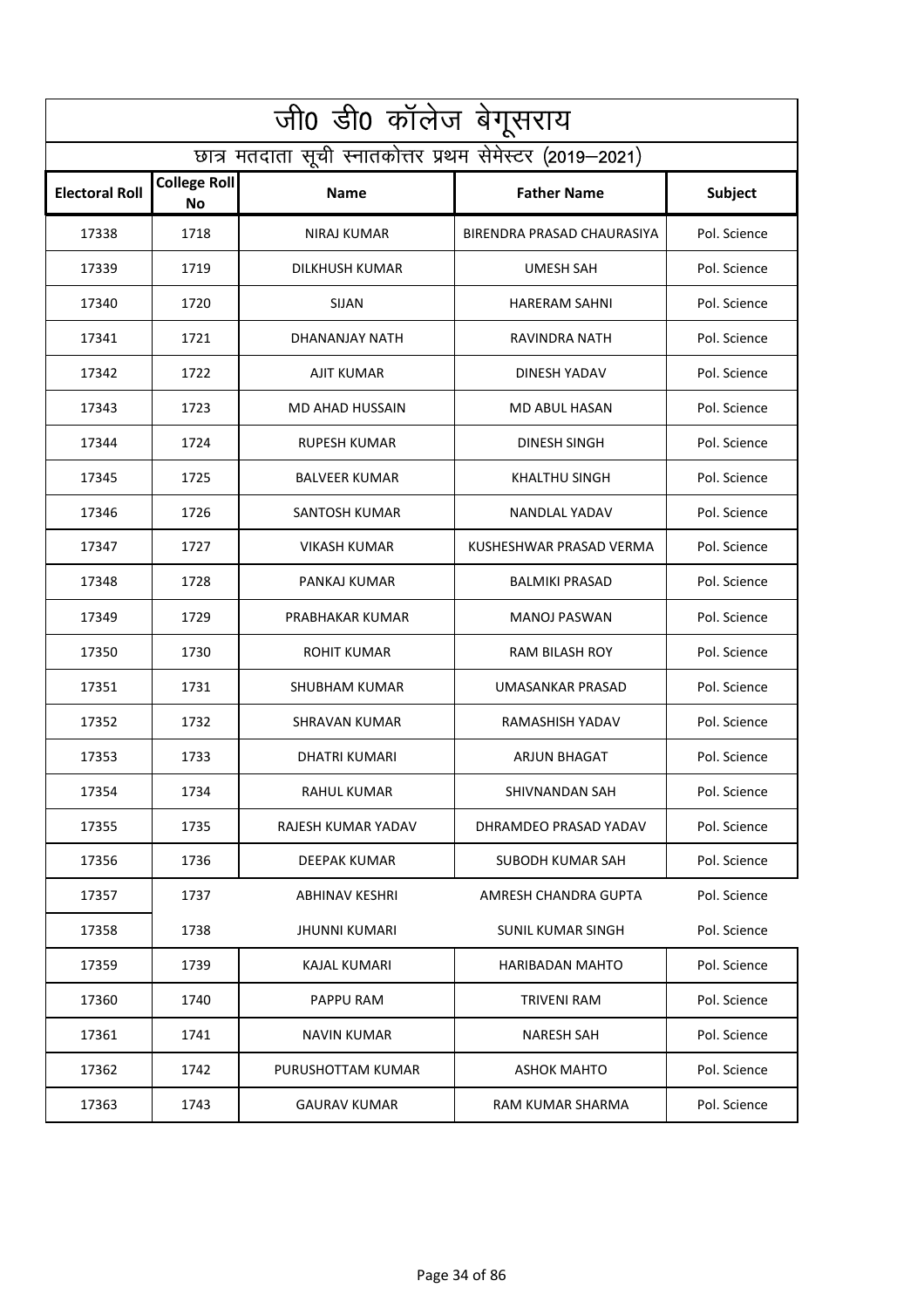|                       | जी0 डी0 कॉलेज बेगूसराय           |                                                          |                              |                |
|-----------------------|----------------------------------|----------------------------------------------------------|------------------------------|----------------|
|                       |                                  | छात्र मतदाता सूची स्नातकोत्तर प्रथम सेमेस्टर (2019–2021) |                              |                |
| <b>Electoral Roll</b> | <b>College Roll</b><br><b>No</b> | <b>Name</b>                                              | <b>Father Name</b>           | <b>Subject</b> |
| 17364                 | 1744                             | <b>SONI KUMARI</b>                                       | <b>SUNIL SINGH</b>           | Pol. Science   |
| 17365                 | 1745                             | ADITYA KUMAR                                             | RAJPATI PRASAD SINGH         | Pol. Science   |
| 17366                 | 1746                             | SUBHAM KUMAR                                             | <b>MIRTUNJAY KUMAR SINGH</b> | Pol. Science   |
| 17367                 | 1747                             | <b>MUKESH KUMAR</b>                                      | <b>BILASH SHARMA</b>         | Pol. Science   |
| 17368                 | 1748                             | NITU KUMARI                                              | GAJENDRA PRASAD YADAV        | Pol. Science   |
| 17369                 | 1749                             | <b>SWATI SUMAN</b>                                       | DEVNANDAN MAHTO              | Pol. Science   |
| 17370                 | 1750                             | PRIYANSHU KUMAR                                          | <b>MANOJ KUMAR SINGH</b>     | Pol. Science   |
| 17371                 | 1751                             | ANAND KUMAR                                              | MAHESHWAR PRASAD YADAV       | Pol. Science   |
| 17372                 | 1752                             | <b>SONAM KUMARI</b>                                      | RAJ KUMAR SAH                | Pol. Science   |
| 17373                 | 1753                             | <b>MITHUN KUMAR</b>                                      | CHANDRA BHUSHAN SAH          | Pol. Science   |
| 17374                 | 1759                             | AJIT KUMAR                                               | DAYANAND YADAV               | Pol. Science   |
| 17375                 | 1754                             | LAKSHMAN KUMAR                                           | RAJO YADAV                   | Pol. Science   |
| 17376                 | 1755                             | SANJEEV KUMAR                                            | LALBAHADUR SAH               | Pol. Science   |
| 17377                 | 1756                             | <b>NEHA KUMARI</b>                                       | SANJAY KUMAR SINGH           | Pol. Science   |
| 17378                 | 1757                             | <b>VIKAS KUMAR</b>                                       | ARUN RAJAK                   | Pol. Science   |
| 17379                 | 1758                             | <b>SHIVAM KUMAR</b>                                      | <b>SHARVAN YADAV</b>         | Pol. Science   |
| 17380                 | 1760                             | PRITY KUMARI                                             | <b>GHURAN SHARMA</b>         | Pol. Science   |
| 17381                 | 1761                             | KAILASH RAJ                                              | KUSHUM LAL SAH               | Pol. Science   |
| 17382                 | 1762                             | DHRUV KUMAR                                              | RAJENDRA PASWAN              | Pol. Science   |
| 17383                 | 1763                             | <b>JYOTI KUMARI</b>                                      | <b>NARESH SINGH</b>          | Pol. Science   |
| 17384                 | 1764                             | PRIYAWART KUMAR                                          | RAMESH MANDAL                | Pol. Science   |
| 17385                 | 1765                             | SHUBHAM KUMAR                                            | SUDHAKAR PANDIT              | Pol. Science   |
| 17386                 | 1766                             | AMRITA KUMARI                                            | RAJKUMAR DAS                 | Pol. Science   |
| 17387                 | 1767                             | AMIT KUMAR                                               | KAILASH MISTRY               | Pol. Science   |
| 17388                 | 1768                             | PRAVESH KUMAR                                            | SANJAY SINGH                 | Pol. Science   |
| 17389                 | 1769                             | KISHAN KUMAR                                             | PRADIP KUMAR MISHRA          | Pol. Science   |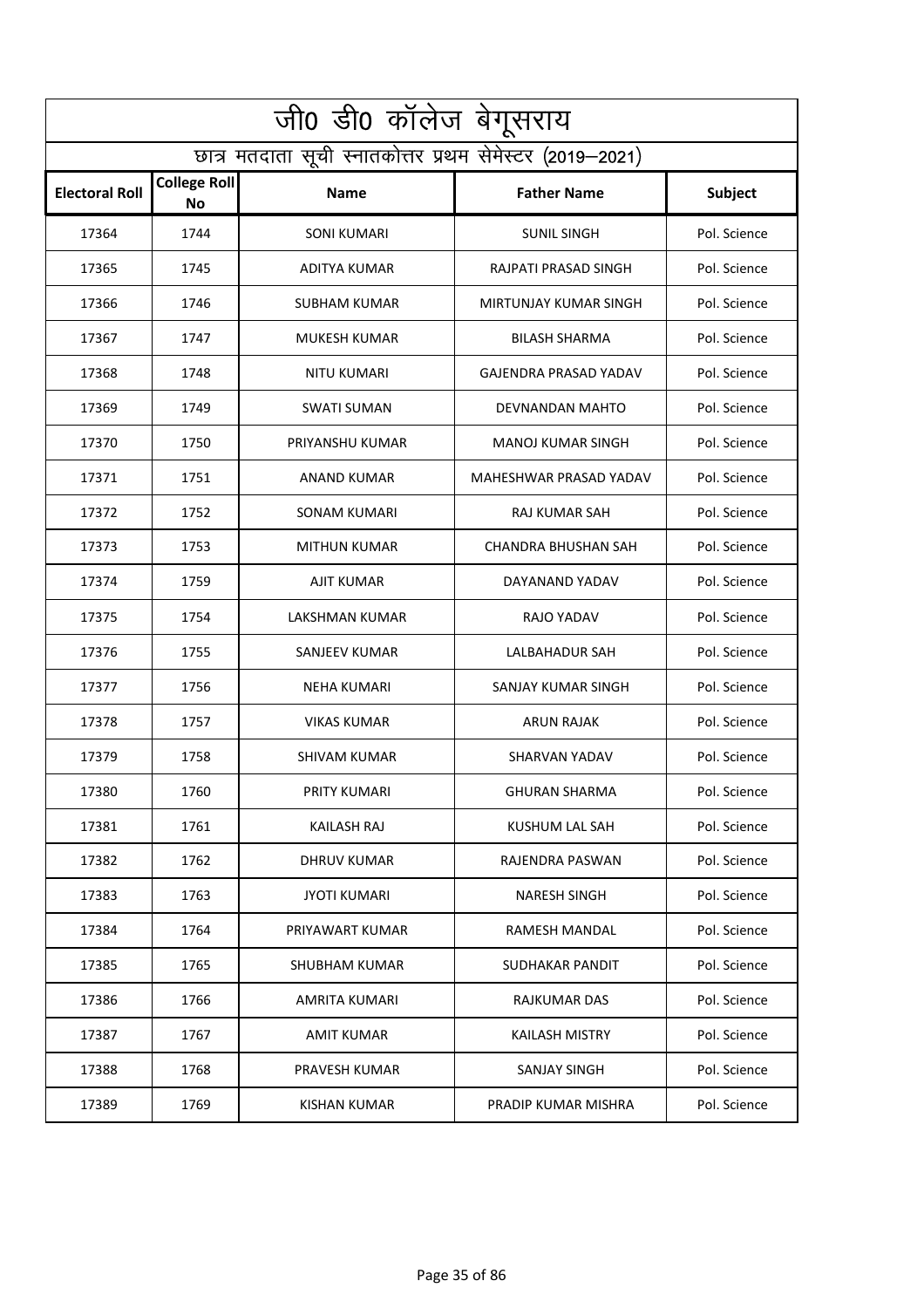|                       | जी0 डी0 कॉलेज बेगूसराय           |                                                          |                                |              |
|-----------------------|----------------------------------|----------------------------------------------------------|--------------------------------|--------------|
|                       |                                  | छात्र मतदाता सूची स्नातकोत्तर प्रथम सेमेस्टर (2019–2021) |                                |              |
| <b>Electoral Roll</b> | <b>College Roll</b><br><b>No</b> | <b>Name</b>                                              | <b>Father Name</b>             | Subject      |
| 17390                 | 1770                             | SAKSHI KUMARI                                            | JAWAHAR LAL SAHNI              | Pol. Science |
| 17391                 | 1771                             | <b>PUJA KUMARI</b>                                       | UMESH CHANDRA SHARMA           | Pol. Science |
| 17392                 | 1772                             | PRIYANSHU RAJ                                            | PRANAW KUMAR                   | Pol. Science |
| 17393                 | 1773                             | PRASHANT KUMAR                                           | <b>GHANSHYAM MAHTO</b>         | Pol. Science |
| 17394                 | 1774                             | NITISH KUMAR                                             | <b>ASHOK MAHTO</b>             | Pol. Science |
| 17395                 | 1775                             | RAJU KUMAR                                               | <b>KAILASH MAHTO</b>           | Pol. Science |
| 17396                 | 1776                             | ANKIT KUMAR                                              | NAYAN MALAKAR                  | Pol. Science |
| 17397                 | 1777                             | SANATAN KUMAR                                            | <b>SHAMBHU SAH</b>             | Pol. Science |
| 17398                 | 1778                             | SHIVNANDAN KUMAR                                         | BINDESHWARI RAJAK              | Pol. Science |
| 17399                 | 1779                             | PUSHPAM KUMARI                                           | <b>ARJUN SINGH</b>             | Pol. Science |
| 17400                 | 1780                             | RAVI KUMAR                                               | MANOJ SINGH                    | Pol. Science |
| 17401                 | 1781                             | SANSKRITI SINGH                                          | SURESH PRASAD SINGH            | Pol. Science |
| 17402                 | 1782                             | <b>KESHAV KUMAR</b>                                      | RAVINDRA CHAUDHARY             | Pol. Science |
| 17403                 | 1783                             | VIKKI KUMAR                                              | CHAMAK LAL YADAV               | Pol. Science |
| 17404                 | 1784                             | SHANI DEV KUMAR                                          | <b>HALSI DEV</b>               | Pol. Science |
| 17405                 | 1785                             | SHAMBHU KUMAR                                            | SAGAR PANDIT                   | Pol. Science |
| 17406                 | 1786                             | SATYANAND KUMAR                                          | SUDHANSHU GUPTA                | Pol. Science |
| 17407                 | 1901                             | <b>SUMIT TOPPO</b>                                       | <b>ANTHONEY RAJENDRA TOPPO</b> | Psychology   |
| 17408                 | 1902                             | <b>GAURAV SHARMA</b>                                     | <b>BHUSHAN SHARMA</b>          | Psychology   |
| 17409                 | 1903                             | KUMARI PRIYANKA                                          | <b>RANJEET SINGH</b>           | Psychology   |
| 17410                 | 1904                             | <b>MANIKANT KUMAR</b>                                    | <b>KALAKANT THAKUR</b>         | Psychology   |
| 17411                 | 1905                             | <b>ANSHU KUMAR</b>                                       | RAJ KUMAR PANDIT               | Psychology   |
| 17412                 | 1906                             | <b>SAURAV KUMAR</b>                                      | RAJENDRA CHOUDHARY             | Psychology   |
| 17413                 | 1907                             | <b>VINEETA KUMARI</b>                                    | <b>DEENANATH SINGH</b>         | Psychology   |
| 17414                 | 1908                             | <b>SONI KUMARI</b>                                       | <b>MAHENDRA SINGH</b>          | Psychology   |
| 17415                 | 1909                             | POONAM KUMARI                                            | <b>MANTU YADAV</b>             | Psychology   |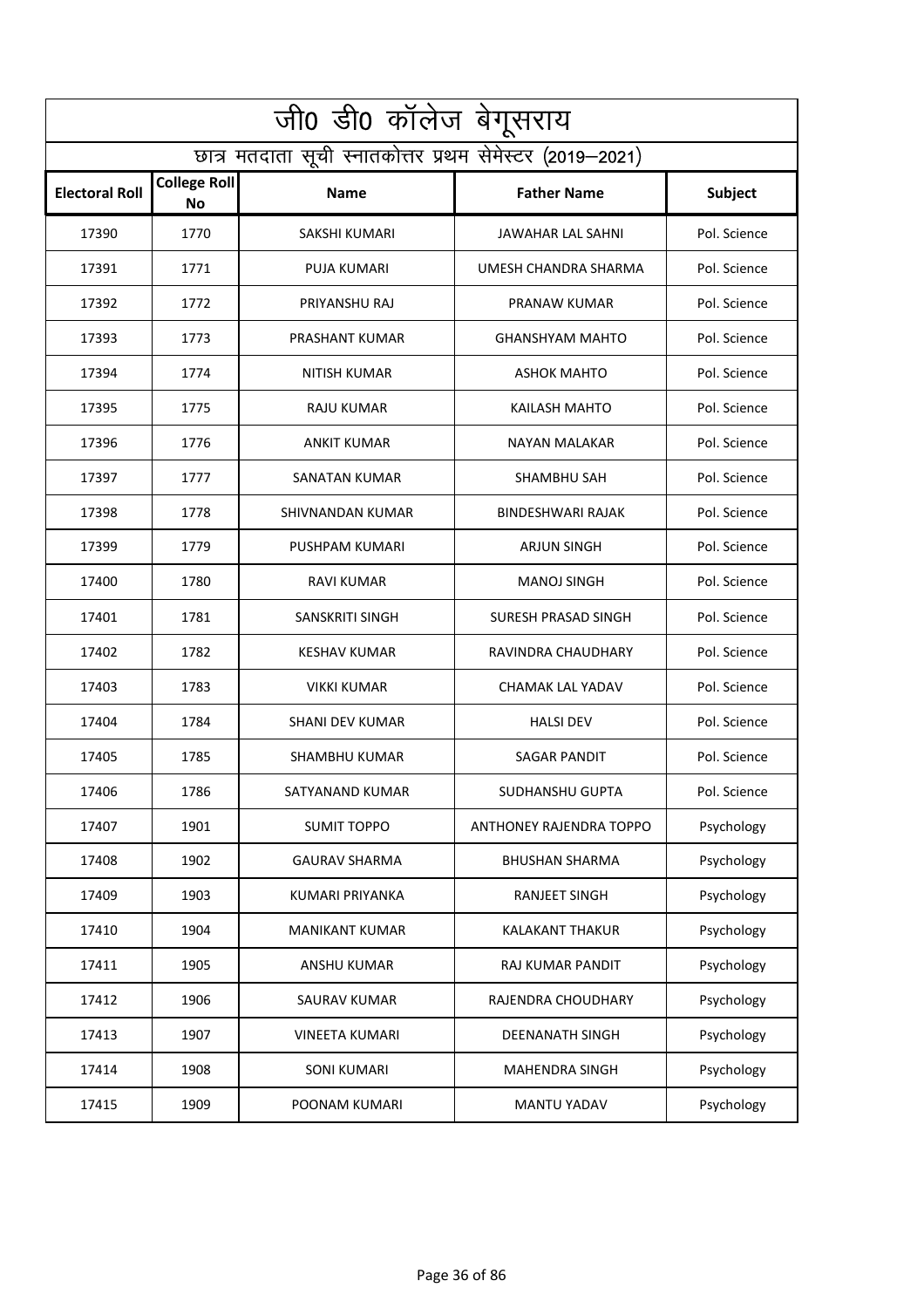| <u>जी0 डी0</u> कॉलेज बेगूसराय |                                                          |                         |                            |            |  |
|-------------------------------|----------------------------------------------------------|-------------------------|----------------------------|------------|--|
|                               | छात्र मतदाता सूची स्नातकोत्तर प्रथम सेमेस्टर (2019–2021) |                         |                            |            |  |
| <b>Electoral Roll</b>         | <b>College Roll</b><br>No                                | <b>Name</b>             | <b>Father Name</b>         | Subject    |  |
| 17416                         | 1910                                                     | <b>SWEETI KUMARI</b>    | <b>TUNTUN PRASAD SAH</b>   | Psychology |  |
| 17417                         | 1911                                                     | <b>NAJISH PARWEEN</b>   | <b>NURUL HODA</b>          | Psychology |  |
| 17418                         | 1912                                                     | <b>NEHA KUMARI</b>      | <b>RAJNITI CHOUDHARY</b>   | Psychology |  |
| 17419                         | 1913                                                     | <b>GAURAV KUMAR</b>     | <b>SUBODH SINGH</b>        | Psychology |  |
| 17420                         | 1914                                                     | <b>BABLU KUMAR</b>      | MAHENDRA PASWAN            | Psychology |  |
| 17421                         | 1915                                                     | <b>SUMIT KUMAR</b>      | <b>UMESH SAH</b>           | Psychology |  |
| 17422                         | 1916                                                     | <b>MILAN RAJ</b>        | ARUN KUMAR SINGH           | Psychology |  |
| 17423                         | 1917                                                     | SUNIL KUMAR             | <b>NUNUBABU SAH</b>        | Psychology |  |
| 17424                         | 1918                                                     | <b>SUJEET KUMAR</b>     | <b>RAM BAHADUR RAJAK</b>   | Psychology |  |
| 17425                         | 1919                                                     | RANI KUMARI SAKSENA     | RAJARAM SAH                | Psychology |  |
| 17426                         | 1920                                                     | <b>NIKKY KUMARI</b>     | ADITYA NARAYAN SHRMA       | Psychology |  |
| 17427                         | 1921                                                     | <b>CHANDAN KUMAR</b>    | <b>JAGDISH SAHNI</b>       | Psychology |  |
| 17428                         | 1922                                                     | <b>SUNNY KUMAR</b>      | SURENDER PASWAN            | Psychology |  |
| 17429                         | 1923                                                     | <b>BABUL KUMARI</b>     | <b>DEVENDRA SINGH</b>      | Psychology |  |
| 17430                         | 1924                                                     | POOJA KUMARI            | <b>ANIL YADAV</b>          | Psychology |  |
| 17431                         | 1925                                                     | MONA                    | PANKAJ SINGH               | Psychology |  |
| 17432                         | 1926                                                     | <b>DESHU KUMAR SONI</b> | DEVU SAH                   | Psychology |  |
| 17433                         | 1927                                                     | <b>ADARSH NIKHIL</b>    | <b>GIRISH KUMAR PRASAD</b> | Psychology |  |
| 17434                         | 1928                                                     | SANJU KUMARI            | <b>DINESH SAH</b>          | Psychology |  |
| 17435                         | 1929                                                     | <b>VARSHA KUMARI</b>    | RAGHUVANSH KUMAR SINGh     | Psychology |  |
| 17436                         | 1930                                                     | <b>NANDAN MALAKAR</b>   | RAM UDGAR MALAKAR          | Psychology |  |
| 17437                         | 1931                                                     | <b>SHANTI KUMARI</b>    | <b>VISHWANATH MAHTO</b>    | Psychology |  |
| 17438                         | 1932                                                     | <b>RUPAM KUMARI</b>     | <b>DEEPAK KUMAR</b>        | Psychology |  |
| 17439                         | 1933                                                     | RAVISHANKAR KUMAR       | <b>JANARDHAN SINGH</b>     | Psychology |  |
| 17440                         | 1934                                                     | RAVISH KUMAR            | <b>SHAMFUL SINGH</b>       | Psychology |  |
| 17441                         | 1935                                                     | <b>RUPESH KUMAR</b>     | <b>RAJDEV THAKUR</b>       | Psychology |  |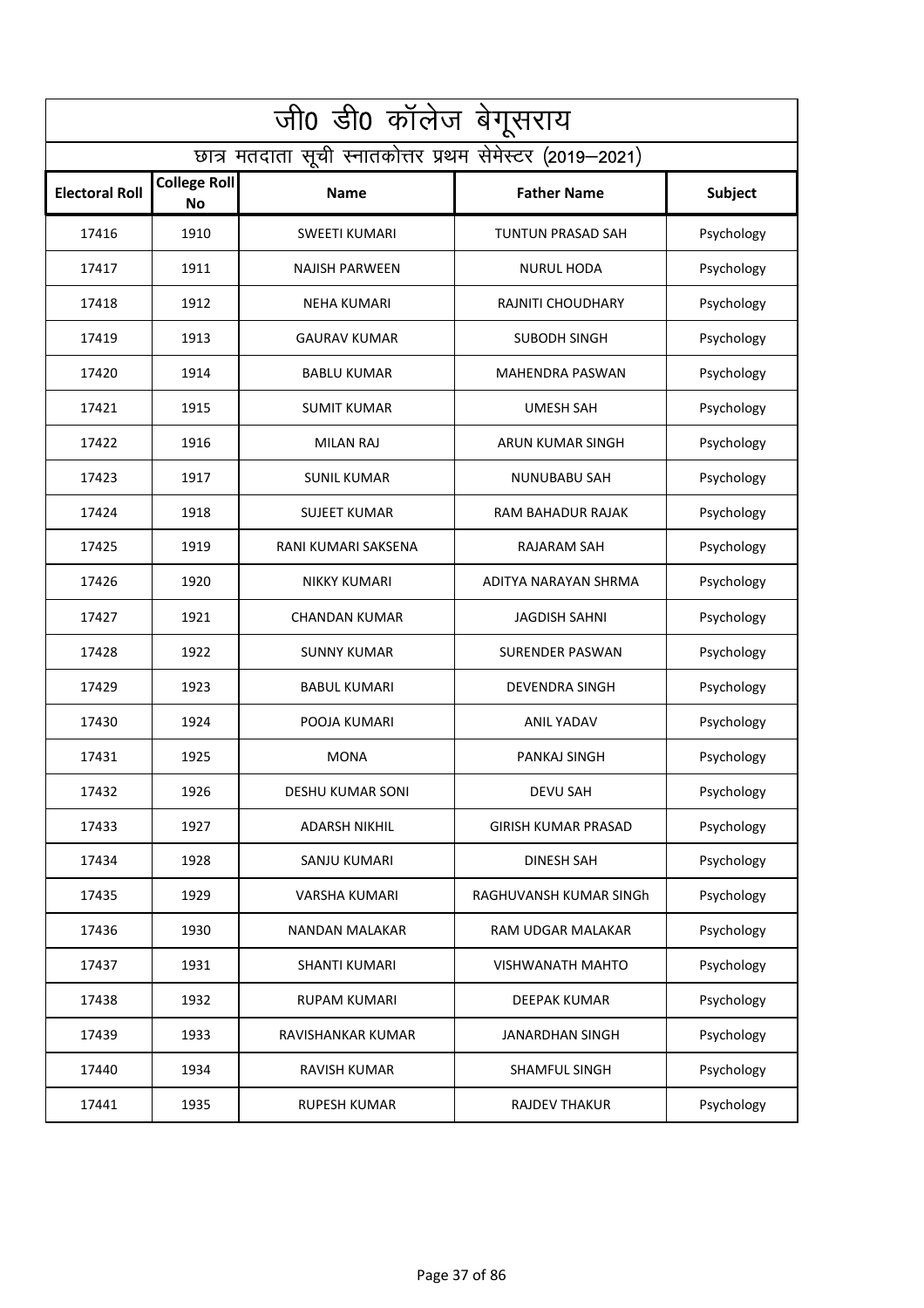| <u>जी0 डी0</u> कॉलेज बेगूसराय |                                                          |                       |                            |                |  |
|-------------------------------|----------------------------------------------------------|-----------------------|----------------------------|----------------|--|
|                               | छात्र मतदाता सूची स्नातकोत्तर प्रथम सेमेस्टर (2019–2021) |                       |                            |                |  |
| <b>Electoral Roll</b>         | <b>College Roll</b><br>No                                | <b>Name</b>           | <b>Father Name</b>         | <b>Subject</b> |  |
| 17442                         | 1936                                                     | MAUSAM KUMARI         | ARVIND CHAUDHARI           | Psychology     |  |
| 17443                         | 1937                                                     | <b>DIKKU KUMAR</b>    | <b>SHIV SHANKAR THAKUR</b> | Psychology     |  |
| 17444                         | 1938                                                     | <b>NAGINA KUMARI</b>  | YOGENDRA MAHTO             | Psychology     |  |
| 17445                         | 1939                                                     | <b>REENA KUMARI</b>   | SRI LAL CHOUDHARY          | Psychology     |  |
| 17446                         | 1940                                                     | KRISHNANANDAN KUMAR   | VINOD KUMAR SINGH          | Psychology     |  |
| 17447                         | 1941                                                     | PUJA KUMARI           | SUNJIT YADAV               | Psychology     |  |
| 17448                         | 1942                                                     | PUJA KUMARI           | <b>NANDKISHOR ROY</b>      | Psychology     |  |
| 17449                         | 1943                                                     | MD RAHMATULLAH        | Md Naushad Alam            | Psychology     |  |
| 17450                         | 1944                                                     | PUJA KUMARI           | <b>SUNIL THAKUR</b>        | Psychology     |  |
| 17451                         | 1945                                                     | AASHA KUMARI          | <b>KAPILDEV MAHTO</b>      | Psychology     |  |
| 17452                         | 1946                                                     | KUMARI MAUSAM         | <b>MITHILESH SINGH</b>     | Psychology     |  |
| 17453                         | 1947                                                     | <b>HEMANT KUMAR</b>   | <b>ARVIND SINGH</b>        | Psychology     |  |
| 17454                         | 1948                                                     | PRINCY KUMARI         | <b>ASHOK SINGH</b>         | Psychology     |  |
| 17455                         | 1949                                                     | <b>SONU KUMAR</b>     | <b>KISHOR GIRI</b>         | Psychology     |  |
| 17456                         | 1950                                                     | ANAMIKA KUMARI        | KRISHNA SHANKAR MISHRA     | Psychology     |  |
| 17457                         | 1951                                                     | SANDHYA KUMARI        | <b>SUNIL CHOUDHARY</b>     | Psychology     |  |
| 17458                         | 1952                                                     | SADHNA KUMARI         | PAWAN PASWAN               | Psychology     |  |
| 17459                         | 1953                                                     | KANCHAN KUMARI        | <b>NARESH SHARMA</b>       | Psychology     |  |
| 17460                         | 1954                                                     | <b>ANNU KUMARI</b>    | SHYAM SUNDAR SAH           | Psychology     |  |
| 17461                         | 1955                                                     | <b>KANCHAN MALA</b>   | <b>SANJAY JHA</b>          | Psychology     |  |
| 17462                         | 1956                                                     | MD MAJHAR IQBAL       | MD EJAZ                    | Psychology     |  |
| 17463                         | 1957                                                     | ANUSHKA ANAND         | DAYANAND SAH               | Psychology     |  |
| 17464                         | 1958                                                     | PRIYANKA KUMARI       | <b>ARVIND ROY</b>          | Psychology     |  |
| 17465                         | 1959                                                     | <b>KANCHAN KUMARI</b> | <b>MANOJ KUMAR SINGH</b>   | Psychology     |  |
| 17466                         | 1960                                                     | POOJA BHARTI          | <b>UPENDRA PASWAN</b>      | Psychology     |  |
| 17467                         | 1961                                                     | MADHUPRIYA KUMARI     | PAWAN KUMAR YADAV          | Psychology     |  |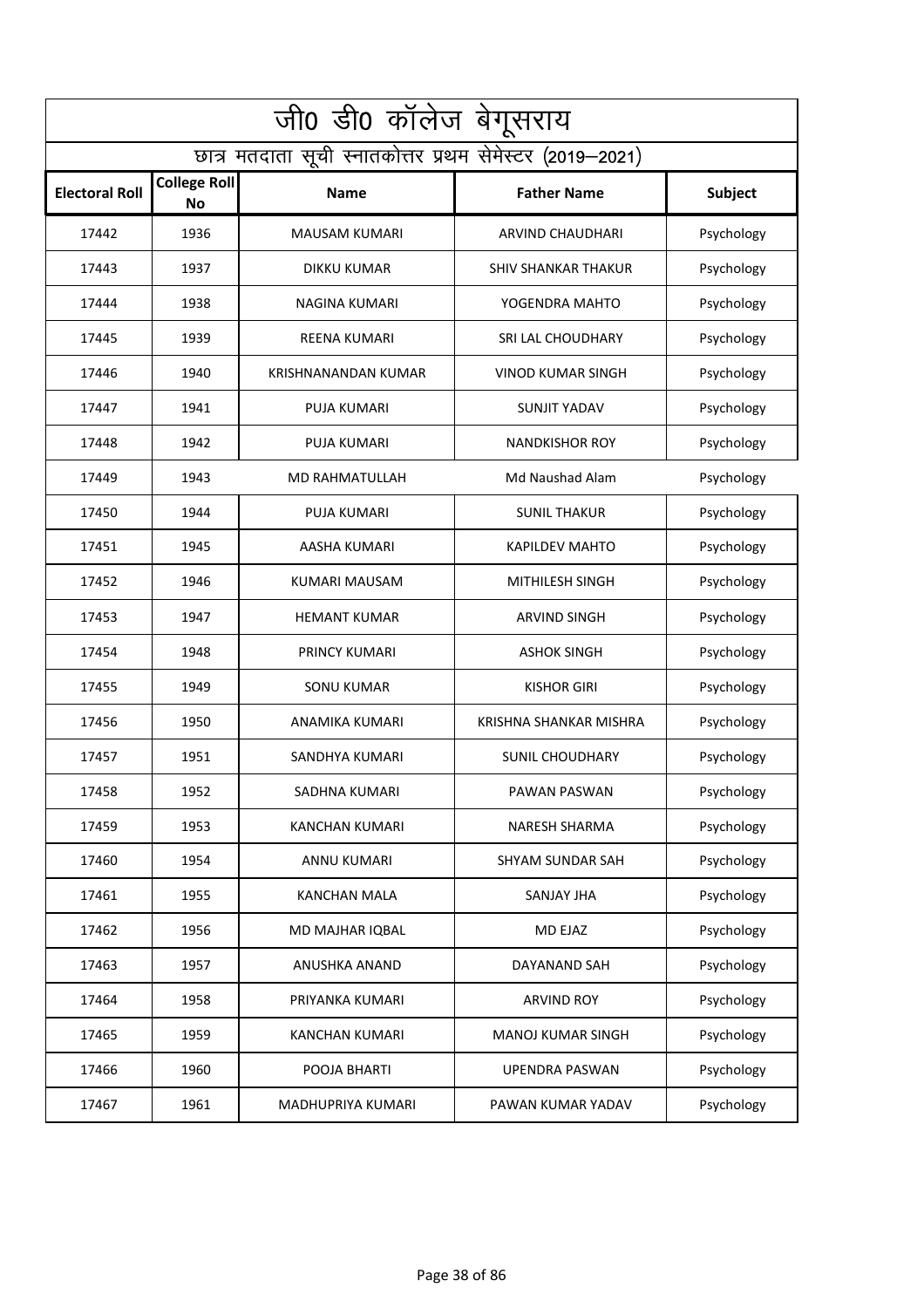| जी0 डी0 कॉलेज बेगूसराय |                                                          |                            |                          |                |  |
|------------------------|----------------------------------------------------------|----------------------------|--------------------------|----------------|--|
|                        | छात्र मतदाता सूची स्नातकोत्तर प्रथम सेमेस्टर (2019–2021) |                            |                          |                |  |
| <b>Electoral Roll</b>  | <b>College Roll</b><br>No                                | <b>Name</b>                | <b>Father Name</b>       | <b>Subject</b> |  |
| 17468                  | 1962                                                     | PINTU KUMAR                | DINESH KUMAR YADAV       | Psychology     |  |
| 17469                  | 1963                                                     | <b>RASHMI KUMARI</b>       | <b>BALMIKI KUMAR</b>     | Psychology     |  |
| 17470                  | 1964                                                     | <b>SWETA KUMARI</b>        | <b>KARI MAHTO</b>        | Psychology     |  |
| 17471                  | 1965                                                     | <b>PUJA KUMARI</b>         | <b>JANARDAN PANDIT</b>   | Psychology     |  |
| 17472                  | 1966                                                     | <b>KAJAL KUMARI</b>        | <b>GIRISH PANDIT</b>     | Psychology     |  |
| 17473                  | 1967                                                     | <b>NITISH KUMAR</b>        | RAMVINAY PANDIT          | Psychology     |  |
| 17474                  | 1968                                                     | <b>GAUTAM KUMAR THAKUR</b> | RAMPRAKASH THKAUR        | Psychology     |  |
| 17475                  | 1969                                                     | ARTI KUMARI                | JAY JAY RAM TANTI        | Psychology     |  |
| 17476                  | 1970                                                     | PRIYANKA KUMARI            | <b>DEVENDRA ROY</b>      | Psychology     |  |
| 17477                  | 1971                                                     | <b>JYOTI KUMARI</b>        | PRABHAT THAKUR           | Psychology     |  |
| 17478                  | 1972                                                     | LAKSHMI KUMARI             | <b>INDRADEV PASWAN</b>   | Psychology     |  |
| 17479                  | 1973                                                     | <b>BIBHA KUMARI</b>        | RAJENDRA SHARMA          | Psychology     |  |
| 17480                  | 1974                                                     | <b>GAURAV KUMAR</b>        | PASHUPATI SINGH          | Psychology     |  |
| 17481                  | 1975                                                     | SHIV SHANKAR KUMAR SINGH   | <b>BISHUNDEV SINGH</b>   | Psychology     |  |
| 17482                  | 1976                                                     | SABITA KUMARI              | <b>SATO THAKUR</b>       | Psychology     |  |
| 17483                  | 1977                                                     | RITIKA KUMARI              | SHANI KAPOOR PASWAN      | Psychology     |  |
| 17484                  | 1978                                                     | <b>CHHOTU KUMAR</b>        | RAJESH KUMAR DAS         | Psychology     |  |
| 17485                  | 1980                                                     | <b>KUNDAN KUMAR</b>        | <b>JUGESH PASWAN</b>     | Psychology     |  |
| 17486                  | 1981                                                     | DEVENDRA YADAV             | <b>BALMIKI YADAV</b>     | Psychology     |  |
| 17487                  | 1982                                                     | RIMJHIM KUMARI             | <b>DILIP KUMAR SINGH</b> | Psychology     |  |
| 17488                  | 1983                                                     | POOJA KUMARI               | <b>SUDHIR SINGH</b>      | Psychology     |  |
| 17489                  | 1984                                                     | <b>RAFAT KHANAM</b>        | <b>IBRAR KHAN</b>        | Psychology     |  |
| 17490                  | 1985                                                     | <b>BABY KUMARI</b>         | UPENDRA SHARMA           | Psychology     |  |
| 17491                  | 1986                                                     | <b>NILU KUMARI</b>         | <b>JAGDEO PASWAN</b>     | Psychology     |  |
| 17492                  | 1987                                                     | SONAMANI KUMARI            | SANJAY KUMAR RAY         | Psychology     |  |
| 17493                  | 1988                                                     | NIDHI KUMARI               | SUDHIR KUMAR TANTI       | Psychology     |  |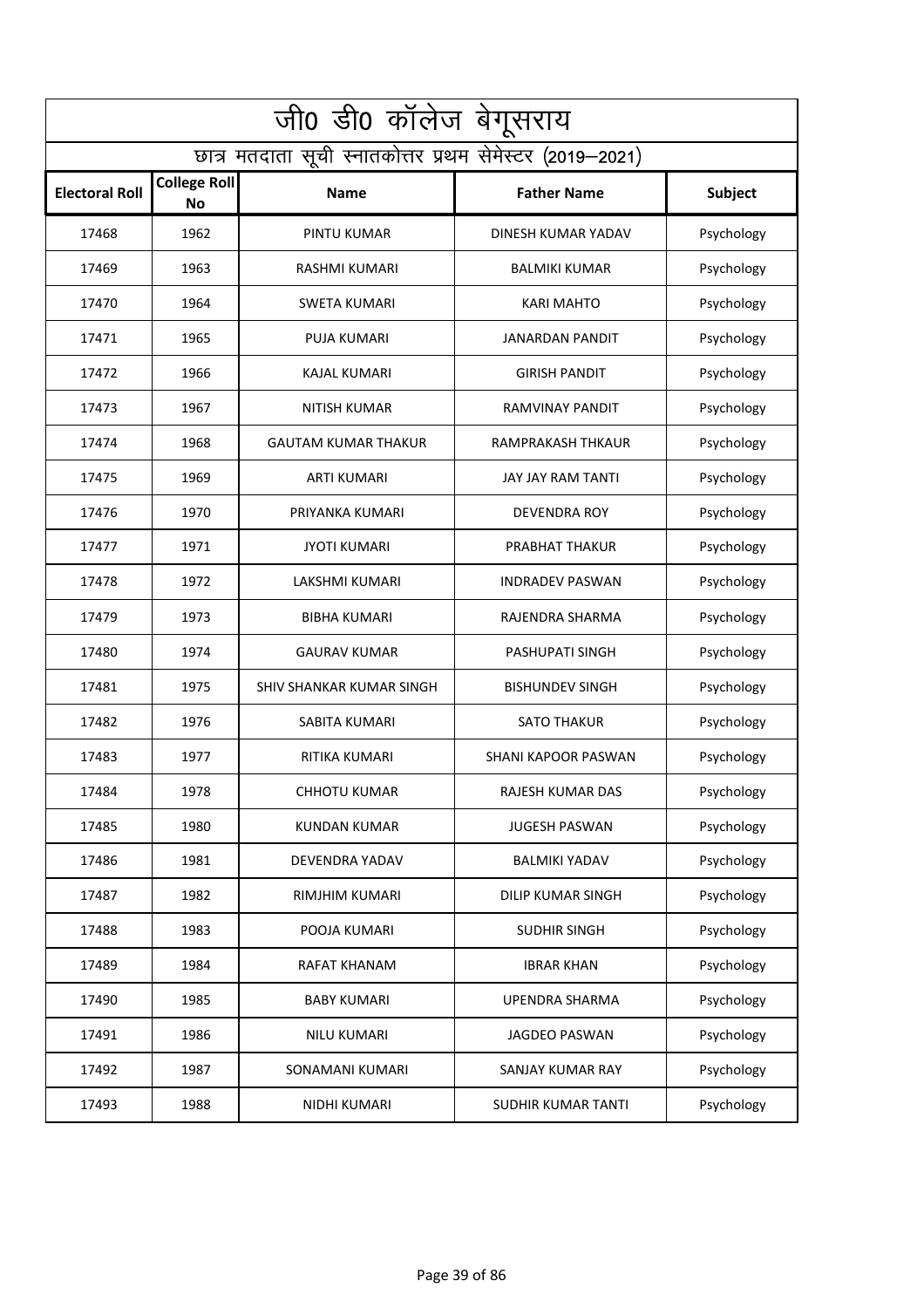| जी0 डी0 कॉलेज बेगूसराय |                                                          |                       |                        |            |  |
|------------------------|----------------------------------------------------------|-----------------------|------------------------|------------|--|
|                        | छात्र मतदाता सूची स्नातकोत्तर प्रथम सेमेस्टर (2019–2021) |                       |                        |            |  |
| <b>Electoral Roll</b>  | <b>College Roll</b><br>No                                | <b>Name</b>           | <b>Father Name</b>     | Subject    |  |
| 17494                  | 1989                                                     | SHAISTA PRAVEEN       | <b>MD HUMAYUN</b>      | Psychology |  |
| 17495                  | 1989                                                     | <b>BABITA KUMARI</b>  | <b>HARERAM SHARMA</b>  | Psychology |  |
| 17496                  | 1990                                                     | MD TAUHID ALAM        | MD IQUABAL             | Psychology |  |
| 17497                  | 1991                                                     | <b>RANI KHATOON</b>   | MD SAIFUL HODA         | Psychology |  |
| 17498                  | 1992                                                     | <b>NITISH MAHARAJ</b> | <b>BINEET MAHARAJ</b>  | Psychology |  |
| 17499                  | 1993                                                     | <b>MANSI KUMARI</b>   | PRAKASH RAM            | Psychology |  |
| 17500                  | 1994                                                     | <b>SHAMA PERWEEN</b>  | MD. MUSTAFA            | Psychology |  |
| 17501                  | 1995                                                     | PRITY KUMARI          | HIRALAL SHARMA         | Psychology |  |
| 17502                  | 1996                                                     | SHIVANI KUMARI        | <b>SHATRUGHAN RAM</b>  | Psychology |  |
| 17503                  | 1997                                                     | <b>SUMMY KUMARI</b>   | RAM BABU CHAUDHARY     | Psychology |  |
| 17504                  | 1998                                                     | ROKHSAR PARVEEN       | MD IMTIYAJ             | Psychology |  |
| 17505                  | 1999                                                     | <b>VIBHA KUMARI</b>   | <b>RAM NANDAN DAS</b>  | Psychology |  |
| 17506                  | 2000                                                     | <b>RAKHI KUMARI</b>   | SATYANARAYAN PD SINHA  | Psychology |  |
| 17507                  | 2001                                                     | <b>SANA ARA</b>       | <b>MD IRFAN</b>        | Psychology |  |
| 17508                  | 2002                                                     | PUNAM KUMARI          | <b>RANJEET SINGH</b>   | Psychology |  |
| 17509                  | 2003                                                     | <b>NUTAN KUMARI</b>   | RANJIT SINGH           | Psychology |  |
| 17510                  | 2004                                                     | SARITA KUMARI         | PAWAN SHARMA           | Psychology |  |
| 17511                  | 2005                                                     | RUPAM KUMARI          | <b>ARVIND SAH</b>      | Psychology |  |
| 17512                  | 2006                                                     | KUNDAN KUMARI         | RAM NANDAN PODDAR      | Psychology |  |
| 17513                  | 2007                                                     | PRITAM KUMARI         | <b>WAKIL YADAV</b>     | Psychology |  |
| 17514                  | 2008                                                     | <b>PUJA KUMARI</b>    | KALESHWAR PASWAN       | Psychology |  |
| 17515                  | 2009                                                     | NIKKEE KUMARI         | <b>ASHOK KUMAR</b>     | Psychology |  |
| 17516                  | 2010                                                     | SWETA KUMARI          | RAMBILASH PASWAN       | Psychology |  |
| 17517                  | 2011                                                     | <b>ROHIT KUMAR</b>    | <b>RAMADHAR SINGH</b>  | Psychology |  |
| 17518                  | 2012                                                     | PRITI KUMARI          | MANORANJAN KUMAR SAH   | Psychology |  |
| 17519                  | 2018                                                     | PALLAVI BHARTI        | <b>KAPILDEO PANDIT</b> | Psychology |  |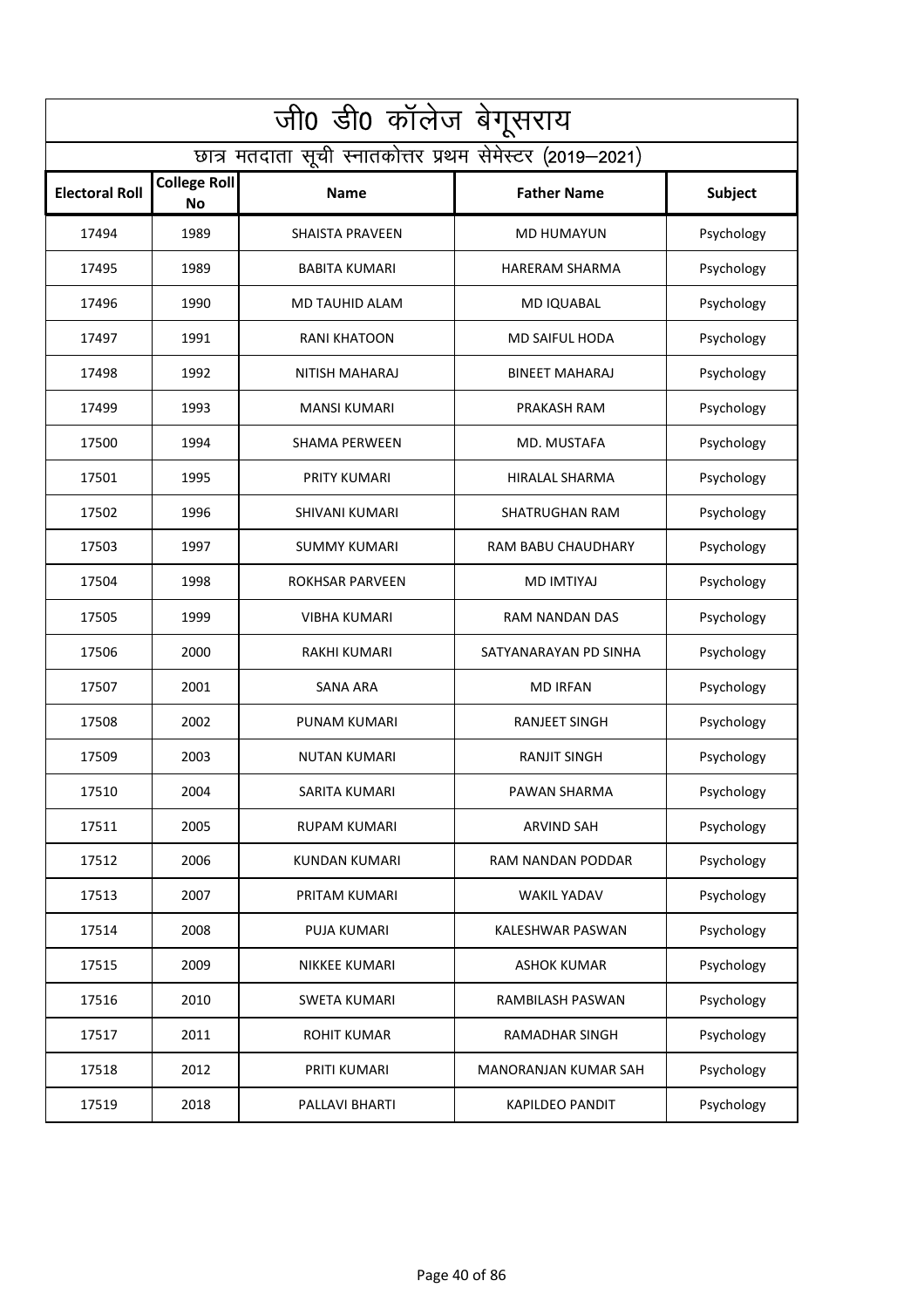| $\overline{\mathrm{u}}$ 0 डी0 कॉलेज बेगूसराय             |                           |                        |                       |                |
|----------------------------------------------------------|---------------------------|------------------------|-----------------------|----------------|
| छात्र मतदाता सूची स्नातकोत्तर प्रथम सेमेस्टर (2019–2021) |                           |                        |                       |                |
| <b>Electoral Roll</b>                                    | <b>College Roll</b><br>No | <b>Name</b>            | <b>Father Name</b>    | <b>Subject</b> |
| 17520                                                    | 2019                      | NITU KUMARI            | <b>RAMAKANT RAY</b>   | Psychology     |
| 17521                                                    | 2401                      | KHUSHBOO KUMARI        | <b>MADAN MAHTO</b>    | Sanskrit       |
| 17522                                                    | 2402                      | RANDHIR KUMAR          | NAVEEN KUMAR ROY      | Sanskrit       |
| 17523                                                    | 2403                      | <b>USHA KUMARI</b>     | <b>JAGDISH SAH</b>    | Sanskrit       |
| 17524                                                    | 2404                      | <b>DOLLY KUMARI</b>    | JAGANNATH CHAUDHARY   | Sanskrit       |
| 17525                                                    | 2406                      | PHOOL KUMARI           | <b>ASHARPHY MAHTO</b> | Sanskrit       |
| 17526                                                    | 2407                      | <b>PRINCE KUMAR</b>    | ARJUN SHARMA          | Sanskrit       |
| 17527                                                    | 2409                      | ANURADHA KUMARI        | KHAGESH PRASAD SINGH  | Sanskrit       |
| 17528                                                    | 2410                      | KUNDAN KUMAR           | Raja Ram Sharma       | Sanskrit       |
| 17529                                                    | 2411                      | DILEEP KUMAR YADAV     | UPENDRA YADAV         | Sanskrit       |
| 17530                                                    | 2412                      | <b>BABLU KUMAR</b>     | KAILASH JHA           | Sanskrit       |
| 17531                                                    | 2701                      | YASHMIN PARVEEN        | <b>FATHE ALAM</b>     | Urdu           |
| 17532                                                    | 2702                      | AFRIN NAZ              | MD NAUSHAD ALAM       | Urdu           |
| 17533                                                    | 2704                      | <b>ROKHSAR PERWEEN</b> | <b>MD KAUSHAR</b>     | Urdu           |
| 17534                                                    | 2705                      | SHAISTA PERWEEN        | <b>MD MOHSIN</b>      | Urdu           |
| 17535                                                    | 2705                      | <b>SHAHIN PRAVEEN</b>  | <b>MD ISRAFIL</b>     | Urdu           |
| 17536                                                    | 2706                      | SABIHA NAAZ            | MD ASGAR              | Urdu           |
| 17537                                                    | 2707                      | <b>ZAINAB KHATOON</b>  | ABDUL SAMAD ANSARI    | Urdu           |
| 17538                                                    | 2708                      | <b>RUMI PERWEEN</b>    | MD HAIDAR ALI         | Urdu           |
| 17539                                                    | 2709                      | NARGIS JAHAN           | MD SHAHJAHAN          | Urdu           |
| 17540                                                    | 2710                      | <b>JARNAIN PRAWEEN</b> | MD ZAFIRUL HASSAN     | Urdu           |
| 17541                                                    | 2711                      | ATIYA TABASSUM         | <b>RAFAT AHMED</b>    | Urdu           |
| 17542                                                    | 2712                      | ALIYA TABASSUM         | RAFAT AHMED           | Urdu           |
| 17543                                                    | 2713                      | <b>ERAM TABASSUM</b>   | <b>RAFAT AHMED</b>    | Urdu           |
| 17544                                                    | 2714                      | <b>DOLLY</b>           | MD HAIDAR ALI         | Urdu           |
| 17545                                                    | 2715                      | MD SHAH ALAM           | MD WASIM ALAM         | Urdu           |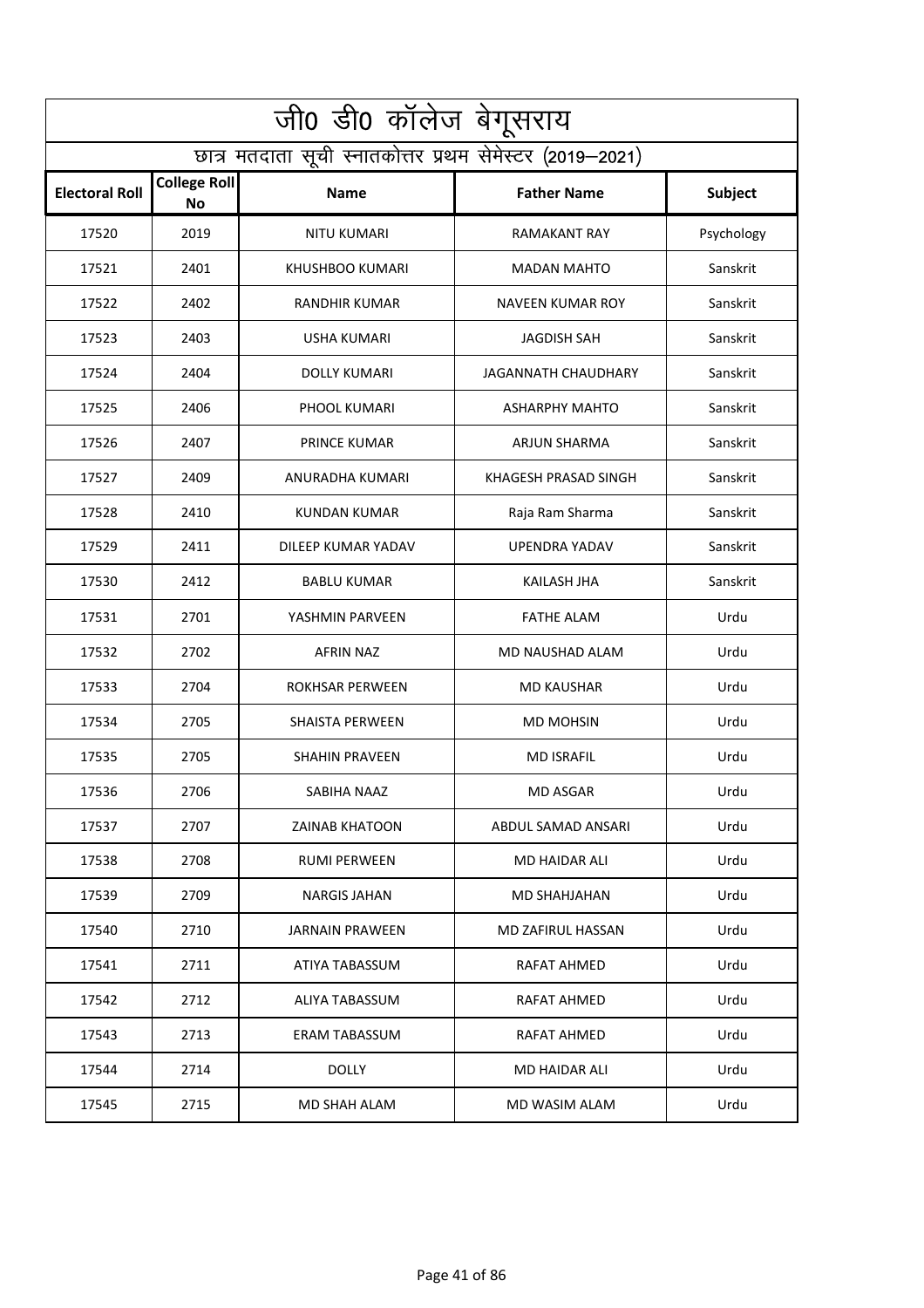| जी0 डी0 कॉलेज बेगूसराय |                                                          |                        |                              |                |  |
|------------------------|----------------------------------------------------------|------------------------|------------------------------|----------------|--|
|                        | छात्र मतदाता सूची स्नातकोत्तर प्रथम सेमेस्टर (2019–2021) |                        |                              |                |  |
| <b>Electoral Roll</b>  | <b>College Roll</b><br>No                                | <b>Name</b>            | <b>Father Name</b>           | <b>Subject</b> |  |
| 17546                  | 2716                                                     | SULTANA PARVEEN        | <b>MD USMAN GANI</b>         | Urdu           |  |
| 17547                  | 2717                                                     | <b>MD MOSAHID</b>      | MD ZAFAR IMAM                | Urdu           |  |
| 17548                  | 2718                                                     | SAHILA NAJMIN          | MD NAZRUL HODA               | Urdu           |  |
| 17549                  | 2719                                                     | <b>AAYSHA PARVEEN</b>  | MD MUSTAQUEEM                | Urdu           |  |
| 17550                  | 2720                                                     | SYEDA SARIYA SHAHIN    | <b>ABU NASAR</b>             | Urdu           |  |
| 17551                  | 2721                                                     | <b>TABISH MAHBOOB</b>  | MAHBOOB ALAM                 | Urdu           |  |
| 17552                  | 2722                                                     | FARHANA KHATOON        | <b>MD NOOR ALAM</b>          | Urdu           |  |
| 17553                  | 2723                                                     | <b>KHAIRUN KHATUN</b>  | <b>MD BAKRUDDIN</b>          | Urdu           |  |
| 17554                  | 2724                                                     | <b>RIZWANA PRAVEEN</b> | MD MUSTAFA                   | Urdu           |  |
| 17555                  | 76                                                       | NITISH KUMAR           | <b>HORIL SAHNI</b>           | AIH A&C        |  |
| 17556                  | 77                                                       | <b>KANCHAN KUMAR</b>   | SADANAND PASWAN              | AIH A&C        |  |
| 17557                  | 78                                                       | <b>MISTAR KUMAR</b>    | <b>NARAYAN SHARMA</b>        | AIH A&C        |  |
| 17558                  | 79                                                       | AMAR JEET THAKUR       | RAM BADAN THAKUR             | AIH A&C        |  |
| 17559                  | 80                                                       | PAWAN KUMAR            | SHIV SHANKAR PARSHAD GUPTA   | AIH A&C        |  |
| 17560                  | 81                                                       | <b>BHARTI KUMARI</b>   | RAJ KUMAR SAH                | AIH A&C        |  |
| 17561                  | 82                                                       | ANTU KUMAR             | <b>RAMESH KUMAR SINGH</b>    | AIH A&C        |  |
| 17562                  | 83                                                       | <b>ARTI KUMARI</b>     | <b>FULENA SINGH</b>          | AIH A&C        |  |
| 17563                  | 84                                                       | DIPTI ARYA             | <b>BIPIN KUMAR CHOUDHARY</b> | AIH A&C        |  |
| 17564                  | 85                                                       | <b>SHRUTI KUMARI</b>   | LATE UMESH RAJAK             | AIH A&C        |  |
| 17565                  | 86                                                       | KHUSHBOO KUMARI        | SURESH SAH                   | AIH A&C        |  |
| 17566                  | 87                                                       | RAJ MUSKAN             | <b>CHANDAN SINGH</b>         | AIH A&C        |  |
| 17567                  | 88                                                       | SRISHTI KUMARI         | PAWAN KUMAR PODDAR           | AIH A&C        |  |
| 17568                  | 89                                                       | PARSHANT KUMAR         | RAMASHISH CHAUDHRI           | AIH A&C        |  |
| 17569                  | 90                                                       | KUNDAN KUMAR           | <b>SURENDRA RAY</b>          | AIH A&C        |  |
| 17570                  | 91                                                       | <b>MANISH KUMAR</b>    | <b>GANGA RAY</b>             | AIH A&C        |  |
| 17571                  | 92                                                       | <b>MD NISAR</b>        | <b>MD GYASUDDIN</b>          | AIH & C        |  |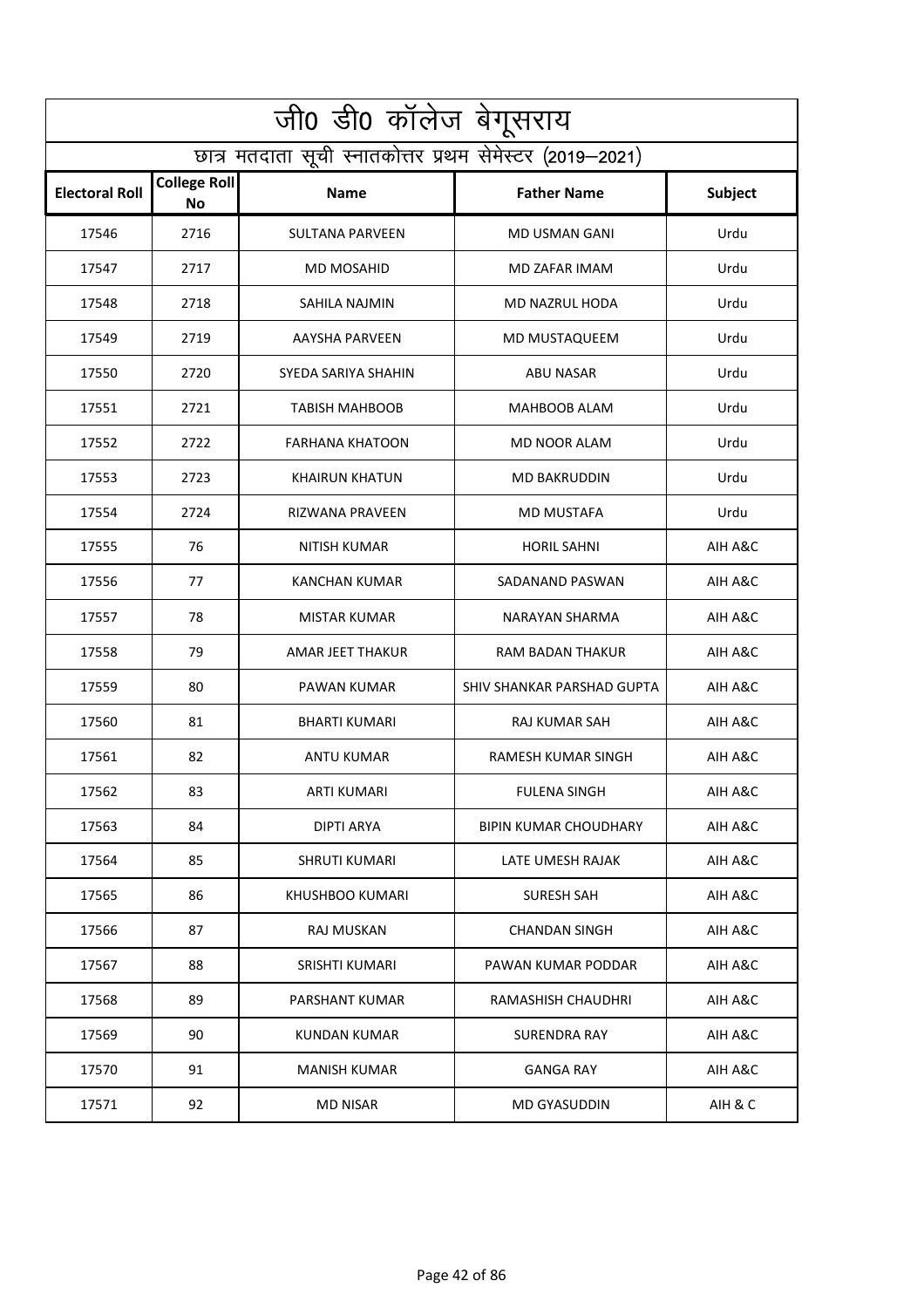|                       | <u>ज</u> ी0 डी0 कॉलेज बेगूसराय                           |                       |                                |                  |  |
|-----------------------|----------------------------------------------------------|-----------------------|--------------------------------|------------------|--|
|                       | छात्र मतदाता सूची स्नातकोत्तर प्रथम सेमेस्टर (2019–2021) |                       |                                |                  |  |
| <b>Electoral Roll</b> | <b>College Roll</b><br><b>No</b>                         | <b>Name</b>           | <b>Father Name</b>             | Subject          |  |
| 17572                 | 93                                                       | SANNI KUMAR           | <b>ARVIND YADAV</b>            | AIH & C          |  |
| 17573                 | 302                                                      | NISHANT KUMAR         | RAVINDRA MANDAL                | <b>ECONOMICS</b> |  |
| 17574                 | 348                                                      | KOMAL KUMARI          | DEEPAK KUMAR SINGH             | <b>ECONOMICS</b> |  |
| 17575                 | 392                                                      | <b>KRISHNA KUMAR</b>  | <b>RAMPUKAR VERMA</b>          | <b>ECONOMICS</b> |  |
| 17576                 | 417                                                      | RAJLAXMI              | PORAS KUMAR SINGH              | <b>ECONOMICS</b> |  |
| 17577                 | 418                                                      | <b>GAUTAM KUMAR</b>   | <b>LALO YADAV</b>              | <b>ECONOMICS</b> |  |
| 17578                 | 419                                                      | <b>CHANDNI KUMARI</b> | <b>BAL MUKUND PRASAD SINGH</b> | <b>ECONOMICS</b> |  |
| 17579                 | 420                                                      | <b>MANISH KUMAR</b>   | <b>HAREKRISHNA SINGH</b>       | <b>ECONOMICS</b> |  |
| 17580                 | 422                                                      | <b>GUNJA KUMARI</b>   | KAPILDEO MAHTO                 | <b>ECONOMICS</b> |  |
| 17581                 | 425                                                      | PRAGATI KUMARI        | ASHOK KUMAR SINGH              | <b>ECONOMICS</b> |  |
| 17582                 | 426                                                      | DEEPU KUMAR           | SATYANARAYAN PODDAR            | <b>ECONOMICS</b> |  |
| 17583                 | 427                                                      | <b>BIJLI KUMARI</b>   | KAILASH PD GUPTA               | <b>ECONOMICS</b> |  |
| 17584                 | 428                                                      | RAJ KUMAR             | MUNESHWAR PASWAN               | <b>ECONOMICS</b> |  |
| 17585                 | 429                                                      | DEEPAK KUMAR          | RAM RATAN MAHTO                | <b>ECONOMICS</b> |  |
| 17586                 | 430                                                      | ANJALI KUMARI         | NAND LAL SAH                   | <b>ECONOMICS</b> |  |
| 17587                 | 431                                                      | <b>SHAMBHU DEO</b>    | <b>CHANDRA CHOOR DEVO</b>      | <b>ECONOMICS</b> |  |
| 17588                 | 432                                                      | <b>SHYAM KUMAR</b>    | DINESH YADAV                   | <b>ECONOMICS</b> |  |
| 17589                 | 433                                                      | RAKHI KUMARI          | SIGAB NUSGRA                   | <b>ECONOMICS</b> |  |
| 17590                 | 434                                                      | NANDAN KUMAR          | RAJKUMAR RAY                   | <b>ECONOMICS</b> |  |
| 17591                 | 435                                                      | PANKAJ KUMAR          | <b>MAHADEV RAY</b>             | <b>ECONOMICS</b> |  |
| 17592                 | 436                                                      | <b>NEETU KUMARI</b>   | SHYAM PODDAR                   | <b>ECONOMICS</b> |  |
| 17593                 | 437                                                      | <b>GURIYA KUMARI</b>  | <b>MANTUN ROY</b>              | <b>ECONOMICS</b> |  |
| 17594                 | 438                                                      | NIRANJAN KUMAR SHARMA | UTTAM KUMAR SHARMA             | <b>ECONOMICS</b> |  |
| 17595                 | 439                                                      | PRADEEP KUMAR         | <b>SHIV SHANKAR MAHTO</b>      | <b>ECONOMICS</b> |  |
| 17596                 | 796                                                      | ANJALI KUMARI         | SANJAY YADAV                   | <b>ENGLISH</b>   |  |
| 17597                 | 797                                                      | PRITI KUMARI          | RAVI SHANKAR PRASAD SINGH      | <b>ENGLISH</b>   |  |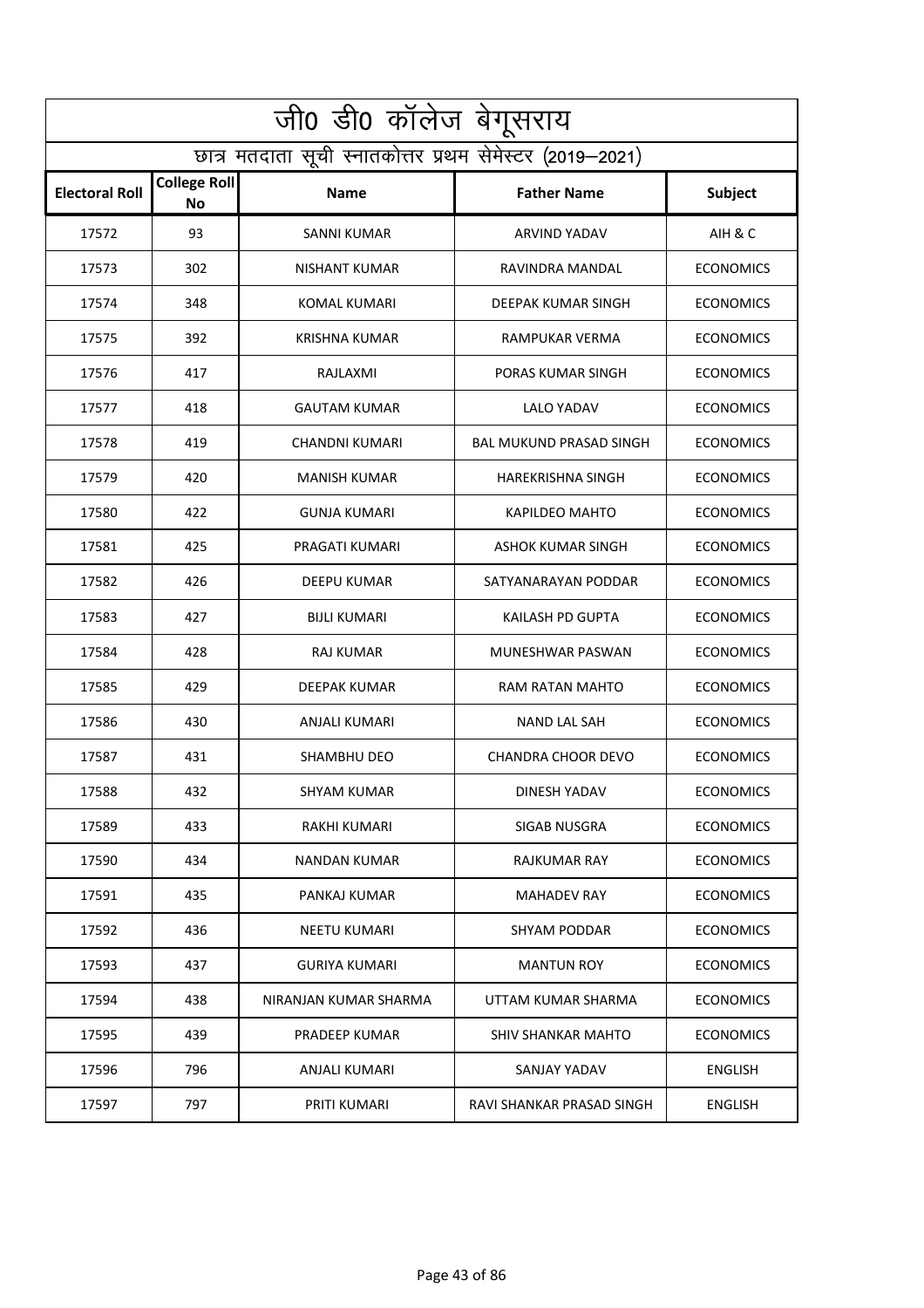| जी0 डी0 कॉलेज बेगूसराय |                           |                                                          |                             |                |
|------------------------|---------------------------|----------------------------------------------------------|-----------------------------|----------------|
|                        |                           | छात्र मतदाता सूची स्नातकोत्तर प्रथम सेमेस्टर (2019–2021) |                             |                |
| <b>Electoral Roll</b>  | <b>College Roll</b><br>No | <b>Name</b>                                              | <b>Father Name</b>          | <b>Subject</b> |
| 17598                  | 798                       | RAKESH KUMAR                                             | RAJ KUMAR PASWAN            | ENGLISH        |
| 17599                  | 799                       | <b>BRAJESH KUMAR</b>                                     | <b>CHANDRADEO TANTI</b>     | <b>ENGLISH</b> |
| 17600                  | 1001                      | NIRANJAN KUMAR                                           | RAJENDRA RAVIDAS            | HINDI          |
| 17601                  | 1002                      | ROHIT KUMAR                                              | JAWAHAR PASWAN              | HINDI          |
| 17602                  | 1003                      | <b>VARSHA KUMARI</b>                                     | <b>CHANDRASHEKHAR GUPTA</b> | <b>HINDI</b>   |
| 17603                  | 1004                      | <b>NEHA KUMARI</b>                                       | DINESH PRASAD SINGH         | HINDI          |
| 17604                  | 1005                      | <b>RAJA KUMAR</b>                                        | <b>WAKIL RAY</b>            | <b>HINDI</b>   |
| 17605                  | 1006                      | MAJADA TARANNUM                                          | JAMIL AKHTAR KAMAL SHAMSI   | HINDI          |
| 17606                  | 1007                      | KAJAL GANDHI                                             | LAXMI SAHU                  | HINDI          |
| 17607                  | 1008                      | NIKKI KUMARI                                             | SHAYAM SUNDAR PRASAD        | HINDI          |
| 17608                  | 1009                      | KOMAL KUMARI                                             | LALAN PRASAD SINGH          | HINDI          |
| 17609                  | 1010                      | AKANKSHA KUMARI                                          | AMARJYOTI KUMAR             | <b>HINDI</b>   |
| 17610                  | 1011                      | SUBHASH KUMAR SAXENA                                     | <b>DINESH SAH</b>           | <b>HINDI</b>   |
| 17611                  | 1012                      | AMOL KUMAR                                               | <b>ASHOK MAHTO</b>          | HINDI          |
| 17612                  | 1013                      | MANISHA KUMARI                                           | RAM SUBHAG YADAV            | HINDI          |
| 17613                  | 1014                      | PRITY KUMARI                                             | SHYAM KUMAR YADAV           | HINDI          |
| 17614                  | 1015                      | MADHURI KUMARI                                           | SITA RAM SINGH              | <b>HINDI</b>   |
| 17615                  | 1016                      | MAHARANI KUMARI                                          | RAMAKANT JHA                | <b>HINDI</b>   |
| 17616                  | 1017                      | PRAGITI KUMARI                                           | NIRANJAN KUMAR              | HINDI          |
| 17617                  | 1447                      | ARBAZ ASGHAR                                             | SHAHBAZ ASGUR               | <b>HISTORY</b> |
| 17618                  | 1448                      | <b>REKHA KUMARI</b>                                      | KARI SAH                    | <b>HISTORY</b> |
| 17619                  | 1449                      | TUNNI KUMARI                                             | <b>CHANDRASHEKHAR SINGH</b> | <b>HISTORY</b> |
| 17620                  | 1450                      | SWATI BARNWAL                                            | KAMLESH BARNWAL             | <b>HISTORY</b> |
| 17621                  | 1451                      | <b>BEAUTY KUMARI</b>                                     | DINESH RAY                  | <b>HISTORY</b> |
| 17622                  | 1452                      | ARTI KUMARI                                              | SHAILENDRA SINGH            | <b>HISTORY</b> |
| 17623                  | 1453                      | RAUNAK KUMAR                                             | PRAMOD KUMAR SINGH          | <b>HISTORY</b> |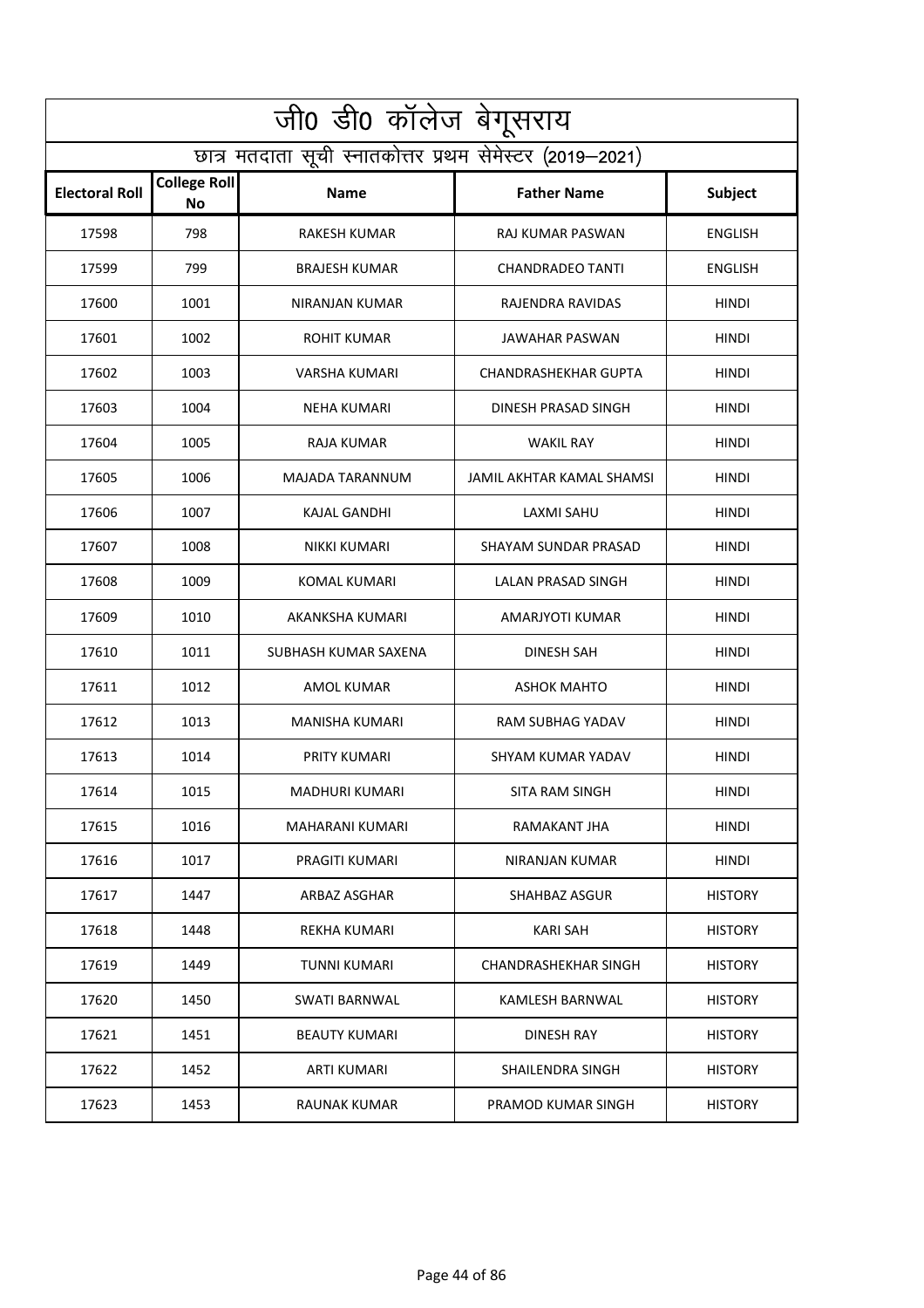| जी0 डी0 कॉलेज बेगूसराय |                                  |                                                          |                                |                |
|------------------------|----------------------------------|----------------------------------------------------------|--------------------------------|----------------|
|                        |                                  | छात्र मतदाता सूची स्नातकोत्तर प्रथम सेमेस्टर (2019–2021) |                                |                |
| <b>Electoral Roll</b>  | <b>College Roll</b><br><b>No</b> | <b>Name</b>                                              | <b>Father Name</b>             | <b>Subject</b> |
| 17624                  | 1454                             | SADAF KHATOON                                            | ABU KALAM                      | <b>HISTORY</b> |
| 17625                  | 1455                             | SHASHI RANJAN KUMAR                                      | NAGENDRA MAHTO                 | <b>HISTORY</b> |
| 17626                  | 1456                             | <b>AMIT KUMAR</b>                                        | ANIL YADAV                     | <b>HISTORY</b> |
| 17627                  | 1457                             | PUJA KUMARI                                              | SUDHIR YADAV                   | <b>HISTORY</b> |
| 17628                  | 1458                             | <b>NITESH PODDAR</b>                                     | <b>SHAMBHU PODDAR</b>          | <b>HISTORY</b> |
| 17629                  | 1459                             | SWATI KUMARI                                             | <b>BASHISHTHA NR CHAUDHARY</b> | <b>HISTORY</b> |
| 17630                  | 1460                             | <b>NISHA BHARTI</b>                                      | <b>CHANDRA MANI SAH</b>        | <b>HISTORY</b> |
| 17631                  | 1461                             | <b>GAURAV KUMAR</b>                                      | <b>ARJUN SINGH</b>             | <b>HISTORY</b> |
| 17632                  | 1462                             | PUSHPAM KUMARI                                           | PRAMOD KUMAR SINGH             | <b>HISTORY</b> |
| 17633                  | 1463                             | LUCKY KUMAR                                              | PARMANAND PODDAR               | <b>HISTORY</b> |
| 17634                  | 1464                             | UJJWAL KUMAR                                             | SANOJ SINGH                    | <b>HISTORY</b> |
| 17635                  | 1465                             | POOJA BHATI                                              | LADDU LAL SHARMA               | <b>HISTORY</b> |
| 17636                  | 1466                             | PUJA KUMARI                                              | <b>SHYAM KISHOR JHA</b>        | <b>HISTORY</b> |
| 17637                  | 1467                             | <b>ABHISHEK KUMAR</b>                                    | <b>SUDHIR CHAUDHARY</b>        | <b>HISTORY</b> |
| 17638                  | 1468                             | <b>SONAM KUMARI</b>                                      | <b>WAKIL SINGH</b>             | <b>HISTORY</b> |
| 17639                  | 1469                             | <b>NAVNEET KUMAR</b>                                     | <b>JIVACHHA PATHAK</b>         | <b>HISTORY</b> |
| 17640                  | 1470                             | SANGEETA KUMARI                                          | <b>GENDAURI PASWAN</b>         | <b>HISTORY</b> |
| 17641                  | 1471                             | <b>NAND KUMAR</b>                                        | <b>HEMANT CHAUDHARY</b>        | <b>HISTORY</b> |
| 17642                  | 1472                             | <b>BADAL KUMAR</b>                                       | PAPPU SAH                      | <b>HISTORY</b> |
| 17643                  | 1473                             | PRITY KUMARI THAKUR                                      | <b>ARBIND THAKUR</b>           | <b>HISTORY</b> |
| 17644                  | 1474                             | KHUSHBU KUMARI                                           | <b>NARESH MAHTO</b>            | <b>HISTORY</b> |
| 17645                  | 1475                             | RAVI KUMAR                                               | <b>HARERAM SINGH</b>           | <b>HISTORY</b> |
| 17646                  | 1476                             | <b>MASHU KUMARI</b>                                      | AJIT MAHTO                     | <b>HISTORY</b> |
| 17647                  | 1477                             | RAVINDRA KUMAR YADAV                                     | <b>MADAN YADAV</b>             | <b>HISTORY</b> |
| 17648                  | 1478                             | SHRASTI KUMARI                                           | PAPPU SAH                      | <b>HISTORY</b> |
| 17649                  | 1479                             | KAJAL KUMARI                                             | DILIP SINGH                    | <b>HISTORY</b> |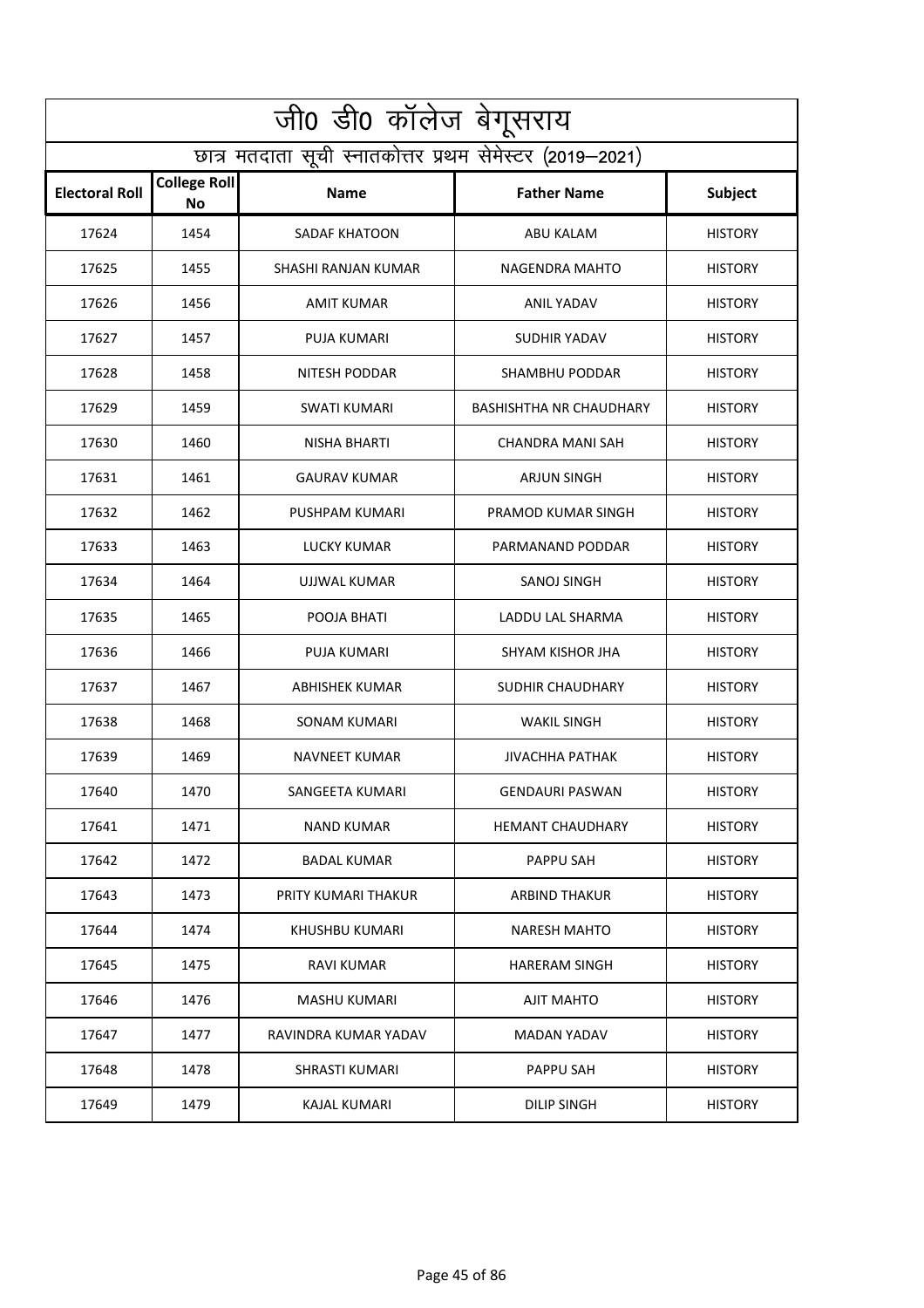|                       | जी0 डी0 कॉलेज बेगूसराय                                   |                        |                          |                    |  |
|-----------------------|----------------------------------------------------------|------------------------|--------------------------|--------------------|--|
|                       | छात्र मतदाता सूची स्नातकोत्तर प्रथम सेमेस्टर (2019–2021) |                        |                          |                    |  |
| <b>Electoral Roll</b> | <b>College Roll</b><br><b>No</b>                         | <b>Name</b>            | <b>Father Name</b>       | Subject            |  |
| 17650                 | 1480                                                     | <b>GOVIND KUMAR</b>    | <b>CHANDARDEV SHARMA</b> | <b>HISTORY</b>     |  |
| 17651                 | 1481                                                     | SUDHIR KUMAR MALAKAR   | PARMANAND MALAKAR        | <b>HISTORY</b>     |  |
| 17652                 | 1482                                                     | <b>ABHISHEK KUMAR</b>  | <b>BAIDHNATH DAS</b>     | <b>HISTORY</b>     |  |
| 17653                 | 1483                                                     | MINAKSHI               | <b>BIRENDRA SINGH</b>    | <b>HISTORY</b>     |  |
| 17654                 | 1484                                                     | RUPAM KUMARI           | <b>NARESH SINGH</b>      | <b>HISTORY</b>     |  |
| 17655                 | 1485                                                     | DAYANAND SINGH         | DAYANAND SINGH           | <b>HISTORY</b>     |  |
| 17656                 | 1486                                                     | AMIT KUMAR             | <b>RAJEEV SINGH</b>      | <b>HISTORY</b>     |  |
| 17657                 | 1487                                                     | AMIT KUMAR             | RAMPATI THAKUR           | <b>HISTORY</b>     |  |
| 17658                 | 2109                                                     | ASHWANI KUMAR          | LAXMAN BHAGAT            | PHILOSOPHY         |  |
| 17659                 | 2110                                                     | <b>VIKRAM KUMAR</b>    | <b>BHULLU TANTI</b>      | <b>PHILOSOPHY</b>  |  |
| 17660                 | 800                                                      | ABHILASHA KUMARI       | <b>BIPIN KUMAR SINGH</b> | POL.SCIENCE        |  |
| 17661                 | 1787                                                     | <b>GOVIND KUMAR</b>    | JITENDRA KUMAR           | POL SCIENCE        |  |
| 17662                 | 1788                                                     | <b>SONU KUMAR</b>      | RAGHO MAHTO              | <b>POL SCIENCE</b> |  |
| 17663                 | 1789                                                     | JITENDRA KUMAR         | RAMOTAR PASWAN           | POL SCIENCE        |  |
| 17664                 | 1790                                                     | <b>REKHA KUMARI</b>    | <b>MUNDRIAA SINGH</b>    | POL SCIENCE        |  |
| 17665                 | 1791                                                     | PRANAV KUMAR PRASANN   | KRISHNANAND              | POL SCIENCE        |  |
| 17666                 | 1792                                                     | AKHILESH KUMAR         | SHIVNANDAN DAS           | POL SCIENCE        |  |
| 17667                 | 1793                                                     | <b>AMAR KUMAR</b>      | AJAY KUMAR RAJAK         | POL SCIENCE        |  |
| 17668                 | 1794                                                     | PRIYANKA KUMARI        | PRAKASH CHAND            | POL SCIENCE        |  |
| 17669                 | 1795                                                     | SANGAM KUMAR           | PASHUPATI SINGH          | POL SCIENCE        |  |
| 17670                 | 1796                                                     | SAVITA KUMARI          | SANJAY RAJAK             | <b>POL SCIENCE</b> |  |
| 17671                 | 1797                                                     | <b>BASANT KUMAR</b>    | <b>BALESHWAR SHARMA</b>  | POL SCIENCE        |  |
| 17672                 | 1798                                                     | HIRA KUMARI            | <b>ASHOK SINGH</b>       | POL SCIENCE        |  |
| 17673                 | 1799                                                     | SUMAN LATA             | AJIT KUMAR MAHTO         | POL SCIENCE        |  |
| 17674                 | 1800                                                     | <b>INDRAJEET KUMAR</b> | SUBODH PANDIT            | POL SCIENCE        |  |
| 17675                 | 1802                                                     | <b>MANISH KUMAR</b>    | <b>LAGIN THAKUR</b>      | POL SCIENCE        |  |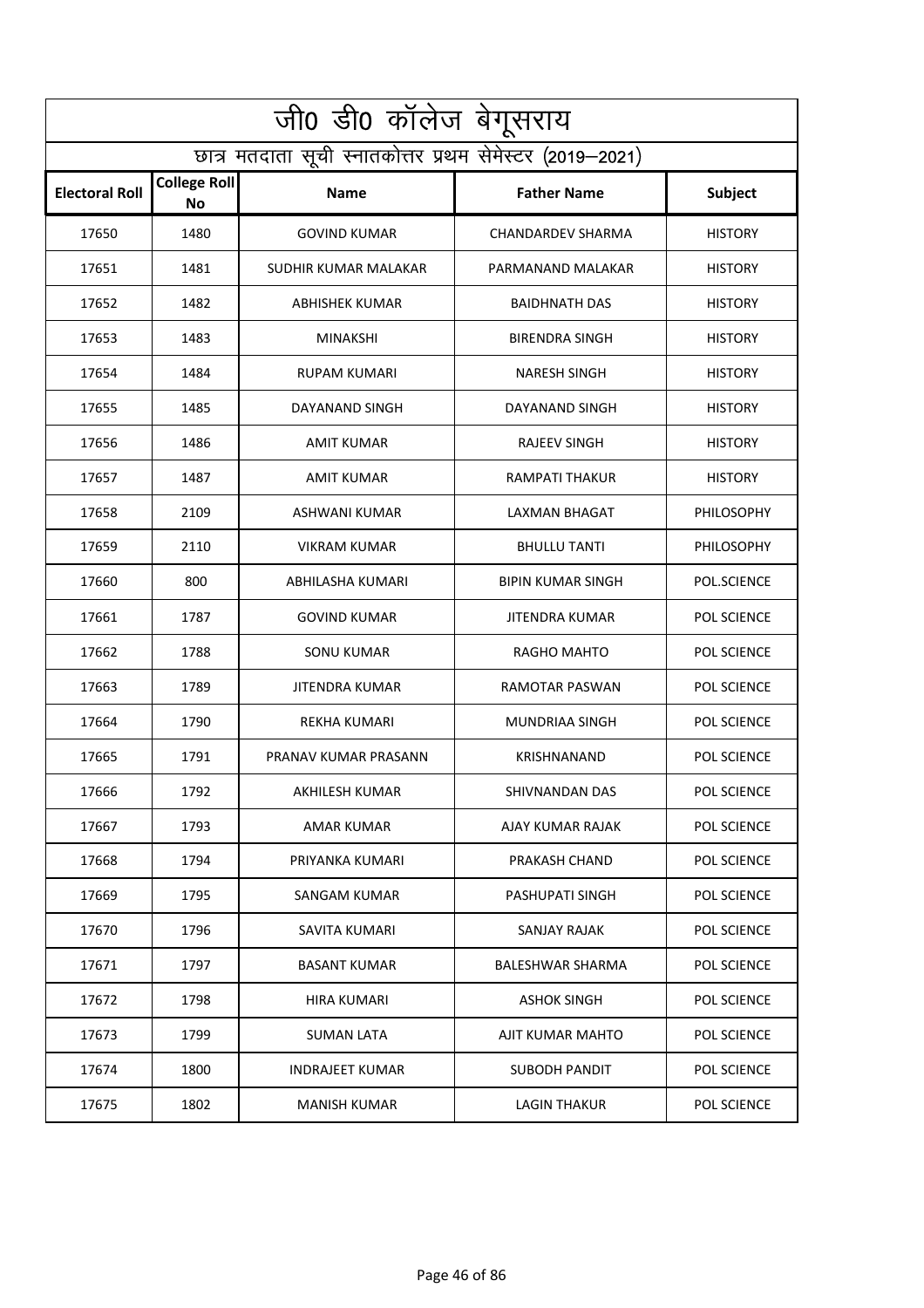|                       | जी0 डी0 कॉलेज बेगूसराय                                   |                          |                         |                    |  |
|-----------------------|----------------------------------------------------------|--------------------------|-------------------------|--------------------|--|
|                       | छात्र मतदाता सूची स्नातकोत्तर प्रथम सेमेस्टर (2019–2021) |                          |                         |                    |  |
| <b>Electoral Roll</b> | <b>College Roll</b><br><b>No</b>                         | <b>Name</b>              | <b>Father Name</b>      | Subject            |  |
| 17676                 | 1803                                                     | PRABHAKAR KUMAR          | RAMJAPO SINGH           | POL SCIENCE        |  |
| 17677                 | 1804                                                     | NITISH KUMAR             | RAMJATAN PASWAN         | POL SCIENCE        |  |
| 17678                 | 1805                                                     | PUJA KUMARI              | <b>BIPIN SINGH</b>      | <b>POL SCIENCE</b> |  |
| 17679                 | 1806                                                     | <b>RAJA KUMAR</b>        | <b>ARVIND SINGH</b>     | POL SCIENCE        |  |
| 17680                 | 1807                                                     | LOVELY KUMARI            | PAWAN PASWAN            | POL SCIENCE        |  |
| 17681                 | 1808                                                     | AMIT KUMAR SAHNI         | RAMCHANDRA SAHNI        | POL SCIENCE        |  |
| 17682                 | 1809                                                     | DEVRAJ KUMAR             | DEVENDRA YADAV          | <b>POL SCIENCE</b> |  |
| 17683                 | 1810                                                     | MD KAISER REYAZ          | <b>MD SHABBIR AHMAD</b> | POL SCIENCE        |  |
| 17684                 | 1811                                                     | RAHUL KUMAR ANAND        | SANJAY KUMAR SINGH      | POL.SCIENCE        |  |
| 17685                 | 1812                                                     | <b>KRISHANKANT KUMAR</b> | OM PRAKASH PODDAR       | POL.SCIENCE        |  |
| 17686                 | 1813                                                     | AMAN KUMAR               | <b>ANIL RAY</b>         | POL.SCIENCE        |  |
| 17687                 | 1814                                                     | <b>CHANDAN KUMAR</b>     | <b>BHUSHAN ROY</b>      | POL.SCIENCE        |  |
| 17688                 | 1815                                                     | RAHUL RAM                | SURENDRA RAM            | POL.SCIENCE        |  |
| 17689                 | 1816                                                     | SAURABH KUMAR            | SHANKAR KUNWAR          | POL.SCIENCE        |  |
| 17690                 | 2013                                                     | <b>SUMAN KUMARI</b>      | <b>UBANT LAL MAHTO</b>  | <b>PSYCHOLOGY</b>  |  |
| 17691                 | 2014                                                     | <b>RUBY KUMARI</b>       | UDAY PRASAD YADAV       | <b>PSYCHOLOGY</b>  |  |
| 17692                 | 2017                                                     | NITISH KUMAR CHAURASIA   | RAMBALI CHAURASIA       | PSYCHOLOGY         |  |
| 17693                 | 2413                                                     | SHASHI PANDEY            | <b>GANESH PANDEY</b>    | SANSKRIT           |  |
| 17694                 | 2415                                                     | SUKANYA KUMARI           | MAHESH KUMAR JHA        | SANSKRIT           |  |
| 17695                 | 2416                                                     | SONALI KUMARI            | RAMCHANDRA JHA          | SANSKRIT           |  |
| 17696                 | 2725                                                     | SHAIQA BANO              | <b>MD SULTAN</b>        | <b>URDU</b>        |  |
| 17697                 | 2726                                                     | <b>RIFAT PERWEEN</b>     | <b>MD ARSHAD</b>        | <b>URDU</b>        |  |
| 17698                 | 2727                                                     | MD AKHLAQUE AHMAD ANSARI | MD IQBAL ANSARI         | <b>URDU</b>        |  |
| 17699                 | 2728                                                     | <b>CHANDNI KHATOON</b>   | <b>MD TAUKIR AHMED</b>  | <b>URDU</b>        |  |
| 17700                 | 2729                                                     | EJAZ AHMAD               | <b>EKRAM AHMAD</b>      | <b>URDU</b>        |  |
| 17701                 | 2730                                                     | <b>FAUZIA SHARF</b>      | AHMAD SHARFUDDIN        | URDU               |  |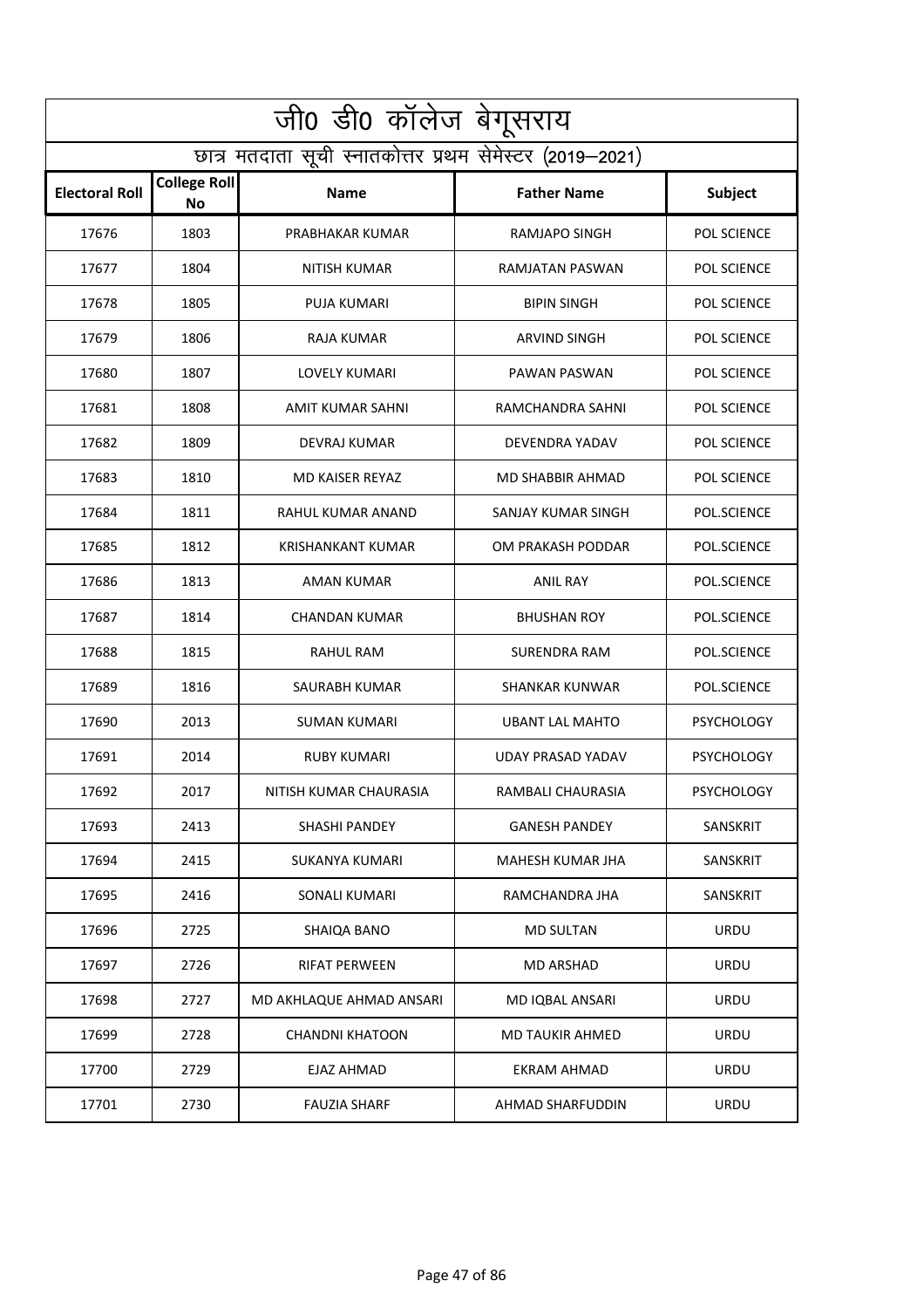|                       | जी0 डी0 कॉलेज बेगूसराय    |                                                          |                          |                 |
|-----------------------|---------------------------|----------------------------------------------------------|--------------------------|-----------------|
|                       |                           | छात्र मतदाता सूची स्नातकोत्तर प्रथम सेमेस्टर (2019-2021) |                          |                 |
| <b>Electoral Roll</b> | <b>College Roll</b><br>No | <b>Name</b>                                              | <b>Father Name</b>       | <b>Subject</b>  |
| 17702                 | 2731                      | <b>NABILA NURAIN</b>                                     | MD ANZAR ALAM            | <b>URDU</b>     |
| 17703                 | 2732                      | NAZRA HAYAT                                              | S N KHIZER HAYAT         | <b>URDU</b>     |
| 17704                 | 2733                      | <b>SIFAT PERWEEN</b>                                     | <b>MD ANISH</b>          | <b>URDU</b>     |
| 17705                 | 2734                      | <b>NILU PRAVEEN</b>                                      | HUMAYU ANSARI            | <b>URDU</b>     |
| 17706                 | 2735                      | SHABNAM PRAWEEN                                          | <b>MD FAROOQUE</b>       | <b>URDU</b>     |
| 17707                 | 2738                      | SHAKEELA KHATOON                                         | ABDUL HALIM              | <b>URDU</b>     |
| 17708                 | 2739                      | <b>MD IRFAN</b>                                          | <b>MD AKBAR</b>          | <b>URDU</b>     |
| 17709                 | 2740                      | AFTAB ALAM                                               | MD NOOR ALAM             | URDU            |
| 17710                 | 4101                      | <b>TARUN KUMAR</b>                                       | SHARNAGAT SINGH          | Accounts        |
| 17711                 | 4102                      | SAKSHI KUMARI                                            | RAGHUVANSH KUMAR SINHA   | Accounts        |
| 17712                 | 4102                      | SANDEEP KUMAR                                            | DULARCHANDRA SAH         | Accounts        |
| 17713                 | 4103                      | JONY KUMAR SINGH                                         | <b>SURYA VIJAY KUMAR</b> | Accounts        |
| 17714                 | 4104                      | PRASHANT RANJAN                                          | RAKESH KUMAR             | Accounts        |
| 17715                 | 4105                      | KISHAN KUMAR CHOUDHARY                                   | AMRESH KUMAR CHOUDHARY   | Accounts        |
| 17716                 | 4106                      | KANHAIYA KUMAR CHOUDHARY                                 | AMRESH KUMAR CHOUDHARY   | Accounts        |
| 17717                 | 4107                      | RAJNEESH KUMAR                                           | SHANKAR SHARMA           | Accounts        |
| 17718                 | 4108                      | <b>RAJAN KUMAR</b>                                       | RAM UDAY SINGH           | Accounts        |
| 17719                 | 4109                      | <b>GAURAV KUMAR</b>                                      | KRISHNA KUMAR CHAUDHARY  | Accounts        |
| 17720                 | 4110                      | SAURAV KUMAR                                             | SANJAY CHAUDHARY         | Accounts        |
| 17721                 | 4111                      | <b>KUMAR PARMIT</b>                                      | <b>MANOJ KUMAR</b>       | Accounts        |
| 17722                 | 4112                      | <b>VAIBHAV KUMAR</b>                                     | RAJIV KUMAR SINGH        | Accounts        |
| 17723                 | 4113                      | <b>SHUBHAM KUMAR</b>                                     | DINESH KUMAR AGRAWAL     | <b>Accounts</b> |
| 17724                 | 4114                      | ANKITA KUMARI                                            | <b>ASHOK KUMAR</b>       | Accounts        |
| 17725                 | 4115                      | NIMISHA KUMARI                                           | NIRDHAN KUMAR            | Accounts        |
| 17726                 | 4116                      | <b>HARERAM RAY</b>                                       | <b>ONKARESH RAY</b>      | Accounts        |
| 17727                 | 4116                      | DEEPAK KUMAR                                             | <b>ARJUN SAH</b>         | Accounts        |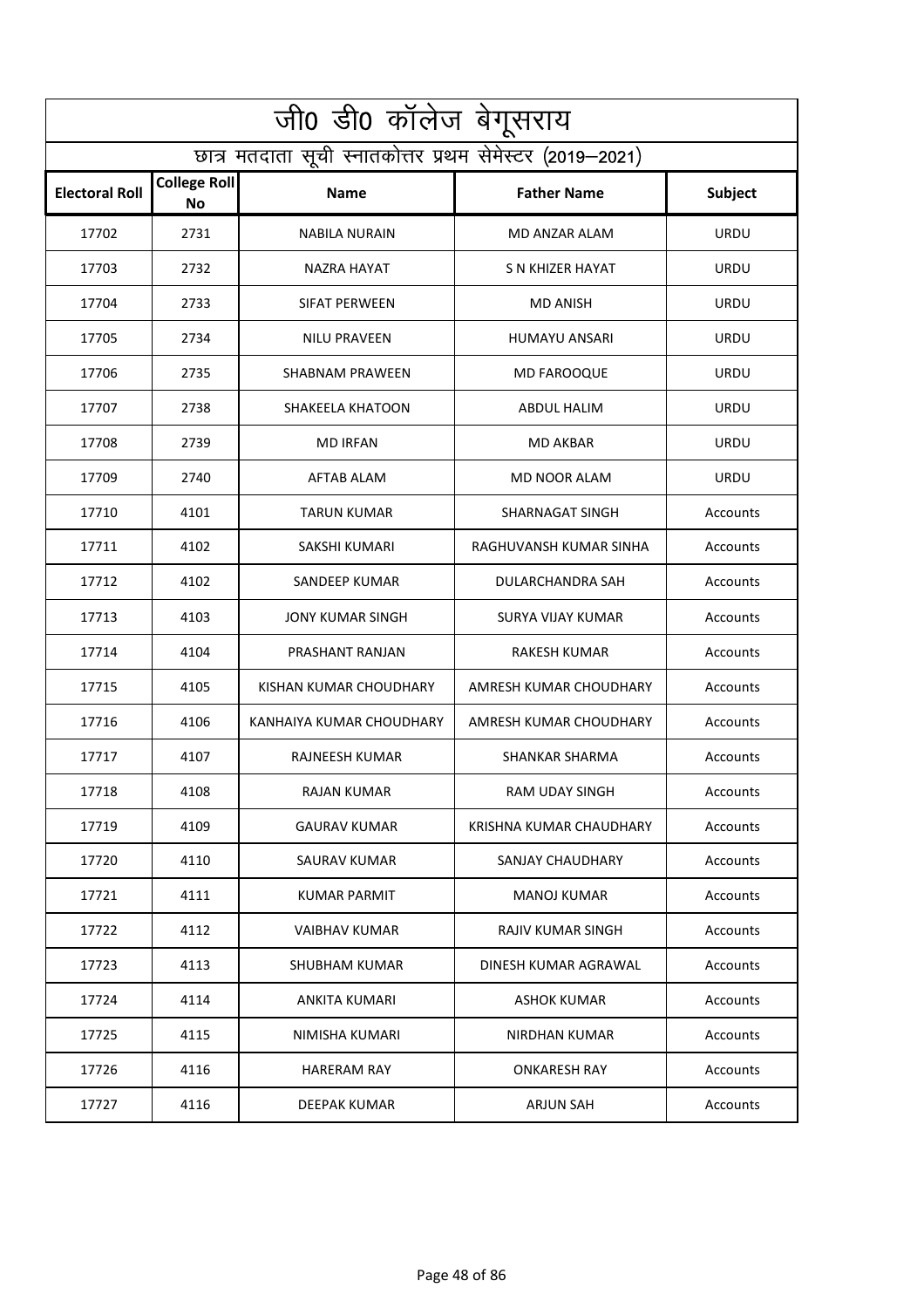| जी0 डी0 कॉलेज बेगूसराय |                                                          |                      |                         |          |  |
|------------------------|----------------------------------------------------------|----------------------|-------------------------|----------|--|
|                        | छात्र मतदाता सूची स्नातकोत्तर प्रथम सेमेस्टर (2019–2021) |                      |                         |          |  |
| <b>Electoral Roll</b>  | <b>College Roll</b><br>No                                | <b>Name</b>          | <b>Father Name</b>      | Subject  |  |
| 17728                  | 4117                                                     | ARYAN GUPTA          | KAMAL KUMAR GUPTA       | Accounts |  |
| 17729                  | 4118                                                     | RANDHEER KUMAR       | <b>SHANKAR RAY</b>      | Accounts |  |
| 17730                  | 4119                                                     | <b>SHUBHAM SAKET</b> | <b>RAJKISHOR SINGH</b>  | Accounts |  |
| 17731                  | 4120                                                     | MD FIROZ ALAM        | <b>MD ABBAS</b>         | Accounts |  |
| 17732                  | 4121                                                     | <b>CHANDAN KUMAR</b> | SIKENDRA MAHTO          | Accounts |  |
| 17733                  | 4122                                                     | <b>VIVEK KUMAR</b>   | PRAMOD KUMAR DAS        | Accounts |  |
| 17734                  | 4123                                                     | SAMIDHA              | <b>SUNIL KUMAR ROY</b>  | Accounts |  |
| 17735                  | 4124                                                     | KHUSHBU KUMARI       | <b>ANIL ROY</b>         | Accounts |  |
| 17736                  | 4125                                                     | RAJNANDAN KUMAR      | <b>RAJKISHOR THAKUR</b> | Accounts |  |
| 17737                  | 4126                                                     | AMAN KUMAR           | ASHOK KUMAR SINGh       | Accounts |  |
| 17738                  | 4128                                                     | SARWAT PERWEEN       | <b>MEHDI ISLAM</b>      | Accounts |  |
| 17739                  | 4129                                                     | <b>SAURAV KUMAR</b>  | <b>BALESHWAR DAS</b>    | Accounts |  |
| 17740                  | 4130                                                     | <b>KOMAL KUMARI</b>  | NAND KISHORE SAHU       | Accounts |  |
| 17741                  | 4131                                                     | <b>CHANDAN KUMAR</b> | AWADHESH CHAURASIA      | Accounts |  |
| 17742                  | 4132                                                     | PRASHANT KUMAR       | MUKESH CHANDRA RAY      | Accounts |  |
| 17743                  | 4133                                                     | ANAND WRADHAN        | <b>RUPESH KUMAR ROY</b> | Accounts |  |
| 17744                  | 4134                                                     | RAJNI KUMARI         | <b>NAND KISHOR SAH</b>  | Accounts |  |
| 17745                  | 4135                                                     | <b>AMAN KUMAR</b>    | A K SINGH               | Accounts |  |
| 17746                  | 4136                                                     | <b>RISHAV KUMAR</b>  | SUSHIL JHA              | Accounts |  |
| 17747                  | 4137                                                     | <b>SUMIT RAJ</b>     | <b>SUNIL SINGH</b>      | Accounts |  |
| 17748                  | 4138                                                     | <b>KAJAL KUMARI</b>  | SANJAY MAHTO            | Accounts |  |
| 17749                  | 4139                                                     | MAMTA KUMARI         | SURENDRA PATHAK         | Accounts |  |
| 17750                  | 4140                                                     | NEERAJ KUMAR         | NIDHI KUNWAR            | Accounts |  |
| 17751                  | 4141                                                     | YOGESH PAREEK        | NATHU RAM PAREEK        | Accounts |  |
| 17752                  | 4142                                                     | HITESH KUMAR         | BHUBNESHWAR SAH         | Accounts |  |
| 17753                  | 4143                                                     | <b>PRINCE KUMAR</b>  | NAGESHWAR PRASAD        | Accounts |  |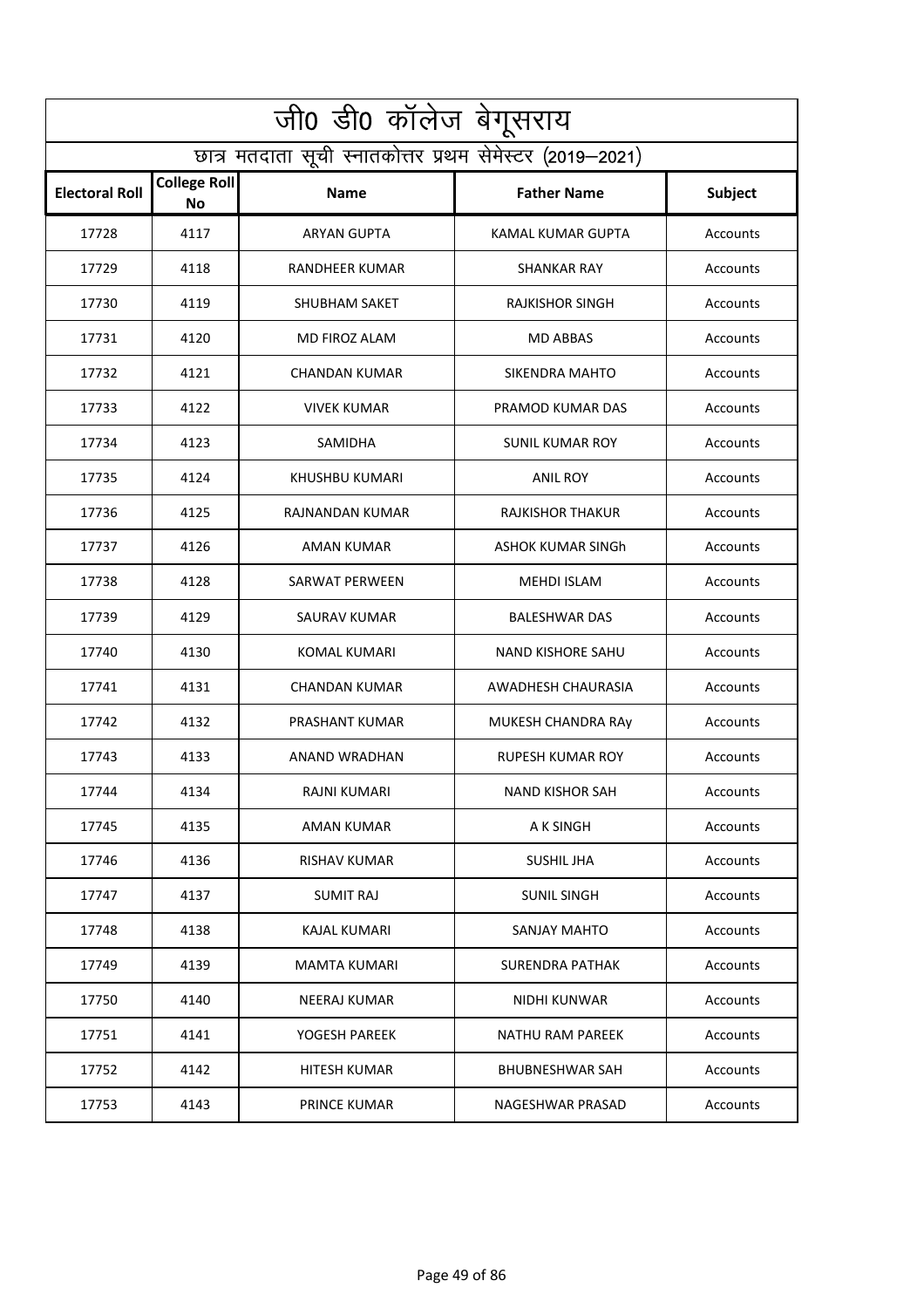|                       | जी0 डी0 कॉलेज बेगूसराय    |                                                          |                         |                |
|-----------------------|---------------------------|----------------------------------------------------------|-------------------------|----------------|
|                       |                           | छात्र मतदाता सूची स्नातकोत्तर प्रथम सेमेस्टर (2019-2021) |                         |                |
| <b>Electoral Roll</b> | <b>College Roll</b><br>No | <b>Name</b>                                              | <b>Father Name</b>      | <b>Subject</b> |
| 17754                 | 4144                      | ARTI KUMARI                                              | KRITYA NAND SINGh       | Accounts       |
| 17755                 | 4145                      | ARPAN KUMARI                                             | KANHIYA KUMAR SINGH     | Accounts       |
| 17756                 | 4146                      | <b>VIKASH KUMAR</b>                                      | <b>GANESH CHOUDHARY</b> | Accounts       |
| 17757                 | 4147                      | AARJU KUMARI                                             | <b>DINESH MISHRA</b>    | Accounts       |
| 17758                 | 4148                      | KAJAL KUMARI                                             | <b>ARVIND SAH</b>       | Accounts       |
| 17759                 | 4149                      | <b>RUPESH KUMAR</b>                                      | RAMDEEP PRASAD YADAV    | Accounts       |
| 17760                 | 4150                      | SHILPI KUMARI                                            | SHAMBHU SAH             | Accounts       |
| 17761                 | 4151                      | PALLAVI PRIYA                                            | DINESH KUMAR            | Accounts       |
| 17762                 | 4152                      | <b>SONAM KUMARI</b>                                      | PANKAJ SAH              | Accounts       |
| 17763                 | 4153                      | ABHIMANYU KUMAR                                          | SANTOSH KUMAR           | Accounts       |
| 17764                 | 4154                      | KAUSHAL KUMAR BANKA                                      | DEEPAK KUMAR BANKA      | Accounts       |
| 17765                 | 4155                      | <b>ABHISHEK GUPTA</b>                                    | RABINDRA KUMAR GUPTA    | Accounts       |
| 17766                 | 4156                      | RAVI KUMAR                                               | PRAMOD PRASAD KESHRI    | Accounts       |
| 17767                 | 4157                      | CHANDAN KUMAR                                            | <b>MUKESH JHA</b>       | Accounts       |
| 17768                 | 4158                      | <b>MD NAUSHAD</b>                                        | MD RAZZAQUE             | Accounts       |
| 17769                 | 4159                      | PRIYA KUMARI                                             | <b>BIRENDRA KUMAR</b>   | Accounts       |
| 17770                 | 4160                      | MIHIKA RAJ                                               | PAPPU SAH               | Accounts       |
| 17771                 | 4161                      | NEHA KUMARI                                              | PIYUSH KANTI ROY        | Accounts       |
| 17772                 | 4162                      | <b>NEHA KUMARI</b>                                       | AJAY KUMAR SINGH        | Accounts       |
| 17773                 | 4163                      | <b>KUMARI NIDHI</b>                                      | ARUN KUMAR              | Accounts       |
| 17774                 | 4164                      | <b>RAJAN KUMAR</b>                                       | DEVENDRA DAS            | Accounts       |
| 17775                 | 4165                      | SATYAM KUMAR                                             | SANJEET CHOUDHARY       | Accounts       |
| 17776                 | 4166                      | RITIKA SINHA                                             | ASHOK KUMAR SINHA       | Accounts       |
| 17777                 | 4168                      | RAVI KUMAR GUPTA                                         | NAGESHWAR PRASAD GUPTA  | Accounts       |
| 17778                 | 4169                      | <b>SHYAM KUMAR</b>                                       | RAMBILAS DAS            | Accounts       |
| 17779                 | 4170                      | <b>ASHISH KUMAR</b>                                      | RAJESH KUMAR GUPTA      | Accounts       |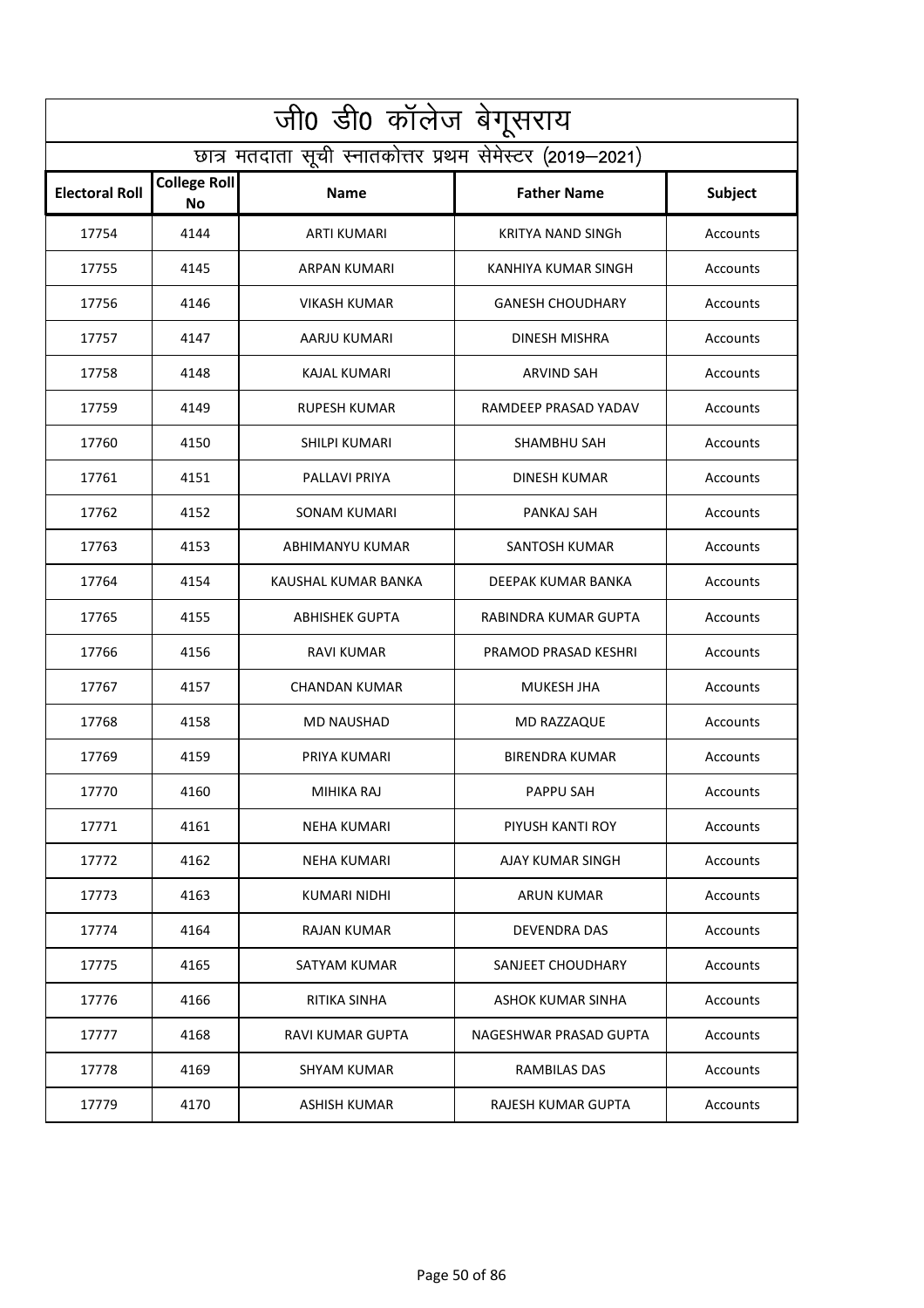| जी0 डी0 कॉलेज बेगूसराय |                                  |                                                          |                             |          |
|------------------------|----------------------------------|----------------------------------------------------------|-----------------------------|----------|
|                        |                                  | छात्र मतदाता सूची स्नातकोत्तर प्रथम सेमेस्टर (2019–2021) |                             |          |
| <b>Electoral Roll</b>  | <b>College Roll</b><br><b>No</b> | <b>Name</b>                                              | <b>Father Name</b>          | Subject  |
| 17780                  | 4171                             | <b>BRAJESH KUMAR SINGH</b>                               | RAM SAKAL SINGH             | Accounts |
| 17781                  | 4172                             | ANJALI                                                   | A K SINGH                   | Accounts |
| 17782                  | 4173                             | <b>PRERNA KUMARI</b>                                     | <b>VIJAY PRASAD RASTOGI</b> | Accounts |
| 17783                  | 4174                             | SHIVANI KUMARI                                           | <b>AMAR NATH RASTOGI</b>    | Accounts |
| 17784                  | 4175                             | MANISHA KUMARI                                           | KANHAIYA PRASAD RASTOGI     | Accounts |
| 17785                  | 4176                             | <b>MUKTA KUMARI</b>                                      | PRAMOD KUMAR DAS            | Accounts |
| 17786                  | 4177                             | <b>ASIYA CHAND</b>                                       | KHALIQUE ANSARI             | Accounts |
| 17787                  | 4178                             | <b>RATNESH RAJ</b>                                       | MAHESHWAR PRASAD GUPTA      | Accounts |
| 17788                  | 4179                             | SANGEETA KUMARI SAINI                                    | SURENDRA KUMAR SAINI        | Accounts |
| 17789                  | 4180                             | KAJAL KUMARI                                             | RAMASHRAY DAS               | Accounts |
| 17790                  | 4181                             | AMITA KUMARI                                             | <b>BINOD KUMAR SINGH</b>    | Accounts |
| 17791                  | 4182                             | <b>SHRUTI KUMARI</b>                                     | <b>TUNTUN PRASAD GUPTA</b>  | Accounts |
| 17792                  | 4183                             | MANISHA KUMARI                                           | SUKUMAR SHARMA              | Accounts |
| 17793                  | 4184                             | <b>RITA KUMARI</b>                                       | <b>JAGAT PANDIT</b>         | Accounts |
| 17794                  | 4185                             | ARTI KUMARI                                              | <b>TUNTUN SINGH</b>         | Accounts |
| 17795                  | 4186                             | <b>MADHU KUMARI</b>                                      | <b>UMESH PODDAR</b>         | Accounts |
| 17796                  | 4187                             | <b>AMAN KUMAR</b>                                        | <b>SUDHIR MISHRA</b>        | Accounts |
| 17797                  | 4188                             | <b>BAMBAM KUMAR</b>                                      | <b>ANIL SINGH</b>           | Accounts |
| 17798                  | 4190                             | <b>BALRAM KUMAR</b>                                      | MRIDUL SHARMA               | Accounts |
| 17799                  | 4191                             | SUBHASH KUMAR                                            | JAY PRAKASH RAY             | Accounts |
| 17800                  | 4192                             | SAPNA KUMARI                                             | <b>SUNIL KUMAR</b>          | Accounts |
| 17801                  | 4193                             | PRITEE KUMARI                                            | PRADIP KUMAR SAH            | Accounts |
| 17802                  | 4194                             | RAJA KUMAR                                               | LAL BABU DAS                | Accounts |
| 17803                  | 4195                             | SACHIN DAS TANTI                                         | SUJEET DAS TANTI            | Accounts |
| 17804                  | 4196                             | TRIPTI KUMARI                                            | AMOD KUMAR AMBAST           | Accounts |
| 17805                  | 4197                             | AMIT KUMAR                                               | KHIRO SAH                   | Accounts |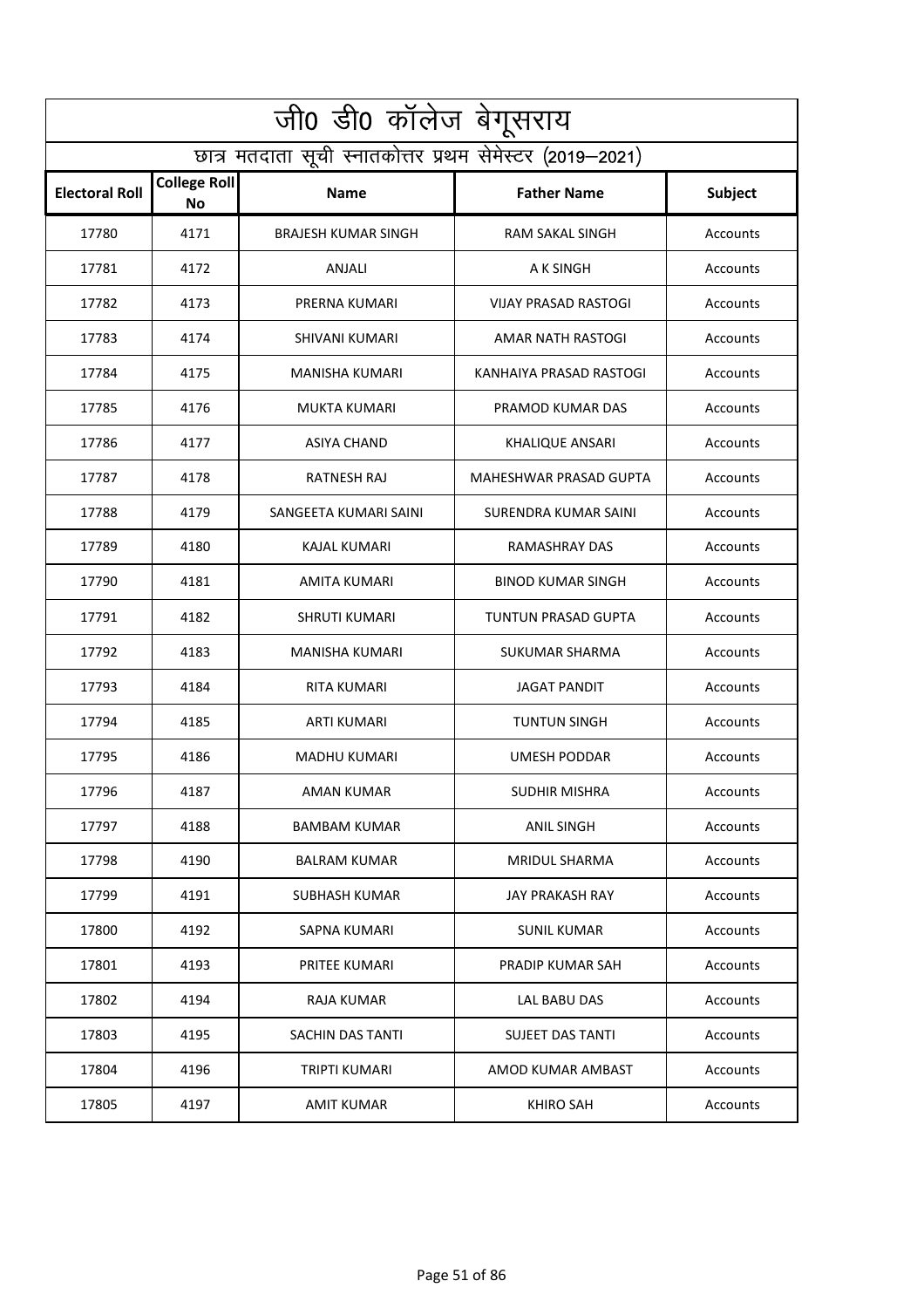| जी0 डी0 कॉलेज बेगूसराय |                                                          |                       |                          |                |  |
|------------------------|----------------------------------------------------------|-----------------------|--------------------------|----------------|--|
|                        | छात्र मतदाता सूची स्नातकोत्तर प्रथम सेमेस्टर (2019-2021) |                       |                          |                |  |
| <b>Electoral Roll</b>  | <b>College Roll</b><br>No                                | <b>Name</b>           | <b>Father Name</b>       | <b>Subject</b> |  |
| 17806                  | 4198                                                     | RITESH RANJAN         | <b>BISHNUDEO MAHTO</b>   | Accounts       |  |
| 17807                  | 4199                                                     | RINKU KUMARI          | <b>ANIL PODDAR</b>       | Accounts       |  |
| 17808                  | 4200                                                     | <b>VINAY KUMAR</b>    | <b>VAKEEL TANTI</b>      | Accounts       |  |
| 17809                  | 4201                                                     | <b>VISHAKHAROY</b>    | <b>SHAMBHU MAHTO</b>     | Accounts       |  |
| 17810                  | 4202                                                     | <b>SURAJ KUMAR</b>    | <b>KAILASH SAH</b>       | Accounts       |  |
| 17811                  | 4203                                                     | <b>HRISHAV GUPTA</b>  | ASHOK KUMAR GUPTA        | Accounts       |  |
| 17812                  | 4204                                                     | AYUSHI AGRAWAL        | SANTOSH AGRAWAL          | Accounts       |  |
| 17813                  | 4205                                                     | <b>SHAHIDA KUMARI</b> | RAM BADAN SAH            | Accounts       |  |
| 17814                  | 4206                                                     | DIPA KUMARI           | JAY JAY RAM THAKUR       | Accounts       |  |
| 17815                  | 4207                                                     | <b>SHALU KUMARI</b>   | <b>RUPESH YADAV</b>      | Accounts       |  |
| 17816                  | 4208                                                     | LAXMI KUMARI          | CHANDRAMAULI SAH         | Accounts       |  |
| 17817                  | 4209                                                     | <b>AARTI KUMARI</b>   | <b>AMARNATH PRASAD</b>   | Accounts       |  |
| 17818                  | 4210                                                     | RICHA KUMARI          | RAJ KUMAR YADAV          | Accounts       |  |
| 17819                  | 4211                                                     | ARCHANA KUMARI        | <b>KAMAL DEV SAH</b>     | Accounts       |  |
| 17820                  | 4212                                                     | <b>ATUL KUMAR</b>     | RAMCHANDAR PASWAN        | Accounts       |  |
| 17821                  | 4213                                                     | <b>BHANU KUMAR</b>    | <b>MUNNA ROY</b>         | Accounts       |  |
| 17822                  | 4214                                                     | MUKESH KUMAR          | <b>GAJADHAR PASWAN</b>   | Accounts       |  |
| 17823                  | 4215                                                     | <b>SHAHIL</b>         | PRAMOD KUMAr             | Accounts       |  |
| 17824                  | 4216                                                     | DEEPAK KUMAR          | MAHENDRA SAH             | Accounts       |  |
| 17825                  | 4217                                                     | ROHIT KUMAR           | TEJ NARAYAN RAJAk        | Accounts       |  |
| 17826                  | 4218                                                     | <b>SHARVAN KUMAR</b>  | ANANDI PASWAN            | Accounts       |  |
| 17827                  | 4219                                                     | <b>SWATI KUMARI</b>   | <b>JAGDISH PANDIT</b>    | Accounts       |  |
| 17828                  | 4220                                                     | SIMRAN KUMARI         | ANIL KUMAR DAS           | Accounts       |  |
| 17829                  | 4221                                                     | <b>LOVELY KUMARI</b>  | <b>BRAHMA DEO PRASAd</b> | Accounts       |  |
| 17830                  | 4222                                                     | <b>FAIYAZ AHMED</b>   | <b>MD IDRIS</b>          | Accounts       |  |
| 17831                  | 4223                                                     | <b>RIKKI KUMAR</b>    | <b>MANOJ PANDIT</b>      | Accounts       |  |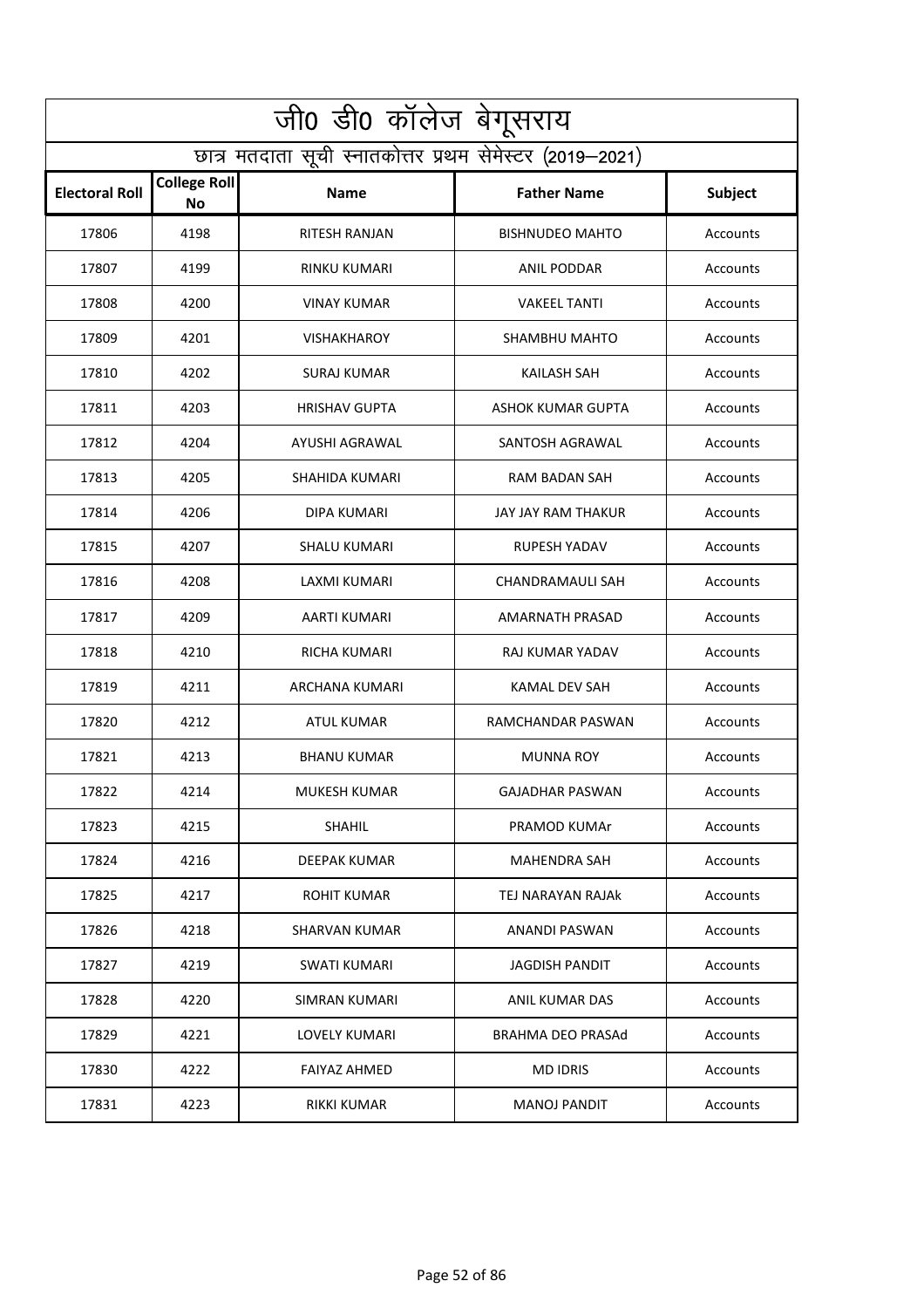| जी0 डी0 कॉलेज बेगूसराय |                                                          |                       |                              |                |  |
|------------------------|----------------------------------------------------------|-----------------------|------------------------------|----------------|--|
|                        | छात्र मतदाता सूची स्नातकोत्तर प्रथम सेमेस्टर (2019–2021) |                       |                              |                |  |
| <b>Electoral Roll</b>  | <b>College Roll</b><br>No                                | <b>Name</b>           | <b>Father Name</b>           | <b>Subject</b> |  |
| 17832                  | 4224                                                     | SUMAN SHARMA          | <b>HARI SHARMA</b>           | Accounts       |  |
| 17833                  | 4225                                                     | RAHUL KUMAR           | <b>VINOD KUMAR MAHTO</b>     | Accounts       |  |
| 17834                  | 4226                                                     | <b>KUMARI REENA</b>   | <b>FULENA RAJAK</b>          | Accounts       |  |
| 17835                  | 4227                                                     | <b>MANISH KUMAR</b>   | RAJENDRA PANDIT              | Accounts       |  |
| 17836                  | 4228                                                     | AZAD CHHAYA RANI      | <b>MUKESH PASWAN</b>         | Accounts       |  |
| 17837                  | 4229                                                     | RAHUL KUMAR           | RAMANUJ PANDIT               | Accounts       |  |
| 17838                  | 4230                                                     | <b>MADHU KUMARI</b>   | PAPPU CHAUHAN                | Accounts       |  |
| 17839                  | 4231                                                     | RAJEEV KUMAR          | <b>RAM BALAK SAH</b>         | Accounts       |  |
| 17840                  | 4232                                                     | <b>VINIT KUMAR</b>    | JAYPRAKASH GUPTA             | Accounts       |  |
| 17841                  | 4233                                                     | AMRIT KUMAR           | <b>BINAY KUMAR CHAUDHARY</b> | Accounts       |  |
| 17842                  | 4234                                                     | <b>NAMIT KUMAR</b>    | JAYPRAKASH GUPTA             | Accounts       |  |
| 17843                  | 4235                                                     | <b>SURUCHI KUMARI</b> | <b>SUNIL PODDAR</b>          | Accounts       |  |
| 17844                  | 4236                                                     | <b>NITU KUMARI</b>    | SHAMBHU SAH                  | Accounts       |  |
| 17845                  | 4237                                                     | RAUSHANI KUMARI       | <b>UPENDRA PASWAN</b>        | Accounts       |  |
| 17846                  | 4238                                                     | PRAPHULL KUMAR        | <b>UMESH PASWAN</b>          | Accounts       |  |
| 17847                  | 4239                                                     | YELISA                | <b>RAM GYAN PASWAN</b>       | Accounts       |  |
| 17848                  | 4240                                                     | NANDAN KUMAR THAKUR   | <b>MADAN THAKUR</b>          | Accounts       |  |
| 17849                  | 4241                                                     | KUMAR YAGYESH ATUL    | KUMAR RATNESH LALAN          | Accounts       |  |
| 17850                  | 4243                                                     | ANANT DEO             | ARUN AGRAWAL                 | Accounts       |  |
| 17851                  | 4244                                                     | RAVI SHEKHAR          | <b>MOHAN PANDIT</b>          | Accounts       |  |
| 17852                  | 4244                                                     | DEEPAK KUMAR          | <b>CHANDRADEV TANTI</b>      | Accounts       |  |
| 17853                  | 4245                                                     | NITISH KUMAR          | AJIT KUMAR PASWAN            | Accounts       |  |
| 17854                  | 4246                                                     | ADITYA KUMR           | RAMBABU RAI                  | Accounts       |  |
| 17855                  | 4247                                                     | <b>MANISH MANGLAM</b> | RABINDRA NATH JHA            | Accounts       |  |
| 17856                  | 4248                                                     | AMAN KUMAR            | <b>CHANDRADEO RAM</b>        | Accounts       |  |
| 17857                  | 4249                                                     | KUNDAN KUMAR          | RAMANAND SINGH               | Accounts       |  |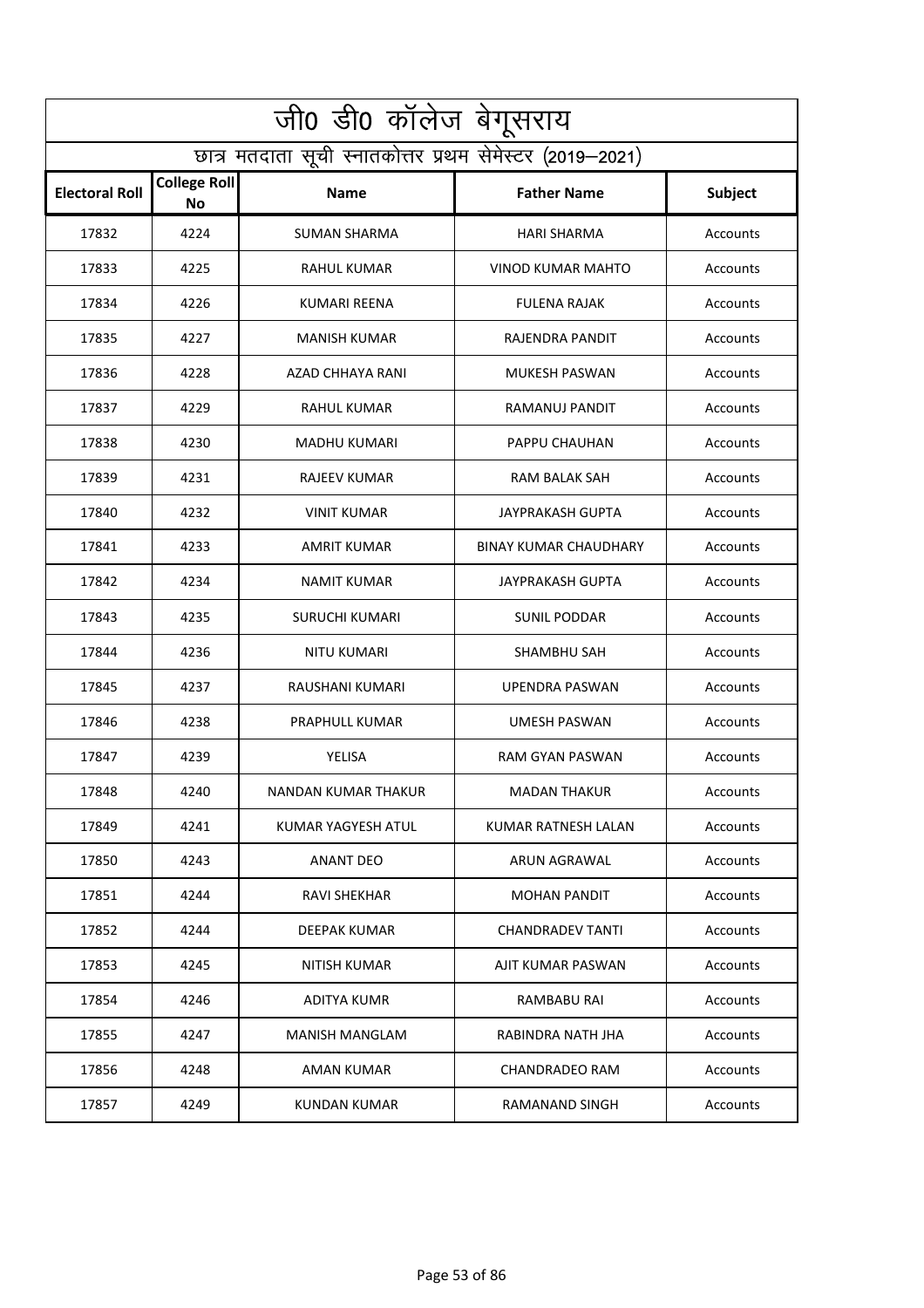| जी0 डी0 कॉलेज बेगूसराय |                                                          |                       |                         |          |  |
|------------------------|----------------------------------------------------------|-----------------------|-------------------------|----------|--|
|                        | छात्र मतदाता सूची स्नातकोत्तर प्रथम सेमेस्टर (2019–2021) |                       |                         |          |  |
| <b>Electoral Roll</b>  | <b>College Roll</b><br>No                                | <b>Name</b>           | <b>Father Name</b>      | Subject  |  |
| 17858                  | 4250                                                     | <b>GOPAL KUMAR</b>    | <b>ARJUN THAKUR</b>     | Accounts |  |
| 17859                  | 4251                                                     | SATTO DAS             | SINGHESHWAR DAS         | Accounts |  |
| 17860                  | 4252                                                     | SONU KUMAR            | <b>MUNNA SAH</b>        | Accounts |  |
| 17861                  | 4253                                                     | SUBHASH KUMAR JHA     | PRADEEP KUMAR JHA       | Accounts |  |
| 17862                  | 4254                                                     | <b>SWETA SUMAN</b>    | <b>SUNIL KUMAR JHA</b>  | Accounts |  |
| 17863                  | 4255                                                     | <b>MAMTA MANISHA</b>  | SURENDRA PRASAD SINGH   | Accounts |  |
| 17864                  | 4256                                                     | <b>SMRITI KUMARI</b>  | <b>RUPESH KUMAR</b>     | Accounts |  |
| 17865                  | 4258                                                     | DEEPAK KUMAR          | RUDRA NARAYAN RAY       | Accounts |  |
| 17866                  | 4259                                                     | <b>MANOJ KUMAR</b>    | SHATRUDHAN DAS          | Accounts |  |
| 17867                  | 4259                                                     | <b>NEHA KUMARI</b>    | SANJAY PASWAN           | Accounts |  |
| 17868                  | 4259                                                     | <b>MANOJ KUMAR</b>    | SHATRUDHAN DAS          | Accounts |  |
| 17869                  | 4260                                                     | <b>REENA HANSDA</b>   | <b>KANHU HANSDa</b>     | Accounts |  |
| 17870                  | 4261                                                     | <b>DINESH KUMAR</b>   | <b>UMAKANT PANDIT</b>   | Accounts |  |
| 17871                  | 4262                                                     | RAGNI RAUSHAN         | SANTOSH KUMAR           | Accounts |  |
| 17872                  | 4263                                                     | RAJ LAXMI KUMARI      | MEGHU SAH               | Accounts |  |
| 17873                  | 4264                                                     | VARSHA KUMARI         | DEEPAK ROY              | Accounts |  |
| 17874                  | 4265                                                     | <b>RIMJHIM KUMARI</b> | PASHU PATI SINGH        | Accounts |  |
| 17875                  | 4266                                                     | DEJEE KUMARI          | DINESH SINGH            | Accounts |  |
| 17876                  | 4267                                                     | SAURABH KUMAR         | <b>MAKHAN LAL DAS</b>   | Accounts |  |
| 17877                  | 4268                                                     | <b>GAUTAM ANAND</b>   | <b>LAL BABU PRASAD</b>  | Accounts |  |
| 17878                  | 4269                                                     | <b>SHRUTI RAAZ</b>    | AVDHESH JHA             | Accounts |  |
| 17879                  | 4270                                                     | UMA KUMAR CHAUDHARY   | SAHDEV CHAUDHARY        | Accounts |  |
| 17880                  | 4271                                                     | Shreya kumari         | <b>BALRAM SINGH</b>     | Accounts |  |
| 17881                  | 4273                                                     | ANURAG KUMAR          | <b>NAND KUMAR AZAD</b>  | Accounts |  |
| 17882                  | 4274                                                     | <b>VIKASH KUMAR</b>   | <b>NANDKISHOR SINGH</b> | Accounts |  |
| 17883                  | 4275                                                     | <b>JAGRITI KUMARI</b> | SURENDRA KUMAR SAH      | Accounts |  |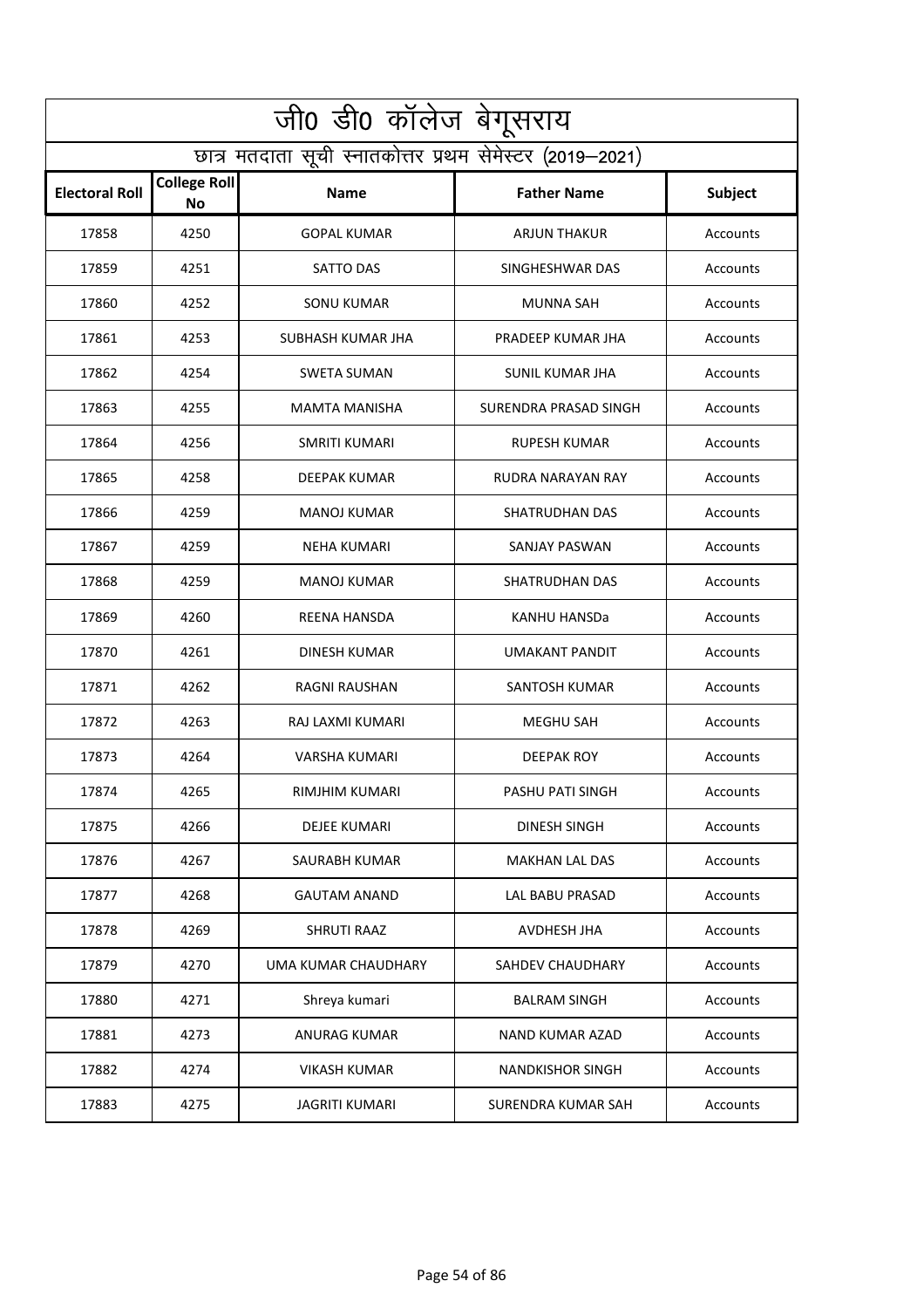| जी0 डी0 कॉलेज बेगूसराय |                                                          |                        |                           |                |  |
|------------------------|----------------------------------------------------------|------------------------|---------------------------|----------------|--|
|                        | छात्र मतदाता सूची स्नातकोत्तर प्रथम सेमेस्टर (2019-2021) |                        |                           |                |  |
| <b>Electoral Roll</b>  | <b>College Roll</b><br>No                                | <b>Name</b>            | <b>Father Name</b>        | <b>Subject</b> |  |
| 17884                  | 4276                                                     | NIKITA KUMARI          | SANJEEV RANJAN SINGH      | Accounts       |  |
| 17885                  | 4277                                                     | <b>AMIT KUMAR</b>      | <b>MAHESH SAH</b>         | Accounts       |  |
| 17886                  | 4278                                                     | JITENDRA KUMAR         | <b>UMESH SAH</b>          | Accounts       |  |
| 17887                  | 4280                                                     | <b>SUSHMA KUMARI</b>   | <b>LALAN CHAUDHARY</b>    | Accounts       |  |
| 17888                  | 4281                                                     | AJEET KUMAR            | RAM UDGAR CHAURASIYA      | Accounts       |  |
| 17889                  | 4282                                                     | ADITYA KUMAR CHOUDHARY | SANJAY KUMAR CHOUDHARY    | Accounts       |  |
| 17890                  | 4283                                                     | RUCHIKA RANI           | <b>RANJIT CHOUDHARY</b>   | Accounts       |  |
| 17891                  | 4284                                                     | <b>AKSHI SAURAV</b>    | UMESH KUMAR               | Accounts       |  |
| 17892                  | 4285                                                     | <b>MANISH RAJ</b>      | <b>MANOJ KUMAR</b>        | Accounts       |  |
| 17893                  | 4286                                                     | PRIYANKA KUMARI        | RAM MOHAN SINGH           | Accounts       |  |
| 17894                  | 4287                                                     | <b>GOPI KUMAR</b>      | DOMI SHARMA               | Accounts       |  |
| 17895                  | 4288                                                     | SAPNA KUMARI           | PAPPU KUMAR MISHRA        | Accounts       |  |
| 17896                  | 4289                                                     | NITISH KUMAR           | OMPRAKASH GUPTA           | Accounts       |  |
| 17897                  | 4290                                                     | RAJA BABU              | AKHILESH MISHRA           | Accounts       |  |
| 17898                  | 4291                                                     | <b>RAHUL KUMAR</b>     | <b>DINESH PANDIT</b>      | Accounts       |  |
| 17899                  | 4292                                                     | <b>GAURAV KUMAR</b>    | <b>ASHOK YADAV</b>        | Accounts       |  |
| 17900                  | 4293                                                     | <b>AKASH KUMAR</b>     | ANIL KUMAR PODDAR         | Accounts       |  |
| 17901                  | 4294                                                     | <b>POPPY KUMARI</b>    | SATYENDRA KUMAR           | Accounts       |  |
| 17902                  | 4295                                                     | ANNU SHARMA            | <b>RAMPRIT SHARMA</b>     | Accounts       |  |
| 17903                  | 4296                                                     | <b>BITTU KUMAR</b>     | <b>SUNIL KUMAR PODDAR</b> | Accounts       |  |
| 17904                  | 4297                                                     | MADHVI KUMARI          | <b>ASHOK KUMAR</b>        | Accounts       |  |
| 17905                  | 4299                                                     | AMAN KUMAR             | HIRA PRASAD SINGH         | Accounts       |  |
| 17906                  | 4300                                                     | <b>RAVI RAJ</b>        | <b>MATRU PASWAN</b>       | Accounts       |  |
| 17907                  | 4301                                                     | <b>AYUSH KUMAR</b>     | RAMCHALITRA PANDIT        | Accounts       |  |
| 17908                  | 4302                                                     | PRACHI KUMARI          | UMESH PASWAN              | Accounts       |  |
| 17909                  | 4303                                                     | <b>AMAN KUMAR</b>      | SUNIL KUMAR CHANDRVANSHI  | Accounts       |  |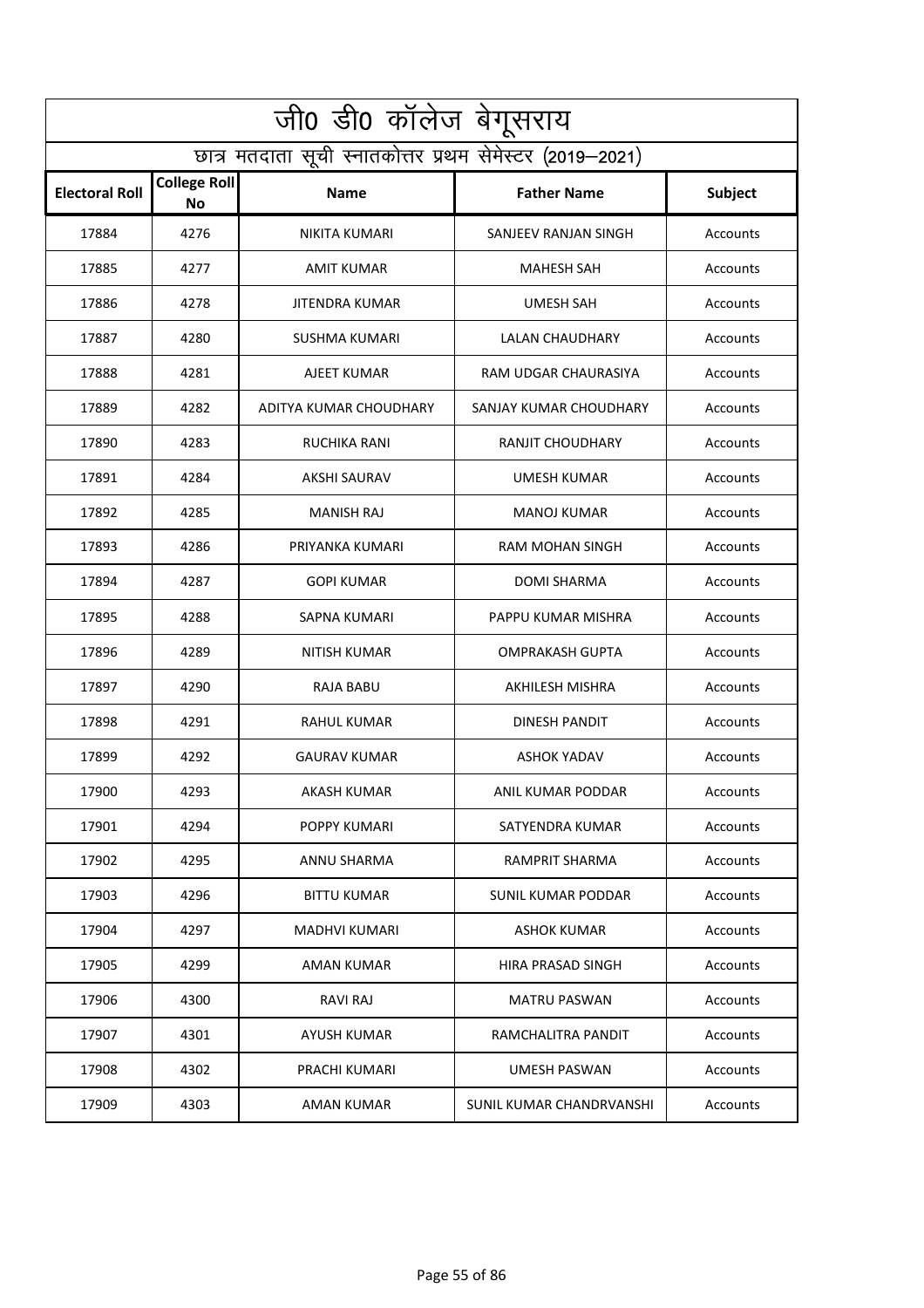| जी0 डी0 कॉलेज बेगूसराय |                                                          |                        |                           |                 |  |
|------------------------|----------------------------------------------------------|------------------------|---------------------------|-----------------|--|
|                        | छात्र मतदाता सूची स्नातकोत्तर प्रथम सेमेस्टर (2019–2021) |                        |                           |                 |  |
| <b>Electoral Roll</b>  | <b>College Roll</b><br><b>No</b>                         | <b>Name</b>            | <b>Father Name</b>        | Subject         |  |
| 17910                  | 4304                                                     | CHANDAN KUMAR          | JAGDISH SAH               | Accounts        |  |
| 17911                  | 4305                                                     | <b>SONU KUMAR</b>      | RAM BINOD PASWAN          | Accounts        |  |
| 17912                  | 4306                                                     | <b>SUNNY SAURAV</b>    | DHARMENDRA KUMAR MANDAL   | Accounts        |  |
| 17913                  | 4307                                                     | <b>RASHMI KUMARI</b>   | <b>BACHCHU PRASAD ROY</b> | Accounts        |  |
| 17914                  | 4308                                                     | DILEEP KUMAR SAHNI     | INDRA KUMAR SAHNI         | Accounts        |  |
| 17915                  | 4309                                                     | <b>ANJAY KUMAR</b>     | <b>RAMSAGAR PANDIT</b>    | Accounts        |  |
| 17916                  | 5557                                                     | PAWAN KUMAR            | <b>BHOLA YADAV</b>        | Accounts        |  |
| 17917                  | 4316                                                     | <b>SHARWAN KUMAR</b>   | LAKSHMI PASWAN            | Accounts        |  |
| 17918                  | 4315                                                     | KAUSHAL KUMAR          | RAM CHANDRA TANTI         | Accounts        |  |
| 17919                  | 4311                                                     | <b>CHANDRA PRAKASH</b> | <b>VIJAY CHANDRA ROY</b>  | Accounts        |  |
| 17920                  | 4310                                                     | KHUSHBOO KUMARI        | <b>HARERAM SINGH</b>      | Accounts        |  |
| 17921                  | 4313                                                     | PREM SHANKAR CHOUDHARY | <b>BRAJESH CHOUDHARY</b>  | Accounts        |  |
| 17922                  | 4314                                                     | <b>VIKRAM KUMAR</b>    | RAJ KUMAR SHARMA          | Accounts        |  |
| 17923                  | 4323                                                     | PUJA KUMARI            | DEVENDRA PODDAR           | Accounts        |  |
| 17924                  | 4334                                                     | BANTI KUMAR            | LAXMI MAHTO               | Accounts        |  |
| 17925                  | 4324                                                     | NISHU KUMARI           | GIRDHARI PD RASTOGI       | Accounts        |  |
| 17926                  | 4320                                                     | <b>AZAD KUMAR</b>      | SANJEET KUMAR             | Accounts        |  |
| 17927                  | 4319                                                     | SHIVAM KUMAR           | KUMOD KUMAR VERMA         | Accounts        |  |
| 17928                  | 4376                                                     | ABHISHEK KUMAR         | <b>UPENDRA BHAGAT</b>     | <b>Accounts</b> |  |
| 17929                  | 4317                                                     | NISHU KUMARI           | RAM BHAROSH YADAV         | Accounts        |  |
| 17930                  | 4325                                                     | NIKKI KUMARI           | <b>GHANSHYAM PRASAD</b>   | Accounts        |  |
| 17931                  | 4322                                                     | SRIKRISHAN KUMAR       | NILMANI SHARMA            | Accounts        |  |
| 17932                  | 4318                                                     | <b>GUNJAN KUMAR</b>    | REWATI RAMAN MISHRA       | Accounts        |  |
| 17933                  | 4321                                                     | ANAND KUMAR            | KANHAIYA KUMAR SINGH      | Accounts        |  |
| 17934                  | 4326                                                     | NIDHI KUMARI           | KRISHNA LAL PD RASTOGI    | Accounts        |  |
| 17935                  | 4327                                                     | <b>MANISH KUMAR</b>    | <b>MAULESH SINGH</b>      | Accounts        |  |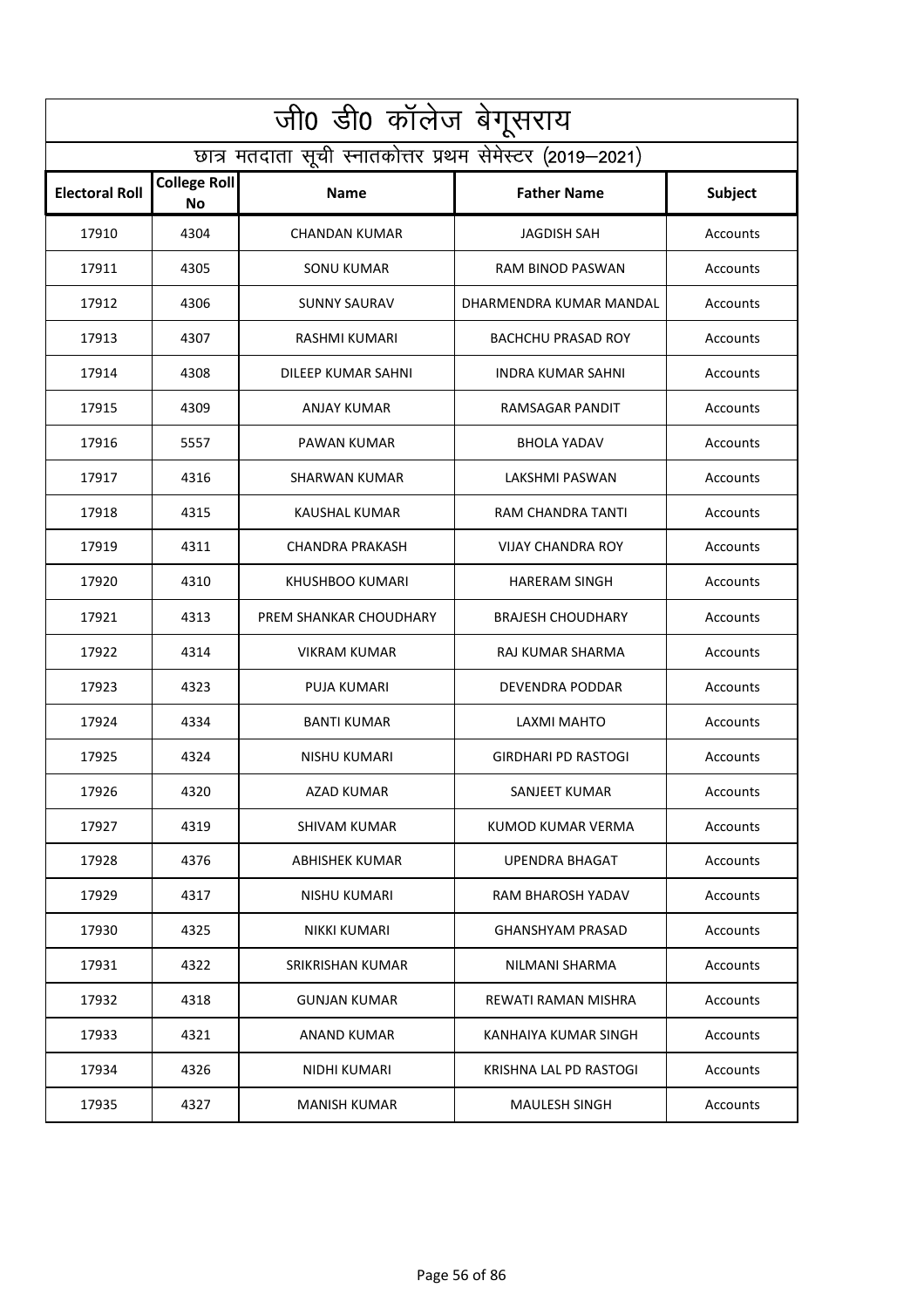|                       | <u>ज</u> ी0 डी0 कॉलेज बेगूसराय                           |                            |                          |          |  |
|-----------------------|----------------------------------------------------------|----------------------------|--------------------------|----------|--|
|                       | छात्र मतदाता सूची स्नातकोत्तर प्रथम सेमेस्टर (2019–2021) |                            |                          |          |  |
| <b>Electoral Roll</b> | <b>College Roll</b><br>No                                | <b>Name</b>                | <b>Father Name</b>       | Subject  |  |
| 17936                 | 4328                                                     | AMAR KUMAR                 | <b>BASANT THAKUR</b>     | Accounts |  |
| 17937                 | 4330                                                     | <b>ARTI KUMARI</b>         | RAGHUNANDAN THAKUR       | Accounts |  |
| 17938                 | 4329                                                     | PAYAL KUMARI               | RAMCHANDRA PODDAR        | Accounts |  |
| 17939                 | 4331                                                     | <b>VIJETA BHARTI</b>       | SATENDRA PD SINGH        | Accounts |  |
| 17940                 | 4333                                                     | SHUBHAM KUMAR              | SHYAM SUNDAR SINGH       | Accounts |  |
| 17941                 | 4332                                                     | SHIVANI KUMARI             | LATE SANJEEV KUMAR SINGH | Accounts |  |
| 17942                 | 4336                                                     | RANI RAJ                   | KRISHAN BALLABH PODDAR   | Accounts |  |
| 17943                 | 4337                                                     | <b>MONI KUMARI</b>         | <b>VINAYAK KUMAR</b>     | Accounts |  |
| 17944                 | 4339                                                     | NANDANI RAJ                | <b>GOPAL KUMAR ROY</b>   | Accounts |  |
| 17945                 | 4340                                                     | ANKITA KUMARI              | ANIL KUMAR               | Accounts |  |
| 17946                 | 4341                                                     | LOVELY KUMARI              | RAMJEE AGRAWAL           | Accounts |  |
| 17947                 | 4335                                                     | SHIVANGI KUMARI            | <b>SHAILESH KUMAR</b>    | Accounts |  |
| 17948                 | 4338                                                     | AKANKSHA RANI              | ASHOK KUMAR THAKUR       | Accounts |  |
| 17949                 | 4350                                                     | <b>GYANANJAY ANAND</b>     | RASENDRA NR. SINGH       | Accounts |  |
| 17950                 | 4348                                                     | SHIVAM KUMAR               | KUNDAN KUMAR SINGH       | Accounts |  |
| 17951                 | 4349                                                     | SMIRTI AGARWAL             | MUKUND PD AGARWAL        | Accounts |  |
| 17952                 | 4347                                                     | AMAN KUMAR MALAKAR         | PRABIN KUMAR MALAKAR     | Accounts |  |
| 17953                 | 4352                                                     | <b>SUNNY KUMAR</b>         | MURARI PD SINHA          | Accounts |  |
| 17954                 | 4342                                                     | <b>RAJA KUMAR</b>          | SANTOSH KUMAR SINGH      | Accounts |  |
| 17955                 | 4344                                                     | RASHMI KUMARI              | AJAY KUMAR               | Accounts |  |
| 17956                 | 4345                                                     | <b>GOVIND KUMAR PANDIT</b> | SITARAM PANDIT           | Accounts |  |
| 17957                 | 4346                                                     | PRERNA                     | KUMAR PRASHANT           | Accounts |  |
| 17958                 | 4351                                                     | <b>KISHAN KUMAR</b>        | <b>GAURI SHANKAR SAH</b> | Accounts |  |
| 17959                 | 4365                                                     | SARITA KUMARI              | LAKSHMI CHAUHAN          | Accounts |  |
| 17960                 | 4358                                                     | <b>RIYA KUMARI</b>         | OM PRAKASH SINGH         | Accounts |  |
| 17961                 | 4364                                                     | <b>SUNISH KUMAR</b>        | <b>SURENDRA PRASAD</b>   | Accounts |  |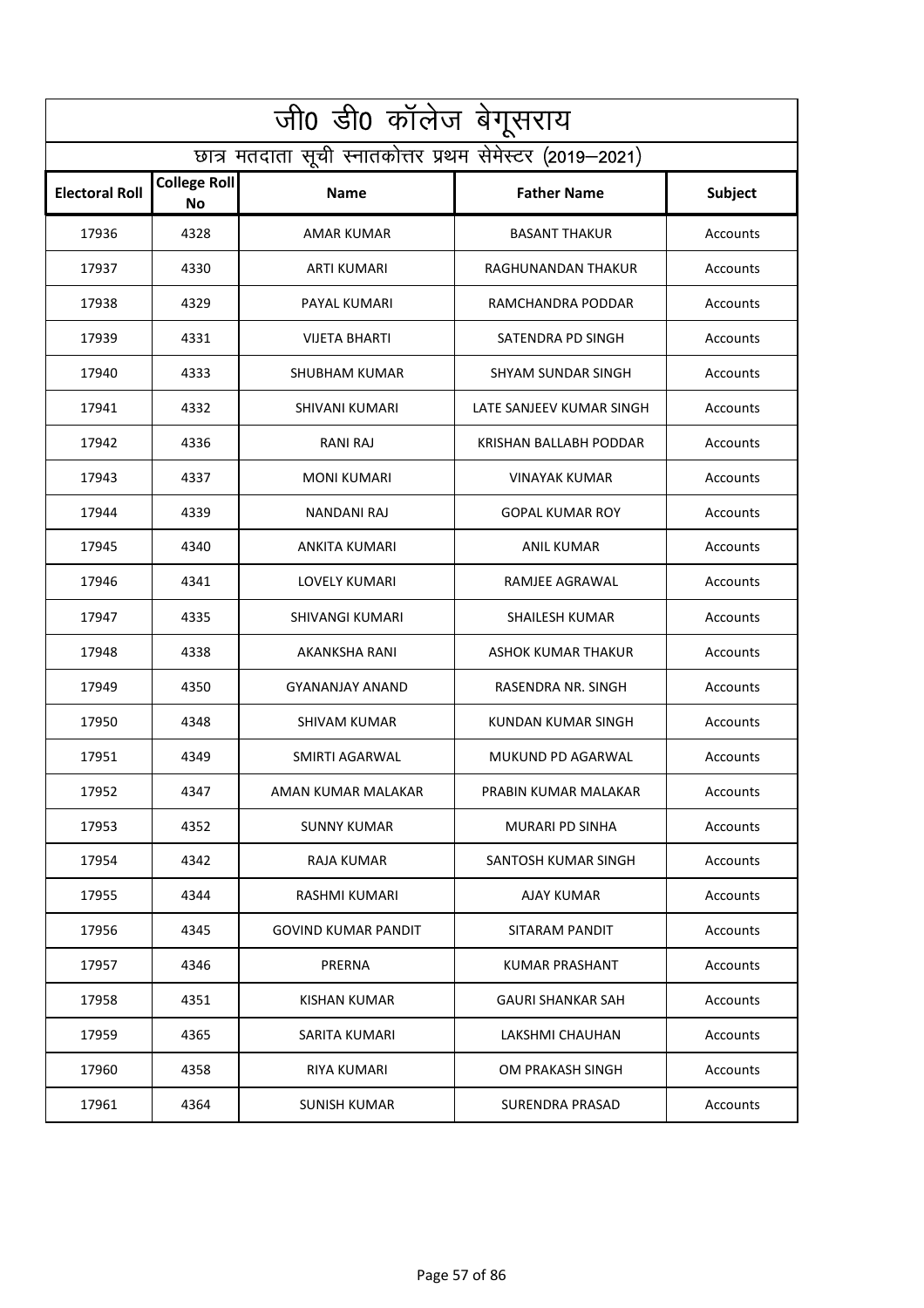|                                                          | जी0 डी0 कॉलेज बेगूसराय    |                           |                          |                 |
|----------------------------------------------------------|---------------------------|---------------------------|--------------------------|-----------------|
| छात्र मतदाता सूची स्नातकोत्तर प्रथम सेमेस्टर (2019–2021) |                           |                           |                          |                 |
| <b>Electoral Roll</b>                                    | <b>College Roll</b><br>No | <b>Name</b>               | <b>Father Name</b>       | Subject         |
| 17962                                                    | 4362                      | <b>RISHU KUMAR</b>        | <b>RISHU KUMAR</b>       | Accounts        |
| 17963                                                    | 4359                      | ARTI KUMARI               | SANJAY KUMAR             | Accounts        |
| 17964                                                    | 4360                      | PUJA KUMARI               | PANKAJ MAHTO             | Accounts        |
| 17965                                                    | 4355                      | <b>NIPESH KUMAR</b>       | KULDIP YADAV             | Accounts        |
| 17966                                                    | 4363                      | SURYA KUMAR               | <b>NAVIN SINGH</b>       | Accounts        |
| 17967                                                    | 4357                      | LAKSHMI KUMARI            | <b>FUCHO SINGH</b>       | Accounts        |
| 17968                                                    | 4356                      | <b>SUNNY KUMAR</b>        | RAM SHANKAR PODDAR       | Accounts        |
| 17969                                                    | 4353                      | AVINASH KUMAR             | YOGENDRA PD SINGH        | Accounts        |
| 17970                                                    | 4354                      | <b>NIRAJ KUMAR</b>        | <b>RAMUDGAR SINGH</b>    | Accounts        |
| 17971                                                    | 4366                      | RAVINDRA KUMAR            | RAMJEE SAHNI             | Accounts        |
| 17972                                                    | 4361                      | RASHMI KUMARI             | <b>VIJAY CHAUHAN</b>     | Accounts        |
| 17973                                                    | 4368                      | <b>RUPESH KUMAR SINHA</b> | <b>UDAY KUMAR SINHA</b>  | Accounts        |
| 17974                                                    | 4367                      | SATRUDHAN KUMAR           | ASHARFI MANDAL           | Accounts        |
| 17975                                                    | 4374                      | <b>MAUSAM KUMARI</b>      | AJAY CHOUDHARY           | Accounts        |
| 17976                                                    | 4375                      | <b>CHANDANI KUMARI</b>    | <b>NIRAJ SINGH</b>       | Accounts        |
| 17977                                                    | 4377                      | <b>SONAM KUMARI</b>       | <b>NEETA RANI</b>        | Accounts        |
| 17978                                                    | 4373                      | <b>MAUSAM KUMARI</b>      | <b>MANORANJAN SINGH</b>  | Accounts        |
| 17979                                                    | 4372                      | SWATI KUMARI              | <b>KRISHNANDAN SINGH</b> | Accounts        |
| 17980                                                    | 4370                      | <b>SHRUTI RAJ KUMARI</b>  | SHRUTI RAJ KUMARI        | <b>Accounts</b> |
| 17981                                                    | 4378                      | KANCHAN KUMARI            | <b>UMAKANT SINGH</b>     | Accounts        |
| 17982                                                    | 4380                      | <b>JYOTSANA KUMARI</b>    | AJEET KUMAR SINGH        | Accounts        |
| 17983                                                    | 4379                      | EKTA KUMARI               | SANJEEV KUMAR JHA        | Accounts        |
| 17984                                                    | 4381                      | SHILPI KUMARI             | ANIL CHAUDHARI           | Accounts        |
| 17985                                                    | 4369                      | SHATRUDHAN KUMAR          | <b>BACHCHA SAH</b>       | Accounts        |
| 17986                                                    | 4382                      | <b>MONIKA KUMARI</b>      | VIJAY KUMAR YADAV        | Accounts        |
| 17987                                                    | 4386                      | NEERAJ KUMAR              | <b>ASHOK MAHTO</b>       | Accounts        |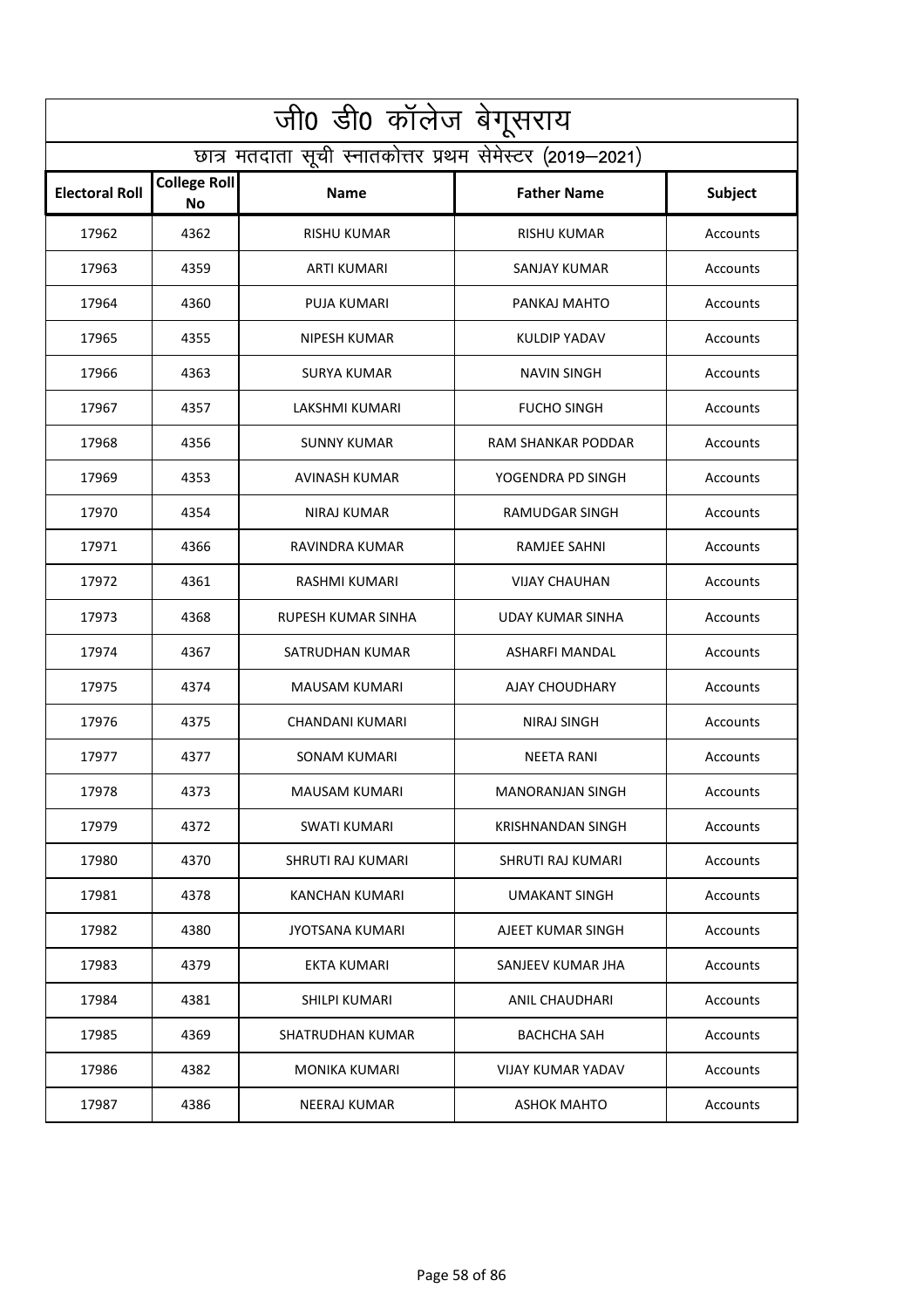|                       | जी0 डी0 कॉलेज बेगूसराय                                   |                      |                              |          |  |
|-----------------------|----------------------------------------------------------|----------------------|------------------------------|----------|--|
|                       | छात्र मतदाता सूची स्नातकोत्तर प्रथम सेमेस्टर (2019–2021) |                      |                              |          |  |
| <b>Electoral Roll</b> | <b>College Roll</b><br><b>No</b>                         | <b>Name</b>          | <b>Father Name</b>           | Subject  |  |
| 17988                 | 4384                                                     | <b>GURIYA KUMARI</b> | TUN TUN JHA                  | Accounts |  |
| 17989                 | 4385                                                     | <b>SWEETY KUMARI</b> | <b>KASHI SAH</b>             | Accounts |  |
| 17990                 | 4343                                                     | <b>KUMARI NIDHI</b>  | <b>KUMARI NIDHI</b>          | Accounts |  |
| 17991                 | 4383                                                     | <b>TULSI KUMAR</b>   | <b>RAKESH MISHRA</b>         | Accounts |  |
| 17992                 | 4387                                                     | <b>NILESH KUMAR</b>  | <b>INDRESH MISHRA</b>        | Accounts |  |
| 17993                 | 4388                                                     | AVINASH KUMAR THAKUR | <b>AMRIT THAKUR</b>          | Accounts |  |
| 17994                 | 4389                                                     | MD RASHID IQUBAL     | <b>ABDUL WAHAB</b>           | Accounts |  |
| 17995                 | 4390                                                     | ROSHAN KUMAR         | <b>MANOJ PODDAR</b>          | Accounts |  |
| 17996                 | 4392                                                     | <b>RITESH KUMAR</b>  | SHIV NANDAN PANDIT           | Accounts |  |
| 17997                 | 4391                                                     | <b>ADITYA SHARMA</b> | <b>ADITYA SHARMA</b>         | Accounts |  |
| 17998                 | 4393                                                     | <b>RUPAM KUMARI</b>  | ABDHESH KUMAR MISHRA         | Accounts |  |
| 17999                 | 3001                                                     | <b>VEER KUMAR</b>    | <b>DOMAN SAH</b>             | Botany   |  |
| 18000                 | 3002                                                     | <b>CHHOTI KUMARI</b> | SACHCHIDANAND SINGH          | Botany   |  |
| 18001                 | 3003                                                     | SHIVANI KUMARI       | SHIVESH SINGH                | Botany   |  |
| 18002                 | 3004                                                     | SANTOSH KUMAR        | RAJENDRA PRASAD YADAV        | Botany   |  |
| 18003                 | 3005                                                     | <b>AARYA NAMAN</b>   | <b>KREESHNA MURARI SINGH</b> | Botany   |  |
| 18004                 | 3006                                                     | SMITA AWASKAR        | RAJESH KUMAR SAH             | Botany   |  |
| 18005                 | 3007                                                     | RUBINA BANO          | MD NIZAMUDDIN                | Botany   |  |
| 18006                 | 3008                                                     | KAJAL KUMARI         | RANJIT PRASAD SINGH          | Botany   |  |
| 18007                 | 3009                                                     | <b>RUPAM KUMARI</b>  | DINESHWAR YADAV              | Botany   |  |
| 18008                 | 3010                                                     | DIVYA KUMARI         | RAM PRAVESH SINGH            | Botany   |  |
| 18009                 | 3011                                                     | SHALINI GREWAL       | <b>GHANSHYAM PASWAN</b>      | Botany   |  |
| 18010                 | 3012                                                     | NIKITA KUMARI        | <b>MANOJ SINGH</b>           | Botany   |  |
| 18011                 | 3013                                                     | <b>SWEETY KUMARI</b> | <b>UMESH RAY</b>             | Botany   |  |
| 18012                 | 3014                                                     | <b>JUHI KUMARI</b>   | <b>CHANDRIKA RAY</b>         | Botany   |  |
| 18013                 | 3015                                                     | <b>GAURI KUMARI</b>  | ANIL PRASAD SINGH            | Botany   |  |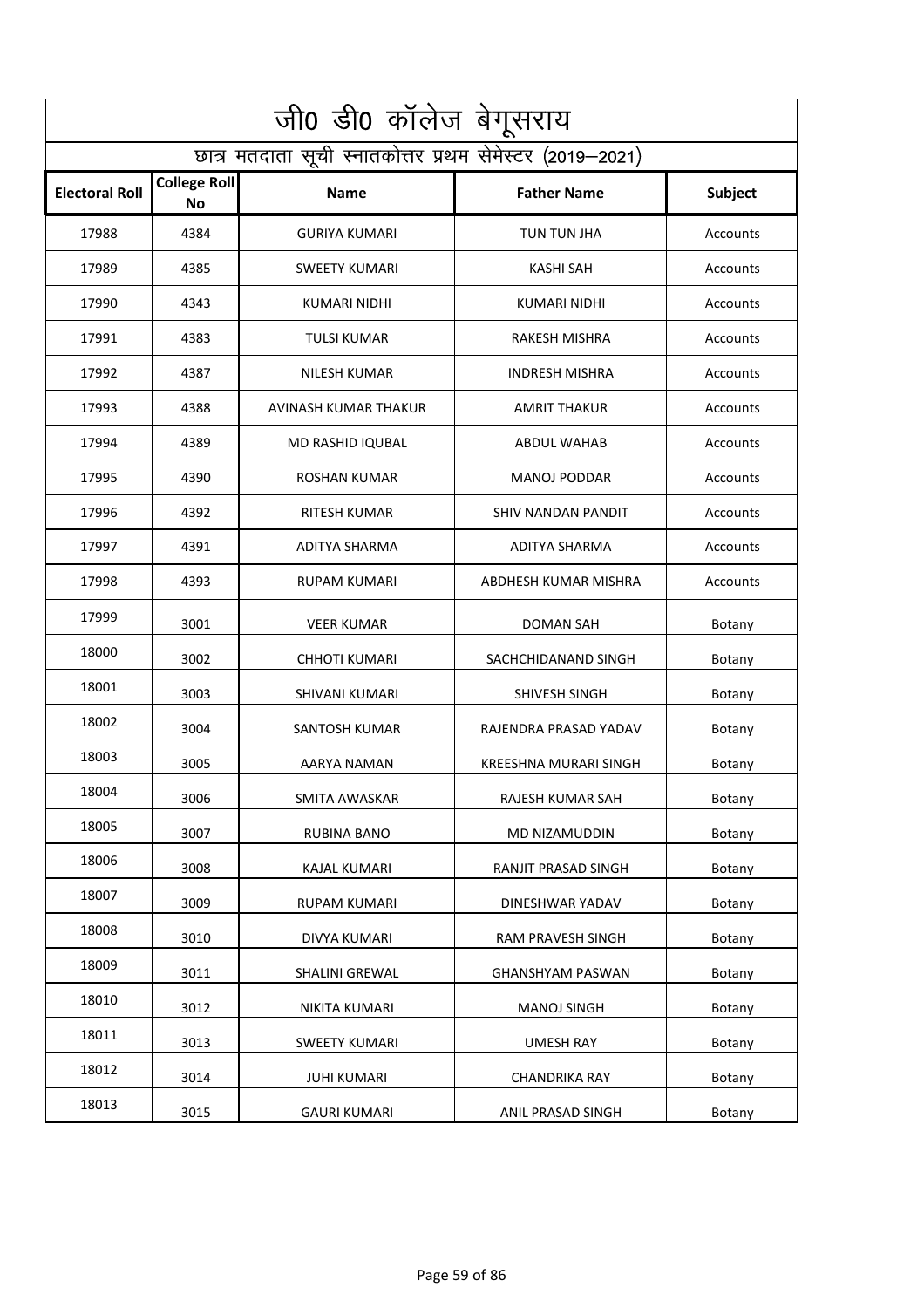| जी0 डी0 कॉलेज बेगूसराय                                   |                                  |                         |                             |         |  |
|----------------------------------------------------------|----------------------------------|-------------------------|-----------------------------|---------|--|
| छात्र मतदाता सूची स्नातकोत्तर प्रथम सेमेस्टर (2019–2021) |                                  |                         |                             |         |  |
| <b>Electoral Roll</b>                                    | <b>College Roll</b><br><b>No</b> | <b>Name</b>             | <b>Father Name</b>          | Subject |  |
| 18014                                                    | 3016                             | <b>RAKHI KUMARI</b>     | <b>BHUSHAN THAKUR</b>       | Botany  |  |
| 18015                                                    | 3017                             | <b>TAUSIF AHMAD</b>     | MD SHAMSHIR ALAM            | Botany  |  |
| 18016                                                    | 3018                             | <b>VIKKY KUMAR</b>      | <b>ASHOK CHAUDHARI</b>      | Botany  |  |
| 18017                                                    | 3019                             | SAPNA KUMARI            | <b>CONGRESS MODI</b>        | Botany  |  |
| 18018                                                    | 3020                             | PRASHANSHA KUMARI       | DHIRENDRA KUMAR             | Botany  |  |
| 18019                                                    | 3021                             | KAJAL KUMARI            | <b>BAMBAM JHA</b>           | Botany  |  |
| 18020                                                    | 3022                             | ANJALI KUMARI           | RAJEEV KUMAR RAY            | Botany  |  |
| 18021                                                    | 3023                             | <b>MONA KUMARI</b>      | <b>MIMEN SINGH</b>          | Botany  |  |
| 18022                                                    | 3024                             | <b>JAGRITI KUMARI</b>   | NAND KUMAR SINGH            | Botany  |  |
| 18023                                                    | 3025                             | <b>ISIKA KUMARI</b>     | <b>MURARI SINGH</b>         | Botany  |  |
| 18024                                                    | 3026                             | <b>GURIYA KUMARI</b>    | RAMANAND SINGH              | Botany  |  |
| 18025                                                    | 3027                             | SAPNA KUMARI            | SURENDRA PRASAD SINGH       | Botany  |  |
| 18026                                                    | 3028                             | <b>NANDU KUMAR</b>      | PANNA LAL PASWAN            | Botany  |  |
| 18027                                                    | 3029                             | ANKIT KUMAR MADHUKAR    | SHASHIBHUSHAN SINGH         | Botany  |  |
| 18028                                                    | 3030                             | <b>ANKESH KUMAR</b>     | <b>AVABHESH BIND</b>        | Botany  |  |
| 18029                                                    | 3031                             | AMRAPALI KUMARI         | <b>RAJDEV SAH</b>           | Botany  |  |
| 18030                                                    | 3032                             | PREETI KUMARI           | SHAMBHU SHARAN JHA          | Botany  |  |
| 18031                                                    | 3033                             | MD ARSHAD               | MD NAUSHER ALAM             | Botany  |  |
| 18032                                                    | 3034                             | PRIYANKA KUMARI         | <b>CHANDRBHISHAN SHARMA</b> | Botany  |  |
| 18033                                                    | 3035                             | <b>GITANJALI KUMARI</b> | RAMBILASH YADAV             | Botany  |  |
| 18034                                                    | 3036                             | UPASANA KUMARI          | SATISH KUMAR PRASAD         | Botany  |  |
| 18035                                                    | 3037                             | SONALI KUMARI           | MUNNA KUMAR                 | Botany  |  |
| 18036                                                    | 3038                             | KRISHNA KUMAR PANDIT    | SITARAM PANDIT              | Botany  |  |
| 18037                                                    | 3039                             | PRABHAT KUMAR           | RAMESH JHA                  | Botany  |  |
| 18038                                                    | 3040                             | RISHU RAJ               | SANJAY KUMAR                | Botany  |  |
| 18039                                                    | 3041                             | PINKU KUMAR             | <b>SHYAM SINGH</b>          | Botany  |  |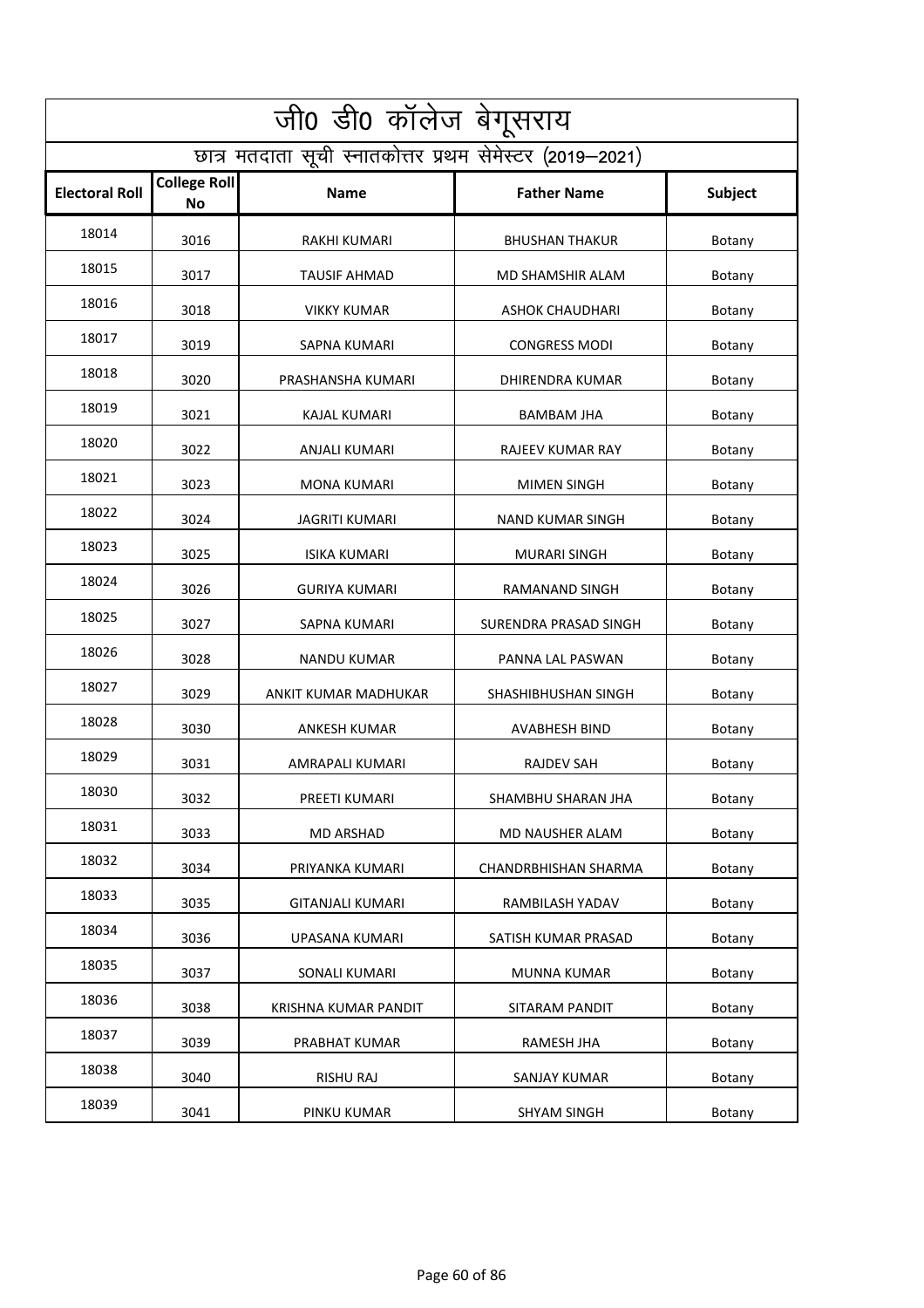|                       | जी0 डी0 कॉलेज बेगूसराय                                   |                      |                             |         |  |
|-----------------------|----------------------------------------------------------|----------------------|-----------------------------|---------|--|
|                       | छात्र मतदाता सूची स्नातकोत्तर प्रथम सेमेस्टर (2019–2021) |                      |                             |         |  |
| <b>Electoral Roll</b> | <b>College Roll</b><br><b>No</b>                         | <b>Name</b>          | <b>Father Name</b>          | Subject |  |
| 18040                 | 3042                                                     | KANCHAN KUMARI       | UPENDRA SHARMA              | Botany  |  |
| 18041                 | 3043                                                     | <b>SWETA KUMARI</b>  | SHAMBHU JHA                 | Botany  |  |
| 18042                 | 3044                                                     | ANNU KUMARI          | SHIVPUJAN KUMAR PATEL       | Botany  |  |
| 18043                 | 3045                                                     | <b>NEHA KUMARI</b>   | <b>UDAY SHANKAR SINGH</b>   | Botany  |  |
| 18044                 | 3046                                                     | SEWA KUMARI          | <b>KRISHNA MISHRA</b>       | Botany  |  |
| 18045                 | 3047                                                     | PAMPAM KUMARI        | <b>RAMESH ROY</b>           | Botany  |  |
| 18046                 | 3048                                                     | <b>KOMAL KUMARI</b>  | <b>MUKESH THAKUR</b>        | Botany  |  |
| 18047                 | 3049                                                     | <b>SMITA KUMARI</b>  | <b>BINAY KUMAR SINGH</b>    | Botany  |  |
| 18048                 | 3050                                                     | ROSHANI KUMARI       | <b>VINOD PASWAN</b>         | Botany  |  |
| 18049                 | 3051                                                     | <b>MONIKA KUMARI</b> | <b>ABHISHEK KUMAR</b>       | Botany  |  |
| 18050                 | 3052                                                     | PRABHAT KUMAR        | <b>MOHAN PASWAN</b>         | Botany  |  |
| 18051                 | 3053                                                     | LAXMI KUMARI         | SUNIL KUMAR SINGH           | Botany  |  |
| 18052                 | 3054                                                     | POOJA KUMARI         | RAJESH CHAUDHARI            | Botany  |  |
| 18053                 | 3055                                                     | <b>SHALU KUMARI</b>  | <b>VIJAY PATHAK</b>         | Botany  |  |
| 18054                 | 3056                                                     | <b>RAKHI KUMARI</b>  | <b>CHANDSI PRASAD SINGH</b> | Botany  |  |
| 18055                 | 3057                                                     | <b>RAJEEV KUMAR</b>  | KAMLESH BHAGAT              | Botany  |  |
| 18056                 | 3058                                                     | PUSHPANJALI KUMARI   | DHIRENDRA SAHNI             | Botany  |  |
| 18057                 | 3059                                                     | KUMARI ANANTA ROY    | SHIVDANI ROY                | Botany  |  |
| 18058                 | 3060                                                     | POOJA KUMARI         | RAVINDRA KUMAR CHAUDHARI    | Botany  |  |
| 18059                 | 3061                                                     | ANUSHA KUMARI        | ARVIND KUMAR MAHTO          | Botany  |  |
| 18060                 | 3062                                                     | SARMEEN PRAWEEN      | <b>MD RAVI ALAM</b>         | Botany  |  |
| 18061                 | 3063                                                     | RAFT FAZAL           | MD ABU FAZAL                | Botany  |  |
| 18062                 | 3064                                                     | <b>SHALU KUMARI</b>  | RAM ASHOK MISHRA            | Botany  |  |
| 18063                 | 3065                                                     | SAROJ KUMAR          | <b>BAIJNATH YADAV</b>       | Botany  |  |
| 18064                 | 3066                                                     | ARCHANA KUMARI       | <b>JHUNJHUN SINGH</b>       | Botany  |  |
| 18065                 | 3067                                                     | ANSHU KUMARI         | RAMASHISH YADAV             | Botany  |  |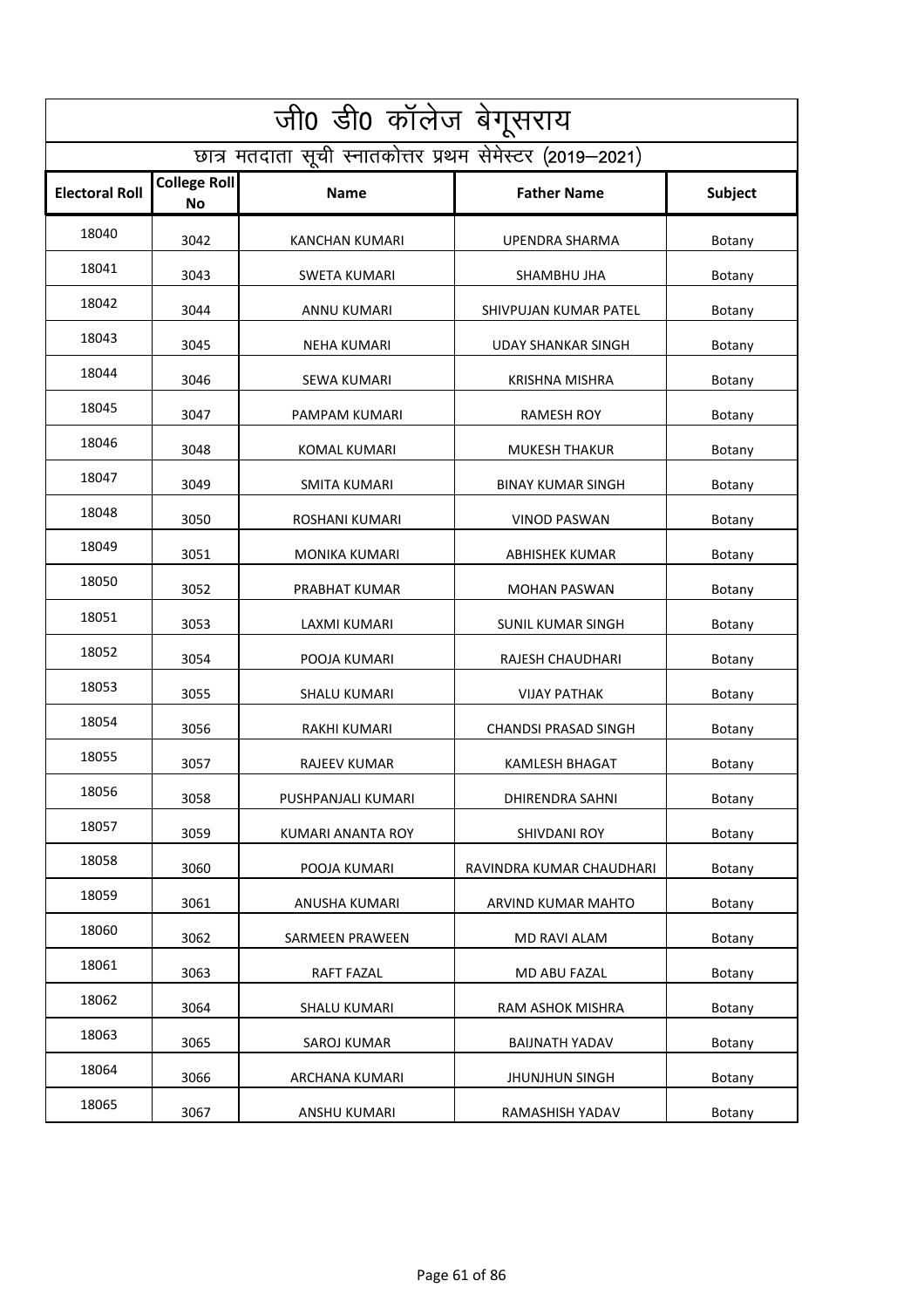| जी0 डी0 कॉलेज बेगूसराय                                   |                                  |                       |                         |         |  |
|----------------------------------------------------------|----------------------------------|-----------------------|-------------------------|---------|--|
| छात्र मतदाता सूची स्नातकोत्तर प्रथम सेमेस्टर (2019–2021) |                                  |                       |                         |         |  |
| <b>Electoral Roll</b>                                    | <b>College Roll</b><br><b>No</b> | <b>Name</b>           | <b>Father Name</b>      | Subject |  |
| 18066                                                    | 3068                             | NIRAJ KUMAR           | JAGNARAYAN VERMA        | Botany  |  |
| 18067                                                    | 3069                             | HIMANSHU SHEKHAR      | BAIDYANATH PRASAD SINGH | Botany  |  |
| 18068                                                    | 3070                             | PRIYANKA              | ARVIND KUMAR SINGH      | Botany  |  |
| 18069                                                    | 3071                             | <b>BHARTI KUMARI</b>  | PHULDEV SINGH           | Botany  |  |
| 18070                                                    | 3072                             | <b>ANKITA KUMARI</b>  | <b>SHAMBHU SAH</b>      | Botany  |  |
| 18071                                                    | 3073                             | <b>SONI KUMARI</b>    | <b>TUNTUN JHA</b>       | Botany  |  |
| 18072                                                    | 3074                             | SHIVANI KUMARI        | <b>MOHAN SHARMA</b>     | Botany  |  |
| 18073                                                    | 3075                             | <b>REKHA KUMARI</b>   | DHUPKARAN RAY           | Botany  |  |
| 18074                                                    | 3076                             | SANGAM SUMAN          | DEEP NARAYAN SINGH      | Botany  |  |
| 18075                                                    | 3077                             | <b>ARTI KUMARI</b>    | <b>VINOD YADAV</b>      | Botany  |  |
| 18076                                                    | 3078                             | <b>VIDYA PRAKASH</b>  | JAYPRAKASH SAH          | Botany  |  |
| 18077                                                    | 3079                             | PRIYA KUMARI          | <b>RANJAN KUMAR</b>     | Botany  |  |
| 18078                                                    | 3080                             | SNEHLATA KUMARI       | <b>JAGDISH PRASAD</b>   | Botany  |  |
| 18079                                                    | 3081                             | ANAND SHIVSHARKAR     | <b>JAGDISH SINGH</b>    | Botany  |  |
| 18080                                                    | 3083                             | KAJAL KUMARI          | RAMCHANDRA THAKUR       | Botany  |  |
| 18081                                                    | 3084                             | KUMARI REEDAM SHREE   | <b>LALAN THAKUR</b>     | Botany  |  |
| 18082                                                    | 3085                             | <b>BRAJESH KUMAR</b>  | <b>JAWAHAR YADAV</b>    | Botany  |  |
| 18083                                                    | 3086                             | <b>KANCHAN KUMARI</b> | SHYAMSUNDAR SINGH       | Botany  |  |
| 18084                                                    | 3087                             | ASHUTOSH KUMAR        | JAG DEV RAY             | Botany  |  |
| 18085                                                    | 3088                             | PRITI KUMARI          | ANIL KUMAR SINGH        | Botany  |  |
| 18086                                                    | 3089                             | <b>NITISH KUMAR</b>   | <b>VIRCHAND MAHTO</b>   | Botany  |  |
| 18087                                                    | 3090                             | PRIYANKA KUMARI       | PRAMESHWAR SINGH        | Botany  |  |
| 18088                                                    | 3091                             | MANORMA KUMARI        | BRAJNANDAN JHA          | Botany  |  |
| 18089                                                    | 3092                             | MD IRSHAD HAFIZ       | MD SHAMSHAD             | Botany  |  |
| 18090                                                    | 3093                             | KOMAL KUMARI          | <b>VISHNUDEO SAH</b>    | Botany  |  |
| 18091                                                    | 3094                             | KAMINI KUMARI         | <b>AJAY SINGH</b>       | Botany  |  |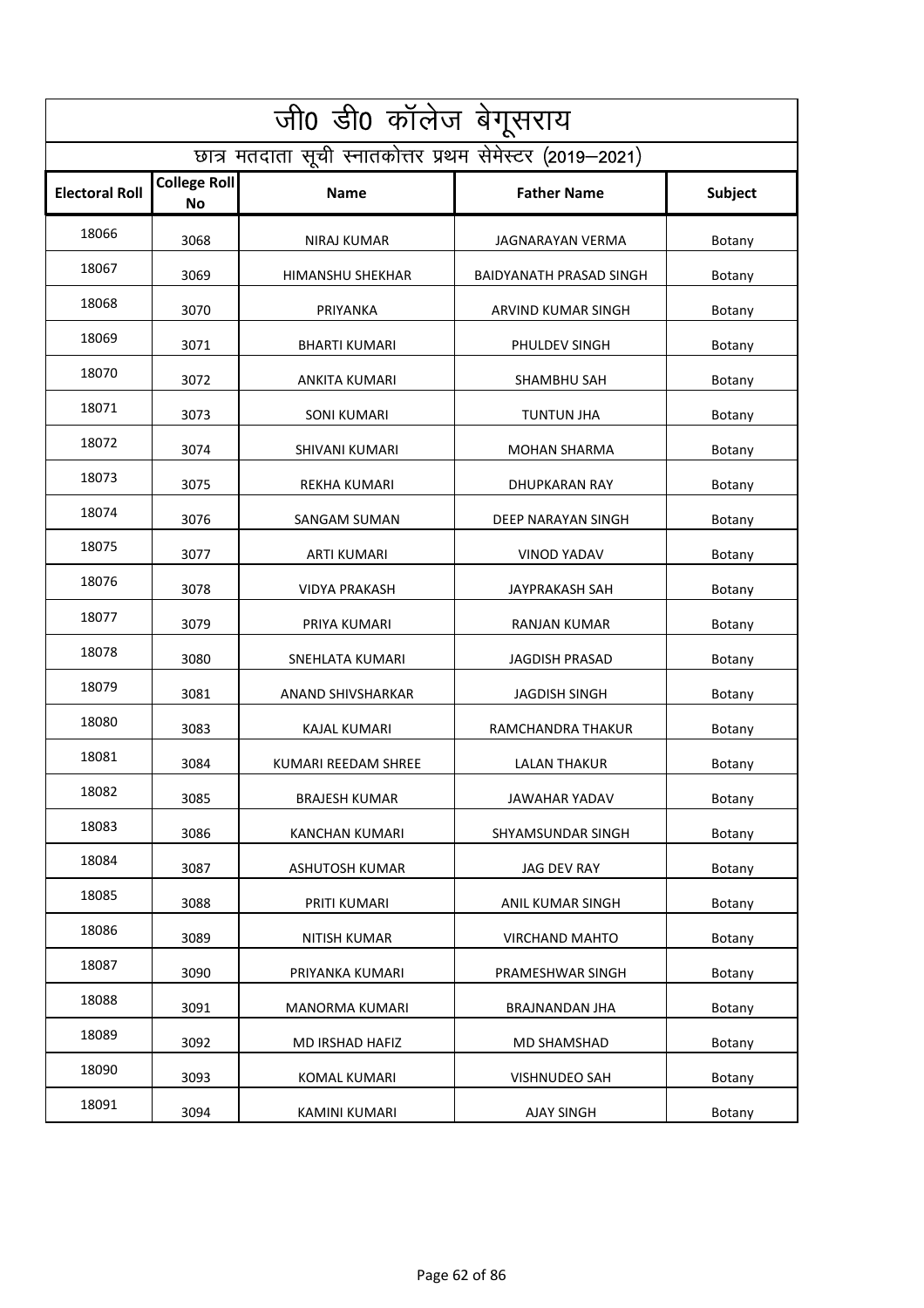|                       | जी0 डी0 कॉलेज बेगूसराय                                   |                        |                       |               |  |  |
|-----------------------|----------------------------------------------------------|------------------------|-----------------------|---------------|--|--|
|                       | छात्र मतदाता सूची स्नातकोत्तर प्रथम सेमेस्टर (2019–2021) |                        |                       |               |  |  |
| <b>Electoral Roll</b> | <b>College Roll</b><br><b>No</b>                         | <b>Name</b>            | <b>Father Name</b>    | Subject       |  |  |
| 18092                 | 3095                                                     | NISHA RAJESH ASTHA     | RAJESH KUNWAR         | Botany        |  |  |
| 18093                 | 3096                                                     | SHUBHAM KUMAR PASWAN   | RAM NIHARA PASWAN     | Botany        |  |  |
| 18094                 | 3097                                                     | KOMAL KUMARI           | <b>RAMPUNIT ROY</b>   | Botany        |  |  |
| 18095                 | 3098                                                     | <b>JUHI RANI SINGH</b> | SURYA VIJAY KUMAR     | Botany        |  |  |
| 18096                 | 3099                                                     | KHUSHBU KUMARI         | LATE ANIL SINGH       | Botany        |  |  |
| 18097                 | 3100                                                     | SHASHI BHUSHAN KUMAR   | <b>SURESH PASWAN</b>  | Botany        |  |  |
| 18098                 | 3101                                                     | DAYANAND KUMAR         | PARMANAND MAHTO       | Botany        |  |  |
| 18099                 | 3102                                                     | <b>BHARTI KUMARI</b>   | <b>SANJAY SINGH</b>   | <b>Botany</b> |  |  |
| 18100                 | 3103                                                     | <b>KUNDAN KUMAR</b>    | MAHADEO PRASAD SINGH  | Botany        |  |  |
| 18101                 | 3105                                                     | <b>RUPESH KUMAR</b>    | DEVENDRA PRASAD SINGH | Botany        |  |  |
| 18102                 | 3107                                                     | KISHORE KUMAR          | LATE RAM SWARTH SAH   | Botany        |  |  |
| 18103                 | 3108                                                     | <b>KISMAT KUMARI</b>   | DINBANDHU MALAKAR     | Botany        |  |  |
| 18104                 | 3109                                                     | <b>VINITA KUMARI</b>   | RAMANAND SINGH        | Botany        |  |  |
| 18105                 | 3110                                                     | <b>HEENA KUMARI</b>    | KAMAL DEV RAY         | Botany        |  |  |
| 18106                 | 3111                                                     | <b>HEMLATA KUMARI</b>  | RAJKUMAR PASWAN       | Botany        |  |  |
| 18107                 | 3112                                                     | PRABHAT KUMAR          | <b>KAILASH MAHTO</b>  | Botany        |  |  |
| 18108                 | 3113                                                     | VARSHA KUMARI          | SHRI SHIVNATH PRASAD  | Botany        |  |  |
| 18109                 | 3114                                                     | RAJSHREE BHARTI        | TARKESHWAR CHAURASIA  | Botany        |  |  |
| 18110                 | 3115                                                     | <b>SUNNY KUMAR</b>     | <b>SHANKAR MAHTO</b>  | Botany        |  |  |
| 18111                 | 3116                                                     | <b>JITESH KUMAR</b>    | MAHENDRA PRASAD GUPTA | Botany        |  |  |
| 18112                 | 3117                                                     | <b>ANMOL KUMARI</b>    | DILIP SAH             | Botany        |  |  |
| 18113                 | 3118                                                     | <b>VEENA KUMARI</b>    | <b>GANESH SAH</b>     | Botany        |  |  |
| 18114                 | 3119                                                     | NITISH KUMAR           | <b>MAHESH DAS</b>     | Botany        |  |  |
| 18115                 | 3120                                                     | <b>CHANDAN KUMAR</b>   | SAHAJANAND RAY        | Botany        |  |  |
| 18116                 | 3121                                                     | KOMAL KUMARI           | SANJAY KUMAR SINGH    | Botany        |  |  |
| 18117                 | 3122                                                     | KUMARI ANNU RANI       | AJIT KUMAR RAM        | Botany        |  |  |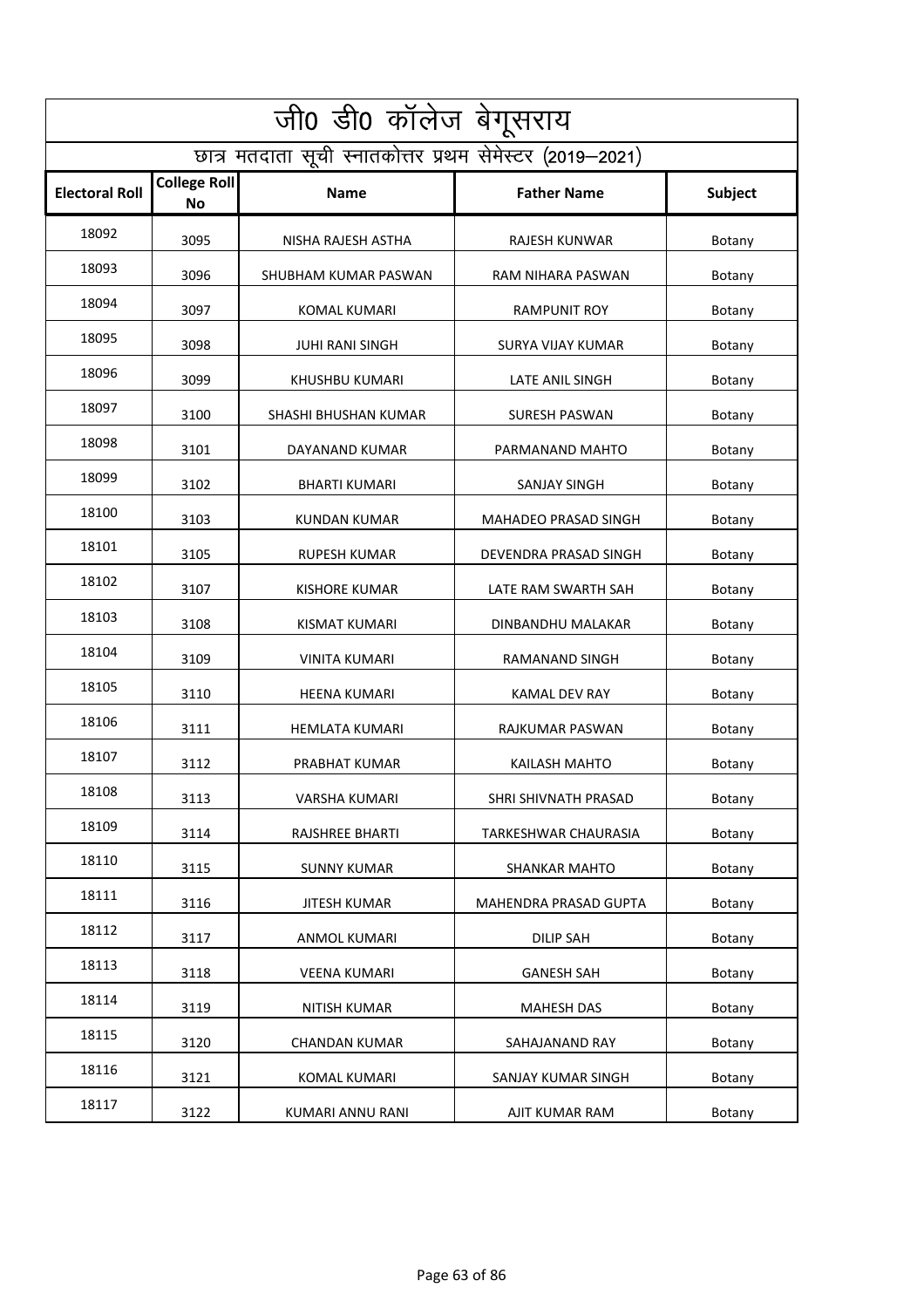| जी0 डी0 कॉलेज बेगूसराय                                   |                                  |                      |                            |           |
|----------------------------------------------------------|----------------------------------|----------------------|----------------------------|-----------|
| छात्र मतदाता सूची स्नातकोत्तर प्रथम सेमेस्टर (2019–2021) |                                  |                      |                            |           |
| <b>Electoral Roll</b>                                    | <b>College Roll</b><br><b>No</b> | <b>Name</b>          | <b>Father Name</b>         | Subject   |
| 18118                                                    | 3123                             | SWARUPA KUMARI       | <b>MANOJ PANDIT</b>        | Botany    |
| 18119                                                    | 3124                             | <b>KUMARI SAPNA</b>  | DHARMENDRA KUMAR SINGH     | Botany    |
| 18120                                                    | 3125                             | SADQUA KHATOON       | <b>MD ABUZAFAR</b>         | Botany    |
| 18121                                                    | 3126                             | PRIYANKA KUMARI      | <b>VIVEKANAND SINGH</b>    | Botany    |
| 18122                                                    | 3127                             | DEEPA KUMARI         | <b>VINAY SHARMA</b>        | Botany    |
| 18123                                                    | 3128                             | JAMEELU SHEAM HAIDER | <b>MD TARIQUE HAIDER</b>   | Botany    |
| 18124                                                    | 3129                             | <b>SHUBHAM KUMAR</b> | <b>ASHOK SAH</b>           | Botany    |
| 18125                                                    | 3201                             | PREETI KUMARI        | <b>SUMANT KUMAR</b>        | Chemistry |
| 18126                                                    | 3202                             | <b>SUMIT RANJAN</b>  | <b>UMESH SINHA</b>         | Chemistry |
| 18127                                                    | 3203                             | LALIT KUMAR          | RAJENDRA DAS               | Chemistry |
| 18128                                                    | 3204                             | <b>GAURAV KUMAR</b>  | PARSHURAM SAW              | Chemistry |
| 18129                                                    | 3205                             | <b>BARSHA RANI</b>   | <b>MANOJ SINGH</b>         | Chemistry |
| 18130                                                    | 3206                             | SANJEEV KUMAR        | RAMCHANDRA MAHTO           | Chemistry |
| 18131                                                    | 3207                             | AJAY KUMAR           | RAM PRAKASH SAHU           | Chemistry |
| 18132                                                    | 3208                             | AADITYA RAJ          | RAMESH SINGH               | Chemistry |
| 18133                                                    | 3209                             | CHHOTI KUMARI        | SANJEEV KUMAR              | Chemistry |
| 18134                                                    | 3210                             | SAYTAM KUMAR         | <b>DILIP KUMAR</b>         | Chemistry |
| 18135                                                    | 3211                             | SHREYA JHA           | <b>MUNNA JHA</b>           | Chemistry |
| 18136                                                    | 3212                             | DHRUV KUMAR          | CHETHRU YADAV              | Chemistry |
| 18137                                                    | 3213                             | <b>AVNISH KUMAR</b>  | <b>RAM YATAN SAH</b>       | Chemistry |
| 18138                                                    | 3214                             | PRANAV KUMAR         | CHANDRA KUMAR SINGH        | Chemistry |
| 18139                                                    | 3215                             | ABHILASHA KUMARI     | <b>DILIP KUMAR</b>         | Chemistry |
| 18140                                                    | 3216                             | <b>SUNIT KUMAR</b>   | RAJNANDAN PODDAR           | Chemistry |
| 18141                                                    | 3217                             | <b>DIVYA KUMARI</b>  | <b>MANOJ SINGH</b>         | Chemistry |
| 18142                                                    | 3218                             | RUPALI KUMARI        | JAY SHANKAR RAM            | Chemistry |
| 18143                                                    | 3219                             | PRIYANSHU KUMAR      | <b>GANESH PARSAD SINGH</b> | Chemistry |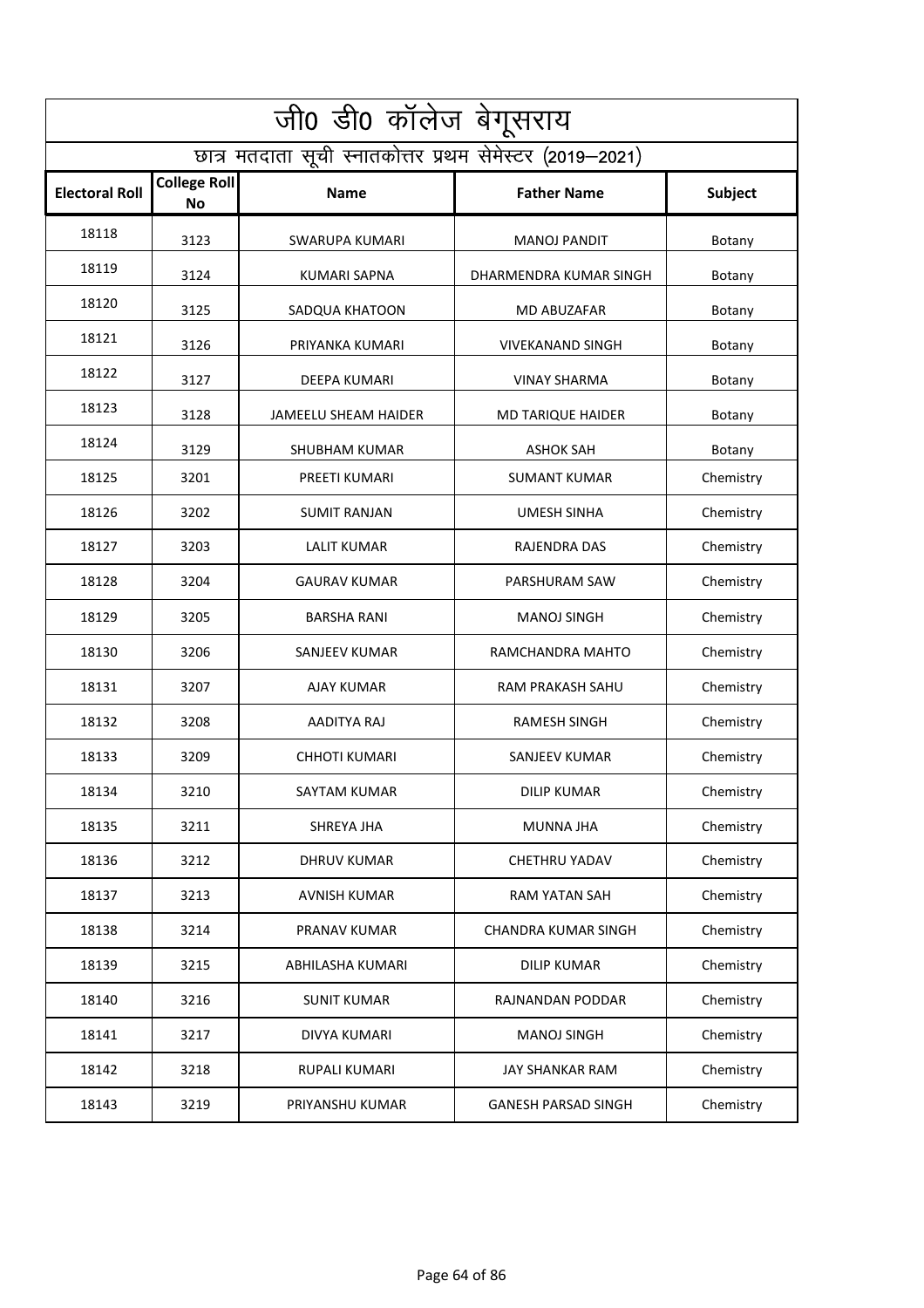|                       | जी0 डी0 कॉलेज बेगूसराय                                   |                        |                          |           |  |
|-----------------------|----------------------------------------------------------|------------------------|--------------------------|-----------|--|
|                       | छात्र मतदाता सूची स्नातकोत्तर प्रथम सेमेस्टर (2019–2021) |                        |                          |           |  |
| <b>Electoral Roll</b> | <b>College Roll</b><br><b>No</b>                         | <b>Name</b>            | <b>Father Name</b>       | Subject   |  |
| 18144                 | 3220                                                     | RACHNA KUMARI          | SANJAY SINGH             | Chemistry |  |
| 18145                 | 3221                                                     | <b>ALOK KUMAR</b>      | ANIL KUMAR MAHTO         | Chemistry |  |
| 18146                 | 3222                                                     | PRITY KUMARI           | <b>ASHOK YADAV</b>       | Chemistry |  |
| 18147                 | 3223                                                     | <b>KAJAL KIRAN</b>     | SANJAY KUMAR SUMAN       | Chemistry |  |
| 18148                 | 3224                                                     | AKANKSHA KUMARI        | <b>MANOJ KUMAR</b>       | Chemistry |  |
| 18149                 | 3225                                                     | AMRIT KUMAR SINGH      | HARE KRISHNA SINGH       | Chemistry |  |
| 18150                 | 3226                                                     | <b>MADHU KUMARI</b>    | <b>VIDYNAND PASWAN</b>   | Chemistry |  |
| 18151                 | 3227                                                     | <b>RESHAMI KUMARI</b>  | <b>SUNIL CHAUDHARI</b>   | Chemistry |  |
| 18152                 | 3228                                                     | <b>MANISH KUMAR</b>    | UMESH PRASAD SINHA       | Chemistry |  |
| 18153                 | 3229                                                     | RASNA KUMARI           | <b>GANESH PANDIT</b>     | Chemistry |  |
| 18154                 | 3230                                                     | ASHWINI KUMAR          | PRADUMAN PD YADAV        | Chemistry |  |
| 18155                 | 3231                                                     | SONALI KUMARI          | <b>SHRISH KUMAR</b>      | Chemistry |  |
| 18156                 | 3232                                                     | <b>CHANDAN KUMAR</b>   | PHULESHWAR MAHTO         | Chemistry |  |
| 18157                 | 3233                                                     | <b>VINIT KUMAR JHA</b> | ANIL KUMAR JHA           | Chemistry |  |
| 18158                 | 3234                                                     | <b>JIKESH KUMAR</b>    | <b>RAM SUNDAR PASWAN</b> | Chemistry |  |
| 18159                 | 3235                                                     | ANURAG KUMAR           | RAMNIVAS YADAV           | Chemistry |  |
| 18160                 | 3236                                                     | <b>AMAN KUMAR</b>      | RAMNATH THAKUR           | Chemistry |  |
| 18161                 | 3237                                                     | RAMAN KUMAR            | CHANDRABHUSHAN JHA       | Chemistry |  |
| 18162                 | 3238                                                     | CHANDAN KUMAR CHANDAN  | LAXAMAN MAHTO            | Chemistry |  |
| 18163                 | 3239                                                     | <b>ANKIT VERMA</b>     | RAJENDRA MAHTO           | Chemistry |  |
| 18164                 | 3240                                                     | PARVATI KUMARI         | RAJ KUMAR SAH            | Chemistry |  |
| 18165                 | 3241                                                     | <b>RANJAN KUMAR</b>    | RAM PRAKASH DAS          | Chemistry |  |
| 18166                 | 3242                                                     | <b>BABLOO KUMAR</b>    | <b>SURESH PASWAN</b>     | Chemistry |  |
| 18167                 | 3243                                                     | SHITAL KUMARI          | <b>RAMSHANKAR SINGH</b>  | Chemistry |  |
| 18168                 | 3244                                                     | VISHWANATH JHA         | <b>ARVIND JHA</b>        | Chemistry |  |
| 18169                 | 3245                                                     | <b>BABLI KUMARI</b>    | <b>RAMSHANKAR SINGH</b>  | Chemistry |  |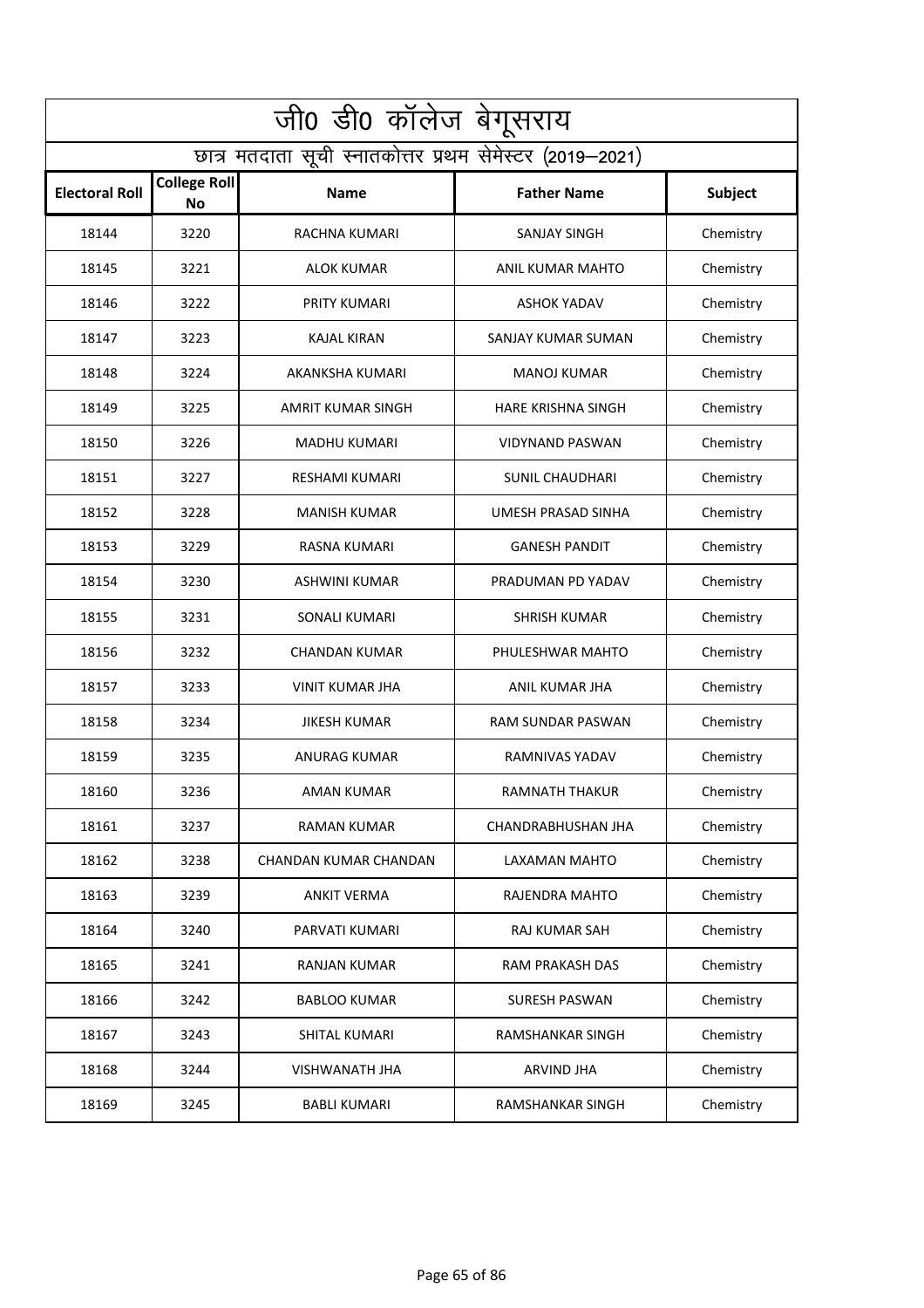|                                                          | जी0 डी0 कॉलेज बेगूसराय           |                       |                          |           |
|----------------------------------------------------------|----------------------------------|-----------------------|--------------------------|-----------|
| छात्र मतदाता सूची स्नातकोत्तर प्रथम सेमेस्टर (2019–2021) |                                  |                       |                          |           |
| <b>Electoral Roll</b>                                    | <b>College Roll</b><br><b>No</b> | <b>Name</b>           | <b>Father Name</b>       | Subject   |
| 18170                                                    | 3246                             | <b>SUMIT KUMAR</b>    | <b>SUNIL KUNWAR</b>      | Chemistry |
| 18171                                                    | 3247                             | SUGANDHA KUMARI       | <b>SHARWAN SHARMA</b>    | Chemistry |
| 18172                                                    | 3248                             | <b>NEHA KUMARI</b>    | ALOK KUMAR SINGH         | Chemistry |
| 18173                                                    | 3249                             | <b>KOMAL KUMARI</b>   | <b>HARDEO TANTI</b>      | Chemistry |
| 18174                                                    | 3250                             | SARVJEET KUMAR YADAV  | RAJ KUMAR YADAV          | Chemistry |
| 18175                                                    | 3251                             | <b>GURIA RANI</b>     | <b>SHANKAR PRASAD</b>    | Chemistry |
| 18176                                                    | 3252                             | RAHUL KUMAR           | RAM NARAYAN RAY          | Chemistry |
| 18177                                                    | 3253                             | ANAND KUMAR           | <b>SHOBHA KANT RAY</b>   | Chemistry |
| 18178                                                    | 3254                             | SANTBIR KUMAR         | SURENDRA KUMAR SANTOSH   | Chemistry |
| 18179                                                    | 3255                             | ANKIT KUMAR           | KISHOR PRASAD SINGH      | Chemistry |
| 18180                                                    | 3256                             | LOVELY KUMARI         | PRAWIN KUMAR             | Chemistry |
| 18181                                                    | 3257                             | <b>BARSHA KUMARI</b>  | <b>VIJAY KUMAR SINGH</b> | Chemistry |
| 18182                                                    | 3258                             | <b>BABLI KUMARI</b>   | RANJEET SINGH            | Chemistry |
| 18183                                                    | 3259                             | <b>KUMARI SUPRIYA</b> | ASHOK KUMAR JAISWAL      | Chemistry |
| 18184                                                    | 3260                             | KHUSHBOO KUMARI       | <b>ARVIND SINGH</b>      | Chemistry |
| 18185                                                    | 3261                             | <b>AKANKSHA DUTT</b>  | <b>GURU DUTT</b>         | Chemistry |
| 18186                                                    | 3262                             | AJEET KUMAR           | RAMSEVAK SHARMA          | Chemistry |
| 18187                                                    | 3263                             | <b>MOTI KUMARI</b>    | KAPILDEV CHAUDHARI       | Chemistry |
| 18188                                                    | 3264                             | PRIYANKA KUMARI       | <b>DINESH PATHAK</b>     | Chemistry |
| 18189                                                    | 3265                             | <b>RAMU KUMAR</b>     | RAM JEE SAH              | Chemistry |
| 18190                                                    | 3266                             | PRASHANT KUMAR        | MITHILESH KUMAR GUPTA    | Chemistry |
| 18191                                                    | 3267                             | RAMANAND KUMAR        | RAJENDRA TANTI           | Chemistry |
| 18192                                                    | 3268                             | SAPNA KUMARI          | RAJENDRA CHAUDHARY       | Chemistry |
| 18193                                                    | 3269                             | <b>GAURAV KUMAR</b>   | UPENDRA PRASAD SINGH     | Chemistry |
| 18194                                                    | 3270                             | PRERNA KUMARI         | <b>VIJAY MANDAL</b>      | Chemistry |
| 18195                                                    | 3271                             | AJIT KUMAR RAJAK      | RAMCHANDAR RAJAK         | Chemistry |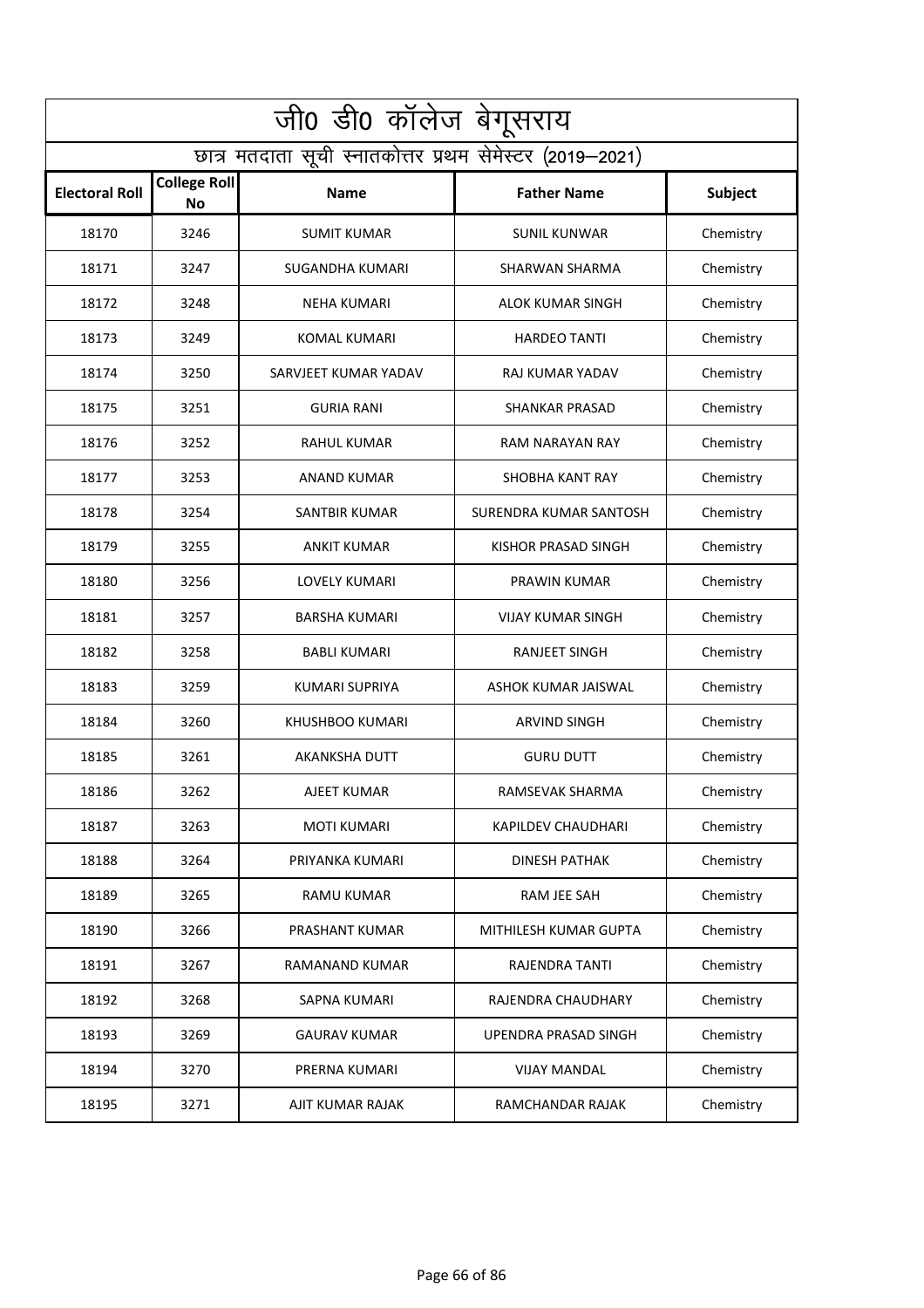|                       | जी0 डी0 कॉलेज बेगूसराय                                   |                          |                               |           |  |
|-----------------------|----------------------------------------------------------|--------------------------|-------------------------------|-----------|--|
|                       | छात्र मतदाता सूची स्नातकोत्तर प्रथम सेमेस्टर (2019–2021) |                          |                               |           |  |
| <b>Electoral Roll</b> | <b>College Roll</b><br><b>No</b>                         | <b>Name</b>              | <b>Father Name</b>            | Subject   |  |
| 18196                 | 3272                                                     | SANJANA SINGH            | <b>MRITYNJAY PRASAD SINGH</b> | Chemistry |  |
| 18197                 | 3273                                                     | PIYUSH KUMAR             | <b>BIJAY KUMAR SHARMA</b>     | Chemistry |  |
| 18198                 | 3274                                                     | <b>ASHUTOSH KUMAR</b>    | <b>ASHOK PRASAD SINGH</b>     | Chemistry |  |
| 18199                 | 3275                                                     | <b>MAUSAM KUMARI</b>     | SANJAY KUMAR SINGH            | Chemistry |  |
| 18200                 | 3276                                                     | <b>KULDEEP KUMAR</b>     | SHIVSHANKAR SINGH             | Chemistry |  |
| 18201                 | 3277                                                     | SONIA                    | <b>FULENA RAJAK</b>           | Chemistry |  |
| 18202                 | 3278                                                     | PRIYANKA KUMARI          | PANKAJ PASWAN                 | Chemistry |  |
| 18203                 | 3279                                                     | <b>SWATI PRIYA</b>       | <b>SUSHIL KUMAR</b>           | Chemistry |  |
| 18204                 | 3280                                                     | ANANAD KUMAR             | <b>SHIV SAH</b>               | Chemistry |  |
| 18205                 | 3281                                                     | ANUJA RAJ                | SANJIV TIWARI                 | Chemistry |  |
| 18206                 | 3282                                                     | <b>PRINCE KUMAR</b>      | NAND KISHOR JAYSWAL           | Chemistry |  |
| 18207                 | 3283                                                     | TUNA KUMAR RAJAK         | <b>JAGDISH RAJAK</b>          | Chemistry |  |
| 18208                 | 3284                                                     | PUJA KUMARI              | <b>NAND KUMAR ROY</b>         | Chemistry |  |
| 18209                 | 3285                                                     | SATYAM KUMAR             | <b>SUNIL CHAUDHARY</b>        | Chemistry |  |
| 18210                 | 3286                                                     | <b>ROHIT RAJ</b>         | SHIVNATH PASWAN               | Chemistry |  |
| 18211                 | 3287                                                     | AADITYA KUMAR SHARMA     | RAJESH KUMAR SHARMA           | Chemistry |  |
| 18212                 | 3288                                                     | KUNDAN PRATAP RAJ        | <b>SHANKAR RAJAK</b>          | Chemistry |  |
| 18213                 | 3289                                                     | <b>BIPEEN KUMAR</b>      | SANJIVAN                      | Chemistry |  |
| 18214                 | 3290                                                     | <b>ROHIT KUMAR</b>       | UPENDRA CHAUDHARY             | Chemistry |  |
| 18215                 | 3291                                                     | <b>BITTU BHARTI</b>      | <b>SHASHIBHUSHAN</b>          | Chemistry |  |
| 18216                 | 3292                                                     | <b>NAGMA PARVEEN</b>     | MD WAKIL AHMAD                | Chemistry |  |
| 18217                 | 3293                                                     | NIDHI KUMARI             | <b>VIKASH KUMAR SINHA</b>     | Chemistry |  |
| 18218                 | 3294                                                     | <b>BABUYAIN KUMAR</b>    | RAM KISHUN PASWAN             | Chemistry |  |
| 18219                 | 3295                                                     | <b>RESHAM KUMARI</b>     | <b>RAJEEV RANJAN</b>          | Chemistry |  |
| 18220                 | 3296                                                     | ABHIMANYU KUMAR          | <b>RANJEET KUMAR</b>          | Chemistry |  |
| 18221                 | 3297                                                     | <b>CHANDRAKANT KUMAR</b> | <b>JANARDAN SINGH</b>         | Chemistry |  |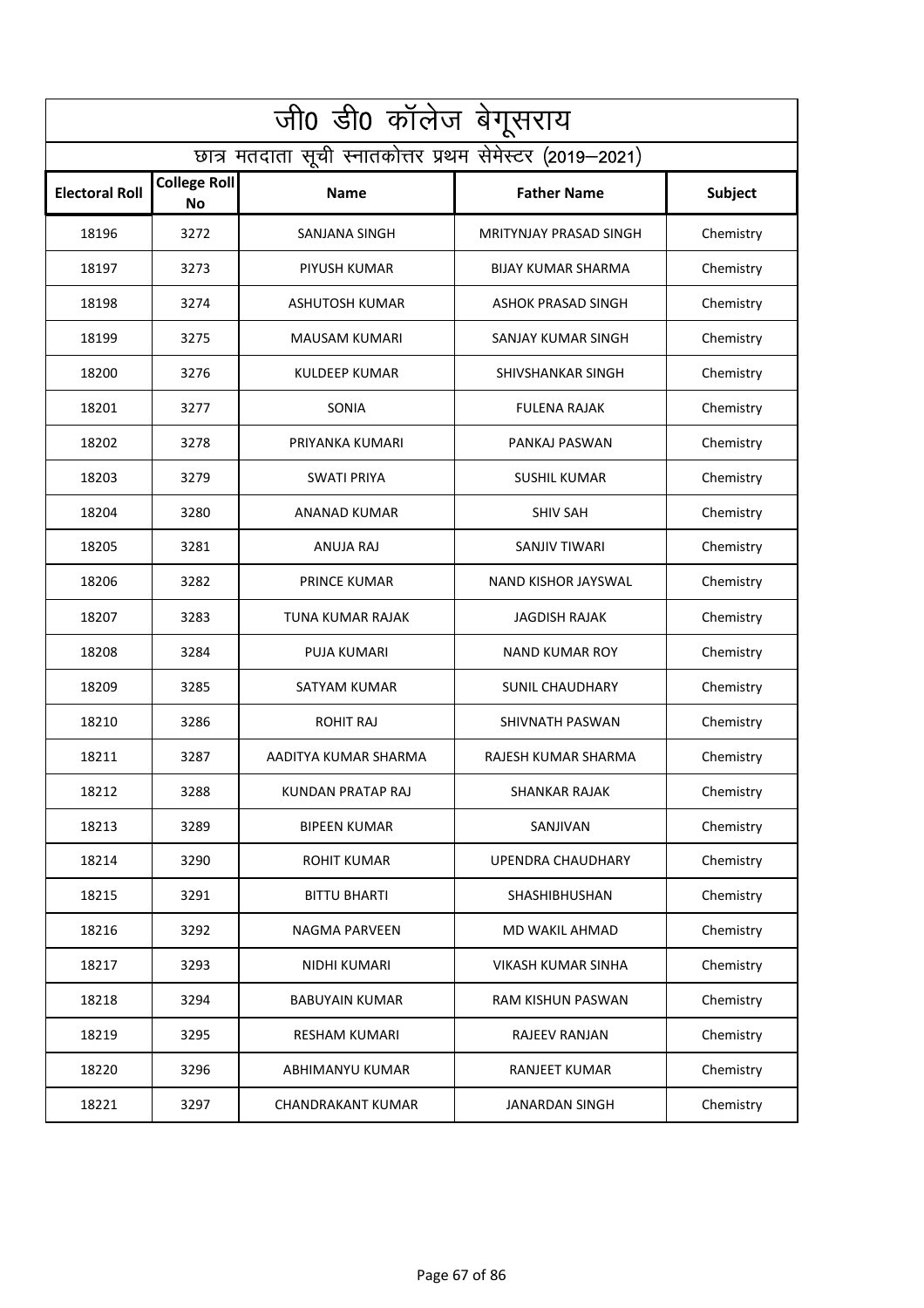|                       | जी0 डी0 कॉलेज बेगूसराय                                   |                           |                            |           |  |
|-----------------------|----------------------------------------------------------|---------------------------|----------------------------|-----------|--|
|                       | छात्र मतदाता सूची स्नातकोत्तर प्रथम सेमेस्टर (2019–2021) |                           |                            |           |  |
| <b>Electoral Roll</b> | <b>College Roll</b><br><b>No</b>                         | <b>Name</b>               | <b>Father Name</b>         | Subject   |  |
| 18222                 | 3298                                                     | RASHMI PRIYA              | RAJESH KUMAR GUPTA         | Chemistry |  |
| 18223                 | 3299                                                     | <b>SAURAV KUMAR</b>       | <b>JAY PRAKASH SINGH</b>   | Chemistry |  |
| 18224                 | 3300                                                     | <b>ASHISH SAURAV</b>      | <b>BHUPENDRA KUMAR</b>     | Chemistry |  |
| 18225                 | 3301                                                     | <b>ACHAL RAJ</b>          | JAWAHAR PASWAN             | Chemistry |  |
| 18226                 | 3302                                                     | <b>SWEETY KUMARI</b>      | <b>GOPAL SAH</b>           | Chemistry |  |
| 18227                 | 3302                                                     | KISHAN UPENDRA            | UPENDRA KUMAR PASWAN       | Chemistry |  |
| 18228                 | 3304                                                     | <b>GAURAV KUMAR</b>       | <b>HARERAM SAHANI</b>      | Chemistry |  |
| 18229                 | 3305                                                     | SOURAV KUMAR DEY          | <b>MANTU CHANDRA DEY</b>   | Chemistry |  |
| 18230                 | 3306                                                     | <b>SHARVAN KUMAR</b>      | SHIVJI PASWAN              | Chemistry |  |
| 18231                 | 3308                                                     | KAJOL VERMA               | ARUN NARAYAN VERMA         | Chemistry |  |
| 18232                 | 3309                                                     | <b>ABHAY KUMAR</b>        | RAM SHYAM MAHTO            | Chemistry |  |
| 18233                 | 3310                                                     | <b>ABHIJEET KUMAR</b>     | <b>KAMLESH SAH</b>         | Chemistry |  |
| 18234                 | 3311                                                     | AANCHAL KUMARI            | SHIROMANI KUMAR            | Chemistry |  |
| 18235                 | 3312                                                     | DAMINI KUMARI             | RADHE SHYAM SHARMA         | Chemistry |  |
| 18236                 | 3313                                                     | RAKESH RANJAN SHARMA      | RAJ KUMAR SHARMA           | Chemistry |  |
| 18237                 | 3314                                                     | <b>RUPESH KUMAR</b>       | RAM PUKAR PASWAN           | Chemistry |  |
| 18238                 | 3315                                                     | POOJA KUMARI              | RAMLAKHAN RAY              | Chemistry |  |
| 18239                 | 3316                                                     | ABHINANDAN KUMAR          | <b>ARUN KUMAR</b>          | Chemistry |  |
| 18240                 | 3317                                                     | SAJAL ANCHAN              | RAJEEV KUMAR SHARMA        | Chemistry |  |
| 18241                 | 3318                                                     | <b>SHALINI BHARTI</b>     | <b>SUNIL SAH</b>           | Chemistry |  |
| 18242                 | 3319                                                     | SHIVAM KUMAR              | <b>VINOD ROY</b>           | Chemistry |  |
| 18243                 | 3320                                                     | <b>KRISHNA KANT KUMAR</b> | <b>RAMPRAVESH GUPTA</b>    | Chemistry |  |
| 18244                 | 3321                                                     | <b>VIBHA KUMARI</b>       | <b>ASHOK CHAUDHARY</b>     | Chemistry |  |
| 18245                 | 3322                                                     | <b>SACHIN KUMAR</b>       | <b>VIJAY SHANKAR SINGH</b> | Chemistry |  |
| 18246                 | 3323                                                     | SAJAN KUMAR               | KRISHNA DEO PRASAD DAS     | Chemistry |  |
| 18247                 | 3324                                                     | <b>BALGOVIND THAKUR</b>   | <b>RAJMANI THAKUR</b>      | Chemistry |  |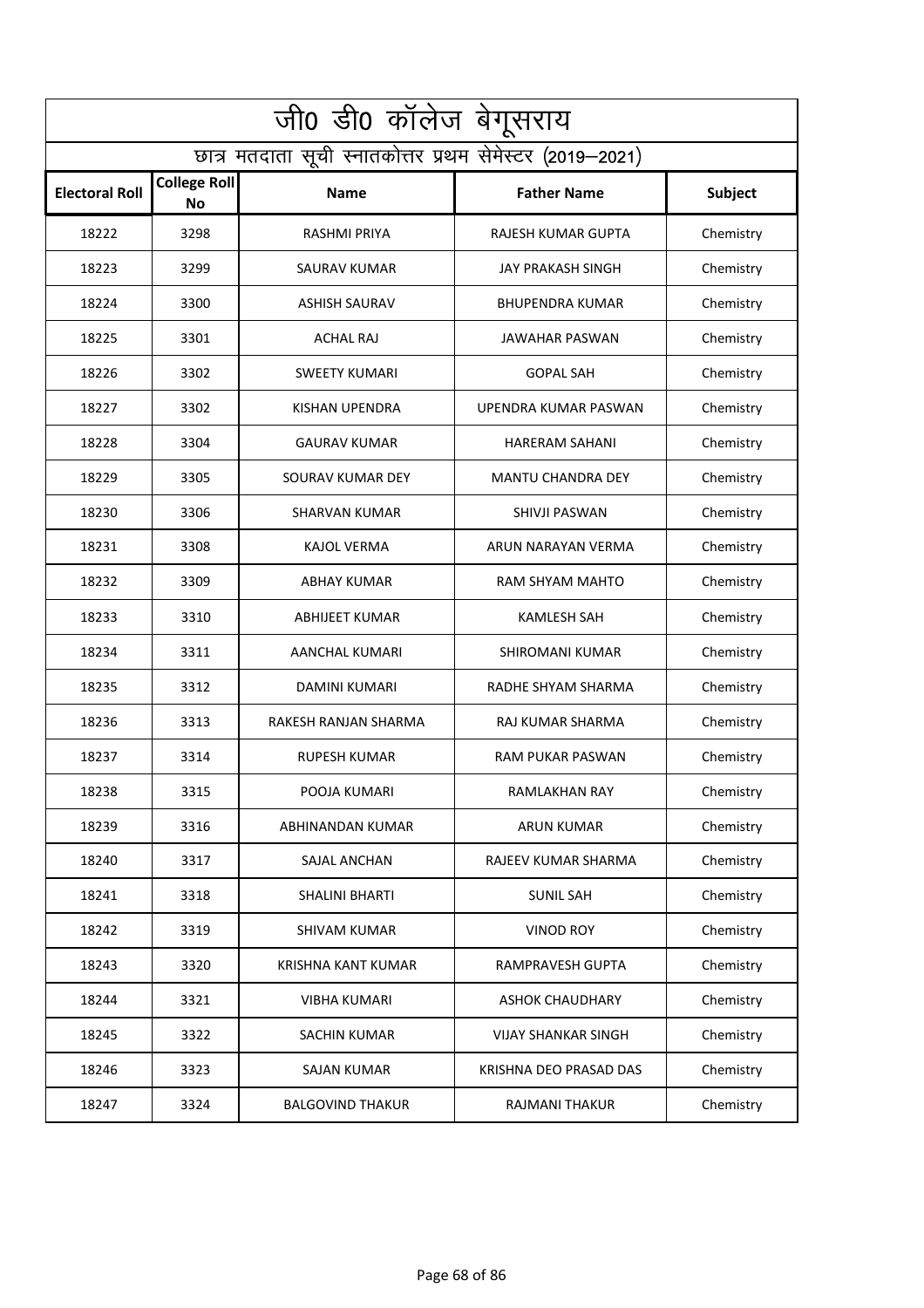| जी0 डी0 कॉलेज बेगूसराय                                   |                                  |                         |                             |             |
|----------------------------------------------------------|----------------------------------|-------------------------|-----------------------------|-------------|
| छात्र मतदाता सूची स्नातकोत्तर प्रथम सेमेस्टर (2019–2021) |                                  |                         |                             |             |
| <b>Electoral Roll</b>                                    | <b>College Roll</b><br><b>No</b> | <b>Name</b>             | <b>Father Name</b>          | Subject     |
| 18248                                                    | 3325                             | <b>MD SAIFUL</b>        | <b>MD SHAUKAT</b>           | Chemistry   |
| 18249                                                    | 3326                             | PRATIKSHA KUMARI        | NIRAJ KUMAR SINGH           | Chemistry   |
| 18250                                                    | 3327                             | SANJAY KUMAR            | SINJESHWAR PRASAD           | Chemistry   |
| 18251                                                    | 3328                             | PALLAVI KUMARI          | AJIT KUMAR SINGH            | Chemistry   |
| 18252                                                    | 3330                             | SAPNA SWARAJ            | UMA SHANKAR PASWAN          | Chemistry   |
| 18253                                                    | 3331                             | <b>MRITYUNJAY KUMAR</b> | RAMAYAN THAKUR              | Chemistry   |
| 18254                                                    | 3332                             | <b>VISHAL KUMAR</b>     | ANIL KUMAR MISHRA           | Chemistry   |
| 18255                                                    | 3333                             | RAJAN KUMAR             | RAMDASH SHARMA              | Chemistry   |
| 18256                                                    | 3334                             | ABHINASH KUMAR          | <b>BALRAM PANDIT</b>        | Chemistry   |
| 18257                                                    | 3335                             | SHYAM NANDAN PANDIT     | RAM SAGAR PANDIT            | Chemistry   |
| 18258                                                    | 3336                             | <b>JYOTI KUMARI</b>     | <b>MAHESH YADAV</b>         | Chemistry   |
| 18259                                                    | 3337                             | PRABHAT KUMAR           | <b>NAND KISHOR SINGH</b>    | Chemistry   |
| 18260                                                    | 3338                             | PREETI KUMARI           | <b>GANESH LAL</b>           | Chemistry   |
| 18261                                                    | 3339                             | <b>SUMIT KUMAR</b>      | RANJEET KUMAR BIHARI        | Chemistry   |
| 18262                                                    | 3340                             | <b>BIPUL KUMAR</b>      | <b>RAM SAH</b>              | Chemistry   |
| 18263                                                    | 3341                             | <b>VIKASH KUMAR</b>     | <b>NARESH YADAV</b>         | Chemistry   |
| 18264                                                    | 3342                             | <b>KUMARI RASHMI</b>    | NAGENDRA PRASAD SINGH       | Chemistry   |
| 18265                                                    | 3343                             | <b>BHARTI KUMARI</b>    | <b>JAY PRAKASH MAHTO</b>    | Chemistry   |
| 18266                                                    | 3344                             | <b>RANI KUMARI</b>      | SONELAL MAHTO               | Chemistry   |
| 18267                                                    | 3345                             | <b>SUMAN KUMARI</b>     | <b>VIJAY KUMAR SINGH</b>    | Chemistry   |
| 18268                                                    | 3346                             | SHAMBHAVI KUMARI        | PANKAJ KUMAR SINGH          | Chemistry   |
| 18269                                                    | 3347                             | <b>ARCHANA</b>          | <b>RAMESH KUMAR SINGH</b>   | Chemistry   |
| 18270                                                    | 3722                             | <b>RAJNISH KUMAR</b>    | CHANDRASHEKHAR PRASAD MAHTO | Chemistry   |
| 18271                                                    | 3729                             | <b>SREYA KUMARI</b>     | <b>SUNIL KUMAR SINGH</b>    | Chemistry   |
| 18272                                                    | 3104                             | SRI KRISHNA KUMAR       | SATYA NARAYAN DAS           | Mathematics |
| 18273                                                    | 3501                             | <b>JUHI KUMARI</b>      | PRAMOD KUMAR ROY            | Mathematics |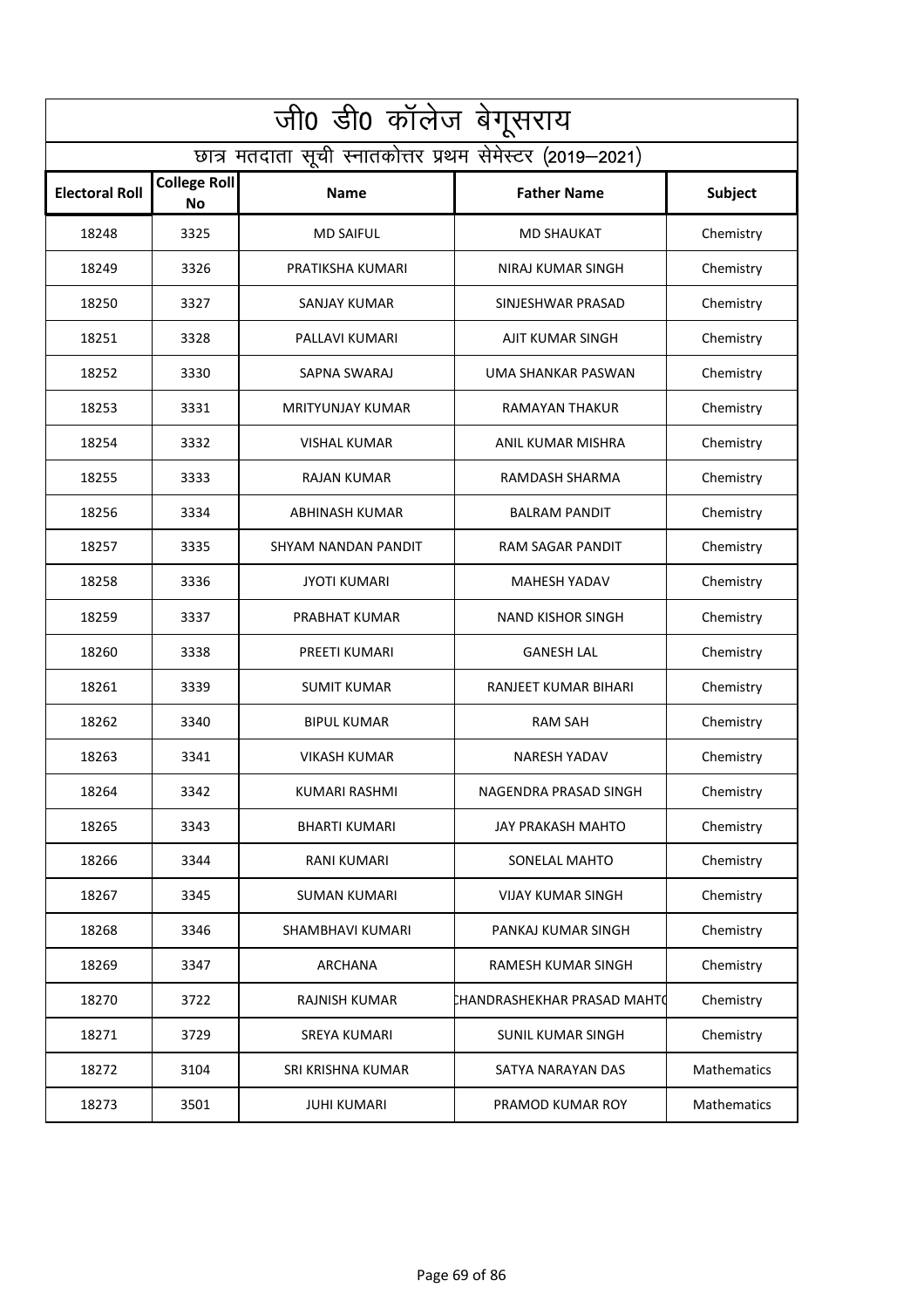|                                                          | <u>ज</u> ी0 डी0 कॉलेज बेगूसराय |                       |                                      |                    |
|----------------------------------------------------------|--------------------------------|-----------------------|--------------------------------------|--------------------|
| छात्र मतदाता सूची स्नातकोत्तर प्रथम सेमेस्टर (2019–2021) |                                |                       |                                      |                    |
| <b>Electoral Roll</b>                                    | <b>College Roll</b><br>No      | <b>Name</b>           | <b>Father Name</b>                   | Subject            |
| 18274                                                    | 3502                           | DURGESH KUMAR         | CHANDRA BHUSHAN MISHRA               | Mathematics        |
| 18275                                                    | 3503                           | RICHA BHARTI          | <b>GOPAL PRASAD SINGH</b>            | <b>Mathematics</b> |
| 18276                                                    | 3504                           | ANAMIKA KUMARI        | <b>ASHOK YADAV</b>                   | Mathematics        |
| 18277                                                    | 3505                           | ABHISHEK KUMAR        | <b>ASHOK KESHRI</b>                  | Mathematics        |
| 18278                                                    | 3506                           | <b>VIKRAM KUMAR</b>   | DINESH SINGH                         | Mathematics        |
| 18279                                                    | 3507                           | SHIVANI RAJ           | RAJESH KUMAR                         | Mathematics        |
| 18280                                                    | 3508                           | <b>MANOJ KUMAR</b>    | <b>BAUNU PANDIT</b>                  | Mathematics        |
| 18281                                                    | 3509                           | RAJEEV KUMAR          | <b>RAJESHWAR RAY</b>                 | Mathematics        |
| 18282                                                    | 3510                           | PRITAM KUMAR          | <b>BHUWNESHWAR PODDAR</b>            | <b>Mathematics</b> |
| 18283                                                    | 3511                           | DHARMENDRA KUMAR      | RAMVILASH MAHTO                      | <b>Mathematics</b> |
| 18284                                                    | 3512                           | <b>JYOTI KUMARI</b>   | Navin kumar Sah                      | <b>Mathematics</b> |
| 18285                                                    | 3513                           | <b>SUBODH BHARTI</b>  | <b>BHAGWAN PODDAR</b>                | Mathematics        |
| 18286                                                    | 3514                           | RANI KUMARI           | <b>MANOJ KUMAR GUPTA</b>             | <b>Mathematics</b> |
| 18287                                                    | 3515                           | DEEPAK PRASAD         | LAXMI NARAYAN SINGH                  | Mathematics        |
| 18288                                                    | 3516                           | <b>SHIVANGI SHREY</b> | ANIL KUMAR SAH                       | Mathematics        |
| 18289                                                    | 3517                           | SHYAM SUNDAR PODDAR   | RAM KARAN PODDAR                     | <b>Mathematics</b> |
| 18290                                                    | 3518                           | <b>AJAY KUMAR</b>     | <b>ASHOK RAY</b>                     | Mathematics        |
| 18291                                                    | 3519                           | NEERAJ KUMAR PANDIT   | SITA RAM PANDIT                      | Mathematics        |
| 18292                                                    | 3520                           | PREM PATEL            | AWADH KISHOR                         | Mathematics        |
| 18293                                                    | 3521                           | SIMPAL KUMARI         | <b>JAGO SINGH</b>                    | Mathematics        |
| 18294                                                    | 3522                           | RICHA KUMARI          | DHRUB KUMAR SINGH                    | Mathematics        |
| 18295                                                    | 3523                           | <b>RAJA KUMAR</b>     | SURYA NARAYAN PANDIT                 | <b>Mathematics</b> |
| 18296                                                    | 3524                           | <b>SNEHA SHALINI</b>  | <b>VIJAY SHANKAR SAH</b>             | Mathematics        |
| 18297                                                    | 3525                           | VISHAL KUMAR BHARTI   | NAGENDRA NARAYAN<br><b>CHAWDHARY</b> | Mathematics        |
| 18298                                                    | 3526                           | SURYAMANI KUMAR SAH   | <b>ALOK SAH</b>                      | Mathematics        |
| 18299                                                    | 3527                           | <b>NIRAJ KUMAR</b>    | <b>SHANKAR SHARMA</b>                | Mathematics        |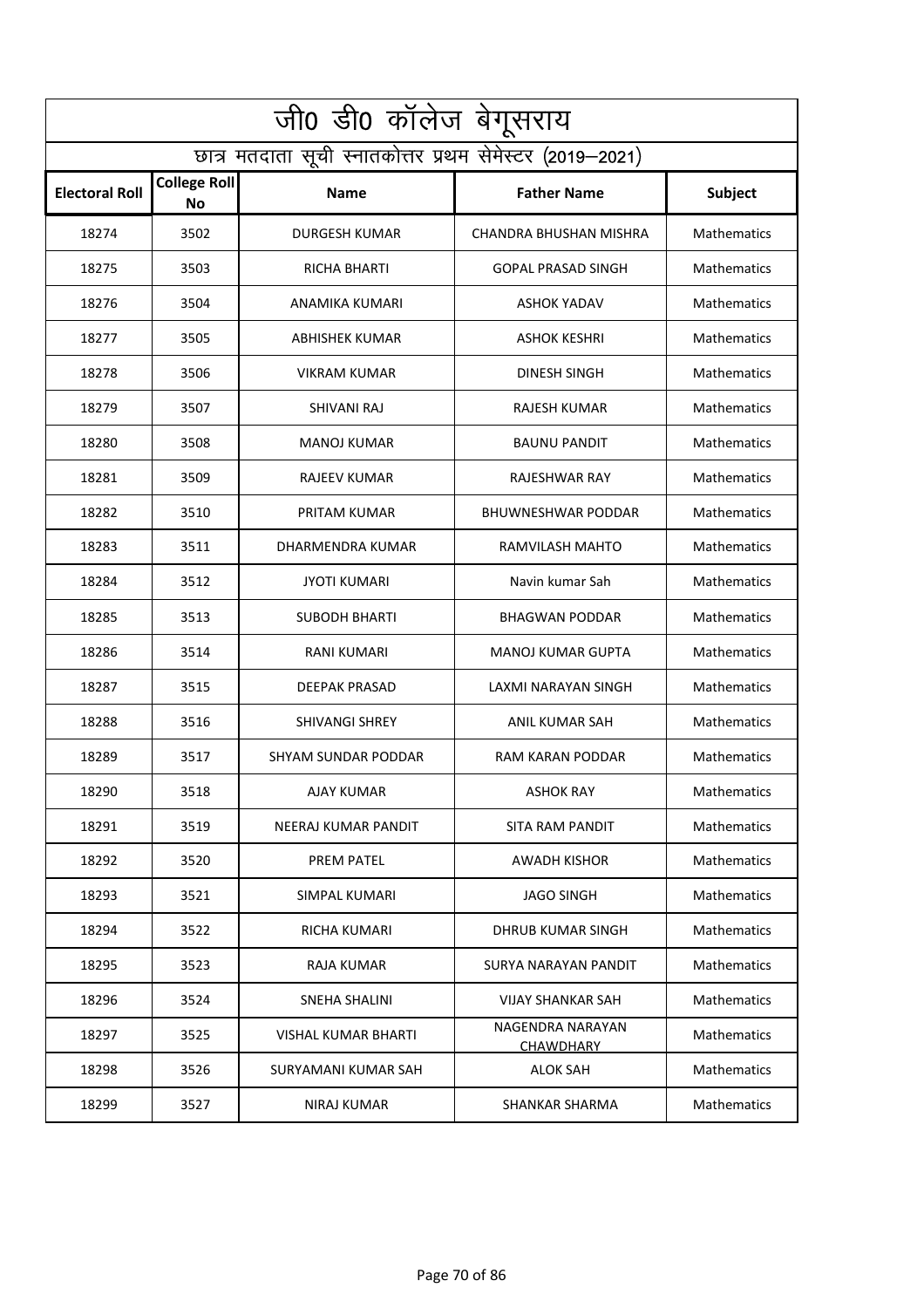| जी0 डी0 कॉलेज बेगूसराय |                                                          |                        |                             |                    |  |
|------------------------|----------------------------------------------------------|------------------------|-----------------------------|--------------------|--|
|                        | छात्र मतदाता सूची स्नातकोत्तर प्रथम सेमेस्टर (2019–2021) |                        |                             |                    |  |
| <b>Electoral Roll</b>  | <b>College Roll</b><br><b>No</b>                         | <b>Name</b>            | <b>Father Name</b>          | Subject            |  |
| 18300                  | 3528                                                     | SUJEET KUMAR           | <b>MUNNA SAH</b>            | Mathematics        |  |
| 18301                  | 3529                                                     | UJJWAL KUMAR           | PRAMOD PASWAN               | Mathematics        |  |
| 18302                  | 3530                                                     | SHISHU JHA             | PURANDAR JHA                | Mathematics        |  |
| 18303                  | 3531                                                     | <b>GAURAV KUMAR</b>    | <b>ASHOK CHOUDHARY</b>      | Mathematics        |  |
| 18304                  | 3532                                                     | ANUSHKA KUMARI         | SANDEEP MISHRA              | Mathematics        |  |
| 18305                  | 3533                                                     | <b>GOPAL KUMAR</b>     | <b>MANORANJAN CHAURASIA</b> | Mathematics        |  |
| 18306                  | 3534                                                     | SONAM KUMARI           | ARVIND KUMAR                | Mathematics        |  |
| 18307                  | 3535                                                     | RAJDEEPAK PRASAD GUPTA | RAMESH PRASAD GUPTA         | Mathematics        |  |
| 18308                  | 3536                                                     | MD AFROZ ALAM          | <b>MD KALAM</b>             | <b>Mathematics</b> |  |
| 18309                  | 3537                                                     | RITU KUMARI            | <b>RAM BILAS SINGh</b>      | Mathematics        |  |
| 18310                  | 3538                                                     | ASHWANI KUMAR          | RAJ KUMAR                   | Mathematics        |  |
| 18311                  | 3539                                                     | <b>NIRAJ KUMAR</b>     | <b>BISHUN DEV RAJAK</b>     | Mathematics        |  |
| 18312                  | 3540                                                     | <b>MD MANNAN</b>       | <b>MD SATTAR</b>            | Mathematics        |  |
| 18313                  | 3541                                                     | AKHLAQUR RAHMAN        | <b>FAZLUR RAHMAN</b>        | Mathematics        |  |
| 18314                  | 3542                                                     | <b>SUNNY KUMAR</b>     | <b>RAJIV KUMAR</b>          | Mathematics        |  |
| 18315                  | 3543                                                     | PUSHPA KUMARI          | DINESH KUMAR MAHTO          | Mathematics        |  |
| 18316                  | 3544                                                     | <b>SURBHI KUMARI</b>   | VIDYAPATI SUDHANSHU         | Mathematics        |  |
| 18317                  | 3546                                                     | RAVISH KUMAR           | <b>GANESH DAS</b>           | Mathematics        |  |
| 18318                  | 3547                                                     | AJAY KUMAR             | <b>UMESH RAM</b>            | Mathematics        |  |
| 18319                  | 3548                                                     | SANTOSH KUMAR          | <b>GHANSHYAM MAHTO</b>      | <b>Mathematics</b> |  |
| 18320                  | 3549                                                     | DHIRAJKUMAR            | RAMNANDAN TANTI             | Mathematics        |  |
| 18321                  | 3550                                                     | RAHUL KUMAR RANJAN     | <b>BINOD KUMAR</b>          | <b>Mathematics</b> |  |
| 18322                  | 3551                                                     | <b>SHALU KUMARI</b>    | MITHLESH SAH                | Mathematics        |  |
| 18323                  | 3552                                                     | RITESH KUMAR           | <b>BALRAM SINGH</b>         | Mathematics        |  |
| 18324                  | 3553                                                     | RATI KIRTI             | NATHUNI RAM BOSE            | Mathematics        |  |
| 18325                  | 3554                                                     | SUBODH KUMAR           | RAJO MAHTO                  | Mathematics        |  |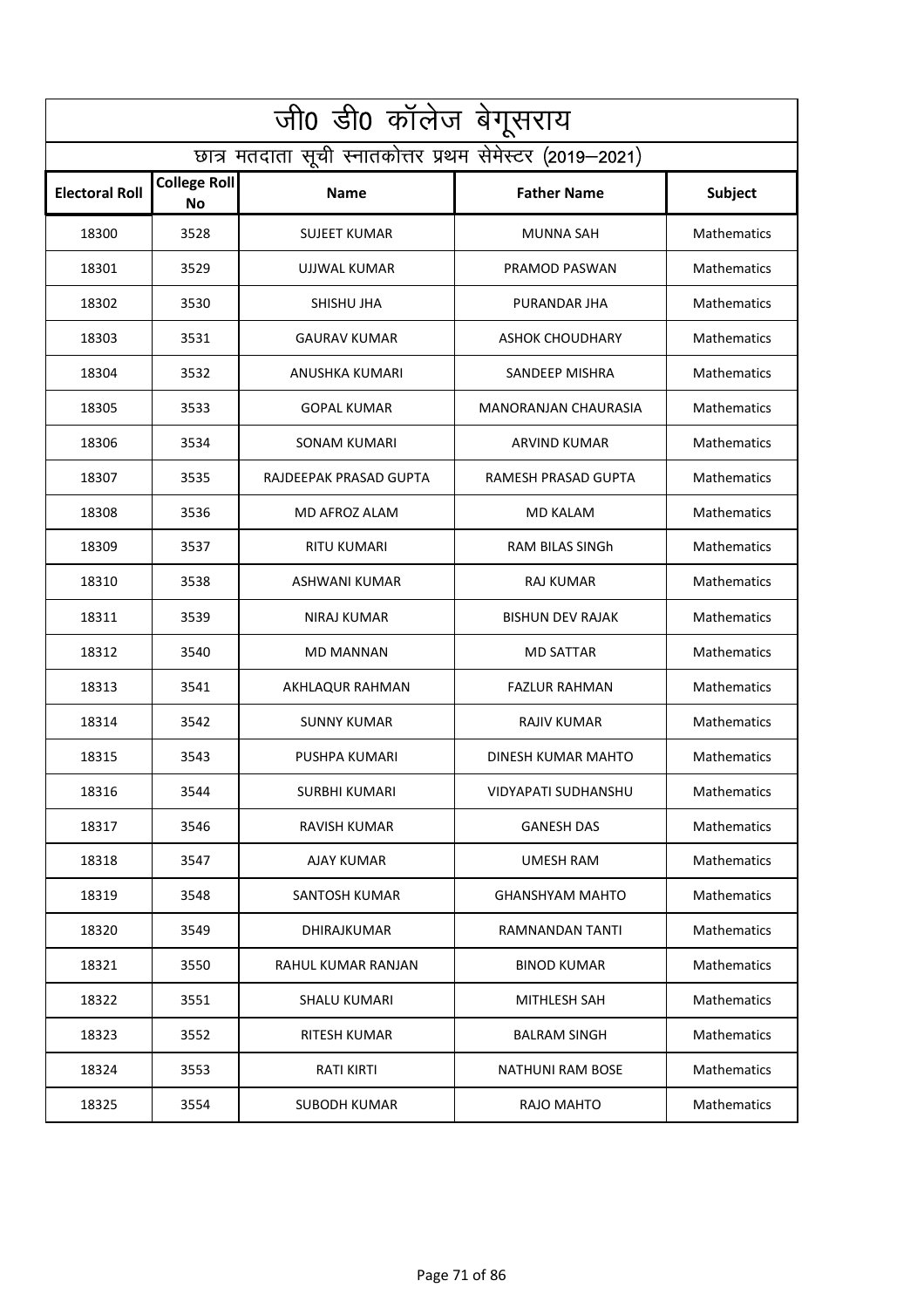|                       | जी0 डी0 कॉलेज बेगूसराय                                   |                        |                             |                    |  |
|-----------------------|----------------------------------------------------------|------------------------|-----------------------------|--------------------|--|
|                       | छात्र मतदाता सूची स्नातकोत्तर प्रथम सेमेस्टर (2019–2021) |                        |                             |                    |  |
| <b>Electoral Roll</b> | <b>College Roll</b><br>No                                | <b>Name</b>            | <b>Father Name</b>          | Subject            |  |
| 18326                 | 3555                                                     | <b>ARTEE SINGH</b>     | RAMAKANT SINGH              | Mathematics        |  |
| 18327                 | 3556                                                     | <b>KAVITA KUMARI</b>   | SADAN PRASAD SINGH          | <b>Mathematics</b> |  |
| 18328                 | 3557                                                     | SACHIN KUMAR           | <b>VIVEKANAND ROY</b>       | Mathematics        |  |
| 18329                 | 3558                                                     | <b>PUJA KUMARI</b>     | <b>OM PRAKASH</b>           | Mathematics        |  |
| 18330                 | 3559                                                     | <b>MOHAN KUMAR</b>     | SUNIL SAH                   | Mathematics        |  |
| 18331                 | 3560                                                     | NANDAN KUMAR           | <b>SHANKAR THAKUR</b>       | <b>Mathematics</b> |  |
| 18332                 | 3561                                                     | SHABNAM KUMARI         | SHIV SHANKAR PANDIT         | Mathematics        |  |
| 18333                 | 3562                                                     | SATYAM KUMAR           | MANCHUN PRASAD SINGH        | Mathematics        |  |
| 18334                 | 3563                                                     | RAKESH KUMAR           | <b>NAWAL KISHOR ROY</b>     | <b>Mathematics</b> |  |
| 18335                 | 3564                                                     | SMRITI KUMARI          | ASHOK KUMAR SINGH           | <b>Mathematics</b> |  |
| 18336                 | 3565                                                     | <b>VICKY KUMAR</b>     | RAMBABU SAH                 | <b>Mathematics</b> |  |
| 18337                 | 3566                                                     | <b>BIBHUTI RANJAN</b>  | DHARAM DEO PRASAD SINGH     | Mathematics        |  |
| 18338                 | 3567                                                     | <b>KARAN KUMAR</b>     | <b>SURENDRA SAH</b>         | <b>Mathematics</b> |  |
| 18339                 | 3568                                                     | SANJAY KUMAR           | PARMESHWAR MAHTO            | Mathematics        |  |
| 18340                 | 3569                                                     | <b>ANSHU KUMARI</b>    | AMOD SINGH                  | Mathematics        |  |
| 18341                 | 3570                                                     | NISHA BHARTI           | NIRANJAN KUMAR CHAUDHARY    | Mathematics        |  |
| 18342                 | 3571                                                     | <b>BIKKU KUMAR RAY</b> | RAM NARAYAN RAY             | Mathematics        |  |
| 18343                 | 3572                                                     | <b>GULSHAN KUMAR</b>   | SHIV NARAYAN MAHTO          | Mathematics        |  |
| 18344                 | 3573                                                     | NITEESH KUMAR          | RAMBALAK CHAUDHARY          | Mathematics        |  |
| 18345                 | 3574                                                     | LAXMI KUMARI           | <b>KRISHAN DEV</b>          | Mathematics        |  |
| 18346                 | 3575                                                     | AVINASH KUMAR PASWAN   | <b>VIJAY PASWAN</b>         | Mathematics        |  |
| 18347                 | 3576                                                     | <b>LALIT KUMAR</b>     | <b>BHUSHAN DAS</b>          | <b>Mathematics</b> |  |
| 18348                 | 3577                                                     | <b>MEGHA KUMARI</b>    | <b>MANOJ KUMAR MAHTO</b>    | Mathematics        |  |
| 18349                 | 3578                                                     | SUJATA KUMARI          | MURLI MANOHAR JAYSWAL       | Mathematics        |  |
| 18350                 | 3579                                                     | RAM KUMAR RAJAK        | RAM UDAY RAJAK              | Mathematics        |  |
| 18351                 | 3580                                                     | <b>RUPA KUMARI</b>     | <b>CHANDRASHEKHAR MAHTO</b> | Mathematics        |  |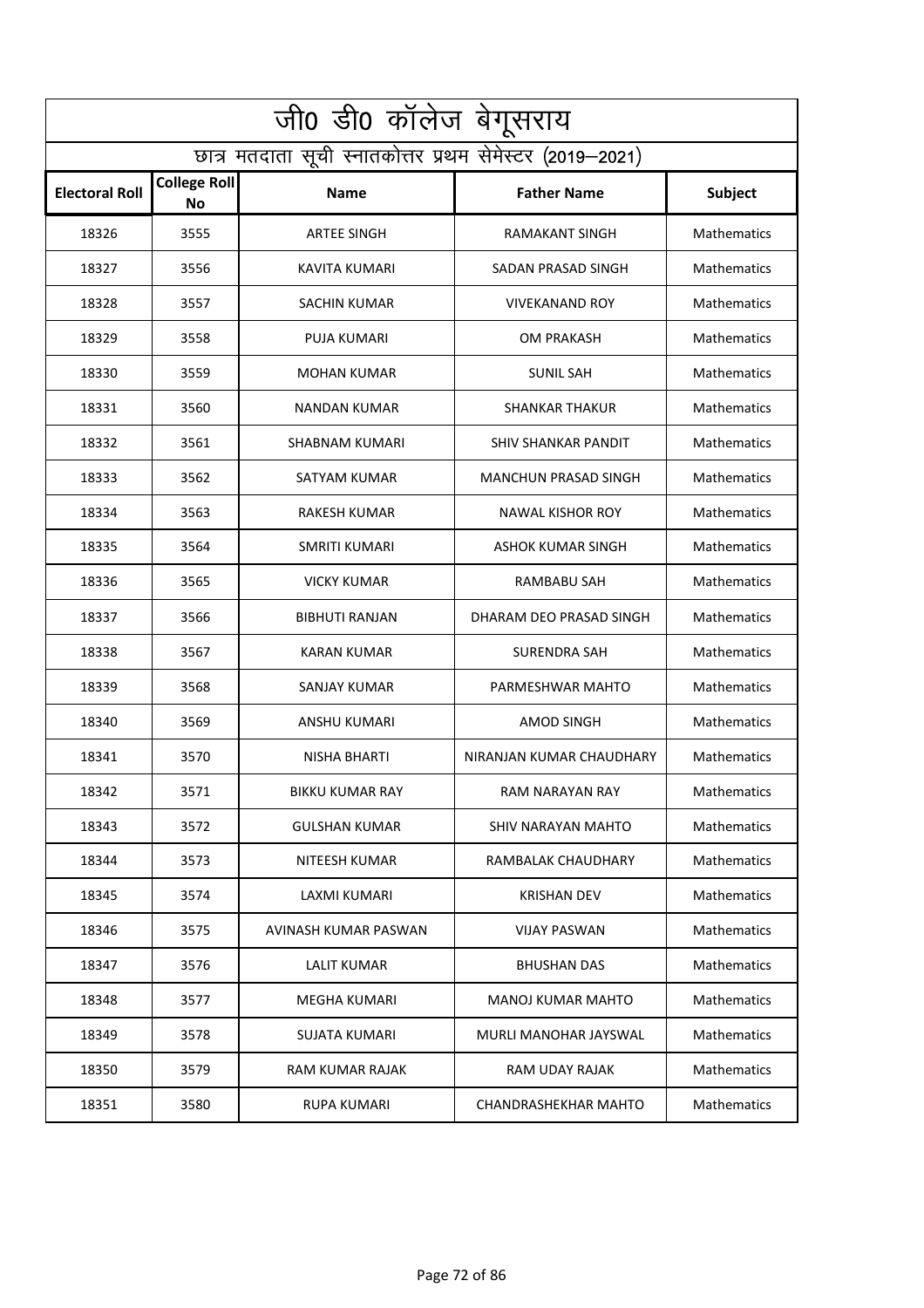|                       | <u>ज</u> ी0 डी0 कॉलेज बेगूसराय                           |                       |                          |                    |  |
|-----------------------|----------------------------------------------------------|-----------------------|--------------------------|--------------------|--|
|                       | छात्र मतदाता सूची स्नातकोत्तर प्रथम सेमेस्टर (2019–2021) |                       |                          |                    |  |
| <b>Electoral Roll</b> | <b>College Roll</b><br><b>No</b>                         | <b>Name</b>           | <b>Father Name</b>       | Subject            |  |
| 18352                 | 3581                                                     | DIGWANT KUMAR         | <b>SUSHIL YADAV</b>      | Mathematics        |  |
| 18353                 | 3583                                                     | SUPRIYA JYOTI         | <b>BALMUKUND DAS</b>     | <b>Mathematics</b> |  |
| 18354                 | 3584                                                     | <b>ANIKET KUMAR</b>   | RAJEEV CHAUDHARY         | Mathematics        |  |
| 18355                 | 3585                                                     | POOJA KUMARI          | <b>RAM KISHUN MAHTO</b>  | Mathematics        |  |
| 18356                 | 3586                                                     | NITISH KUMAR          | PAWAN RAY                | Mathematics        |  |
| 18357                 | 3588                                                     | <b>RAJU KUMAR</b>     | RAM KUMAR PRASAD SINGH   | Mathematics        |  |
| 18358                 | 3589                                                     | KRISHNA KUMAR         | RAM SAKAL MAHTO          | Mathematics        |  |
| 18359                 | 3590                                                     | REKHA KUMARI          | <b>MOHAN PANDIT</b>      | Mathematics        |  |
| 18360                 | 3591                                                     | <b>DOLI KUMARI</b>    | SUNIL KUMAR ROY          | <b>Mathematics</b> |  |
| 18361                 | 3592                                                     | SHREERAM KUMAR SAHU   | <b>BHULLU SAHU</b>       | <b>Mathematics</b> |  |
| 18362                 | 3593                                                     | <b>JYOTI BHARTI</b>   | DHARMESH SINGH           | <b>Mathematics</b> |  |
| 18363                 | 3594                                                     | SUMAN KUMARI          | RAJARAM SAH              | Mathematics        |  |
| 18364                 | 3595                                                     | SONU KUMAR            | RAM PRAMOD SAH           | Mathematics        |  |
| 18365                 | 3596                                                     | AADITYA RAJ           | DEV NARAYAN MALAKAR      | Mathematics        |  |
| 18366                 | 3597                                                     | JITENDRA KUMAR SHARMA | SANJAY SHARMA            | Mathematics        |  |
| 18367                 | 3598                                                     | <b>SUMIT KUMAR</b>    | <b>RAM KUMAR ROY</b>     | Mathematics        |  |
| 18368                 | 3599                                                     | <b>GAUTAM KUMAR</b>   | RAJ KUMAR SAH            | Mathematics        |  |
| 18369                 | 3600                                                     | <b>MONIKA KUMARI</b>  | UTTAM PRAKASH            | Mathematics        |  |
| 18370                 | 3601                                                     | <b>JYOTI RANI</b>     | <b>BINOD MANDAL</b>      | Mathematics        |  |
| 18371                 | 3602                                                     | RAJAN KUMAR           | <b>MAHENDRA MISHRA</b>   | Mathematics        |  |
| 18372                 | 3603                                                     | ADITYA KUMAR MADHAV   | YASHWANT KUMAR           | Mathematics        |  |
| 18373                 | 3604                                                     | SANJEET KUMAR         | DULAR CHAND DAS          | <b>Mathematics</b> |  |
| 18374                 | 3605                                                     | SHIVJEE KUMAR         | <b>RAM BAHADUR SAHNI</b> | Mathematics        |  |
| 18375                 | 3606                                                     | SAVITA KUMARI         | SUNIL SAH                | Mathematics        |  |
| 18376                 | 3607                                                     | SANTOSH KUMAR         | <b>MADHUKANT SINGH</b>   | Mathematics        |  |
| 18377                 | 3608                                                     | SHIVANSHI KUMARI      | ABLENDU KUMAR            | Mathematics        |  |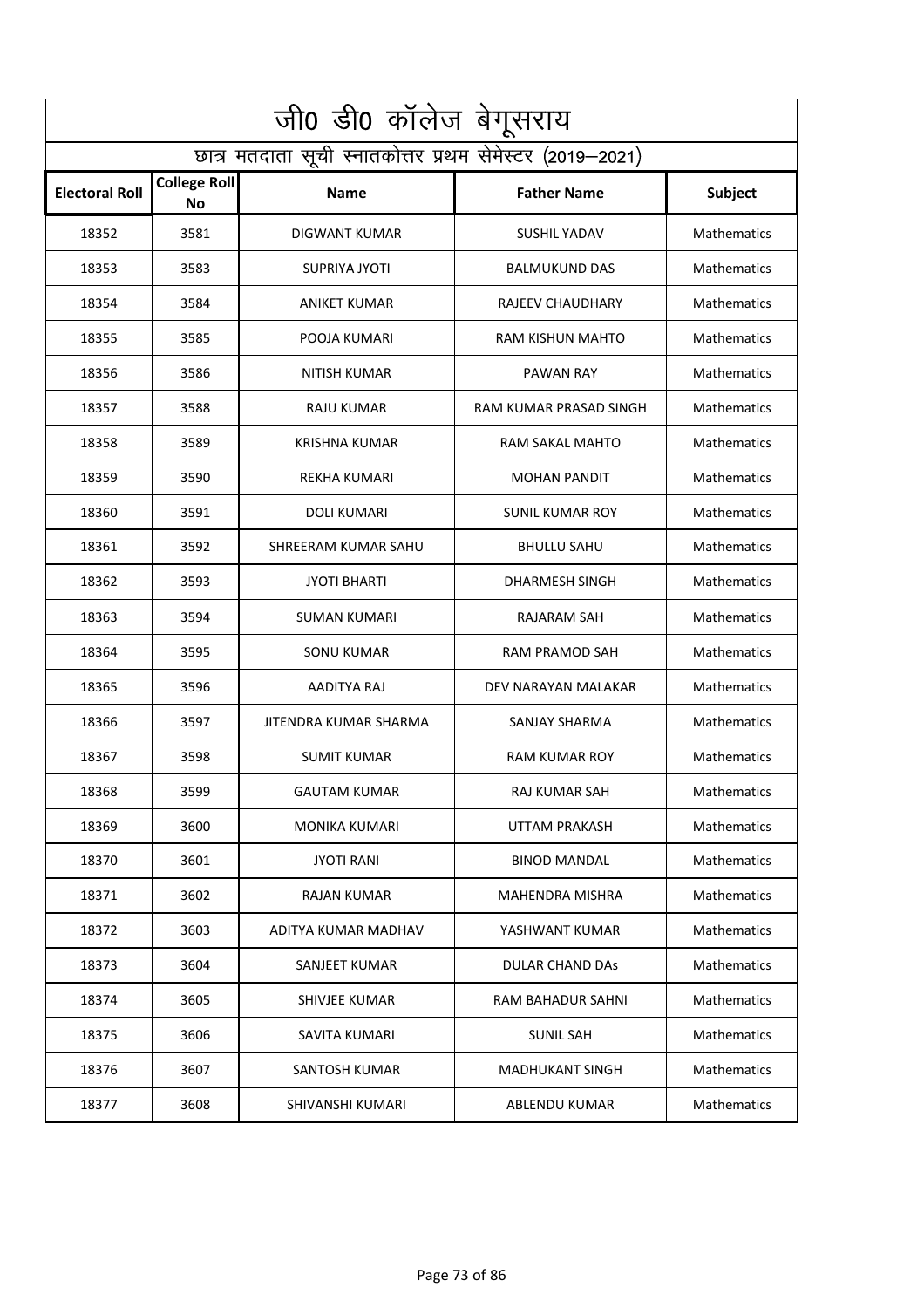| <u>ज</u> ी0 डी0 कॉलेज बेगूसराय |                                                          |                           |                               |                    |  |
|--------------------------------|----------------------------------------------------------|---------------------------|-------------------------------|--------------------|--|
|                                | छात्र मतदाता सूची स्नातकोत्तर प्रथम सेमेस्टर (2019–2021) |                           |                               |                    |  |
| <b>Electoral Roll</b>          | <b>College Roll</b><br>No                                | <b>Name</b>               | <b>Father Name</b>            | Subject            |  |
| 18378                          | 3609                                                     | SONIKA KUMARI             | <b>RAMBINOD SINGH</b>         | Mathematics        |  |
| 18379                          | 3610                                                     | MD SAJJAD ALAM            | <b>MD TASLIM</b>              | <b>Mathematics</b> |  |
| 18380                          | 3611                                                     | <b>VINIT KUMAR</b>        | <b>CHANDRASHEKHAR ROY</b>     | Mathematics        |  |
| 18381                          | 3613                                                     | ADARSH KUMAR              | <b>SHANKAR PASWAN</b>         | Mathematics        |  |
| 18382                          | 3614                                                     | <b>MADHU PRIYA</b>        | SURENDR PRASAD SINGH          | Mathematics        |  |
| 18383                          | 3615                                                     | PANKAJ KUMAR              | RAJ NARAYAN RAY               | Mathematics        |  |
| 18384                          | 3616                                                     | KARISHMA GANDHI           | AJAY GANDHI                   | Mathematics        |  |
| 18385                          | 3617                                                     | <b>SUMIT KUMAR</b>        | SURYA DEV NARAYAN SHARMA      | Mathematics        |  |
| 18386                          | 3618                                                     | ABDHESH KUMAR             | PREMCHANDRA DAS               | <b>Mathematics</b> |  |
| 18387                          | 3619                                                     | <b>SHUBHAM KUMAR</b>      | PAWAN PASWAN                  | <b>Mathematics</b> |  |
| 18388                          | 3620                                                     | NIDHI KUMARI              | <b>BISHWESHWAR RAM</b>        | <b>Mathematics</b> |  |
| 18389                          | 3621                                                     | <b>ASHUTOSH KUMAR</b>     | KAMAL DEV SHARMA              | Mathematics        |  |
| 18390                          | 3622                                                     | KRISHNA KUMARI            | RAJ KISHOR MAHTO              | <b>Mathematics</b> |  |
| 18391                          | 3623                                                     | <b>MAUSAM BHARTI</b>      | <b>BHAGIRAT PRASAD</b>        | Mathematics        |  |
| 18392                          | 3624                                                     | PRAKRITIK KUMAR CHOUDHARY | RAM KISHOR CHOUDHARY          | Mathematics        |  |
| 18393                          | 3625                                                     | <b>NILESH SHERPURI</b>    | SATISH KUMAR CHOUDHARY        | Mathematics        |  |
| 18394                          | 3626                                                     | RAMESH KUMAR              | <b>ANJANI SINGH</b>           | Mathematics        |  |
| 18395                          | 3627                                                     | DEEPAK KUMAR              | <b>BHUSHAN KUMAR</b>          | Mathematics        |  |
| 18396                          | 3628                                                     | <b>HIMANSHU</b>           | <b>VARUN KUMAR SINGH</b>      | Mathematics        |  |
| 18397                          | 3629                                                     | NEHA KUMARI               | MUKESH SINGH                  | Mathematics        |  |
| 18398                          | 3630                                                     | <b>NISHANT KUMAR</b>      | AJEET KUMAR                   | Mathematics        |  |
| 18399                          | 3631                                                     | <b>CHANDAN KUMAR</b>      | <b>LAXMI SAH</b>              | <b>Mathematics</b> |  |
| 18400                          | 3632                                                     | <b>UMESH KUMAR</b>        | <b>SHANKAR DAS</b>            | Mathematics        |  |
| 18401                          | 3633                                                     | <b>AJIT KUMAR</b>         | RAMCHANDRA PANDIT             | Mathematics        |  |
| 18402                          | 3634                                                     | PANKAJ KUMAR              | <b>BRAHMADEV PRASAD SINGH</b> | Mathematics        |  |
| 18403                          | 3635                                                     | <b>BABLU KUMAR</b>        | SITARAM RAJAK                 | Mathematics        |  |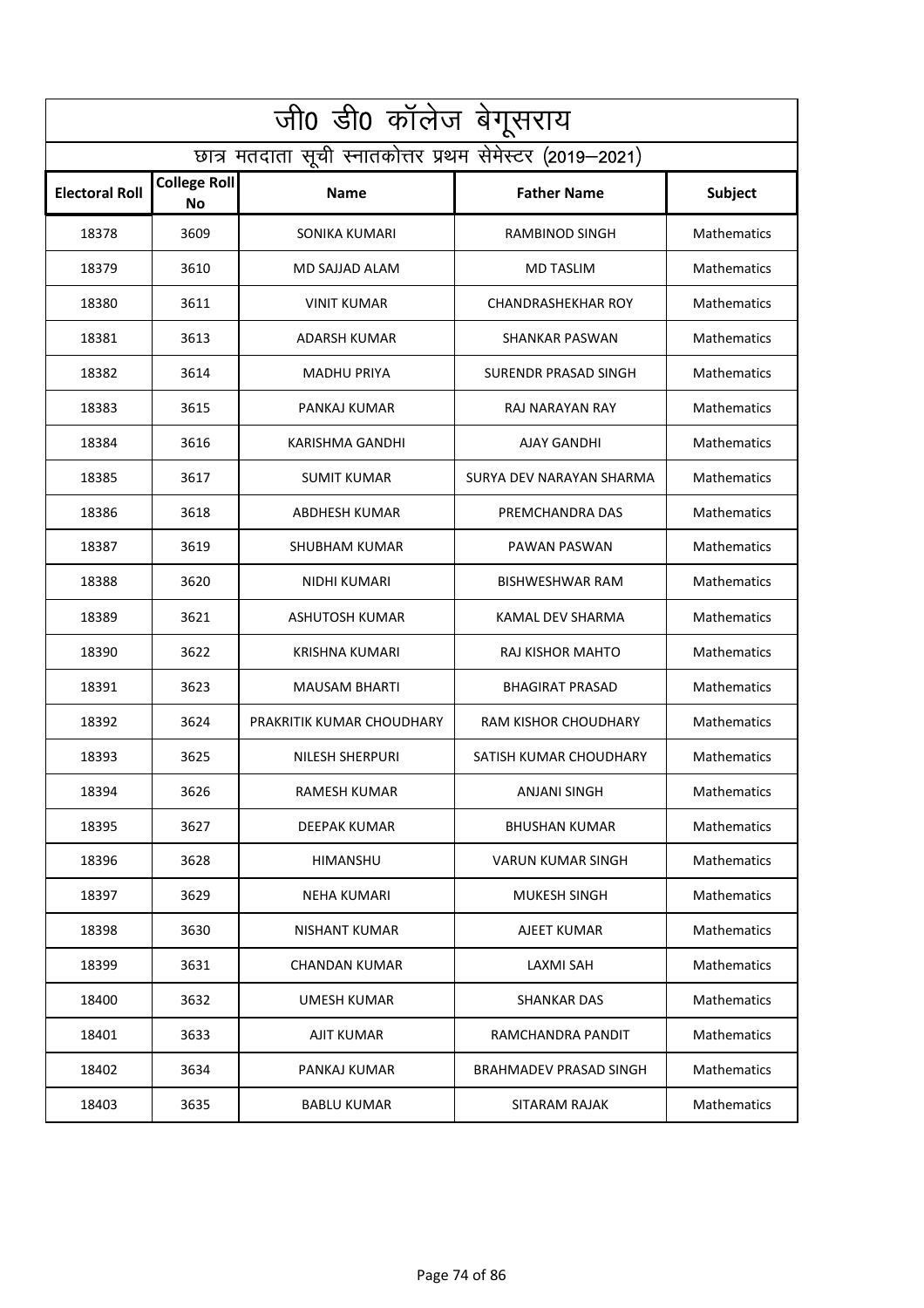| <u>जी0</u> डी0 कॉलेज बेगूसराय |                                                          |                           |                             |                    |  |
|-------------------------------|----------------------------------------------------------|---------------------------|-----------------------------|--------------------|--|
|                               | छात्र मतदाता सूची स्नातकोत्तर प्रथम सेमेस्टर (2019–2021) |                           |                             |                    |  |
| <b>Electoral Roll</b>         | <b>College Roll</b><br><b>No</b>                         | <b>Name</b>               | <b>Father Name</b>          | Subject            |  |
| 18404                         | 3636                                                     | <b>MD RAJA</b>            | <b>MD MOJABIR</b>           | Mathematics        |  |
| 18405                         | 3637                                                     | DILKHUSH KUMAR            | JAY JAY RAM SINGH           | <b>Mathematics</b> |  |
| 18406                         | 3638                                                     | <b>ABHISHEK KUMAR</b>     | SHIVJEE DAS                 | Mathematics        |  |
| 18407                         | 3639                                                     | <b>RAHUL KUMAR</b>        | <b>UMESH RAM</b>            | Mathematics        |  |
| 18408                         | 3640                                                     | SWETA KUMARI              | UPENDRA CHOUDHARY           | Mathematics        |  |
| 18409                         | 3641                                                     | <b>MINU KUMARI</b>        | <b>JYOTISH KUMAR SINGH</b>  | Mathematics        |  |
| 18410                         | 3642                                                     | SATYAM KUMAR              | <b>MANOJ KUMAR SAH</b>      | Mathematics        |  |
| 18411                         | 3643                                                     | ABHINAV KUMAR             | OMPRAKASH YADAV             | Mathematics        |  |
| 18412                         | 3644                                                     | <b>BIKKI KUMAR</b>        | ARVIND KUMAR SAH            | <b>Mathematics</b> |  |
| 18413                         | 3612                                                     | AARTI KUMARI              | RAJ KUMAR CHAUDHARY         | <b>Mathematics</b> |  |
| 18414                         | 3587                                                     | <b>SAFIYA KHATOON</b>     | <b>ABDUL WHAHID</b>         | <b>Mathematics</b> |  |
| 18415                         | 3582                                                     | <b>BIPUL KUMAR MISHRA</b> | <b>SANJAY SHARMA</b>        | Mathematics        |  |
| 18416                         | 3645                                                     | PALLAVI KUMARI            | <b>PAPPU SINGH</b>          | Mathematics        |  |
| 18417                         | 3701                                                     | ANJU KUMARI               | SUBODH PRASAD YADAV         | Physics            |  |
| 18418                         | 3702                                                     | PRAKASH SINGH             | RASIK LAL SINGH             | Physics            |  |
| 18419                         | 3703                                                     | MANJAY KUMAR              | <b>MANOJ KUMAR SINGH</b>    | Physics            |  |
| 18420                         | 3704                                                     | SHRAWAN KUMAR             | VISHNUDEV YADAV             | Physics            |  |
| 18421                         | 3705                                                     | RAJA KUMAR                | RAMJEE SAH                  | <b>PHYSICS</b>     |  |
| 18422                         | 3706                                                     | RAUSHAN KUMAR             | <b>NARESH BHAGAT</b>        | Physics            |  |
| 18423                         | 3707                                                     | SULEKHA KUMARI            | RAM LAKHAN MAHTO            | Physics            |  |
| 18424                         | 3708                                                     | PAPPU KUMAR               | MADHUSUDAN MAHTO            | Physics            |  |
| 18425                         | 3709                                                     | <b>SONI KUMARI</b>        | SURENDRA MAHARAJ            | Physics            |  |
| 18426                         | 3710                                                     | <b>SANU KUMAR</b>         | <b>UPENDRA SINGH</b>        | <b>PHYSICS</b>     |  |
| 18427                         | 3711                                                     | PUJA PRIYA                | <b>DIWAKAR SINGH</b>        | Physics            |  |
| 18428                         | 3712                                                     | RAJ KUMAR                 | <b>BALMIKI PARSAD GUPTA</b> | Physics            |  |
| 18429                         | 3713                                                     | <b>ABHIJIT KUMAR</b>      | <b>INDRADEO DAS</b>         | Physics            |  |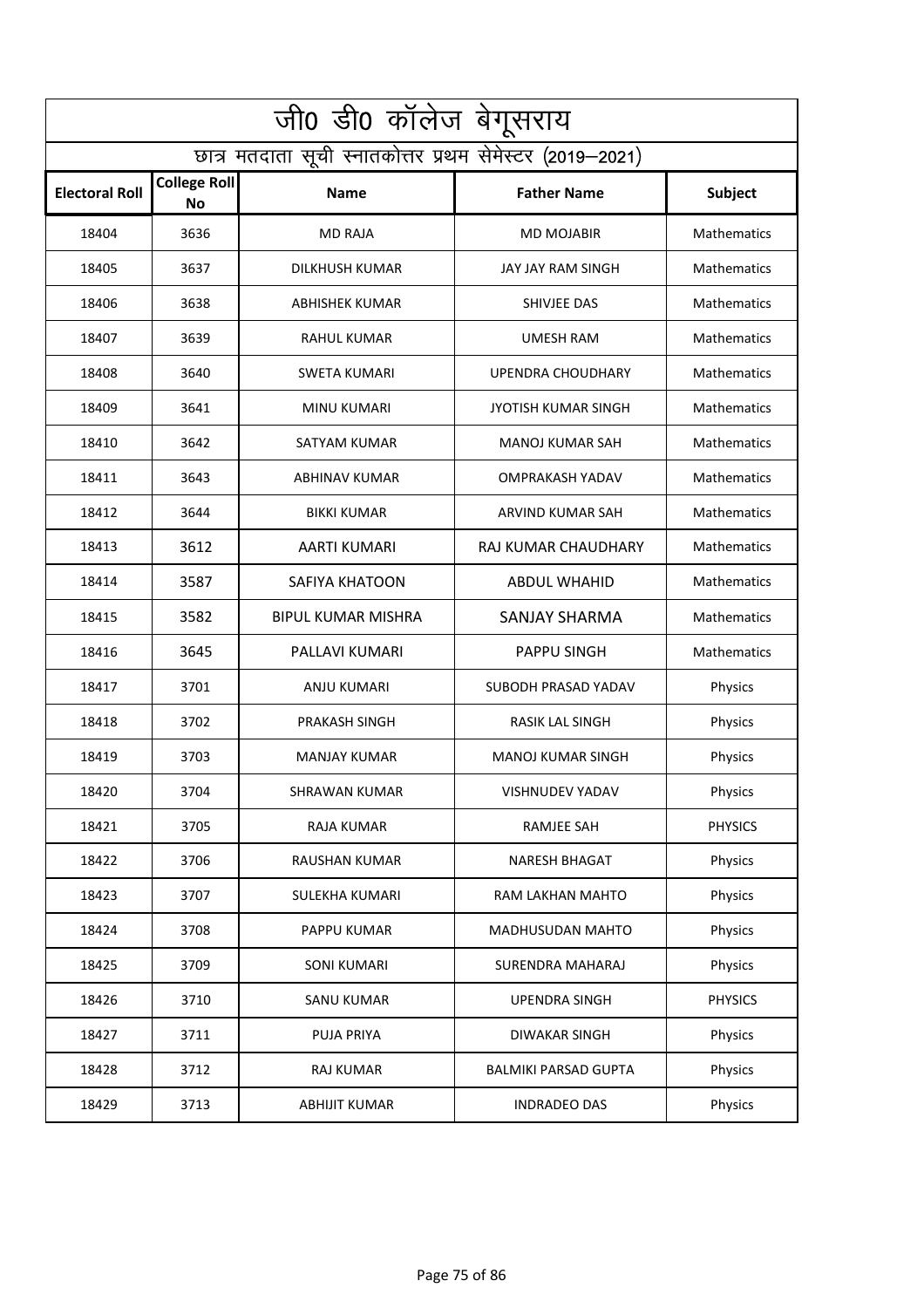| $\overline{\mathrm{u}}$ 0 डी0 कॉलेज बेगूसराय             |                                  |                             |                           |                |
|----------------------------------------------------------|----------------------------------|-----------------------------|---------------------------|----------------|
| छात्र मतदाता सूची स्नातकोत्तर प्रथम सेमेस्टर (2019–2021) |                                  |                             |                           |                |
| <b>Electoral Roll</b>                                    | <b>College Roll</b><br><b>No</b> | <b>Name</b>                 | <b>Father Name</b>        | <b>Subject</b> |
| 18430                                                    | 3714                             | RAJESH KUMAR                | RAM SHANKAR MAHTO         | Physics        |
| 18431                                                    | 3715                             | <b>DHARMENDRA KUMAR</b>     | <b>JAGAT YADAV</b>        | Physics        |
| 18432                                                    | 3716                             | <b>KRISHAN MOHAN PRASAD</b> | <b>RAM PRAVESH ROY</b>    | Physics        |
| 18433                                                    | 3717                             | <b>SHIV KUMAR</b>           | <b>MANTUN SHARMA</b>      | Physics        |
| 18434                                                    | 3718                             | KAUSHIKI SINHA              | ARUN KUMAR SINHA          | Physics        |
| 18435                                                    | 3719                             | SONA KUMARI                 | MANOJ KUMAR MISHRA        | <b>PHYSICS</b> |
| 18436                                                    | 3720                             | <b>SAURABH KUMAR</b>        | ANIRUDH KUMAR SAH         | <b>PHYSICS</b> |
| 18437                                                    | 3721                             | SARVEJEET SINGH             | RAMSHARAN SINGH           | Physics        |
| 18438                                                    | 3722                             | <b>GITA KUMARI</b>          | RAM BALAK PANDIT          | Physics        |
| 18439                                                    | 3723                             | SITA KUMARI                 | RAM BALAK PANDIT          | Physics        |
| 18440                                                    | 3724                             | YASHWANT KUMAR              | SHASHIKANT JHA            | Physics        |
| 18441                                                    | 3725                             | <b>ABHISHEK KUMAR</b>       | PARMOD KUMAR SINGH        | <b>PHYSICS</b> |
| 18442                                                    | 3726                             | RAHUL KUMAR                 | SHIVJI PRASAD YADAV       | Physics        |
| 18443                                                    | 3727                             | <b>SANATAN KUMAR</b>        | <b>ASHOK SINGH</b>        | Physics        |
| 18444                                                    | 3728                             | <b>SONU KUMAR</b>           | RAMSAGAR RAY              | Physics        |
| 18445                                                    | 3729                             | <b>GUNJAN KUMARI</b>        | <b>ANIL KUMAR</b>         | Physics        |
| 18446                                                    | 3730                             | CHANDNI KUMARI              | SIKENDRA MAHTO            | Physics        |
| 18447                                                    | 3731                             | ADARSH KUMAR                | <b>ASHOK PRASAD SINGH</b> | <b>PHYSICS</b> |
| 18448                                                    | 3732                             | <b>RAJESH KUMAR</b>         | <b>SHANKAR SAHANI</b>     | Physics        |
| 18449                                                    | 3733                             | <b>KIRAN BHARTI</b>         | DINESH KUMAR SHARMA       | Physics        |
| 18450                                                    | 3734                             | <b>JITENDRA KUMAR</b>       | <b>UMESH DAS</b>          | Physics        |
| 18451                                                    | 3735                             | <b>MITHUN KUMAR</b>         | <b>JANAK MAHTIO</b>       | Physics        |
| 18452                                                    | 3736                             | DOLLY KUMARI                | KALESHWAR PASWAN          | Physics        |
| 18453                                                    | 3737                             | <b>SUSHMITA KUMARI</b>      | PAPPU MISHRA              | Physics        |
| 18454                                                    | 3738                             | <b>RESHAM KUMARI</b>        | <b>DILIP RAY</b>          | Physics        |
| 18455                                                    | 3739                             | <b>BABLU KUMAR</b>          | Amin yadav                | Physics        |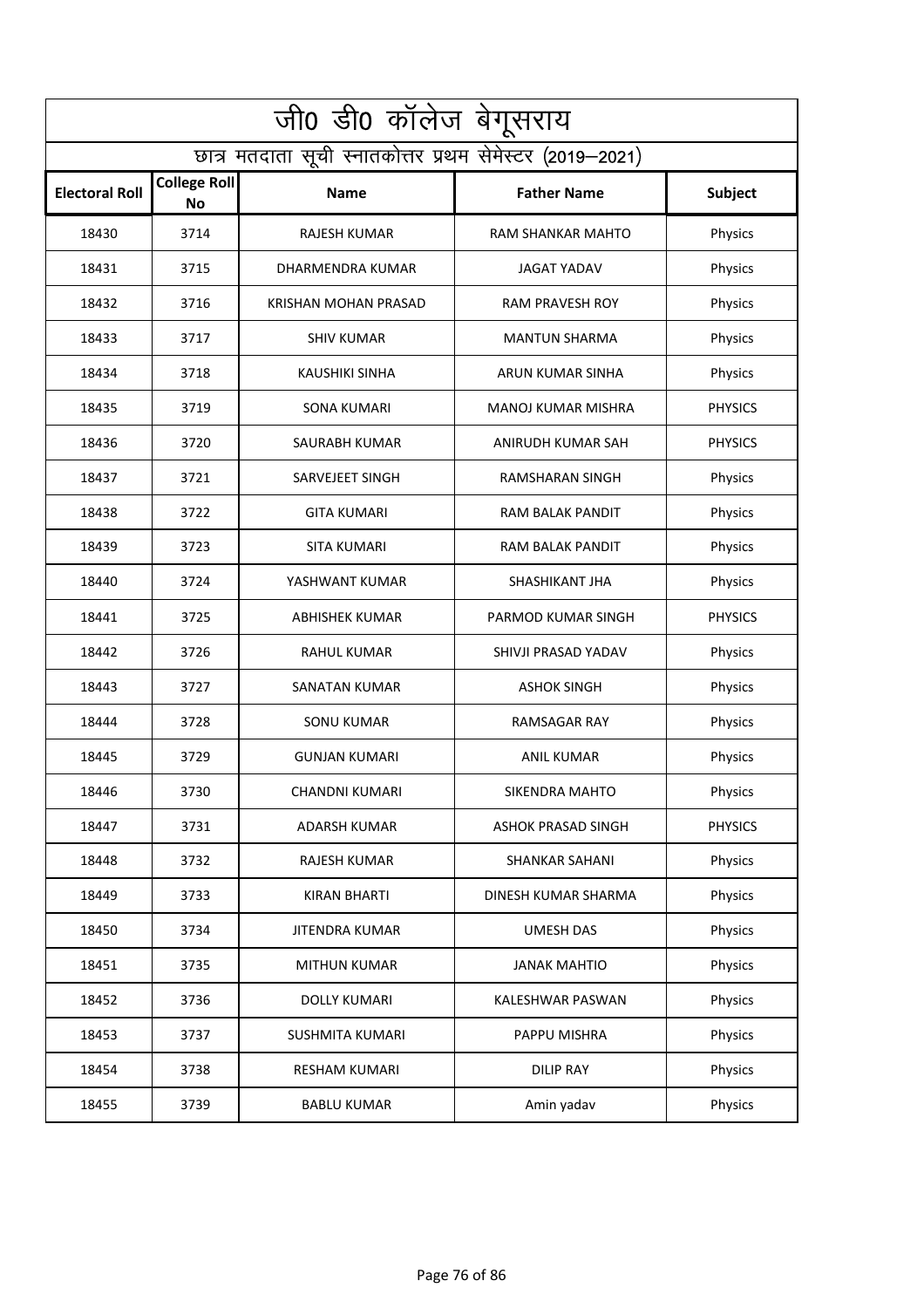| जी0 डी0 कॉलेज बेगूसराय |                                                          |                       |                            |                |  |
|------------------------|----------------------------------------------------------|-----------------------|----------------------------|----------------|--|
|                        | छात्र मतदाता सूची स्नातकोत्तर प्रथम सेमेस्टर (2019–2021) |                       |                            |                |  |
| <b>Electoral Roll</b>  | <b>College Roll</b><br>No                                | <b>Name</b>           | <b>Father Name</b>         | <b>Subject</b> |  |
| 18456                  | 3740                                                     | <b>AALIA PERWEEN</b>  | MD ZAINUL AAVDIN           | Physics        |  |
| 18457                  | 3742                                                     | <b>MANISHA KUMARI</b> | SHAMBHU PRASAD CHADHARY    | Physics        |  |
| 18458                  | 3743                                                     | SHUBHAM RANJAN        | <b>BIJAY RANJAN PRASAD</b> | Physics        |  |
| 18459                  | 3744                                                     | PRIYANKA KUMARI       | <b>JANARDAN SAH</b>        | Physics        |  |
| 18460                  | 3745                                                     | <b>MANISH KUMAR</b>   | <b>GANESH DAS</b>          | Physics        |  |
| 18461                  | 3747                                                     | <b>VIKRAM KUMAR</b>   | <b>ANIL KUMAR</b>          | Physics        |  |
| 18462                  | 3748                                                     | <b>BHARAT KUMAR</b>   | <b>BACHCHA BABU PASWAN</b> | Physics        |  |
| 18463                  | 3749                                                     | RITESH KUMAR          | <b>VIJAY PASWAN</b>        | Physics        |  |
| 18464                  | 3750                                                     | DHARMENDRA KUMAR      | PRABHU YADAV               | Physics        |  |
| 18465                  | 3751                                                     | RAKESH KUMAR          | MAHENDRA YADAV             | Physics        |  |
| 18466                  | 3752                                                     | ANAND KUMAR           | SANJAY ROY                 | Physics        |  |
| 18467                  | 3753                                                     | PANKAJ KUMAR          | RAJENDRA SAH               | Physics        |  |
| 18468                  | 3754                                                     | KRISHNA KUMAR         | <b>BANARSI RAM</b>         | Physics        |  |
| 18469                  | 3755                                                     | <b>RAKHI BHARTI</b>   | MUKTESHWAR KUMAR           | Physics        |  |
| 18470                  | 3756                                                     | RAKESH KUMAR RAUSHAN  | <b>ARVIND KUMAR</b>        | Physics        |  |
| 18471                  | 3757                                                     | SURENDRA PASWAN       | <b>BISHNUDEV PASWAN</b>    | Physics        |  |
| 18472                  | 3758                                                     | <b>ROHAN RAJAK</b>    | RAMESH RAJAK               | Physics        |  |
| 18473                  | 3759                                                     | <b>CHINTU KUMAR</b>   | RAMAKANT CHOUDHARY         | Physics        |  |
| 18474                  | 3760                                                     | RANDHIR KUMAR         | <b>SURENDRA MAHTO</b>      | Physics        |  |
| 18475                  | 3761                                                     | <b>VIJAY PASWAN</b>   | RAJENDRA PASWAN            | Physics        |  |
| 18476                  | 3762                                                     | KISHAN VISHWAKARMA    | ASHOK VISHWAKARMA          | Physics        |  |
| 18477                  | 3763                                                     | SHUBHAM KUMAR         | SHAMBHU RAY                | Physics        |  |
| 18478                  | 3764                                                     | <b>VIKRAM KUMAR</b>   | AMARENDRA PRASAD SINGH     | Physics        |  |
| 18479                  | 3765                                                     | <b>SUMIT KUMAR</b>    | RAMASHARAY SINGH           | Physics        |  |
| 18480                  | 3766                                                     | <b>ROHIT KUMAR</b>    | <b>SUNIL KUMAR</b>         | Physics        |  |
| 18481                  | 3767                                                     | <b>NEERAJ KUMAR</b>   | SHAMBHU SAH                | Physics        |  |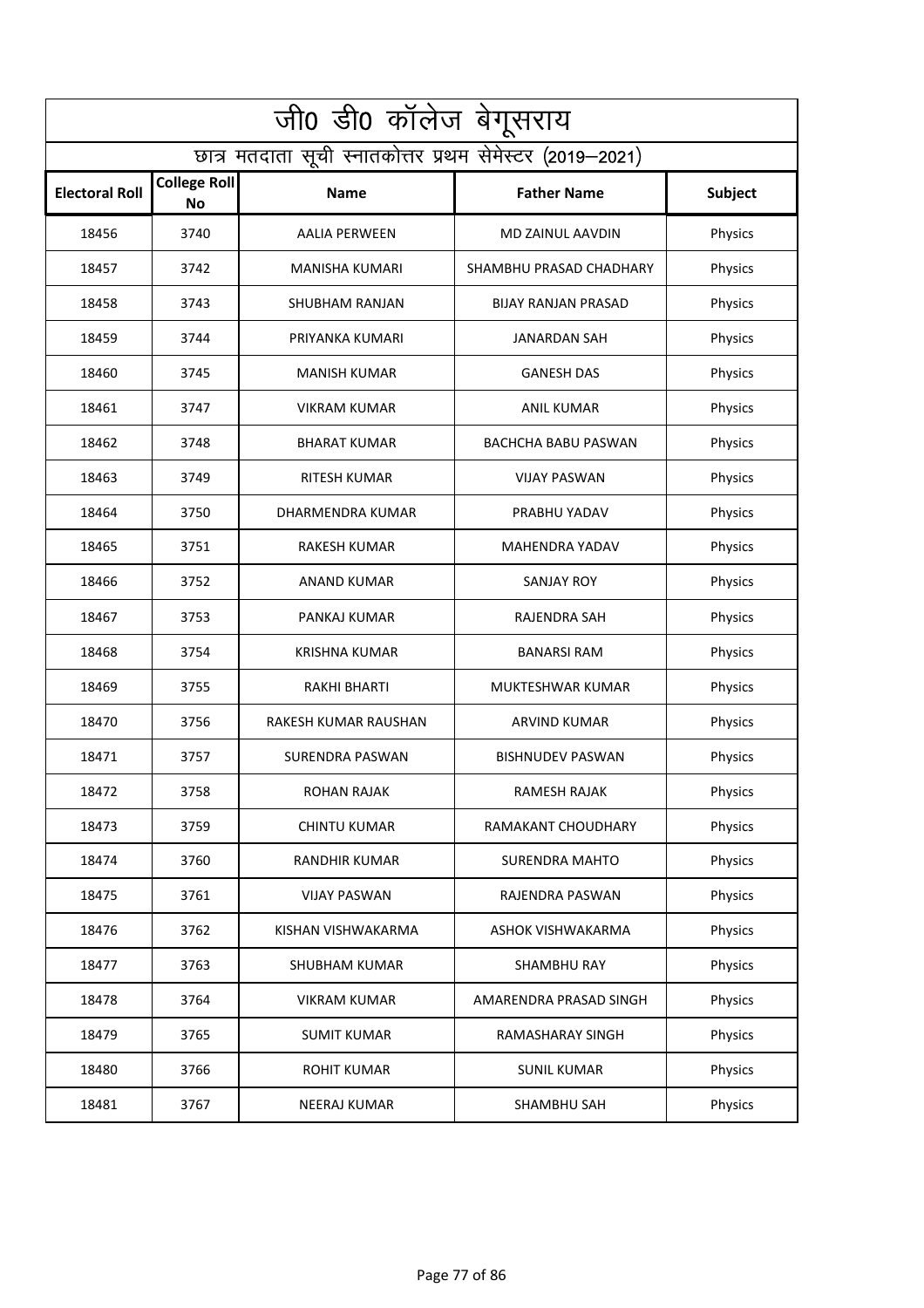| जी0 डी0 कॉलेज बेगूसराय |                                                          |                      |                             |                |  |
|------------------------|----------------------------------------------------------|----------------------|-----------------------------|----------------|--|
|                        | छात्र मतदाता सूची स्नातकोत्तर प्रथम सेमेस्टर (2019–2021) |                      |                             |                |  |
| <b>Electoral Roll</b>  | <b>College Roll</b><br><b>No</b>                         | <b>Name</b>          | <b>Father Name</b>          | Subject        |  |
| 18482                  | 3768                                                     | AJEET KUMAR          | <b>INDRADEEP THAKUR</b>     | Physics        |  |
| 18483                  | 3769                                                     | PAPPU KUMAR          | <b>SUKHDEO TANTI</b>        | Physics        |  |
| 18484                  | 3770                                                     | <b>ROHIT JHA</b>     | <b>GHANSHYAM JHA</b>        | Physics        |  |
| 18485                  | 3771                                                     | RITESH KUMAR MISHRA  | <b>KUMAR KUNAL</b>          | Physics        |  |
| 18486                  | 3772                                                     | <b>SAJAN KUMAR</b>   | <b>SANJIB ROY</b>           | Physics        |  |
| 18487                  | 3773                                                     | <b>NATIN ANAND</b>   | <b>RAM NARESH BHAGAT</b>    | Physics        |  |
| 18488                  | 3774                                                     | <b>KAJAL KUMARI</b>  | <b>SHYAM KUMAR</b>          | Physics        |  |
| 18489                  | 3775                                                     | SUPRIYA KUMARI       | <b>JAGADISH SAH</b>         | Physics        |  |
| 18490                  | 3776                                                     | DEEPAK KUMAR         | RAM NATH CHAURASIA          | Physics        |  |
| 18491                  | 3777                                                     | <b>SUJEET KUMAR</b>  | ARUN KUMAR PASWAN           | Physics        |  |
| 18492                  | 3778                                                     | JITENDRA KUMAR       | RAMDEV THAKUR               | <b>PHYSICS</b> |  |
| 18493                  | 3779                                                     | <b>SONU KUMAR</b>    | RAMJATAN CHAURASIA          | Physics        |  |
| 18494                  | 3780                                                     | ADITYA ANAND         | RAMGULAM TIWARI             | Physics        |  |
| 18495                  | 3781                                                     | <b>SUJEET KUMAR</b>  | <b>VIJAY SAH</b>            | Physics        |  |
| 18496                  | 3782                                                     | <b>SHIMPI KUMARI</b> | <b>MAHESH YADAV</b>         | Physics        |  |
| 18497                  | 3783                                                     | <b>KARAN KUMAR</b>   | DINESH PASWAN               | Physics        |  |
| 18498                  | 3784                                                     | <b>RUPAM KUMARI</b>  | SANNIWAS KUMAR              | Physics        |  |
| 18499                  | 3785                                                     | SATYANARAYAN KUMAR   | RAMCHANDRA SAH              | Physics        |  |
| 18500                  | 3786                                                     | PRASHANT KUMAR       | <b>UMESH SAH</b>            | Physics        |  |
| 18501                  | 3787                                                     | <b>MANOJ KUMAR</b>   | SRI RAJENDRA THAKUR         | Physics        |  |
| 18502                  | 3788                                                     | DEEPAK KUMAR         | CHANDRA BHUSHAN SINGH       | Physics        |  |
| 18503                  | 3789                                                     | PRANITA PRIYA        | <b>ASHARAM PASWAN</b>       | Physics        |  |
| 18504                  | 3790                                                     | <b>BHAWNA KUMARI</b> | RAMANUJ ROY                 | Physics        |  |
| 18505                  | 3791                                                     | HIMANSHU KUMAR       | <b>VIJAY SHANKAR MISHRA</b> | Physics        |  |
| 18506                  | 3792                                                     | DIPESH RAJA          | MUKESH KUMAR SINGH          | Physics        |  |
| 18507                  | 3793                                                     | <b>AJAY KUMAR</b>    | RAMNANDAN MAHTO             | Physics        |  |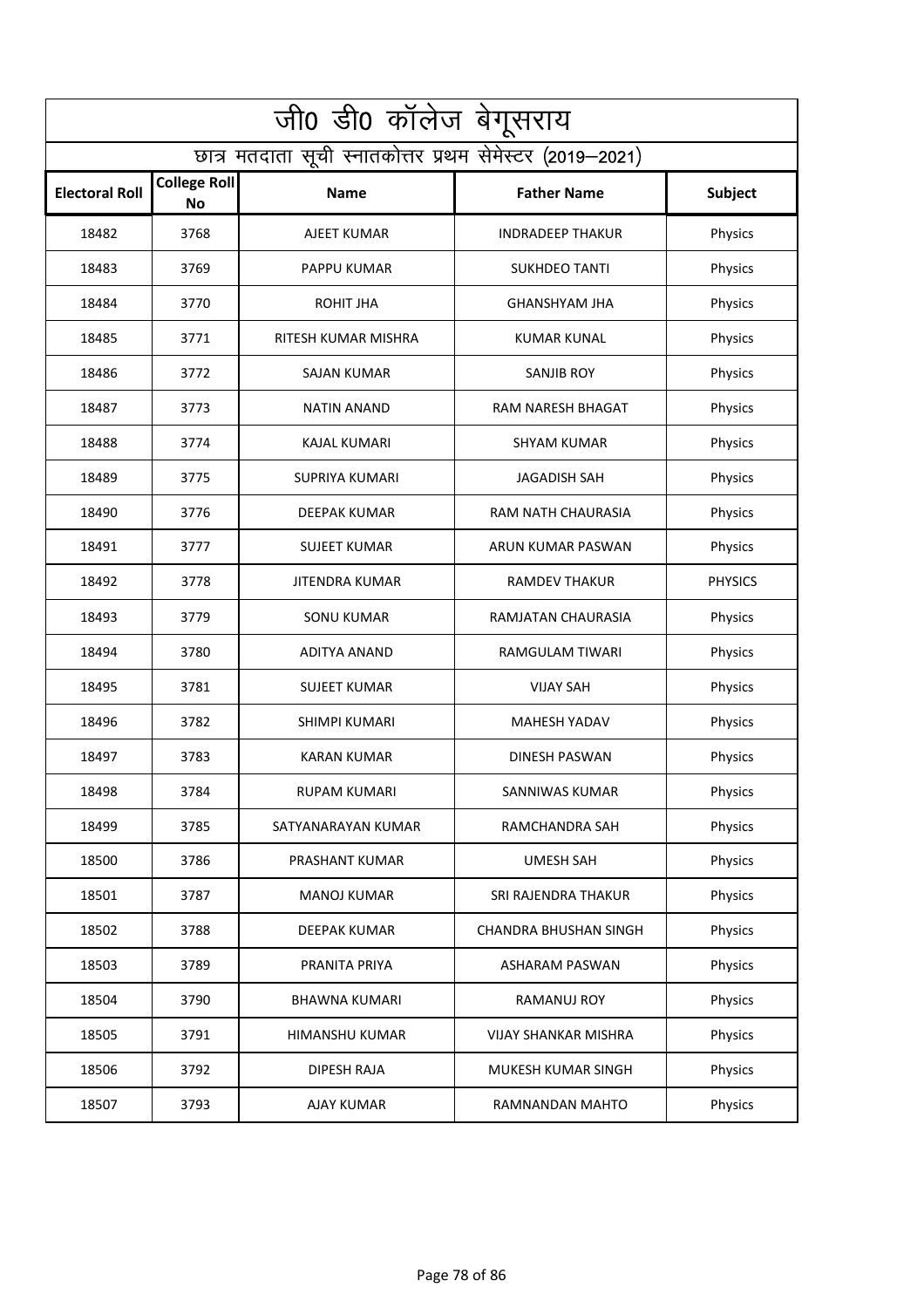| जी0 डी0 कॉलेज बेगूसराय |                                                          |                              |                              |         |  |
|------------------------|----------------------------------------------------------|------------------------------|------------------------------|---------|--|
|                        | छात्र मतदाता सूची स्नातकोत्तर प्रथम सेमेस्टर (2019–2021) |                              |                              |         |  |
| <b>Electoral Roll</b>  | <b>College Roll</b><br>No                                | <b>Name</b>                  | <b>Father Name</b>           | Subject |  |
| 18508                  | 3794                                                     | PRAVEEN KUMAR NIRMAL         | VISHWANATH PRASAD            | Physics |  |
| 18509                  | 3795                                                     | SHUDHANSU RANJAN             | <b>RAMASHISH SINGH</b>       | Physics |  |
| 18510                  | 3796                                                     | <b>AMAN KUMAR</b>            | DILEEP KUMAR PASWAN          | Physics |  |
| 18511                  | 3797                                                     | <b>KOMAL KUMARI</b>          | YASVANT PRASAD SINGH         | Physics |  |
| 18512                  | 3798                                                     | PRASHANT KUMAR PATHAK        | <b>UMESH PATHAK</b>          | Physics |  |
| 18513                  | 3799                                                     | LAXMAN KUMAR                 | <b>JAY JAY RAM SINGH</b>     | Physics |  |
| 18514                  | 3800                                                     | <b>MALA KUMARI</b>           | LAKSHMI SAH                  | Physics |  |
| 18515                  | 3801                                                     | SONU KUMAR                   | RAM GATI PRASAD              | Physics |  |
| 18516                  | 3802                                                     | <b>MANISH KUMAR</b>          | <b>ASHOK KUMAR</b>           | Physics |  |
| 18517                  | 3803                                                     | ALKA KUMARI                  | KRISHNA MURARI MAHTO         | Physics |  |
| 18518                  | 3804                                                     | NITISH KUMAR                 | TILKESHWAR RAY               | Physics |  |
| 18519                  | 3805                                                     | PANKAJ KUMAR                 | <b>ASHOK KUMAR GUPTA</b>     | Physics |  |
| 18520                  | 3806                                                     | <b>GOLU KUMAR</b>            | <b>BIRENDRA KUNWAR</b>       | Physics |  |
| 18521                  | 3807                                                     | AMARDEEP KUMAR               | <b>GAJENDRA PRASAD SINGH</b> | Physics |  |
| 18522                  | 3809                                                     | <b>KUMARI MONIKA ROY</b>     | <b>DEEPAK KUMAR</b>          | Physics |  |
| 18523                  | 3810                                                     | MITHUN KUMAR                 | PHULAURI PANDIT              | Physics |  |
| 18524                  | 3811                                                     | NIKESH KUMAR                 | <b>ANIL SINGH</b>            | Physics |  |
| 18525                  | 3812                                                     | <b>VARSHA KUMARI</b>         | <b>BIPIN KUMAR SINGH</b>     | Physics |  |
| 18526                  | 3813                                                     | PRIYANKA KUMARI              | <b>RAM PRAKASH CHAUDHARI</b> | Physics |  |
| 18527                  | 3814                                                     | <b>BIHAT MAHTO</b>           | <b>UPENDRA MAHTO</b>         | Physics |  |
| 18528                  | 3815                                                     | SHIVRAM KRISHNAN             | <b>BALMIKI SINGH</b>         | Physics |  |
| 18529                  | 3816                                                     | <b>ASHUTOSH KUMAR THAKUR</b> | <b>ASHOK KR THAKUR</b>       | Physics |  |
| 18530                  | 3817                                                     | <b>GANPAT KUMAR</b>          | <b>MASHUDAN MAHTO</b>        | Physics |  |
| 18531                  | 3818                                                     | PUTUL KUMARI                 | SHAMBHU PRASAD SINGH         | Physics |  |
| 18532                  | 3819                                                     | <b>RAJAN KUMAR</b>           | <b>AMARNATH MAHTO</b>        | Physics |  |
| 18533                  | 3820                                                     | <b>ARTI KUMARI</b>           | RAM BHAGAT                   | Physics |  |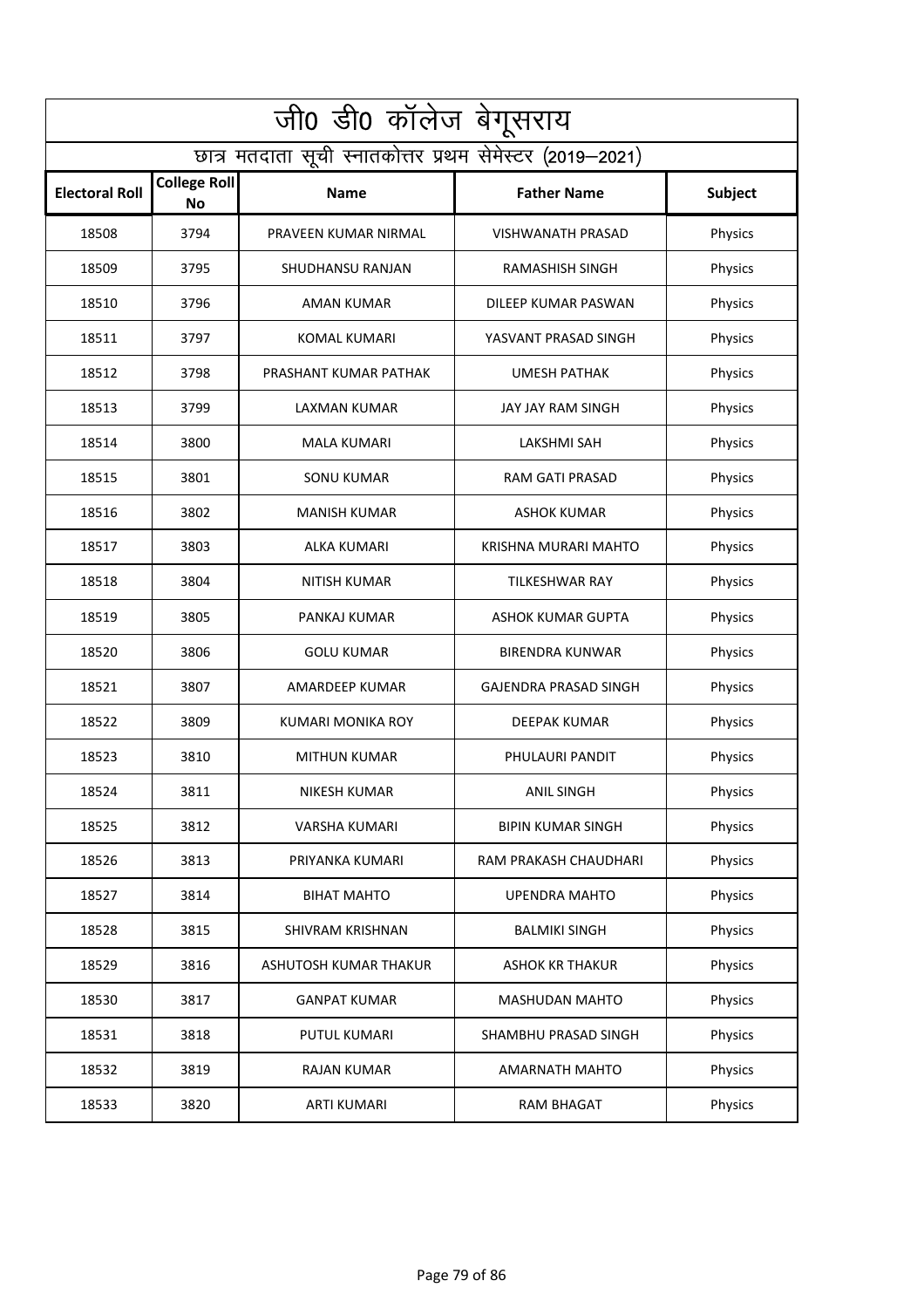| जी0 डी0 कॉलेज बेगूसराय |                                                          |                        |                                |                |  |
|------------------------|----------------------------------------------------------|------------------------|--------------------------------|----------------|--|
|                        | छात्र मतदाता सूची स्नातकोत्तर प्रथम सेमेस्टर (2019–2021) |                        |                                |                |  |
| <b>Electoral Roll</b>  | <b>College Roll</b><br>No                                | <b>Name</b>            | <b>Father Name</b>             | Subject        |  |
| 18534                  | 3821                                                     | ABHISHEK KUMAR         | SHIVNANDAN PANDIT              | Physics        |  |
| 18535                  | 3822                                                     | PANKAJ KUMAR           | RANJEET RAJAK                  | Physics        |  |
| 18536                  | 3823                                                     | PRITI KUMARI           | <b>SIYA RAY</b>                | Physics        |  |
| 18537                  | 3824                                                     | <b>AMAN KUMAR</b>      | <b>ARUN PASWAN</b>             | Physics        |  |
| 18538                  | 3825                                                     | <b>LALITESH RANJAN</b> | <b>ARJUN KUMAR</b>             | Physics        |  |
| 18539                  | 3826                                                     | <b>BIPIN KUMAR</b>     | <b>VIJAL KUMAR YADAV</b>       | Physics        |  |
| 18540                  | 3827                                                     | ABNISH KUMAR           | <b>BIDYANAND CHOUDHARY</b>     | Physics        |  |
| 18541                  | 3828                                                     | KIRAN KUMARI           | JITENDRA YADAV                 | Physics        |  |
| 18542                  | 3829                                                     | AMIT KUMAR             | <b>RAJKISHOR ROY</b>           | Physics        |  |
| 18543                  | 3830                                                     | ANUJA KUMARI           | <b>BALMIKI CHAUDHARY</b>       | Physics        |  |
| 18544                  | 3831                                                     | KRISHNA KUMAR          | ARUN KUMAR                     | Physics        |  |
| 18545                  | 3832                                                     | <b>VIJAY KUMAR</b>     | <b>ASHOK RAM</b>               | Physics        |  |
| 18546                  | 3833                                                     | KEWAL KUMAR            | SHIVADANI PASWAN               | Physics        |  |
| 18547                  | 3834                                                     | VIKAS KUMAR MISHRA     | <b>ASHOK KUMAR MISHRA</b>      | Physics        |  |
| 18548                  | 3835                                                     | AMAR CHOURASIA         | <b>JAWAHAR CHOURASIA</b>       | Physics        |  |
| 18549                  | 3836                                                     | PRABHAT KUMAR JAYSWAL  | <b>GAURI SHANKAR CHAUDHARY</b> | Physics        |  |
| 18550                  | 3837                                                     | <b>BITTU KUMAR</b>     | <b>DILIP SAH</b>               | Physics        |  |
| 18551                  | 3838                                                     | NAVITA KUMARI          | DEEP NARAYAN SAH               | Physics        |  |
| 18552                  | 3839                                                     | <b>GUNJAN KUMAR</b>    | <b>ARUN RAJAK</b>              | Physics        |  |
| 18553                  | 3840                                                     | SHATRUGHNA KUMAR       | KUSHESHWAR SAH                 | Physics        |  |
| 18554                  | 3841                                                     | KARISHMA KUMARI        | RAMCHANDRA YADAV               | Physics        |  |
| 18555                  | 3842                                                     | MD SANAUR RAHMAN       | MD KITABUR RAHMAN              | Physics        |  |
| 18556                  | 3843                                                     | SANTOSH KUMAR          | <b>RAMSHARAN DAS</b>           | Physics        |  |
| 18557                  | 3844                                                     | AJAY KUMAR SAH         | <b>KAILASH SAH</b>             | Physics        |  |
| 18558                  | 3845                                                     | <b>MOHAN KUMAR</b>     | <b>ASHOK MALAKAR</b>           | <b>PHYSICS</b> |  |
| 18559                  | 3846                                                     | SONAM KUMARI           | <b>MOHAN SINGH</b>             | <b>PHYSICS</b> |  |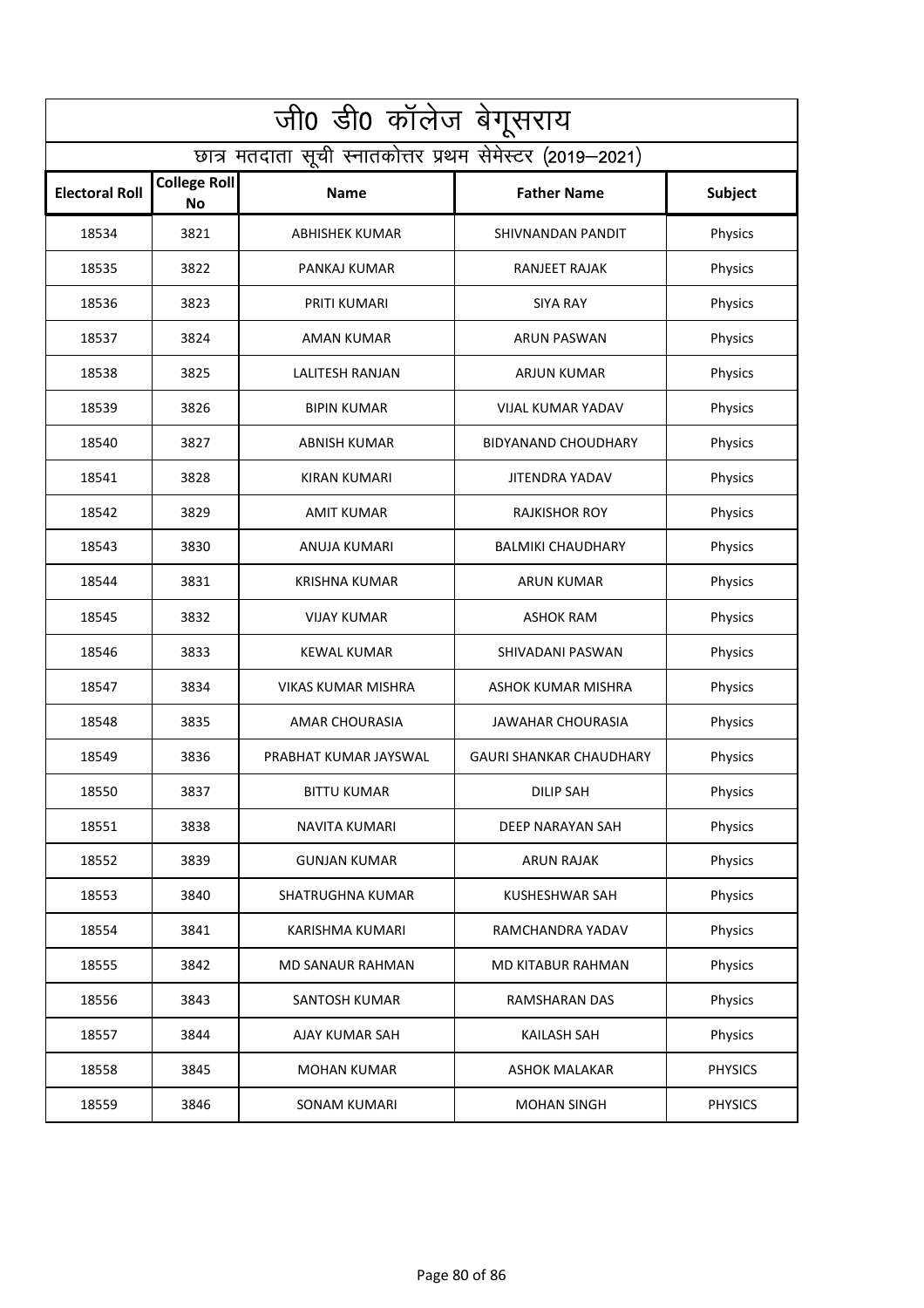| जी0 डी0 कॉलेज बेगूसराय                                   |                           |                        |                              |                |
|----------------------------------------------------------|---------------------------|------------------------|------------------------------|----------------|
| छात्र मतदाता सूची स्नातकोत्तर प्रथम सेमेस्टर (2019–2021) |                           |                        |                              |                |
| <b>Electoral Roll</b>                                    | <b>College Roll</b><br>No | <b>Name</b>            | <b>Father Name</b>           | Subject        |
| 18560                                                    | 3847                      | <b>BHAWNA KUMARI</b>   | <b>BALCHANDRA SINGH</b>      | <b>PHYSICS</b> |
| 18561                                                    | 3848                      | <b>BALMIKI KUMAR</b>   | <b>JASINDAR YADAV</b>        | <b>PHYSICS</b> |
| 18562                                                    | 3808                      | VARSHA KUMARI          | KAILASH PD GUPTA             | Zoology        |
| 18563                                                    | 3901                      | <b>MD NOOR ALAM</b>    | <b>MD IDRARIS</b>            | Zoology        |
| 18564                                                    | 3902                      | SANTOSH KUMAR          | RAM NARESH YADAV             | Zoology        |
| 18565                                                    | 3903                      | <b>NISHU</b>           | <b>SANJEEV KUMAR</b>         | Zoology        |
| 18566                                                    | 3904                      | NAMAN BHARTI           | <b>DILIP SAH</b>             | Zoology        |
| 18567                                                    | 3905                      | <b>SHALU KUMARI</b>    | <b>VINAY KUMAR CHOUDHARY</b> | Zoology        |
| 18568                                                    | 3906                      | <b>NITIN MUKESH</b>    | UMESH PRASAD SINGH           | Zoology        |
| 18569                                                    | 3907                      | DEV RAJ RAJAN          | <b>SHANKAR MAHTO</b>         | Zoology        |
| 18570                                                    | 3908                      | SHARDA KUMARI          | ARVIND KUMAR SINGH           | Zoology        |
| 18571                                                    | 3909                      | PRIYANKA KUMARI        | <b>RAM NARESH MAHTO</b>      | Zoology        |
| 18572                                                    | 3910                      | ANUPAM KUMARI          | <b>RANDHIR KUMAR</b>         | Zoology        |
| 18573                                                    | 3911                      | DHIRAJ KUMAR           | <b>RAM PRAKASH SAH</b>       | Zoology        |
| 18574                                                    | 3912                      | PUNAM KUMARI           | <b>RAMNARESH SAH</b>         | Zoology        |
| 18575                                                    | 3913                      | <b>NUSHRAT PARVEEN</b> | MD. KAMRUDIN                 | Zoology        |
| 18576                                                    | 3914                      | MEENU KUMARI           | RAMPRAVESH PODDAR            | Zoology        |
| 18577                                                    | 3915                      | MINAKSHI KUMARI        | ANJANI KUMAR MISHRA          | Zoology        |
| 18578                                                    | 3916                      | <b>ARTI KUMARI</b>     | RAMADHAR PANDIT              | Zoology        |
| 18579                                                    | 3917                      | <b>SHIVANI RANI</b>    | AMRESH KUMAR CHOUDHARY       | Zoology        |
| 18580                                                    | 3918                      | NITESH KUMAR           | ARJUN PRASAD                 | Zoology        |
| 18581                                                    | 3919                      | <b>ABULESH TALIB</b>   | <b>MD HAIDER ALI</b>         | Zoology        |
| 18582                                                    | 3920                      | <b>NILU KUMARI</b>     | RAM NARESH MALAKAR           | Zoology        |
| 18583                                                    | 3921                      | MINAKSHI KUMARI        | <b>VIJAY YADAV</b>           | Zoology        |
| 18584                                                    | 3922                      | <b>RAM KUMAR</b>       | <b>RAM SUMIRAN ROY</b>       | Zoology        |
| 18585                                                    | 3923                      | ABHISHEK KUMAR SINGH   | <b>AJAY KUMAR SINGH</b>      | Zoology        |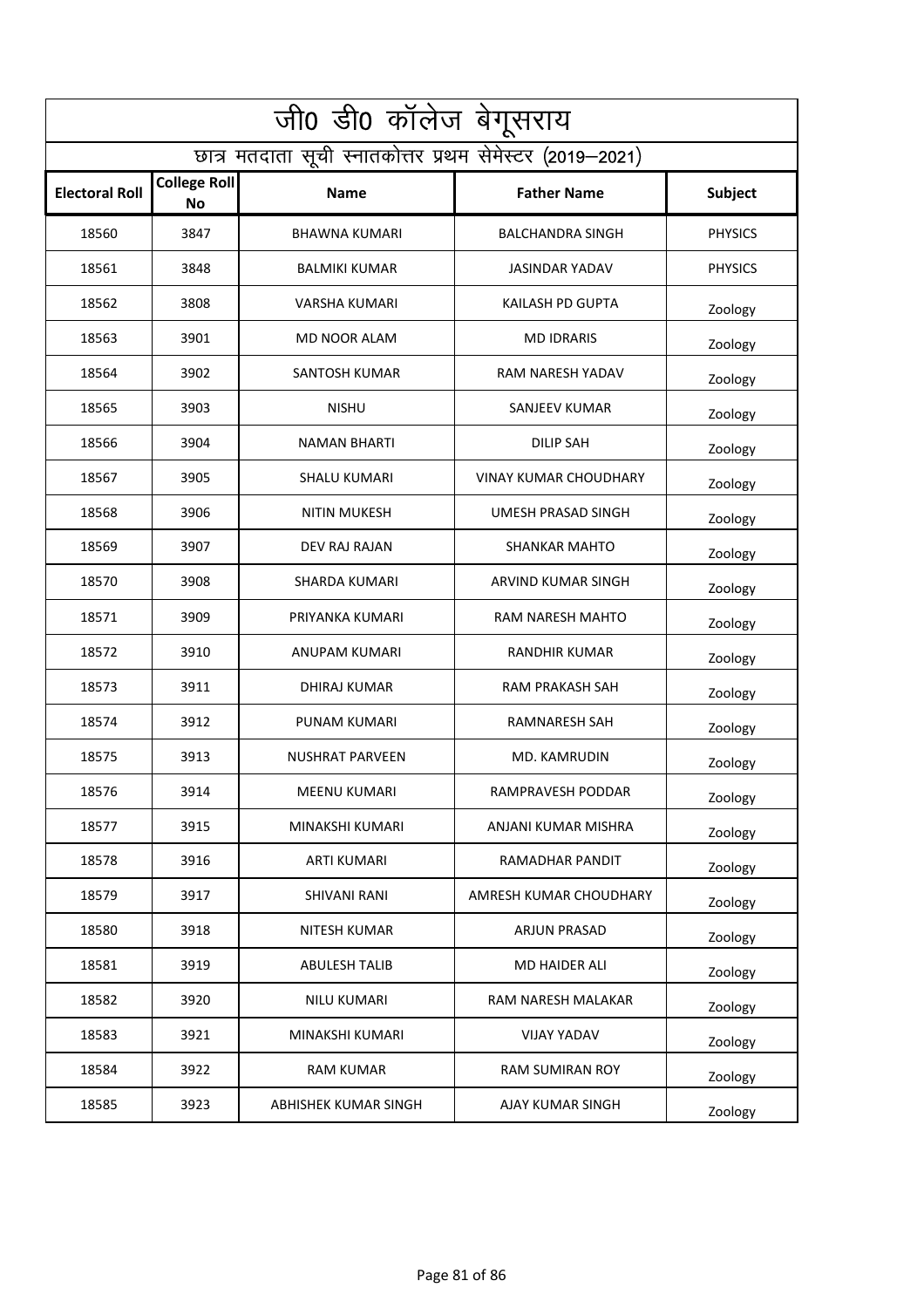|                       | जी0 डी0 कॉलेज बेगूसराय    |                                                          |                       |         |
|-----------------------|---------------------------|----------------------------------------------------------|-----------------------|---------|
|                       |                           | छात्र मतदाता सूची स्नातकोत्तर प्रथम सेमेस्टर (2019–2021) |                       |         |
| <b>Electoral Roll</b> | <b>College Roll</b><br>No | <b>Name</b>                                              | <b>Father Name</b>    | Subject |
| 18586                 | 3924                      | <b>KRITI PRABHA</b>                                      | DIWAKAR MISHRA        | Zoology |
| 18587                 | 3925                      | <b>GUDDI KUMARI</b>                                      | DINESH YADAV          | Zoology |
| 18588                 | 3926                      | <b>REKHA BHARTI</b>                                      | <b>RAM PRASAD SAH</b> | Zoology |
| 18589                 | 3927                      | <b>ABHA KUMARI</b>                                       | <b>ARJUN SHARMA</b>   | Zoology |
| 18590                 | 3928                      | SHABNAM KUMARI                                           | RAMNANDAN MAHTO       | Zoology |
| 18591                 | 3929                      | NIDHI KUMARI                                             | RAVINDRA KUMAR JHA    | Zoology |
| 18592                 | 3930                      | SARITA KUMARI                                            | MAHENDRA KUMAR        | Zoology |
| 18593                 | 3931                      | <b>RAM KUMAR</b>                                         | <b>SUDHEER PANDIT</b> | Zoology |
| 18594                 | 3932                      | <b>RAVI RAUSHAN</b>                                      | <b>CHANDAN RAUT</b>   | Zoology |
| 18595                 | 3933                      | <b>ABHISHEK KUMAR</b>                                    | ARVIND KUMAR          | Zoology |
| 18596                 | 3934                      | SONI KUMARI                                              | UMA KANT              | Zoology |
| 18597                 | 3935                      | <b>SHUBHAM KUMARI</b>                                    | <b>AMIT KUMAR ROY</b> | Zoology |
| 18598                 | 3936                      | RAKESH KUMAR                                             | AKHILESH PRASAD SINGH | Zoology |
| 18599                 | 3937                      | SONI KUMARI                                              | <b>MAKSUDAN RAY</b>   | Zoology |
| 18600                 | 3938                      | ANJALI KUMARI                                            | <b>MANOJ GUPTA</b>    | Zoology |
| 18601                 | 3939                      | ANJALI RAJ                                               | ASHOK KUMAR RAM       | Zoology |
| 18602                 | 3940                      | ASHFAQUE AHMAD                                           | <b>IFEKHAR AHMAD</b>  | Zoology |
| 18603                 | 3941                      | <b>KUMARI ANNU</b>                                       | SUBHASH SHARMA        | Zoology |
| 18604                 | 3942                      | ROBIN KUMAR CHAUDHRY                                     | PRAMOD KUMAR CHAUDHRY | Zoology |
| 18605                 | 3943                      | RAHUL KUMAR                                              | ANIL KUMAR CHOURASIA  | Zoology |
| 18606                 | 3944                      | PRITI KUMARI                                             | <b>MANOJ SHARMA</b>   | Zoology |
| 18607                 | 3945                      | CHANDRA PRAKASH KUMAR                                    | <b>MOHAN DAS</b>      | Zoology |
| 18608                 | 3946                      | POOJA KUMARI                                             | KRISHNANADAN PANDIT   | Zoology |
| 18609                 | 3947                      | <b>DINESH KUMAR</b>                                      | RAJENDRA BHAGAT       | Zoology |
| 18610                 | 3948                      | <b>BEAUTY KUMARI</b>                                     | <b>FEKAN YADAV</b>    | Zoology |
| 18611                 | 3949                      | <b>SONI KUMARI</b>                                       | <b>SUDHIR KUMAR</b>   | Zoology |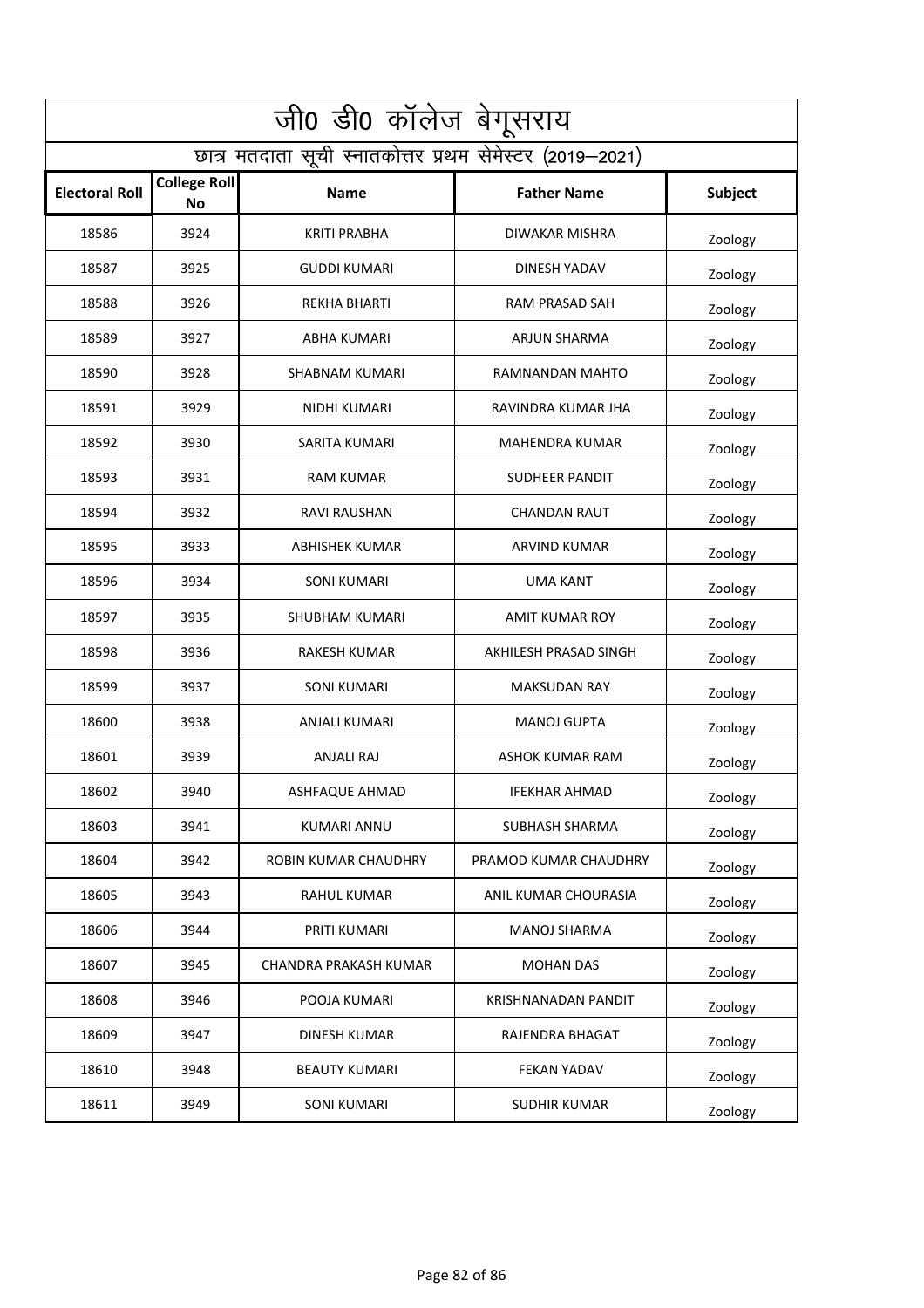| जी0 डी0 कॉलेज बेगूसराय                                   |                           |                         |                           |                |
|----------------------------------------------------------|---------------------------|-------------------------|---------------------------|----------------|
| छात्र मतदाता सूची स्नातकोत्तर प्रथम सेमेस्टर (2019–2021) |                           |                         |                           |                |
| <b>Electoral Roll</b>                                    | <b>College Roll</b><br>No | <b>Name</b>             | <b>Father Name</b>        | <b>Subject</b> |
| 18612                                                    | 3950                      | SHABNAM KUMARI          | <b>MUKESH DAS</b>         | Zoology        |
| 18613                                                    | 3951                      | SHABNAM KUMARI          | JANARDHAN PRASAD YADAV    | Zoology        |
| 18614                                                    | 3952                      | ANJALI BHARTI           | RAMAWATAR YADAV           | Zoology        |
| 18615                                                    | 3953                      | SHIWANI                 | PRAMOD KUMAR              | Zoology        |
| 18616                                                    | 3954                      | <b>SUSHIL KUMAR</b>     | RAMASHARAY PASWAN         | Zoology        |
| 18617                                                    | 3955                      | <b>SHALINI KUMARI</b>   | <b>BRAJ BHUSHAN SINGH</b> | Zoology        |
| 18618                                                    | 3956                      | DEEPA KUMARI            | PRADUMAN PRASAD SINGH     | Zoology        |
| 18619                                                    | 3957                      | <b>AMRITA RANI</b>      | <b>BINOD MANDAL</b>       | Zoology        |
| 18620                                                    | 3958                      | POOJA KUMARI            | <b>NEPALI SAH</b>         | Zoology        |
| 18621                                                    | 3959                      | SURABHI KUMARI          | <b>MANI KUMAR</b>         | Zoology        |
| 18622                                                    | 3960                      | PUJA KUMARI             | <b>SHIV SHANKAR SINGH</b> | Zoology        |
| 18623                                                    | 3961                      | <b>NEHA KUMARI</b>      | <b>SANJAY KUMAR</b>       | Zoology        |
| 18624                                                    | 3962                      | DEEPAK KUMAR            | ASHOK CHAUDHARI           | Zoology        |
| 18625                                                    | 3963                      | <b>NEHA KUMARI</b>      | ANIL KUMAR SINGH          | Zoology        |
| 18626                                                    | 3964                      | <b>LALIMA KUMARI</b>    | PANKAJ KUMAR SINGH        | Zoology        |
| 18627                                                    | 3965                      | SONI KUMNARI            | ASHOK CHAUDHARI           | Zoology        |
| 18628                                                    | 3966                      | ARPANA KUMARI           | <b>UPENDRA SINGH</b>      | Zoology        |
| 18629                                                    | 3967                      | RAJEEV KUMAR            | <b>SUKHDEV TANTI</b>      | Zoology        |
| 18630                                                    | 3968                      | ANUJ KUMAR              | <b>KAPILDEV SAH</b>       | Zoology        |
| 18631                                                    | 3969                      | <b>ARTI KUMARI</b>      | <b>SURESH PASWAN</b>      | Zoology        |
| 18632                                                    | 3970                      | PALLAVI KUMARI          | RAMUDGAR THAKUR           | Zoology        |
| 18633                                                    | 3971                      | SWETA KUMARI            | <b>BHARAT PODDAR</b>      | Zoology        |
| 18634                                                    | 3972                      | PRAKASH KUMAR CHOURASIA | HARI CHARAN CHOURASIA     | Zoology        |
| 18635                                                    | 3973                      | <b>ANSHU KUMARI</b>     | <b>AJAY SINGH</b>         | Zoology        |
| 18636                                                    | 3974                      | PREMLATA KUMARI         | RAMBHAJAN MAHTO           | Zoology        |
| 18637                                                    | 3975                      | RAM NATH PANDIT         | SONE LAL PANDIT           | Zoology        |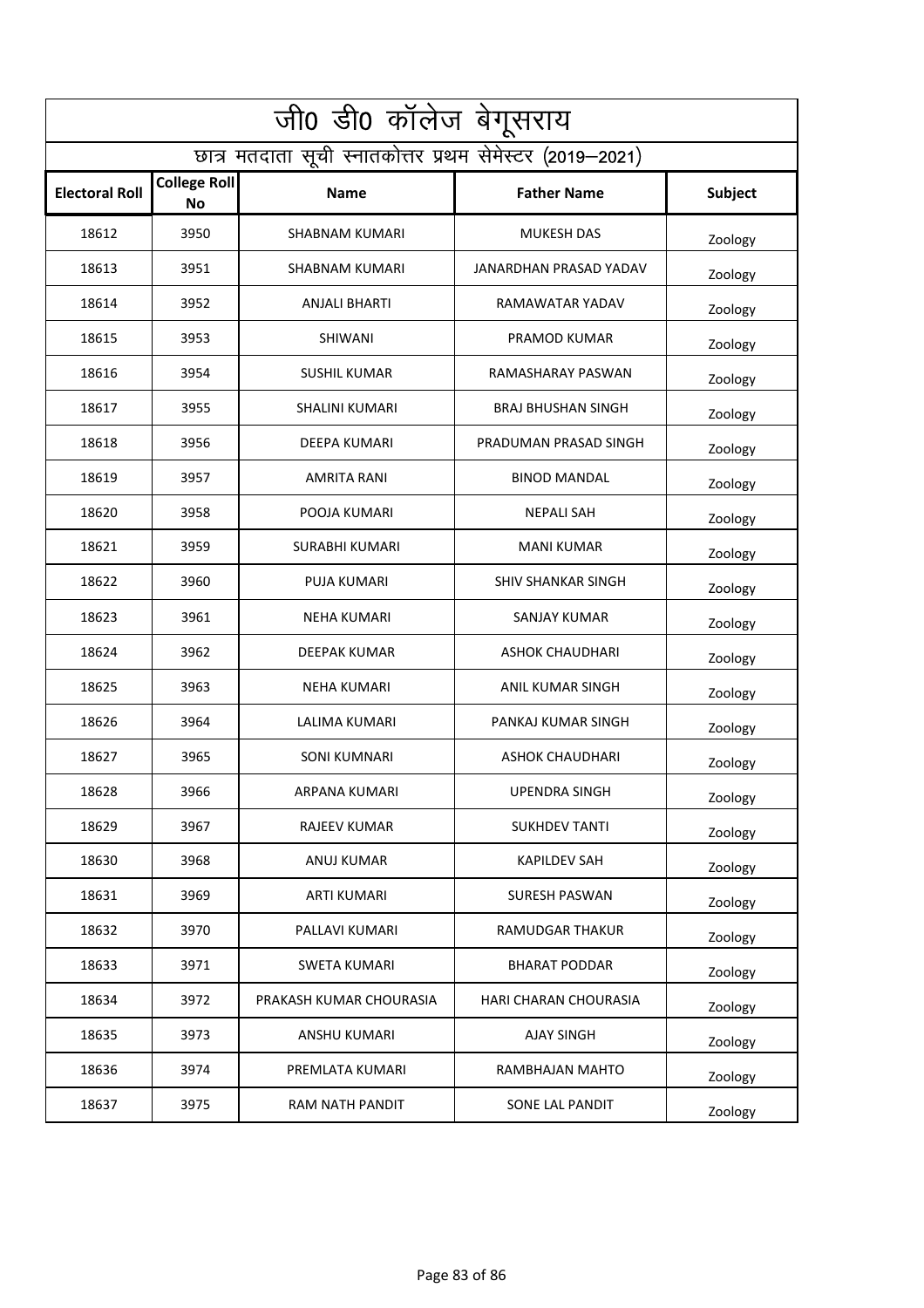| जी0 डी0 कॉलेज बेगूसराय                                   |                           |                          |                             |         |
|----------------------------------------------------------|---------------------------|--------------------------|-----------------------------|---------|
| छात्र मतदाता सूची स्नातकोत्तर प्रथम सेमेस्टर (2019–2021) |                           |                          |                             |         |
| <b>Electoral Roll</b>                                    | <b>College Roll</b><br>No | <b>Name</b>              | <b>Father Name</b>          | Subject |
| 18638                                                    | 3976                      | SANJEET KUMAR            | <b>SIBU RAJAK</b>           | Zoology |
| 18639                                                    | 3977                      | KUMARI EAKTA             | INDRA MOHAN SINGH           | Zoology |
| 18640                                                    | 3978                      | <b>ANNU KUMARI</b>       | SHIV SHAMBHU KUMAR          | Zoology |
| 18641                                                    | 3979                      | <b>VIKAS KUMAR RAJAK</b> | <b>PAWAN RAJAK</b>          | Zoology |
| 18642                                                    | 3980                      | ASTHA KUMARI             | <b>VIR MANI GUPTA</b>       | Zoology |
| 18643                                                    | 3981                      | <b>NEHA KUMARI</b>       | <b>SUNIL KUMAR</b>          | Zoology |
| 18644                                                    | 3982                      | <b>SINTU KUMAR</b>       | <b>SURYA BHANU PASWAN</b>   | Zoology |
| 18645                                                    | 3983                      | <b>BABLU KUMAR</b>       | PURAN YADAV                 | Zoology |
| 18646                                                    | 3984                      | <b>BHAWANI SINGH</b>     | SANTOSH KUMAR SINGH         | Zoology |
| 18647                                                    | 3985                      | KRISHNA KUMAR RAJAK      | SHIVNARAYAN RAJAK           | Zoology |
| 18648                                                    | 3986                      | <b>MALA KUMARI</b>       | TURANT LAL ISHWAR           | Zoology |
| 18649                                                    | 3987                      | <b>DOOJA KUMARI</b>      | <b>NAVIN KUMAR</b>          | Zoology |
| 18650                                                    | 3988                      | SUPRIYA KUMARI           | NAGESHWAR SAH               | Zoology |
| 18651                                                    | 3989                      | MD NASEEM UDDIN          | <b>ABDUL GAFOOR</b>         | Zoology |
| 18652                                                    | 3990                      | <b>SHIVANI KUMARI</b>    | RAM VINOD SAH               | Zoology |
| 18653                                                    | 3991                      | SAFIYA RUHI              | <b>RIYAZ AKHTAR</b>         | Zoology |
| 18654                                                    | 3992                      | PRINCE RAJ               | KUNDAN PRASAD MEHTA         | Zoology |
| 18655                                                    | 3993                      | KANCHAN KUMARI           | RAMASHRAY PASWAN            | Zoology |
| 18656                                                    | 3994                      | <b>NAHID PARVEEN</b>     | MD FIROZ AKHTER ANSARI      | Zoology |
| 18657                                                    | 3995                      | <b>NAVEEN KUMAR</b>      | RAM SHARAN SHARMA           | Zoology |
| 18658                                                    | 3996                      | <b>MD QISMAT</b>         | <b>MD RAISE</b>             | Zoology |
| 18659                                                    | 3997                      | KAJAL KUMARI             | <b>ASHOK RAJAK</b>          | Zoology |
| 18660                                                    | 3998                      | <b>ASHUTOSH KUMAR</b>    | RAJESHWAR SAH               | Zoology |
| 18661                                                    | 3999                      | <b>JAYRAM JHA</b>        | PRAMOD JHA                  | Zoology |
| 18662                                                    | 4000                      | <b>RUPAK KUMAR</b>       | PRAHLAD KUMAR ROY           | Zoology |
| 18663                                                    | 4001                      | SANGEETA KUMARI          | <b>BISHESHWAR CHOUDHARY</b> | Zoology |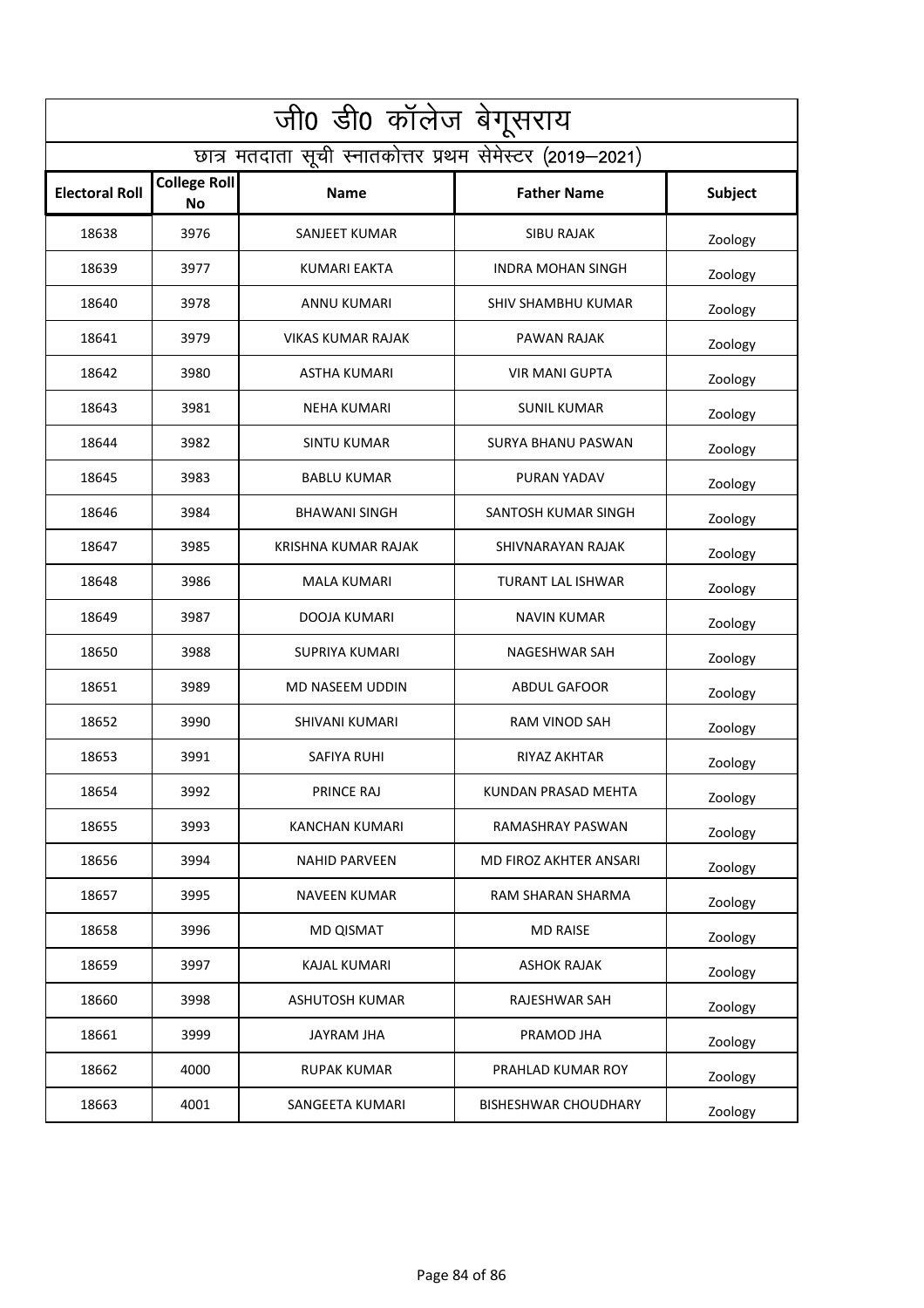| जी0 डी0 कॉलेज बेगूसराय                                   |                           |                        |                              |         |  |  |  |
|----------------------------------------------------------|---------------------------|------------------------|------------------------------|---------|--|--|--|
| छात्र मतदाता सूची स्नातकोत्तर प्रथम सेमेस्टर (2019–2021) |                           |                        |                              |         |  |  |  |
| <b>Electoral Roll</b>                                    | <b>College Roll</b><br>No | <b>Name</b>            | <b>Father Name</b>           | Subject |  |  |  |
| 18664                                                    | 4002                      | RAMESH KUMAR           | PRADEEP SHARMA               | Zoology |  |  |  |
| 18665                                                    | 4003                      | KHUSHI KUMARI          | PAWAN PASWAN                 | Zoology |  |  |  |
| 18666                                                    | 4004                      | RUPAM KUMARI           | SHASHIDHAR CHOUDHARY         | Zoology |  |  |  |
| 18667                                                    | 4005                      | RASHMI MALAKAR         | PRAMOD KUMAR BHAGAT          | Zoology |  |  |  |
| 18668                                                    | 4006                      | NIKKI KUMARI           | UMASHANKAR SAH               | Zoology |  |  |  |
| 18669                                                    | 4007                      | <b>KAJAL KUMARI</b>    | ARBIND KUMAR SAH             | Zoology |  |  |  |
| 18670                                                    | 4008                      | AMAN KUMAR             | SHIVNATH PASWAN              | Zoology |  |  |  |
| 18671                                                    | 4009                      | KUMARI SITTU RANJAN    | RAJEEV KUMAR RANJAN          | Zoology |  |  |  |
| 18672                                                    | 4010                      | AVAY KUMAR             | RAMASHISH MALAKAR            | Zoology |  |  |  |
| 18673                                                    | 4011                      | SARSWATI BHARTI        | VINOD KUMAR DAS              | Zoology |  |  |  |
| 18674                                                    | 4012                      | <b>KRISHNA KUMAR</b>   | <b>BIHARI PASWAN</b>         | Zoology |  |  |  |
| 18675                                                    | 4013                      | <b>NIKITA</b>          | KAUSHAL KISHOR SINGH         | Zoology |  |  |  |
| 18676                                                    | 4014                      | NISHA KUMARI           | <b>CHANDRA SHEKHAR SINGH</b> | Zoology |  |  |  |
| 18677                                                    | 4015                      | POOJA KUMARI           | PRABHANJAN PRASAD SINHA      | Zoology |  |  |  |
| 18678                                                    | 4016                      | <b>SINKI KUMARI</b>    | NAGESHWAR SAH                | Zoology |  |  |  |
| 18679                                                    | 4017                      | RAJANI KIRAN           | SATYADEO SINGH               | Zoology |  |  |  |
| 18680                                                    | 4019                      | ARCHANA KUMARI         | SHAMBHU CHAUDHARY            | Zoology |  |  |  |
| 18681                                                    | 4020                      | <b>MAUSAM KUMARI</b>   | MUNAA SINGH                  | Zoology |  |  |  |
| 18682                                                    | 4021                      | <b>VISHWJEET ANAND</b> | <b>RANDHIR KUMAR</b>         | Zoology |  |  |  |
| 18683                                                    | 4022                      | PRITI KUMARI           | <b>VIVEKA CHAUDHARY</b>      | Zoology |  |  |  |
| 18684                                                    | 4023                      | RICHA KUMARI           | JIVACHH CHOUDHARY            | Zoology |  |  |  |
| 18685                                                    | 4024                      | <b>HITLAR KUMAR</b>    | <b>GANESH PRASAD VERMA</b>   | Zoology |  |  |  |
| 18686                                                    | 4025                      | <b>SHALINI PRIYA</b>   | SANJAY KUMAR MISHRA          | Zoology |  |  |  |
| 18687                                                    | 4026                      | <b>BITTU KUMAR</b>     | <b>VIJENDDAR YADAV</b>       | Zoology |  |  |  |
| 18688                                                    | 4027                      | RAHUL RAJ              | <b>BIPIN PRASAD SINGH</b>    | Zoology |  |  |  |
| 18689                                                    | 4028                      | PRIYADARSHANI          | <b>NAVAL KISHOR SINGH</b>    | Zoology |  |  |  |